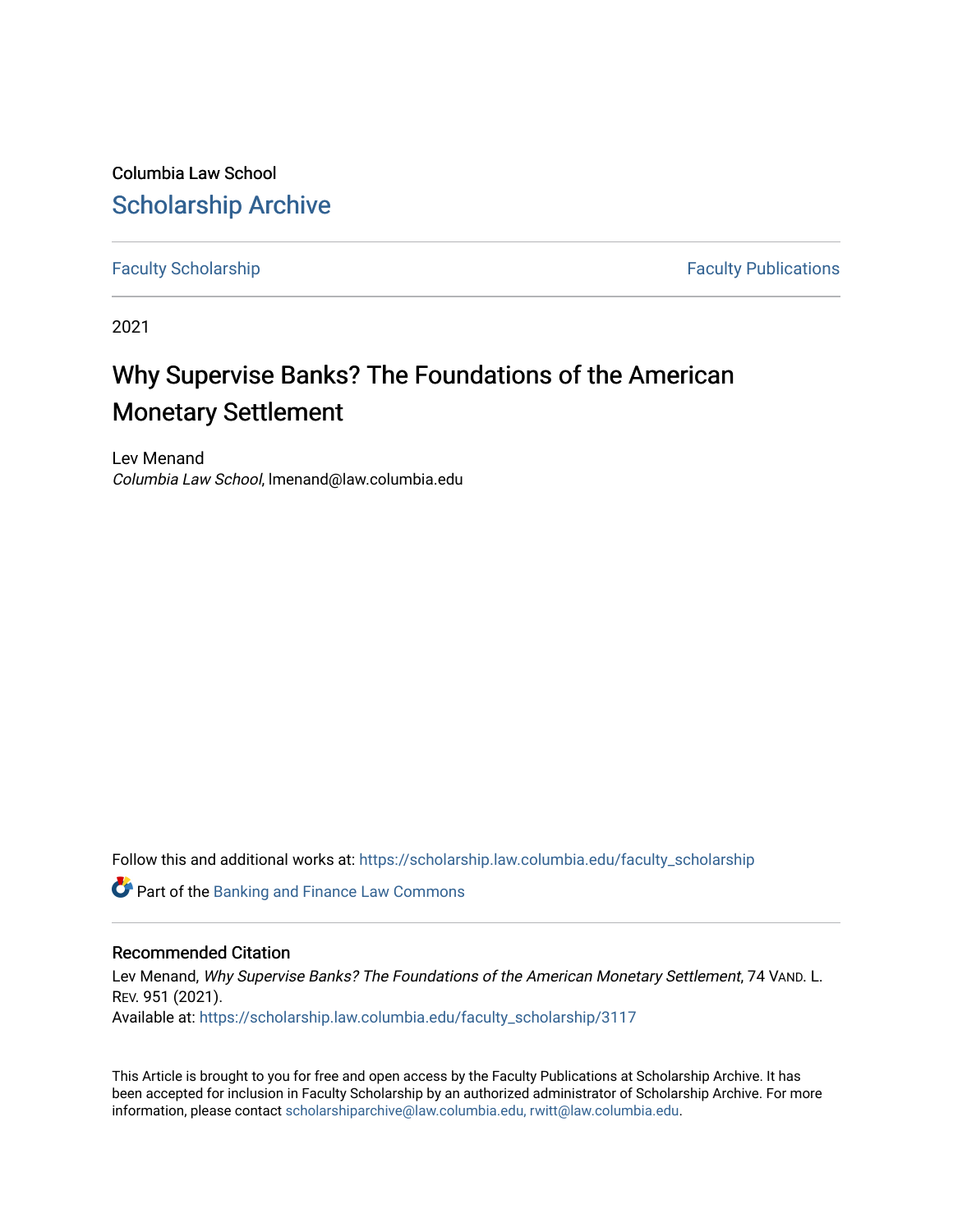# **Why Supervise Banks? The Foundations of the American Monetary Settlement**

## *Lev Menand\**

*Administrative agencies are generally designed to operate at arm's length, making rules and adjudicating cases. But the banking agencies are different: they are designed to supervise. They work cooperatively with banks and their remedial powers are so extensive they rarely use them. Oversight proceeds through informal, confidential dialogue.* 

*Today, supervision is under threat: banks oppose it, the banking agencies restrict it, and scholars misconstrue it. Recently, the critique has turned legal. Supervision's skeptics draw on a uniform, flattened view of administrative law to argue that supervision is inconsistent with norms of due process and transparency. These arguments erode the intellectual and political foundations of supervision. They also obscure its distinguished past and deny its continued necessity.*

*This Article rescues supervision and recovers its historical pedigree. It argues that our current understanding of supervision is both historically and conceptually blinkered. Understanding supervision requires understanding the theory of banking motivating it and revealing the broader institutional order that depends on it. This Article terms that order the "American Monetary Settlement" ("AMS"). The AMS is designed to solve an extremely difficult governance problem—creating an elastic money supply. It uses specially chartered banks to create money and supervisors to act as outsourcers, overseeing the managers who operate banks.* 

*Supervision is now under increasing pressure due to fundamental changes in the political economy of finance. Beginning in the 1950s, the* 

Academic Fellow and Lecturer in Law, Columbia Law School. Thanks to Ash Ahmed, John Crawford, Christine Desan, Jeff Gordon, David Grewal, Michael Heller, Daniel Herz-Roiphe, Bob Hockett, Kate Judge, Robert Katzmann, Jeremy Kessler, Jeremy Kress, Jed Lewinsohn, Da Lin, Yair Listokin, Jon Macey, Jane Manners, Jamie McAndrews, Gillian Metzger, Robert Miller, Saule Omarova, Robert Post, Jed Purdy, Sarah Bloom Raskin, Morgan Ricks, Reuel Schiller, Dan Schwarz, Ganesh Sitaraman, Joe Sommer, Dan Tarullo, Rory Van Loo, Art Wilmarth, David Zaring, Josh Zoffer, and workshop participants at Columbia, U.C. Hastings, and George Mason for many helpful comments and suggestions. Thanks also to support from the Gray Center for the Study of the Administrative State and to the exceptional editors of the *Vanderbilt Law Review*.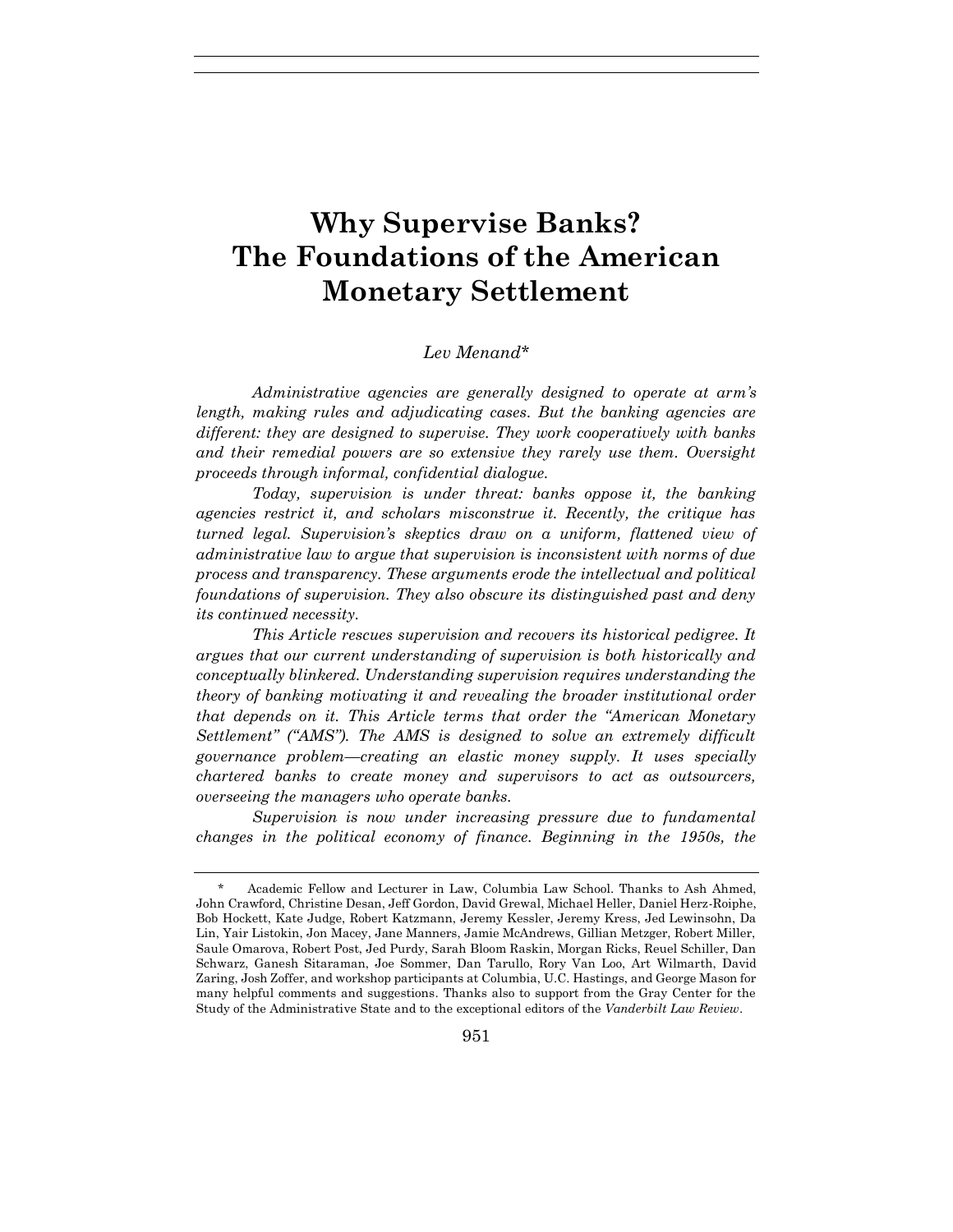*government started to allow nonbanks to expand the money supply, devaluing the banking franchise. Then, the government weakened the link between supervision and money creation by permitting banks to engage in unrelated business activities. This transformation undermined the normative foundations of supervisory governance, fueling today's desupervisory movement. Desupervision, in turn, cedes public power to private actors and risks endemic economic instability.* 

| I.   |                                                 |                  |                                                          |  |
|------|-------------------------------------------------|------------------|----------------------------------------------------------|--|
|      | A.                                              |                  |                                                          |  |
|      |                                                 | 1.               | Supervisors as Rule Enforcers 965                        |  |
|      |                                                 | 2.               | Supervisors as Discipline Facilitators 967               |  |
|      |                                                 | 3.               |                                                          |  |
|      |                                                 | 4.               | Supervisors as Agents of the Fund and                    |  |
|      |                                                 |                  |                                                          |  |
|      |                                                 | 5.               | Supervisors as Confidence Legitimators 971               |  |
|      |                                                 | 6.               | Supervisors as Macroprudential                           |  |
|      |                                                 |                  |                                                          |  |
|      | $B_{\cdot}$                                     |                  |                                                          |  |
|      |                                                 | 1.               |                                                          |  |
|      |                                                 | 2.               |                                                          |  |
|      |                                                 | 3.               |                                                          |  |
| II.  | BUILDING THE AMERICAN MONETARY SETTLEMENT  980  |                  |                                                          |  |
|      | А.                                              |                  |                                                          |  |
|      |                                                 | 1.               |                                                          |  |
|      |                                                 | 2.               |                                                          |  |
|      | B.                                              |                  |                                                          |  |
|      |                                                 | 1.               |                                                          |  |
|      |                                                 | 2.               | The Federal Reserve Act 1001                             |  |
|      | $\overline{C}$ .                                |                  | Roosevelt and the New Deal Consolidation  1003           |  |
|      |                                                 | 1.               |                                                          |  |
|      |                                                 | 2.               |                                                          |  |
|      |                                                 |                  | The Administrative Procedure Act 1007<br>$\alpha$ .      |  |
|      |                                                 |                  | $b_{-}$                                                  |  |
|      |                                                 |                  | Further Statutory Enhancements  1012<br>$\overline{c}$ . |  |
| III. | THE POLITICAL ECONOMY OF BANK SUPERVISION  1013 |                  |                                                          |  |
|      | $\boldsymbol{\mathcal{A}}$ .                    |                  |                                                          |  |
|      | B.                                              |                  |                                                          |  |
|      |                                                 | 1.               | The Problem with Shadow Banking 1018                     |  |
|      |                                                 | $\overline{2}$ . | The Problem with Universal Banking 1019                  |  |
|      |                                                 |                  |                                                          |  |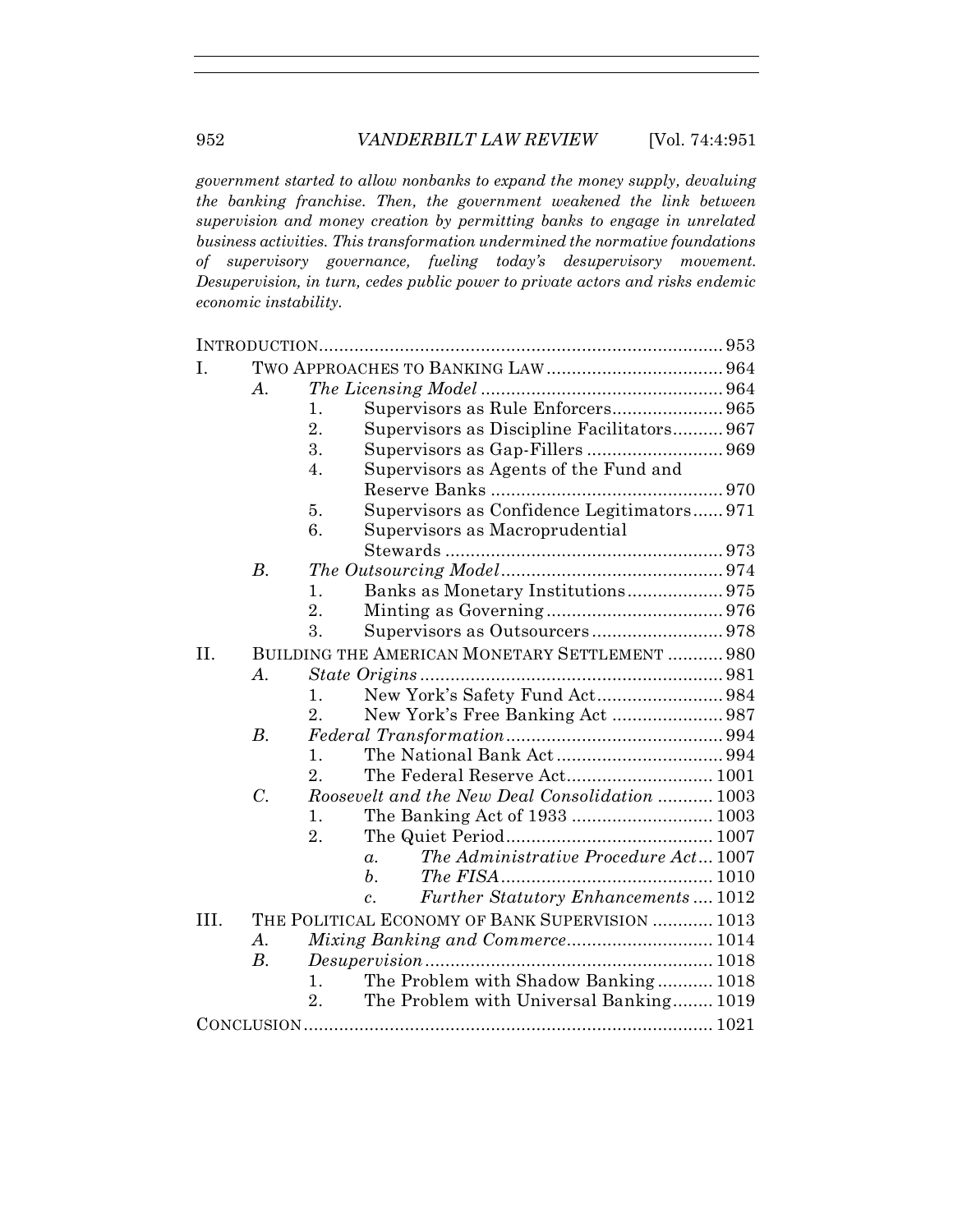### <span id="page-3-1"></span><span id="page-3-0"></span>**INTRODUCTION**

Administrative agencies are usually designed to operate at arm's length, enforcing broad statutory principles through formal legal proceedings and making generally applicable rules following public notice and comment. In practice, many agencies also operate informally, relying on guidance—nonbinding, rule-like statements of general applicability—to accomplish their statutory goals.<sup>1</sup> But the federal banking agencies—the Office of the Comptroller of the Currency ("OCC"), the Board of Governors of the Federal Reserve System ("Fed"), and the Federal Deposit Insurance Corporation ("FDIC")—are different. They were *designed* to operate informally; they "supervise."<sup>2</sup>

Supervision is a form of governance distinct from rulemaking, adjudication, and guidance. It proceeds through iterative, ongoing, firm-specific engagement.<sup>3</sup> In the case of banks, supervision is the product of statutory provisions granting the OCC, Fed, and FDIC capacious approval powers,<sup>4</sup> monitoring rights,<sup>5</sup> and remedial

2*. See Guidance, Supervisory Expectations, and the Rule of Law: How Do the Banking Agencies Regulate and Supervise Institutions?: Hearing Before the S. Comm. on Banking, Hous. & Urb. Affs.*, 116th Cong. 6 (2019) [hereinafter *Guidance, Supervisory Expectations, and the Rule of Law*] (statement of Margaret E. Tahyar, Partner, Davis Polk & Wardwell LLP) ("Many sectors of the economy today are regulated, but only the banking sector is also supervised."); Indep. Bankers Ass'n of Am. v. Heimann, 613 F.2d 1164, 1168 n.13 (D.C. Cir. 1979) (explaining that banks are subject to the "most intensive supervision" of any industry). This Article focuses on national banks supervised by the OCC, bank holding companies and state "member" banks supervised by the Fed, and state "nonmember" banks supervised by the FDIC. It refers to them collectively as "banks." The analysis could be extended to federal savings and loan associations, which are a special type of bank also supervised by the OCC. *See* 12 U.S.C. § 5412. This Article does not treat the Consumer Financial Protection Bureau ("CFPB") as a banking agency. Congress created the CFPB in 2010 to eliminate predatory practices at bank and nonbank lenders. *See* Adam J. Levitin, *The Consumer Financial Protection Bureau: An Introduction*, 32 REV. BANKING & FIN. L. 321 (2013).

3*. See infra* notes [29,](#page-7-0) [56.](#page-15-0)

4. The agencies decide if banks can commence business, *see* 12 U.S.C. §§ 26-27 (national banks), *id.* § 1815 (insured state nonmember banks), *id.* § 321 (state member banks); alter their capital structures, *see id.* §§ 51a, 51b, 57, 59 (national banks); or expand their activities, *see id.* §§ 21, 24 (national banks), *id.* § 1844 (bank holding companies), *id.* § 1831a (insured state banks). They can also veto mergers and acquisitions, *id.* § 215 (national banks), *id.* §§ 1842, 1850 (bank holding companies), and place banks into receivership outside of the bankruptcy process (without notice or a hearing), *id.* § 191 (national banks), *id.* § 1821 (insured banks).

5. The agencies can review books and records, administer oaths, take testimony, subpoena witnesses, and shield the examination process from public disclosure. *See id.* § 481 (national

<sup>1.</sup> *See, e.g.*, Nicholas R. Parrillo, *Federal Agency Guidance and the Power to Bind: An Empirical Study of Agencies and Industries*, 36 YALE J. ON REGUL. 165 (2019) (examining the role of guidance); *see also* Rory Van Loo, *Regulatory Monitors: Policing Firms in the Compliance Era*, 119 COLUM. L. REV. 369, 384–86 (2019) (examining how agencies exercise discretion in deciding when and how to enforce the law); Christopher J. Walker, *Administrative Law Without Courts*, 65 UCLA L. REV. 1620 (2018) (examining seven categories of administrative activity largely insulted from judicial review); Todd D. Rakoff, *The Choice Between Formal and Informal Modes of Administrative Regulation*, 52 ADMIN. L. REV. 159 (2000) (examining the use of guidance and assessing its causes and effects).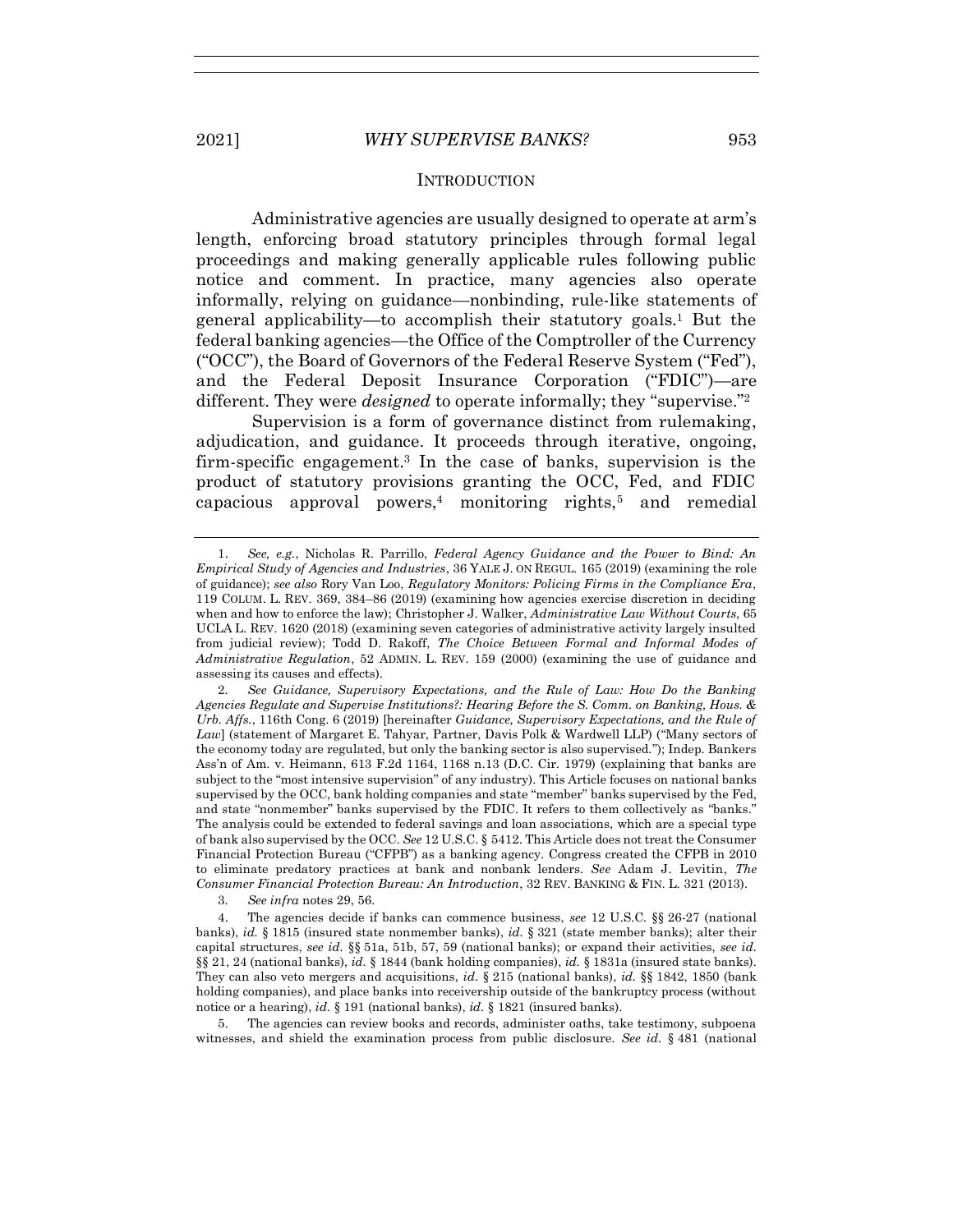<span id="page-4-0"></span>authorities.<sup>6</sup> For example, the agencies can discipline banks not only when bankers break express legal rules, but whenever, "*in the opinion of* [the agencies]," bankers are engaging in, have engaged in, or the agencies reasonably believe are about to engage in "unsafe or unsound practice[s]."<sup>7</sup> Rather than specify what sort of practices are "unsafe" or "unsound," Congress authorized the agencies to "define and eliminate" them.<sup>8</sup> And the courts have held that the "discretionary authority" of the agencies to do this "is to be liberally construed."<sup>9</sup>

But unlike the National Labor Relations Board,<sup>10</sup> Federal Trade Commission, $<sup>11</sup>$  or other government bodies that apply similar standards</sup> ex post to specific circumstances, the banking agencies—by design almost never end up in court.<sup>12</sup> Instead, they sort things out privately, sharing their safety and soundness concerns through routine communications and confidential letters known as "matters requiring attention" ("MRAs").<sup>13</sup> For large banks, this dialogue is continuous, with agency examiners working, day in and day out, at offices and desks

7*. Id.* § 1818(b) (emphasis added); *see also id.* § 1831p-1 (enabling rulemaking). In the case of cash advances, even this finding is not required; the Fed can cut banks off for no reason at all. *Id.* § 347b(b)(4); *see also supra* note [6.](#page-4-0)

8. Indep. Bankers Ass'n of Am. v. Heimann, 613 F.2d 1164, 1169 (D.C. Cir. 1979). Congress expects courts to defer to the agencies whenever a bank "has been harmed or the interests of the depositors have been prejudiced without requiring the agencies to quantify the harm or prejudice." H.R. REP. NO. 101-222, at 439 (1989) (Conf. Rep.) (for the Financial Institutions Reform, Recovery, and Enforcement Act); *see also* MCorp Fin., Inc. v. Bd. of Governors Fed. Rsrv. Sys*.*, 900 F.2d 852, 862 (5th Cir. 1990) ("[T]he phrase 'unsafe or unsound banking practice' is widely used in the regulatory statutes and in case law, and one of the purposes of the banking acts is clearly to commit the progressive definition and eradication of such practices to the expertise of the appropriate regulatory agencies." (quoting Groos Nat'l Bank v. Comptroller of Currency*,* 573 F.2d 889, 897 (5th Cir. 1978))).

9*. Indep. Bankers Ass'n*, 613 F.2d at 1168–69. *See also* Bank of Am. Nat'l Tr. & Sav. Ass'n v. Douglas, 105 F.2d 100, 104 (D.C. Cir. 1939) (describing the comptroller's power over national banks as "plenary").

10. National Labor Relations Act § 10, 29 U.S.C. § 160 (empowering the National Labor Relations Board to combat "unfair labor practices").

11. Federal Trade Commission Act § 5, 15 U.S.C. § 45 (empowering the Federal Trade Commission to combat "unfair methods of competition").

12*. See In re* Subpoena Served Upon the Comptroller of the Currency, 967 F.2d 630, 634 (D.C. Cir. 1992) ("It is the very rare dispute, however, that culminates in any formal action  $\dots$ ").

13. Thomas Eisenbach, Andrew Haughwout, Beverly Hirtle, Anna Kovner, David Lucca & Matthew Plosser, *Supervising Large Complex Financial Institutions: What Do Supervisors Do?*, 23 FED. RSRV. BANK N.Y. ECON. POL'Y REV. 57, 72–73 (2017).

<span id="page-4-1"></span>banks); *id.* § 483 (member banks); *id.* § 1844(c) (bank holding companies); *id.* § 1820(b) (insured banks); *id.* § 1818(n); *infra* note [96](#page-23-0) (citing regulations deeming supervisory work product government property).

<sup>6.</sup> The agencies can direct banks to claw back bonuses, halt dividends, and divest assets. 12 U.S.C. § 1818(b). They can also levy fines and trigger criminal penalties. *Id.* § 1818(i) (civil money penalties for insured banks); *id.* § 1818(j) (criminal sanctions for insured banks); *id.* § 93(b) (civil money penalties for national banks). And they can terminate deposit insurance coverage, *id.* § 1818(a); revoke charters, *id.* § 93(a); deny access to government loans, *id.* § 347b(b)(4); and remove bank executives from office, *id.* § 1818(e).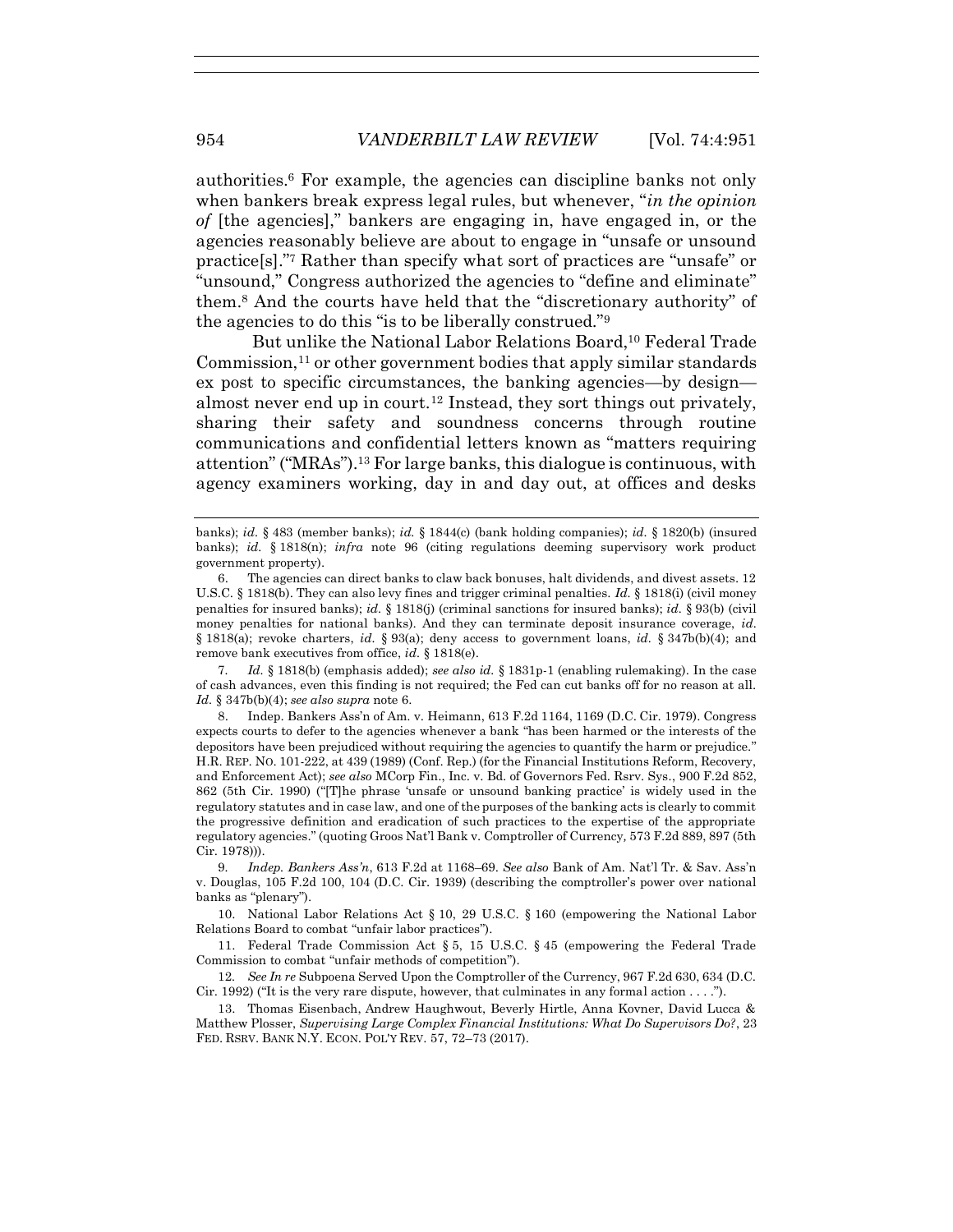inside the bank.<sup>14</sup> In the words of the Court of Appeals for the District of Columbia Circuit, the supervisory relationship is "extensive and informal":

It is extensive in that bank examiners concern themselves with all manner of a bank's affairs . . . . [And it] is informal in the sense that *it calls for adjustment, not adjudication*. In the process of comment and response, the bank may agree to change some aspect of its operation or accounting . . . [but it] is the very rare dispute . . . that culminates in any formal action . . . . <sup>15</sup>

Even the internal appeals mechanism is barely used.<sup>16</sup>

This mode of governance—continuous and confidential comment and response geared toward "safety and soundness"—is now under pressure. Beginning in the late 1990s and early 2000s, the banking agencies unilaterally disarmed, rolling back their oversight of bank business practices and adopting permissive bright-line rules focused on shareholder equity levels.<sup>17</sup> Agency leaders argued that shareholders would be better stewards of safety and soundness and that government officials and agency staff were not capable of understanding the risks banks were taking.<sup>18</sup>

<span id="page-5-0"></span>The result was the worst financial crisis since the Great Depression. Amid the fallout, legislators were indignant. Where were the supervisors? <sup>19</sup> The agencies reversed course. President Obama appointed new officials, including Dan Tarullo at the Federal Reserve. Governor Tarullo and his colleagues revived traditional oversight and developed an innovative stress testing program for supervising large financial conglomerates. This program allowed the Fed to control risk taking, dividend payments, and share buybacks. In the years that followed, banks strengthened their capital structures, reduced their leverage, and altered their business models.

<sup>14</sup>*. See id.* (describing prudential supervision by the Federal Reserve); *In re* Subpoena Served Upon the Comptroller of the Currency, 967 F.2d at 633–34.

<sup>15</sup>*. In re* Subpoena Served Upon the Comptroller of the Currency, 967 F.2d at 633–34 (emphasis added).

<sup>16.</sup> Julie Andersen Hill, *When Bank Examiners Get It Wrong: Financial Institution Appeals of Material Supervisory Determinations*, 92 WASH. U. L. REV. 1101, 1105 (2015) (showing that the appeals rate is "astonishingly low").

<sup>17</sup>*. See* Lev Menand, *Too Big To Supervise: The Rise of Financial Conglomerates and the Decline of Discretionary Oversight in Banking*, 103 CORNELL L. REV. 1527, 1541–74 (2018).

<sup>18</sup>*. See id.* at 1551–74.

<sup>19.</sup> *Modernizing Bank Supervision and Regulation, Part II: Hearing Before the S. Comm. on Banking, Hous. & Urb. Affs.*, 111th Cong. 17 (2009) (Sen. Richard Shelby) ("Where were they? That is the question.  $\ldots$  [Y] ou would have to give them an 'F'  $\ldots$  on their ability to regulate the banks.").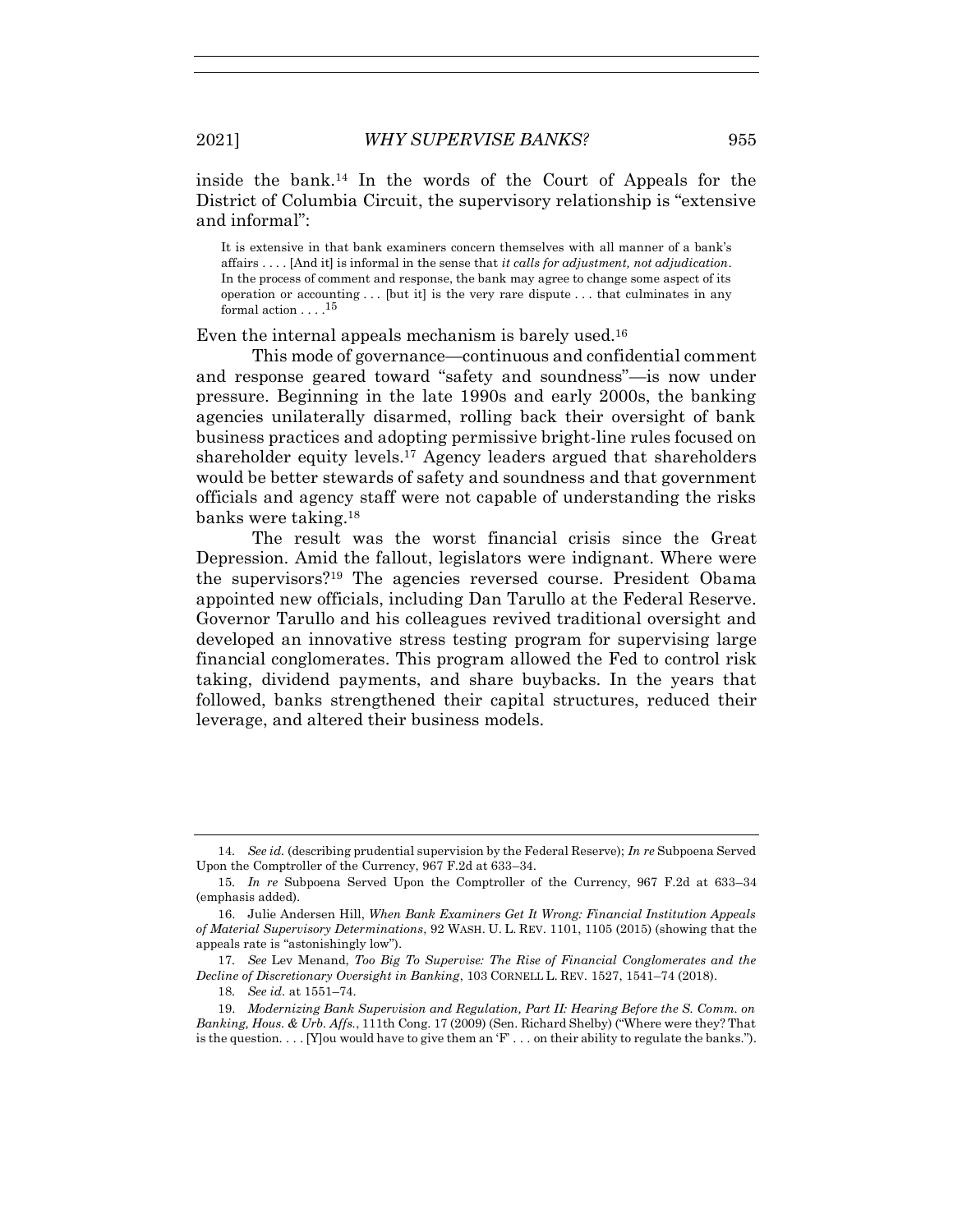But now a second "desupervisory" wave is cresting.<sup>20</sup> This time the critique of supervision is not that the market knows best; instead, it sounds in legal tones. Banks and their advocates argue that supervision is opaque and inconsistent with administrative law norms.<sup>21</sup> Troublingly, agency officials agree, citing due process and transparency to justify shifting the core of bank oversight (once again) to notice-and-comment rulemaking.<sup>22</sup> Thus, in the name of administrative law regularity, the Fed has largely eliminated its stress tests as a disciplining device.<sup>23</sup> The Fed has also announced it will put significant supervisory guidance out for comment, remove "bright lines"

22*. See, e.g.*, Randal Quarles, Vice Chair for Supervision, Fed. Rsrv. Bd. of Governors, Remarks at the Law and Macroeconomics Conference at Georgetown University Law Center: The Global Evolution of Macroprudential Regulation 12 (Sept. 27, 2019) (arguing that supervisory rollbacks are needed to "afford[ ] greater due process to the affected participants" and that the initial stress tests "dispensed with due process considerations"); Randal Quarles, Vice Chair for Supervision, Fed. Rsrv. Bd. of Governors, Remarks at the American Bar Association Banking Law Committee Meeting: Spontaneity and Order: Transparency, Accountability, and Fairness in Bank Supervision 12–14 (Jan. 17, 2020) [hereinafter Quarles, Spontaneity and Order] (making recommendations to increase regulatory fairness and transparency); s*ee also* U.S. DEP'T OF THE TREASURY, A FINANCIAL SYSTEM THAT CREATES ECONOMIC OPPORTUNITIES: BANKS AND CREDIT UNIONS 53 (2017) (recommending that "the Federal Reserve subject its stress-testing and capital planning review frameworks to public notice and comment").

23. The Fed has released information about its proprietary models, making the tests like bright-line rules: exercises banks can game. The Fed has also reduced testing frequency and limited the consequences for poor performance. *See* Daniel K. Tarullo, *Are We Seeing the Demise of Stress Testing?*, BROOKINGS (June 25, 2020), https://www.brookings.edu/blog/up-front/ 2020/06/25/stress-testing/ [https://perma.cc/7M58-SSVB] ("The stress testing regime that is emerging appears little more than a compliance exercise.").

<span id="page-6-0"></span><sup>20.</sup> WILLIAM K. BLACK, THE BEST WAY TO ROB A BANK IS TO OWN ONE: HOW CORPORATE EXECUTIVES AND POLITICIANS LOOTED THE S&L INDUSTRY 32 (Univ. of Tex. rev. ed. 2013) (coining the term "desupervision").

<sup>21</sup>*. See, e.g.*, *Examination of the Federal Financial Regulatory System and Opportunities for Reform*: *Hearing Before the Subcomm. on Fin. Insts. & Consumer Credit of the H. Comm. on Fin. Servs.*, 115th Cong. 44–65 (2017) (statement of Gregory Baer, President, The Clearing House Association) (criticizing stress testing, supervisory ratings, and supervisory engagement with bank boards); Margaret E. Tahyar, *Are Bank Regulators Special?*, CLEARING HOUSE, https://www.theclearinghouse.org/banking-perspectives/2018/2018-q1-banking-

perspectives/articles/are-bank-regulators-special (last visited Oct. 13, 2020) [https://perma.cc/ 62RA-SDUF] (arguing that the "lack of transparency and tensions with the APA in the" stress tests are "just one example of many where guidance is used as a substitute for notice-and-comment rulemaking"); Letter from Gregory Baer, President, The Clearing House Ass'n, to Anne Misback, Sec'y, Bd. of Governors of the Fed. Rsrv. Sys. (Jan. 22, 2018) (supporting efforts to improve transparency of the Fed's stress testing); *see also* COMM. ON CAP. MKTS. REGUL., THE ADMINISTRATIVE PROCEDURE ACT AND THE FEDERAL RESERVE STRESS TESTS: ENHANCING TRANSPARENCY 1 (2016), https://www.capmktsreg.org/wp-content/uploads/2019/05/The-Administrative-Procedure-Act-and-Federal-Reserve-Stress-Tests-Enhancing-Transparency.pdf [https://perma.cc/A8DT-DH7H] (arguing that the Fed has not complied with the Administrative Procedure Act ("APA") in adopting stress tests); Hal Scott, *Stress Tests: Restore Compliance with the APA*, CLEARING HOUSE, https://www.theclearinghouse.org/banking-perspectives/2017/2017 q3-banking-perspectives/articles/stress-tests-apa-compliance (last visited Oct. 13, 2020) [https://perma.cc/LD9D-L3TC] ("Supervisory practices at the Federal Reserve must be reformed to restore compliance with the Administrative Procedure Act, especially for stress tests.").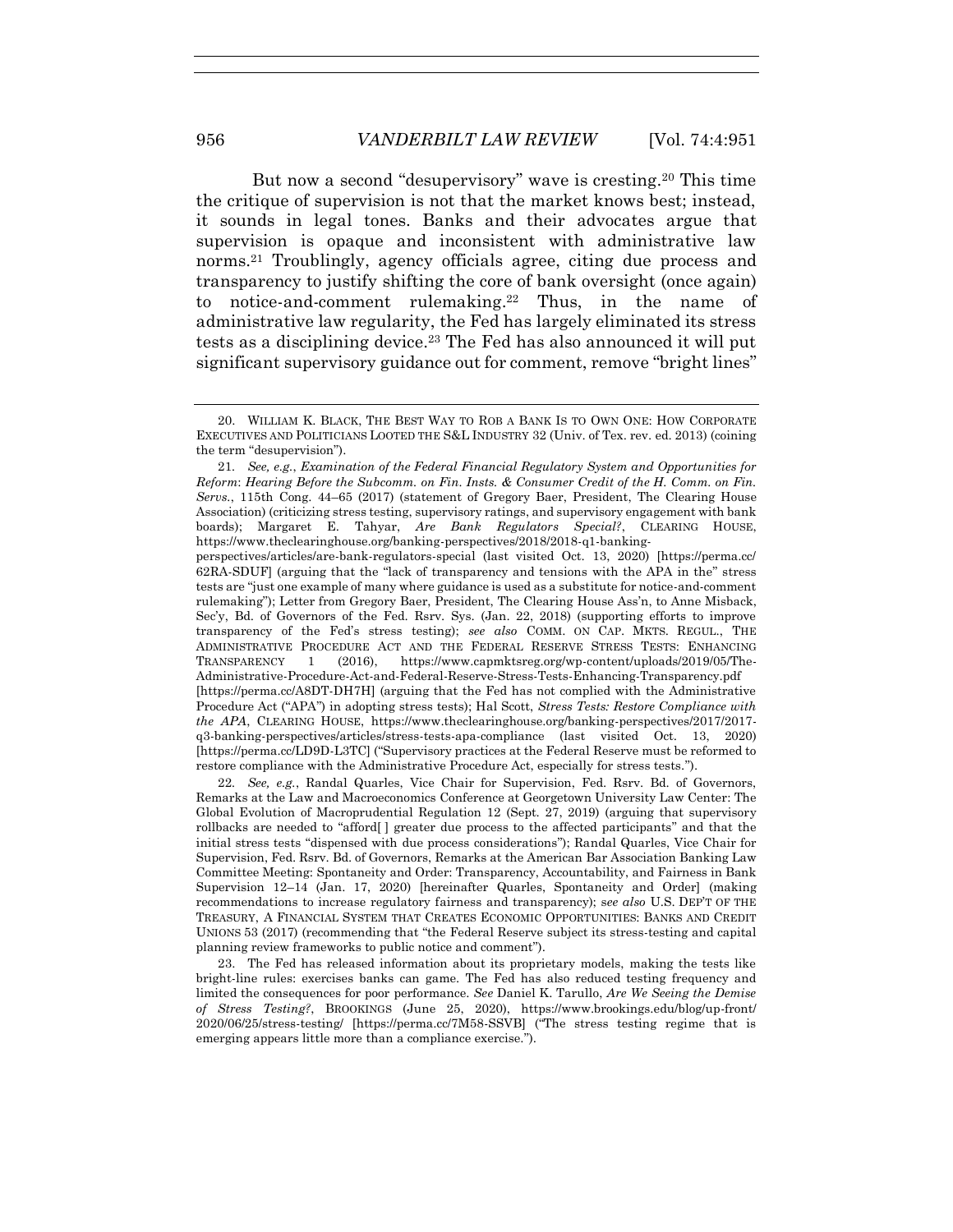and "mandatory language," and cut back on MRAs.<sup>24</sup> These efforts have culminated in a joint agency rulemaking stating that supervisory guidance and engagement does not create "binding legal obligations for the public" and prohibiting agency officials from "criticiz[ing]" banks for failing to comply with it. <sup>25</sup> Further easing is almost certainly taking place behind closed doors.<sup>26</sup>

While scholars and practitioners have challenged some of these changes<sup>27</sup> and attacked administrative law monism on analytic grounds,<sup>28</sup> they have not returned to the legal, historical, and conceptual bases of supervision. Key questions about the scope of federal law, why it was designed to allow the agencies to proceed informally, and why banks may not be entitled to the same level of transparency and due process as other businesses have gone unasked. It is forgotten that the Supreme Court and leading administrative law theorists once understood bank supervision to be a distinct mode of necessary, effective, and legitimate governance.<sup>29</sup> Today, supervision is

27*. See, e.g.*, Daniel K. Tarullo, Remarks at the Americans for Financial Reform Conference on "Big Bank Regulation Under the Trump Administration": Taking the Stress Out of Stress Testing 9–10 (May 21, 2019) (arguing against watering down stress tests).

28*. See, e.g.*, Jeffrey N. Gordon, *The Empty Call for Benefit-Cost Analysis in Financial Regulation*, 43 J. LEGAL STUD. S351, S352–53 (2014) (explaining why cost-benefit analysis is illsuited to constructive regulatory schemes like banking law); John C. Coates IV, *Cost-Benefit Analysis of Financial Regulation: Case Studies and Implications*, 124 YALE L.J. 882, 885–89 (2015) (explaining why cost-benefit analysis is not desirable for many forms of financial regulation).

29*. See* United States v. Phila. Nat'l Bank, 374 U.S. 321, 330 (1963) (describing "[f]ederal supervision of banking" as " 'one of the most successful (systems of economic regulation), *if not the most successful*' " to which "we may owe, in part, the virtual disappearance of bank failures . . . ." (emphasis added) (quoting 1 KENNETH CULP DAVIS, ADMINISTRATIVE LAW TREATISE § 4.04, at 247 (1958))); KENNETH CULP DAVIS, ADMINISTRATIVE LAW § 44, at 157 (1951) ("The critical process in the federal control of banking is the supervising power, not adjudication or rule making. The supervising power is not and probably cannot be surrounded by formal procedural safeguards . . . ."); LEONARD D. WHITE, THE JACKSONIANS: A STUDY IN ADMINISTRATIVE HISTORY,

<span id="page-7-0"></span><sup>24.</sup> Quarles, Spontaneity and Order, *supra* note [22,](#page-6-0) at 15. Similar retrenchment is in evidence at the Financial Stability Oversight Council, which announced it would avoid imposing Fed supervision on nonbank financial institutions and would instead prioritize rulemaking. Authority to Require Supervision and Regulation of Certain Nonbank Financial Companies, 84 Fed. Reg. 9028, 9029 (Mar. 13, 2019) (to be codified at 12 C.F.R pt. 1310).

<sup>25.</sup> Role of Supervisory Guidance, 85 Fed. Reg. 70,512, 70,514–15 (proposed Nov. 5, 2020) (to be codified at 12 C.F.R. pt. 4, 262, 303, 791, 1074).

<sup>26</sup>*. See, e.g.*, Lalita Clozel, *Banks Get Kinder, Gentler Treatment Under Trump*, WALL ST. J. (Dec. 12, 2018, 1:11 PM ET), https://www.wsj.com/articles/banks-get-kinder-gentler-treatmentunder-trump-11544638267 [https://perma.cc/M3Q3-364R] (quoting the Fed's Quarles as saying that changing supervision "will be the least visible thing I do and it will be the most consequential thing I do"); Patrick Rucker, *Trump Financial Regulator Quietly Shelved Discrimination Probes into Bank of America and Other Lenders*, PROPUBLICA (July 13, 2020, 5:00 AM EDT), https://www.propublica.org/article/trump-financial-regulator-quietly-shelved-discriminationprobes-into-bank-of-america-and-other-lenders [https://perma.cc/9GBN-Z83C] (reporting that the

OCC halted investigations into whether Bank of America arbitrarily denied mortgage loans to minority homebuyers).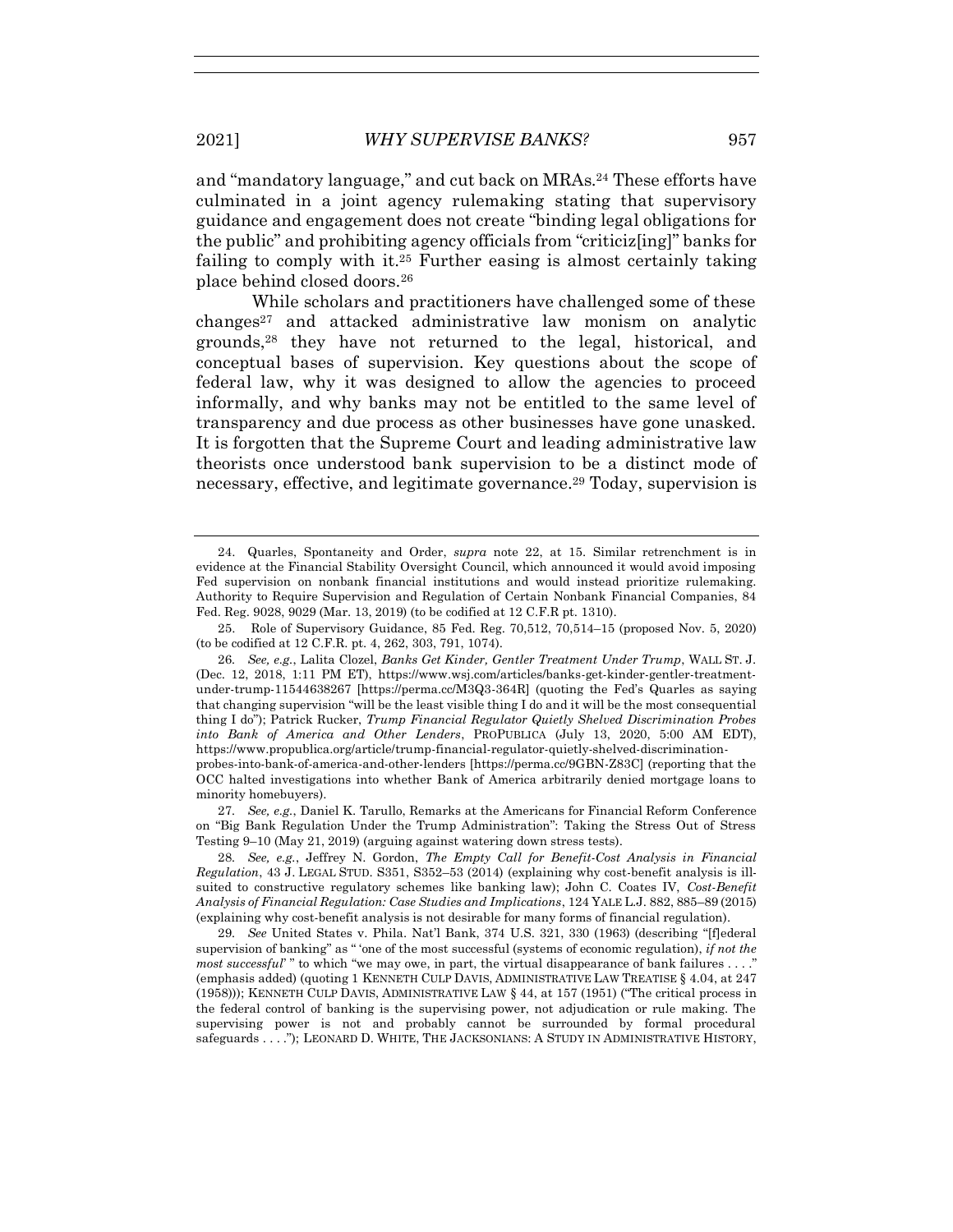missing from administrative law casebooks,<sup>30</sup> and when the banking agencies *are* considered, their unusual informal methods are undertheorized or ignored.<sup>31</sup>

This Article rescues supervision, recovering its past, explaining its rationale, and defending its use. It argues that our current approach to supervision is both historically and conceptually blinkered. Understanding supervision requires understanding the theory of banking that motivated it and the broader institutional order of which it is a part. This Article terms that order the "American Monetary Settlement" ("AMS"). The AMS is a comprehensive solution to an extremely difficult governance problem—creating an "elastic" money supply (i.e., one that expands over time to support a growing economy). <sup>32</sup> The legislators who established the OCC, the Fed, and the FDIC believed that the power to expand the money supply was too great to leave in the hands of elected bodies and that doing so would lead to corruption, stagnation, and a debased currency. But they were also afraid to allow the power to concentrate in the hands of a few unelected executives. So, they steered a middle course by diffusing the power and constraining it as much as possible. They set up a system of chartered banks whereby anyone willing and able to comply with certain terms and conditions could apply for a charter to create money.

This system has four pillars: (1) delegation—privately owned banks, not the government, create the bulk of the money supply; (2) separation—banks cannot engage in commerce (i.e., use their monetary powers to compete in ordinary business activity); (3) open access—every community is allowed its own banks, with charters available to the general public on a nonpartisan basis; and (4) supervision—special

<sup>1829-1861,</sup> at 475 (1954) (describing "regular inspection in detail" of bank operations by official agents "with power to act" as "the only effective means of controlling" banks).

<sup>30.</sup> Today's leading casebooks, for example, do not consider banking at all even though the OCC predated the Interstate Commerce Commission by more than two decades and supervision served as a precedent for many aspects of the modern administrative state. *See, e.g.*, PETER L. STRAUSS, TODD D. RAKOFF, GILLIAN E. METZGER, DAVID J. BARRON & ANNE JOSEPH O'CONNELL, GELLHORN & BYSE'S ADMINISTRATIVE LAW: CASES AND COMMENTS (12th ed. 2017); STEPHEN G. BREYER, RICHARD B. STEWART, CASS R. SUNSTEIN, ADRIAN VERMEULE & MICHAEL HERZ, ADMINISTRATIVE LAW AND REGULATORY POLICY: PROBLEMS, TEXT, AND CASES (8th ed. 2017); JERRY L. MASHAW, RICHARD A. MERRILL, PETER M SHANE, M. ELIZABETH MAGILL, MARIANO-FLORENTINO CUÉLLAR & NICHOLAS R. PARRILLO, ADMINISTRATIVE LAW: THE AMERICAN PUBLIC LAW SYSTEM: CASES AND MATERIALS (8th ed. 2014).

<sup>31</sup>*. See infra* Section I.A (discussing the secondary literature's treatment and description of the banking agencies).

<sup>32</sup>*. Cf.* Davidson v. Lanier, 71 U.S. 447, 454 (1866) (Chase, C.J.) ("To keep [the currency] sound, and to guard it as far as possible from fluctuation, are among . . . the most difficult problems of government.").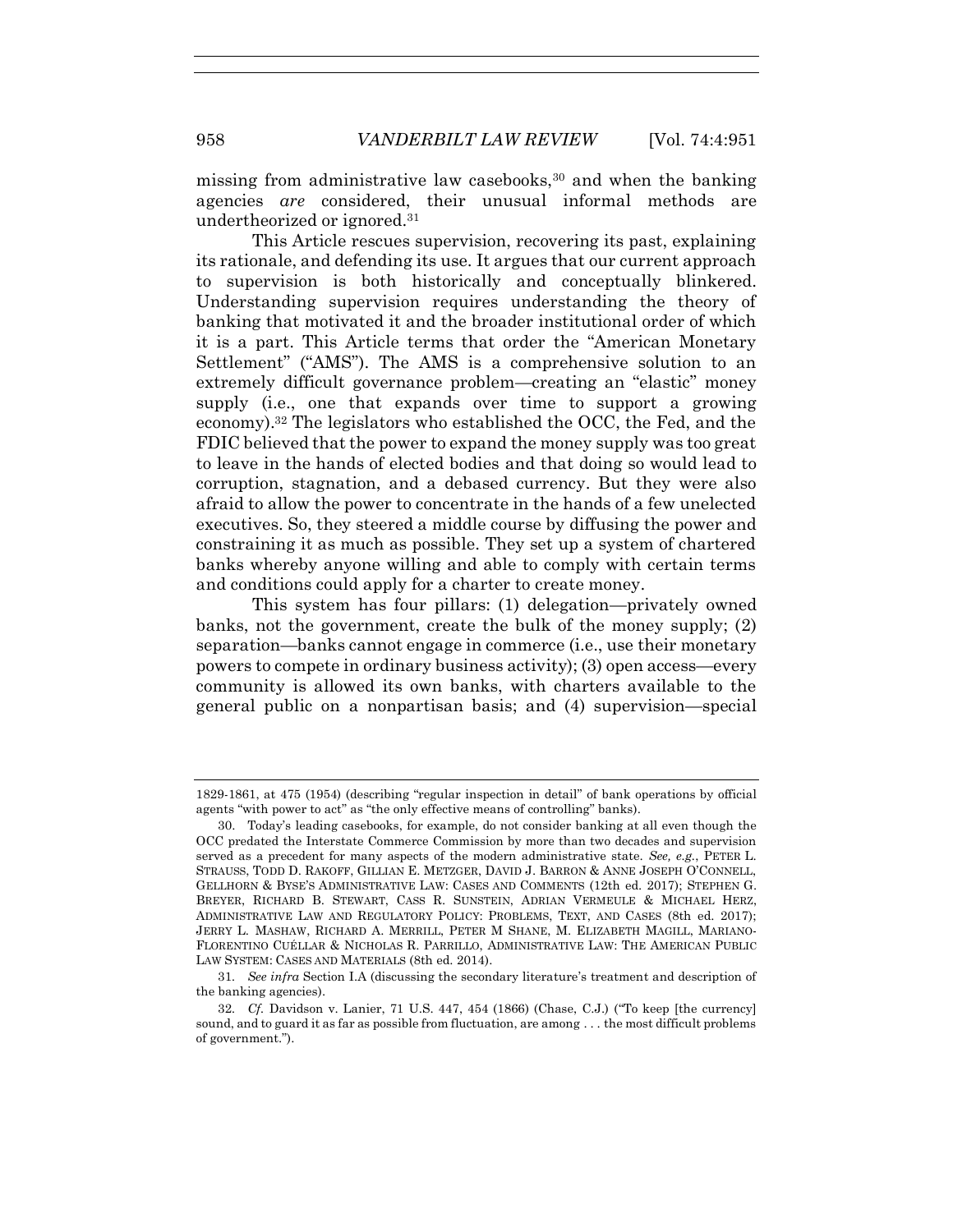government officials are empowered to stamp out "unsound"<sup>33</sup> banking and ensure that banks fulfill their public purpose.<sup>34</sup> Supervisors are not regulators in the classical sense. They are outsourcers. And banks are not like other private businesses. They are a form of premodern independent agency: they use private shareholders and managers to avoid monetary overissue and politicized asset allocation by the government.<sup>35</sup> Supervisors, in other words, do not restrict private liberty; they enhance it by keeping these "agencies" in check.

This Article proceeds in three parts. Part I.A surveys our current revisionist understanding of the banking agencies. It catalogues six scholarly accounts, each of which accepts the premise of the administrative law critique: that banks are just a type of private business entitled to the same sort of procedural protections as any other business. I call this the "licensing model." While these accounts capture important aspects of contemporary practice, they do not grapple with the unusually broad scope of federal banking agency powers or the statutory text that gives the agencies a specific, substantive mandate to eliminate unsafe and unsound banking. Nor can they explain the fact that supervision predates many of the other institutional mechanisms the government has established to bolster the AMS including the Federal Deposit Insurance Fund (the "Fund") and the Federal Reserve's Discount Window.<sup>36</sup> Indeed, they obscure the special character of banking that underlies them.

Part I.B advances a theory of bank supervision grounded in banks' monetary function. It shows that banks are not just for-profit lenders. They are also a kind of mint, issuing notes and deposits designed to circulate as a medium of exchange and serve as a store of value.<sup>37</sup> Privately owned mints exercise what was once referred to as "delegated" authority.<sup>38</sup> On this view, the banking agencies do not "intervene" in private market activity; they are franchisors, designed to

<sup>33.</sup> Soundness is a technical term that reflects the animating purpose of banking law—to create "bank money" that is equivalent to a "base" of government-issued cash or coin. The term was first adopted by New York and Ohio in the 1840s and added to federal law in 1933. *See infra* notes [185](#page-41-0)–[189.](#page-42-0)

<sup>34.</sup> The degree of delegation, separation, open access, and supervision has varied since these elements were first combined 180 years ago. And the progression has not always been linear. *See infra* note [48;](#page-13-0) Parts II, III.

<sup>35</sup>*. Cf.* Cass R. Sunstein & Lawrence Lessig, *The President and the Administration*, 94 COLUM. L. REV. 1, 30 (1994) (describing the Second Bank of the United States as "the first truly independent agency in the republic's history").

<sup>36.</sup> *See infra* Part II.

<sup>37.</sup> United States v. Phila. Nat'l Bank, 374 U.S. 321, 326 (1963) ("[B]anks do not merely deal in[,] but are actually a source of, money  $\dots$ .").

<sup>38</sup>*. See infra* note[s 135,](#page-32-0) [255.](#page-52-0)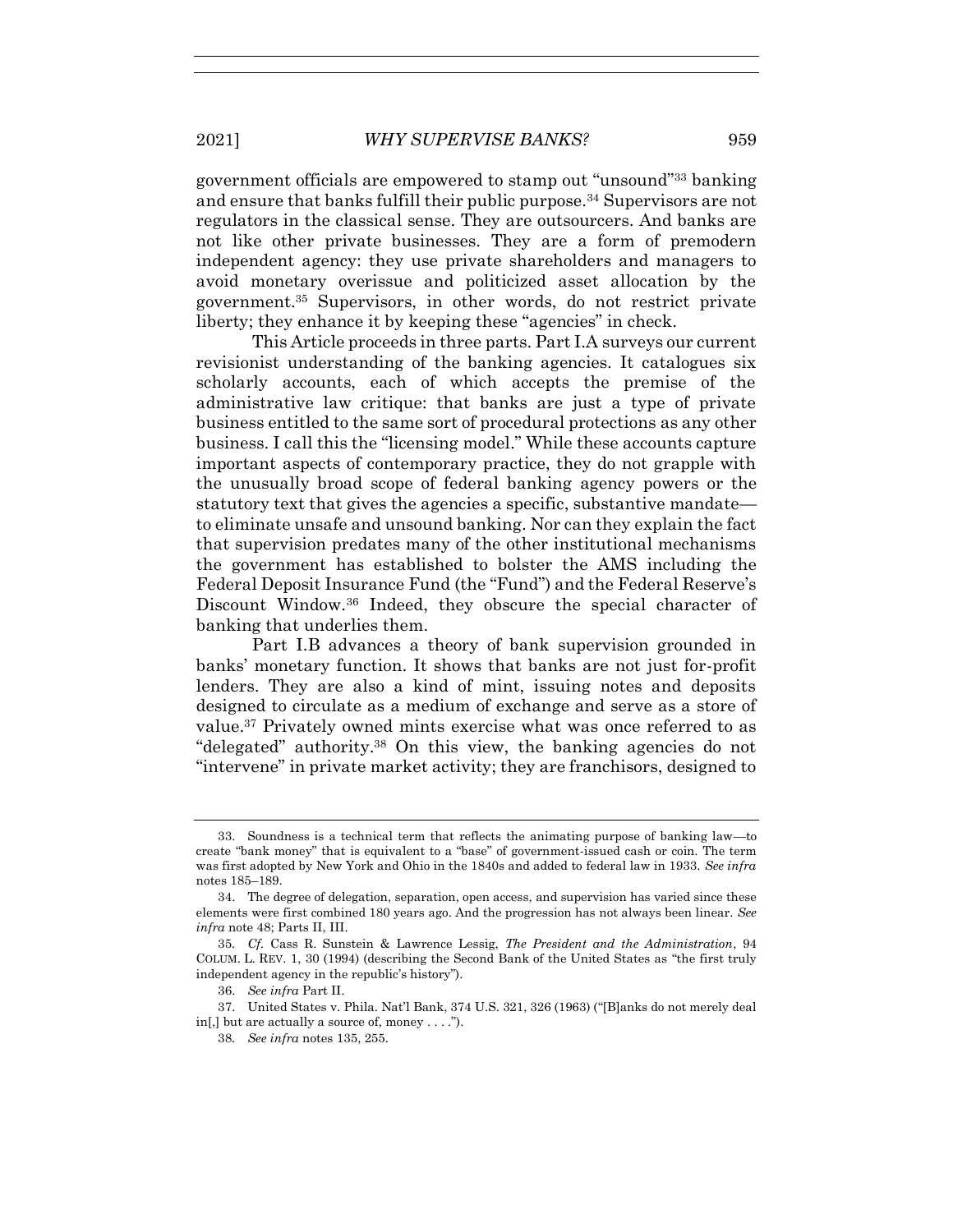charter banks and ensure that the notes and deposits they issue meet government standards. I call this the "outsourcing model." 39

Part II shows why the outsourcing model better comports with the statutory text, legislative history, and a century and a half of agency practice at the state and federal level. Drawing on legislative archives, newspaper accounts, presidential papers, and early administrative law scholarship, Part II reveals a longstanding, durable commitment to robust discretionary oversight of banking.

First, it recovers and explicates the AMS. The AMS emerged at the state level in the 1830s following the collapse of an earlier monetary order imported from Britain. That order was characterized by the First and Second Banks of the United States—two federally chartered corporations that engendered passionate and sustained opposition. The AMS was a compromise—a way to keep the government from having to expand the money supply directly without creating overmighty citizens (like the executives who ran the First and Second Banks). It delegated monetary powers to thousands of administratively chartered banks. And to further limit the power of bankers and to manage them, it pioneered supervision—informal, technocratic, and discretionary government oversight. During the Civil War, Congress federalized the AMS, establishing the OCC to charter and oversee a system of "national banks." Legislators expected these banks to operate collectively, as a sort of "Third Bank of the United States."

In 1913, in response to a half century of monetary breakdowns, Congress strengthened the AMS by creating the Federal Reserve. Congress hoped that the Fed would coordinate national banks, extend federal oversight to state banks, and avert panics. But the Fed failed to tame state banks, and after the system collapsed in 1933, Congress again faced calls to nationalize money creation. And again, legislators chose a middle path—restoring and strengthening the key planks of the original settlement, especially supervision. They created the FDIC to explicitly backstop bank money for the first time and to subject state banks to federal regulation. And they bolstered informal discretionary oversight by authorizing the Fed to remove bank executives who failed to heed supervisory directives. The result? Individual lending decisions by banks are a matter of "private ordering," but the banking agencies are empowered to control overall risk levels and fire bankers for unsafe or unsound practices.

<sup>39.</sup> Banking, on this view, is a type of "government by contract," Jody Freeman & Martha Minnow, *Introduction: Reframing the Outsourcing Debates*, *in* GOVERNMENT BY CONTRACT 1 (Jody Freeman & Martha Minow eds., 2009), in which the contract is a corporate charter, *see* WILLIAM M. FLETCHER, 2 CYCLOPEDIA OF THE LAW OF PRIVATE CORPORATIONS § 769 (1917) ("It is well settled that the charter of a corporation is a contract between the state and the corporation.").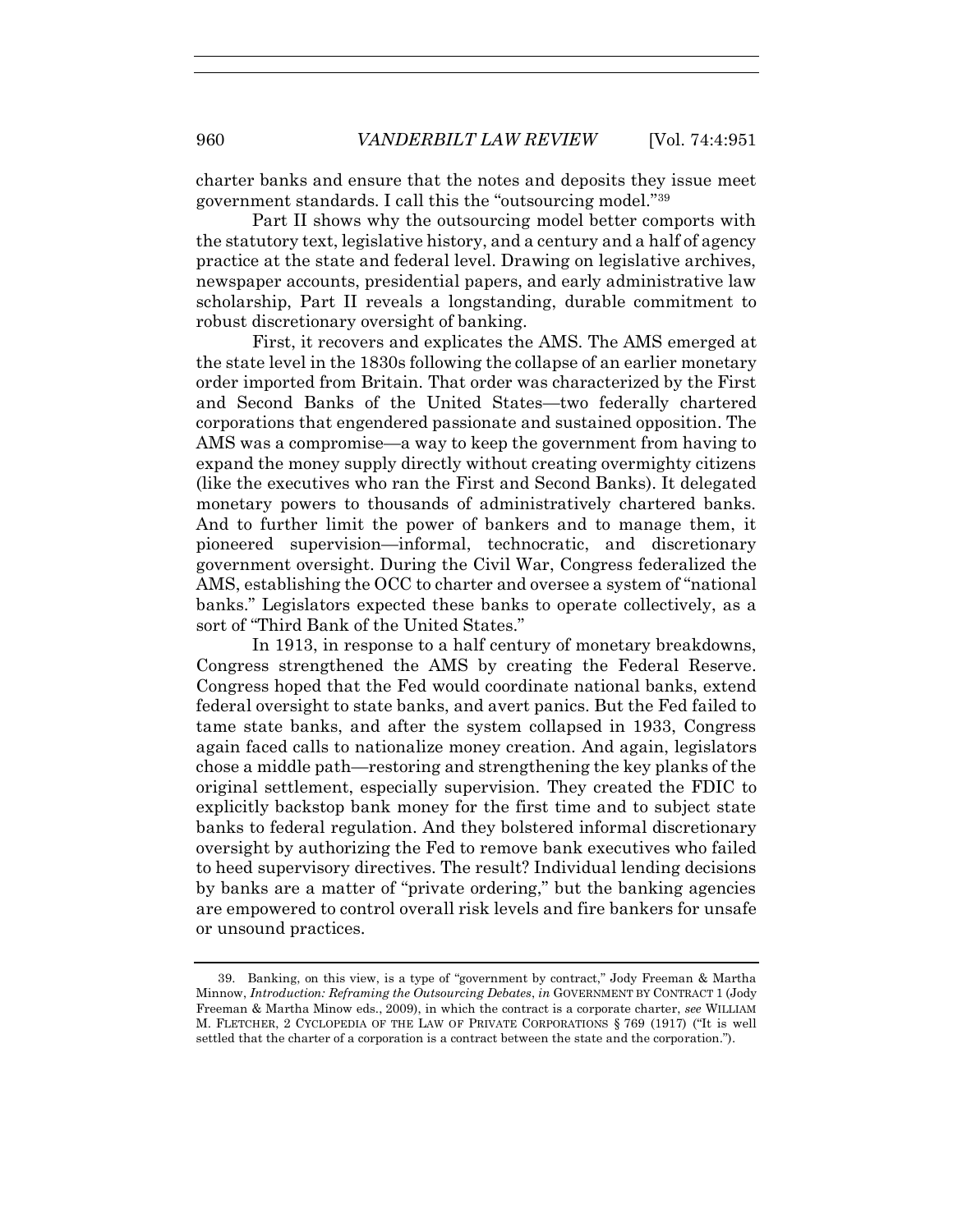This hybrid system, widely lauded, was left untouched by the procedural revolution of the mid-twentieth century. In the 1940s, when policymakers sought to check excesses in the administrative state, the banking agencies, despite their "plenary" authority,<sup>40</sup> were given a pass.<sup>41</sup> The Administrative Procedure Act of 1946 ("APA"), which was the product of these reform efforts, sidestepped supervision by focusing on formal actions. And, in 1966, Congress made it *easier* for the agencies to check banks while avoiding formal proceedings by further expanding their remedial authorities. <sup>42</sup> For example, Congress authorized the agencies to suspend bankers without judicial process and to order bankers to cease and desist from engaging in practices the agencies judged, in their "opinion," to be "unsafe or unsound."<sup>43</sup>

Congress's commitment to supervision did not stop there. In the 1970s and '80s, as financial globalization transformed the economy and a new wave of reformers again reworked the administrative state, Congress doubled down on iterative, informal bank oversight, reinforcing supervisory governance in 1978, 1983, and 1989. Even in 2001, when Congress removed structural barriers separating banking from other financial activities, it strengthened supervision, adding new approval authorities tied to discretionary agency judgments about the quality of bank management. 44

Contemporary critics are thus, in one key respect, correct: federal law locates vast power in the hands of the OCC, the Fed, and the FDIC. But it is a category error to view their exercise of this power as a form of administrative lawmaking restricting private liberty. Instead, it is more like government regulating itself45—which, in the case of banks, includes the private actors that the government has recruited to expand the money supply. This outsourcing rationale was embraced not just by nineteenth-century Treasury secretaries like Alexander Hamilton, Albert Gallatin, and Salmon P. Chase. Twentieth-

<sup>40.</sup> Bank of Am. Nat'l Tr. & Sav. Ass'n v. Douglas, 105 F.2d 100, 104 (D.C. Cir. 1939).

<sup>41</sup>*. See infra* note[s 280](#page-58-0)–[291](#page-59-0) and accompanying text.

<sup>42</sup>*. See infra* Section II.C.2.b.

<sup>43.</sup> *See infra* Part II. The administrative law critique of bank supervision, by contrast, is premised on a view of the relationship between the banking agencies and banks that categorizes the former as public and the latter as private. *Cf.* Rakoff, *supra* note [1](#page-3-0), at 160 ("[A]dministrators are government functionaries, not businessmen. They are supposed to set and enforce the rules of the game, but not to cross the line that separates the public from the private as if they were playing the game themselves."). As discussed herein, bank regulation resists this dichotomy because of banks' public monetary function. *See infra* Part II.

<sup>44.</sup> *See infra* Section II.C.2.

<sup>45.</sup> As James Landis put it, when the government acts in a "proprietary" capacity, its actions are "comparable to rules prescribed by any official in a private industry." JAMES M. LANDIS, THE ADMINISTRATIVE PROCESS 21–22 (1938) (describing the Civil Service Commission, Tennessee Valley Authority, and Reconstruction Finance Corporation).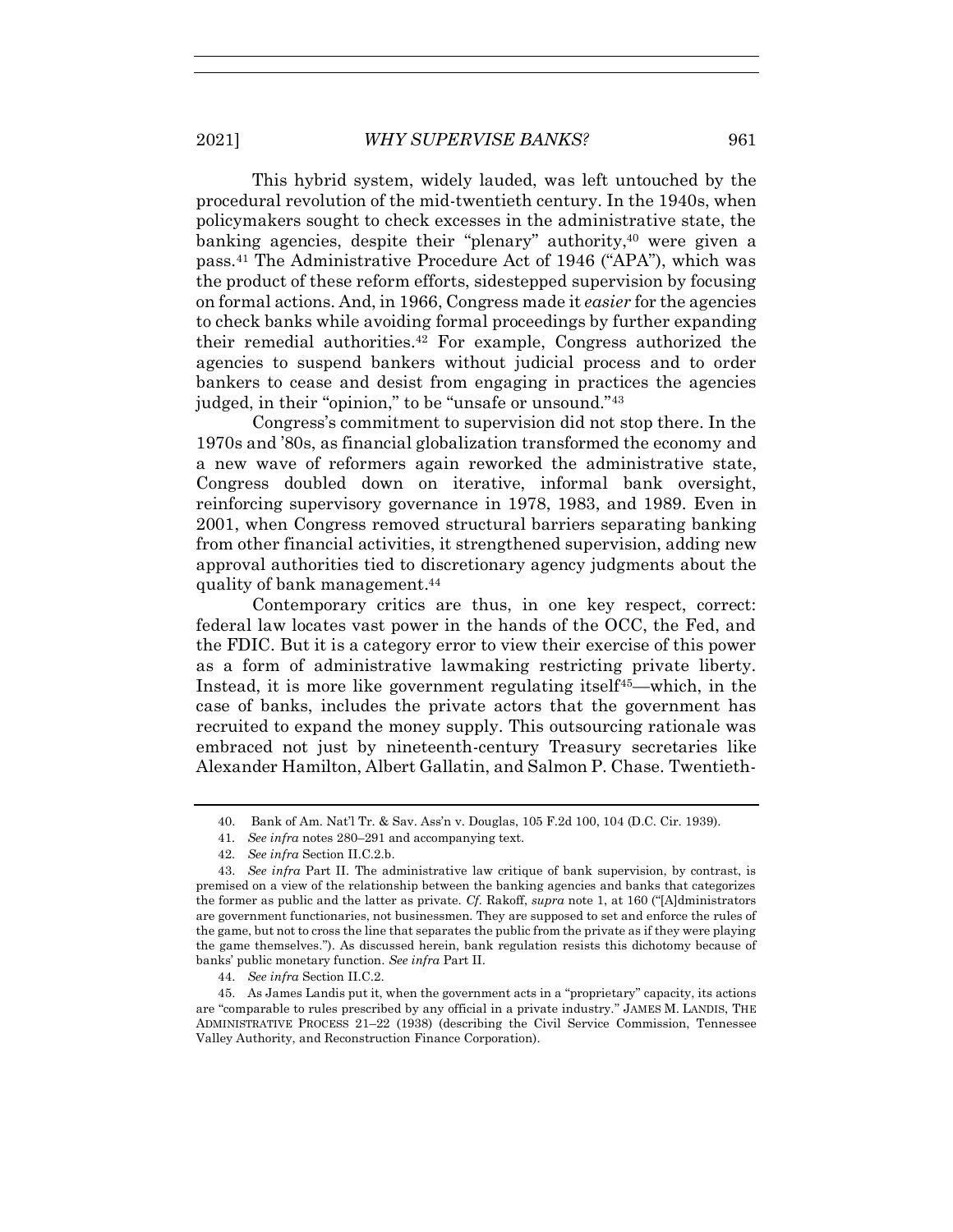century policymakers like Franklin D. Roosevelt also saw banks as "*agencies*" of the government, "supervise[d] [by the government] to see to it that they conform to certain high standards."<sup>46</sup> Industry complaints about procedural protections, from this perspective, are an attempt to upset the terms of the agreement that permits bankers to wield monetary powers in the first place.<sup>47</sup> And the decision by government officials to turn to "market discipline" in the late 1990s, and to rulemaking today, conflicts with the basic logic of the AMS—one that recognizes the public power bankers wield.

Part III attempts to explain why, in the absence of any changes to the statutory bases of agency authority, the banking agencies have diluted supervisory methods twice in the past two decades. It rejects as incomplete explanations focused on capture. It suggests instead that the problem is structural, and it shows how changes in the theory and practice of banking law tracked deeper transformations in the political economy of finance.

Durable supervisory governance depends on more than just broad agency powers—it requires an alignment between banks and the banking agencies. This alignment faltered with the rise of "shadow banking," monetary expansion by firms without a banking charter (or corresponding oversight) and "universal banking," the entrance of banks into other business lines. Universal banking put supervisors in the position of overseeing complex businesses that the government has no special role in administering, leading to calls for the agencies to leave monitoring to market participants. At the same time, shadow banking left the agencies unable to oversee, for lack of jurisdiction, keys aspects of monetary expansion, the very function they were designed to discipline. These changes also damaged the norms that sustain the supervisor-banker relationship. Individual banks were once critical infrastructure. But today, many banks are redundant as conglomerates operate nationwide. Additionally, the largest banks, with vast legal, lobbying, and consulting resources at their disposal, are more capable of resisting supervisory direction and less vulnerable to punishment.

As long as these structural shifts persist, we can expect industry pressure and conflict between the government and large banks to continue to threaten supervisory governance. Unfortunately, with one pillar of the AMS—separations—eroded, supervision has only grown in

<sup>46</sup>*. See* Franklin D. Roosevelt, President, U.S., Remarks to the American Bankers Association 2–3 (Oct. 24, 1934) (emphasis added) (draft available from the Franklin D. Roosevelt Presidential Library, File No. 745).

<sup>47.</sup> These complaints are an example of "transparency's ideological drift": the use of transparency arguments to undermine the government's ability to check private power. David E. Pozen, *Transparency's Ideological Drift*, 128 YALE L.J. 100, 102–03 (2018).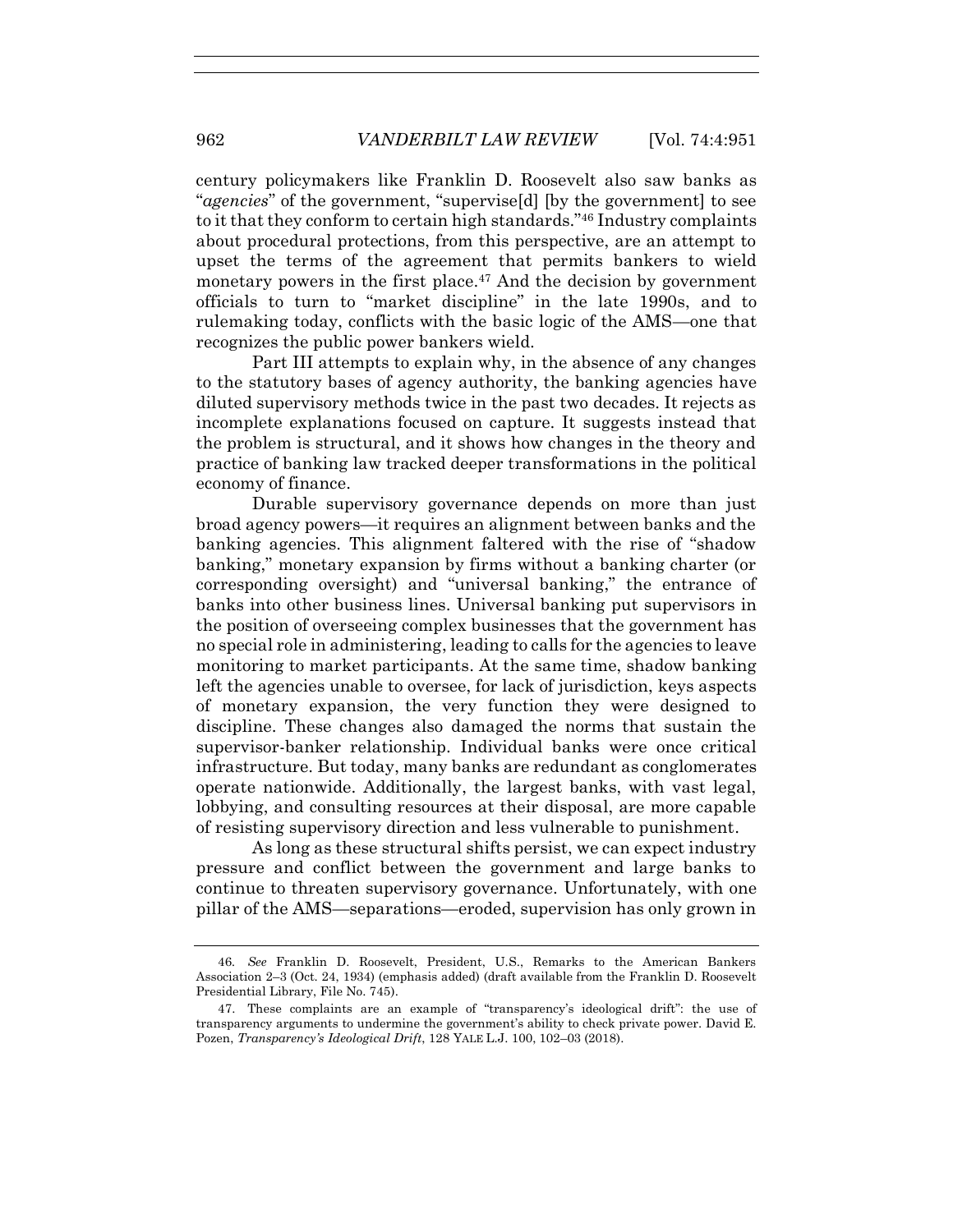importance. The most recent fortification of our financial system stress tests—reflects that. Stress tests sustain what remains of the AMS. Shortsighted efforts to neuter them and to rely even more on bright line rules risk renewed instability, future bailouts, and an even more radical realignment. 48

<span id="page-13-0"></span>This Article makes several contributions. It unpacks the theoretical and historical foundations of bank supervision, a distinctive form of administrative governance. It describes the AMS and reveals how supervision was designed and strengthened in order to make the AMS politically and economically durable. It puts banking law theory and history into dialogue with administrative law.<sup>49</sup> It categorizes bank supervision as a type of administrative law in which the government acts as an outsourcer rather than as a regulator of private activity.<sup>50</sup>

Just as the architect follows different conceptions when creating a railroad station and building a hanger, the administrative agencies we have created have had both their organization and procedure shaped largely by the tasks with which they were confronted. It would be silly, for example, to build the same structure for a bank as for a railroad station; equally absurd is it to insist that the details of organization and operation of the Federal Communications Commission and the Federal Reserve Board shall be alike;

50. It thus deepens efforts to explain the relationship between financial regulation and administrative law (in the case of the banking agencies). *See* Note, *Cashing Out a Special Relationship: Trends Toward Reconciliation Between Financial Regulation and Administrative Law*, 130 HARV. L. REV. 1183, 1185–87 (2017) (examining differences between financial regulation and other forms of regulation); Gillian E. Metzger, *Through the Looking Glass to a Shared Reflection: The Evolving Relationship Between Administrative Law and Financial Regulation*, 78 L. & CONTEMP. PROBS. 129, 144 (2015) (arguing that financial regulation is geared toward enabling private market activity rather than constraining it); Thomas W. Merrill, *A Comment on Metzger and Zaring: The Quicksilver Problem*, 78 L. & CONTEMP. PROBS. 189, 199 (2015) (arguing that financial activities are too malleable to restrain through ex ante rulemaking). In doing so, it builds on recent efforts to recover the role that banks play in the economy. *See infra* note[s 125](#page-30-0)–[127.](#page-30-1) And it addresses a longstanding gap in the administrative law literature; even mid-century scholarship failed to fully account for the distinctiveness of the banking agencies. *See infra* note [122.](#page-29-0)

<span id="page-13-1"></span><sup>48.</sup> Although the statutory bases of supervision have been strengthened time and again, all four pillars have faced pressures before. Separations were eroded in the 1910s and 1920s, and the government modified delegation and open access in the 1860s, 1910s, 1930s, and 1980s. Some configurations of the AMS delegate more control over monetary expansion to private hands, others are more weighted toward government officials. *See infra* Part II.

<sup>49.</sup> In doing so, it pursues administrative law pluralism, which is a worldview that used to be common, but has faded in recent decades. *See, e.g.*, James M. Landis, *Crucial Issues in Administrative Law – The Walter-Logan Bill*, 53 HARV. L. REV. 1077, 1080 (1940):

LEONARD D. WHITE, INTRODUCTION TO THE STUDY OF PUBLIC ADMINISTRATION (4th ed. 1955) (describing various administrative forms and structures from executive departments and independent regulatory commissions to government corporations); Richard B. Stewart, *The Reformation of American Administrative Law*, 88 HARV. L. REV. 1667, 1670 n.5 (1975) (emphasizing the importance of differences in agency forms and structures). For an example of contemporary pluralism that is also applicable to bank supervision, see Charles Sabel, Gary Herrigel & Peer Hull Kristensen, *Regulation Under Uncertainty: The Coevolution of Industry and Regulation*, REGUL. & GOVERNANCE, June 2017, at 2 (examining recursive systems of cooperative governance designed "to formulate and update detailed plans for risk identification and mitigation that no central rulemaker could possibly hope to approximate").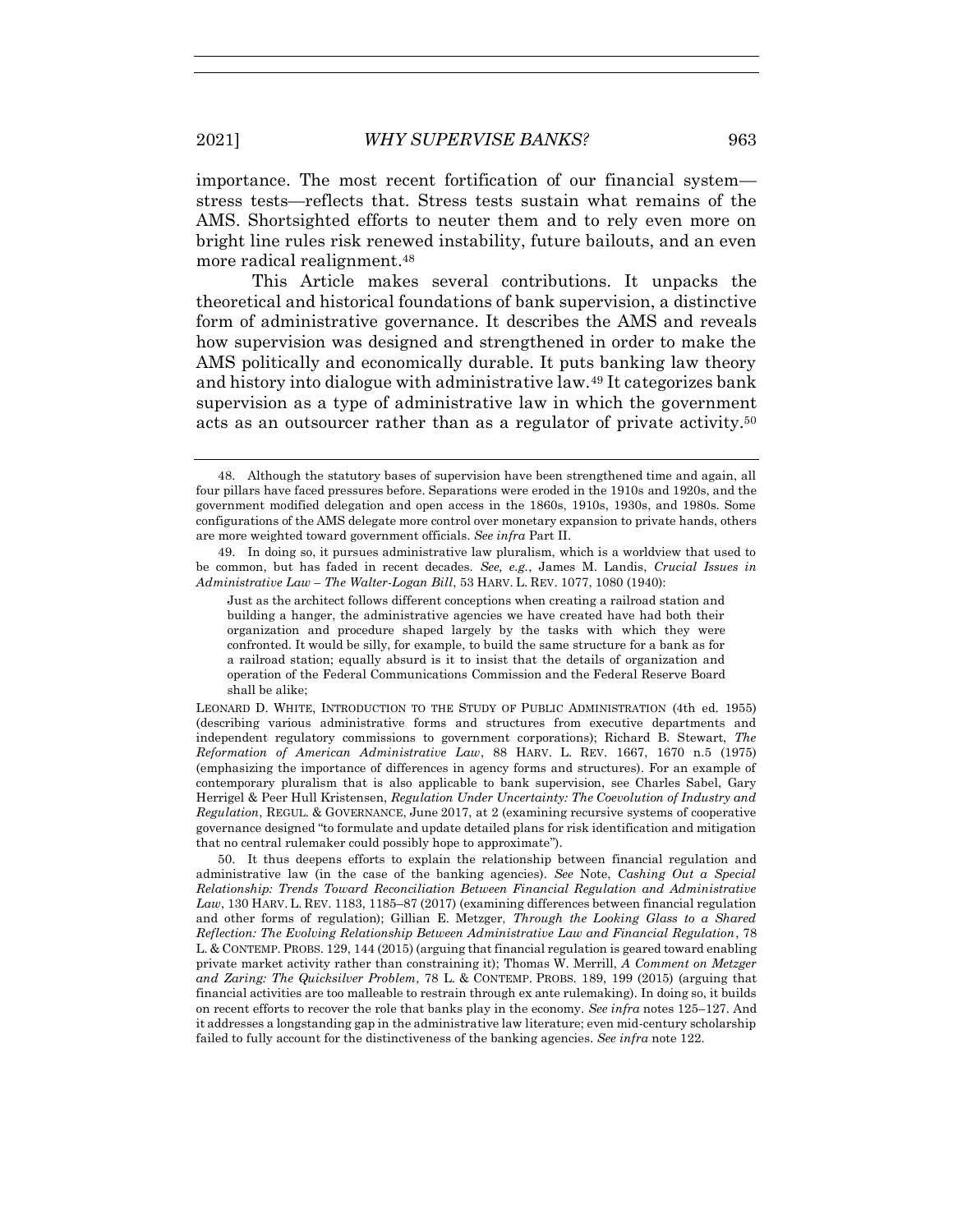And it shows why recent challenges to supervision are misplaced and how efforts by the agencies to "normalize" their methods are inconsistent with nearly two centuries of practice.

## I. TWO APPROACHES TO BANKING LAW

Banking law is theoretically adrift. Most contemporary scholarship accepts a mistaken view of what banks are and what they do. I call this view the licensing model. The licensing model casts banks as garden variety financial intermediaries. A better framework recognizes that banks are "special": they create money as well as invest it. On this view, the banking agencies are outsourcers.

This Part reconstructs the theory of bank regulation immanent in much of the literature and outlines the outsourcing model. The outsourcing model recognizes banks' role in our monetary framework, the AMS, and grounds the historical recovery that follows.

### <span id="page-14-0"></span>*A. The Licensing Model*

<span id="page-14-1"></span>This Section examines six ways scholars and practitioners describe the banking agencies and their method of oversight. Each implicitly or explicitly embraces a licensing model, treating banks as privately owned financial intermediaries that borrow from people who have too much money (savers) and lend to people who don't have enough (borrowers).<sup>51</sup> The licensing model emphasizes the virtues of private ordering, downplays the distinctiveness of bank liabilities, and frames the role of the banking agencies as correcting market failures. It focuses on the fact that banks, unlike other lenders, are (and should be) subject to extensive oversight because they are particularly prone to runs.<sup>52</sup> These runs are caused by information asymmetries (e.g., bank creditors do not effectively monitor bank managers)<sup>53</sup> and coordination problems

<sup>51</sup>*. See, e.g.*, RICHARD CARNELL, JONATHAN R. MACEY & GEOFFREY P. MILLER, THE LAW OF FINANCIAL INSTITUTIONS 64–65 (5th ed. 2013) (defining banks as financial intermediaries); FREDERIC S. MISHKIN, THE ECONOMICS OF MONEY, BANKING & FINANCIAL MARKETS 7–8 (7th ed. 2010) (same and defining financial intermediaries as "institutions that borrow funds from people who have saved and in turn make loans to others"); Merton H. Miller, *Do the M&M Propositions Apply to Banks?*, 19 J. BANKING & FIN. 483, 484–86 (1995) (treating banks as financial intermediaries). *See also* Robert C. Hockett & Saule T. Omarova, *The Finance Franchise*, 102 CORNELL L. REV. 1143, 1144–46 (2017) (critiquing the paradigm); Morgan Ricks, *Money as Infrastructure*, 2018 COLUM. BUS. L. REV. 757, 758–64 (2018) (same).

<sup>52</sup>*. See* Douglas Diamond & Philip Dybvig, *Bank Runs, Deposit Insurance, and Liquidity*, 91 J. POL. ECON. 401, 401 (1983) (arguing that banks are susceptible to damaging runs).

<sup>53.</sup> Depositors are bad monitors. *See* Jonathan R. Macey & Geoffrey P. Miller, *Deposit Insurance, the Implicit Regulatory Contract, and the Mismatch in the Term Structure of Banks' Assets and Liabilities*, 12 YALE J. ON REGUL. 1, 10–12 (1995); Jonathan R. Macey & Maureen O'Hara, *The Corporate Governance of Banks*, 9 FED. RSRV. BANK N.Y. ECON. POL'Y REV. 91, 98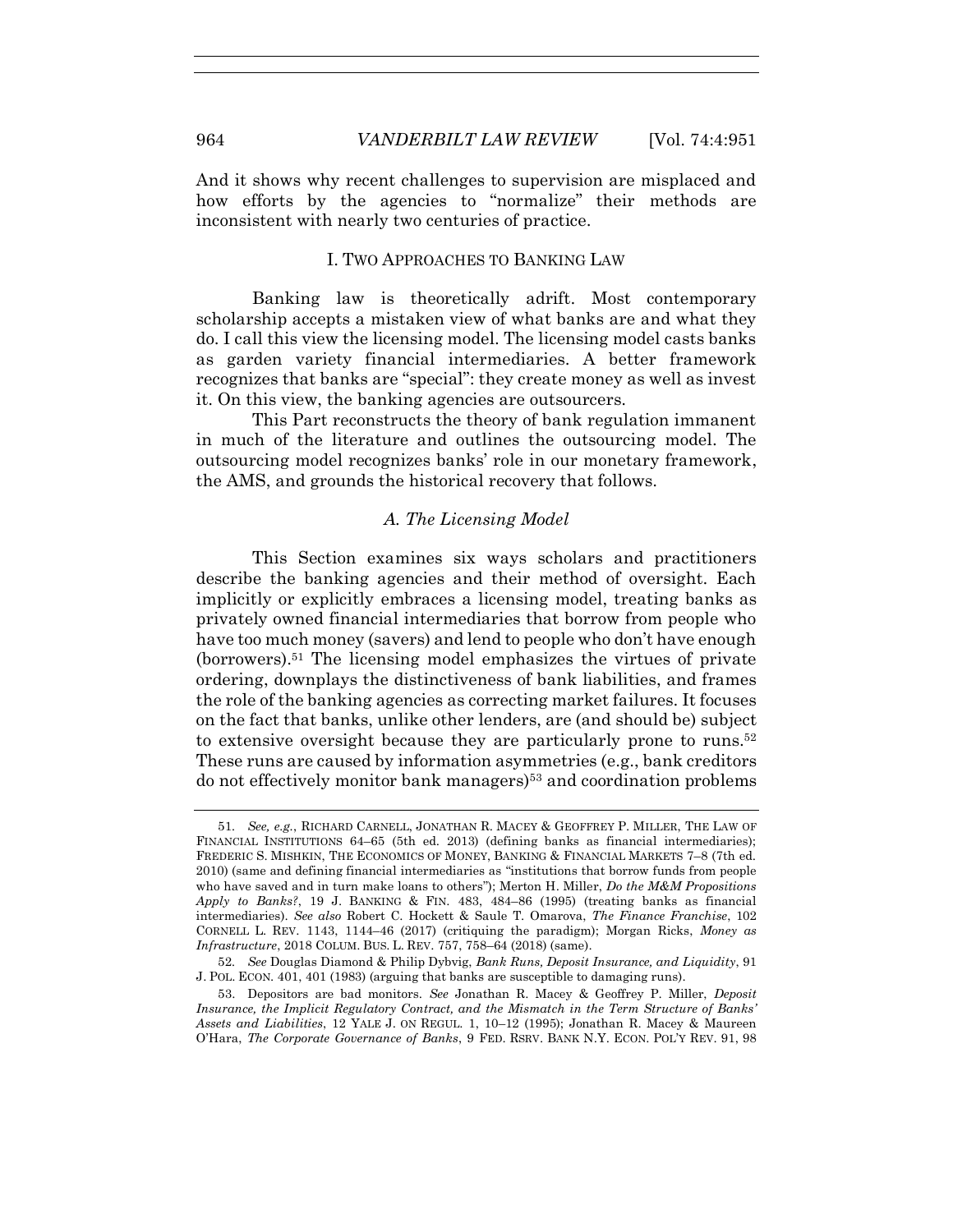(e.g., bank creditors are numerous and diffuse), $54$  which government interventions such as capital regulation and deposit insurance correct by reducing the likelihood of creditor losses and aligning the incentives of shareholders and creditors. On the licensing view, the banking agencies aid in these efforts (and address resulting moral hazard) by enforcing regulatory rules, facilitating market discipline, preventing regulatory arbitrage, limiting the government's financial exposure to banks, bolstering creditor confidence, and combatting systemic risk. In other words, bank supervisors act as "rule enforcers," "discipline facilitators," "gap fillers," "agents" of the Federal Reserve Banks and the Federal Deposit Insurance Fund, "confidence legitimators," and "macroprudential stewards."<sup>55</sup>

### <span id="page-15-1"></span><span id="page-15-0"></span>1. Supervisors as Rule Enforcers

Perhaps the most popular account of the banking agencies goes like this: Bank balance sheets are complex and opaque, and the regulatory rulebook is long and technical. A special group of experts is required to promulgate these bright-line strictures and ensure that bankers comply with them, so Congress created the banking agencies and endowed them with "monitoring" powers.<sup>56</sup> Former Fed Governor Fredric Mishkin takes this view: "The government establishes

56*. See* Rory Van Loo, *Regulatory Monitors: Policing Firms in the Compliance Era*, 119 COLUM. L. REV. 369, 384–86 (2019) (subsuming bank supervision within ordinary administrative practice by highlighting its similarities to "regulatory monitoring"). Supervision, as described herein, involves more than just this sort of monitoring. Many agencies monitor, *see id.* at 409–10, including the CFPB, *see* Levitin, *supra* not[e 2,](#page-3-1) at 355–57, but monitoring alone does not create the sort of cooperative governance that characterizes banking.

<sup>(2003).</sup> *See generally* Jonathan R. Macey & Elizabeth H. Garrett, *Market Discipline by Depositors: A Summary of the Theoretical and Empirical Arguments*, 5 YALE J. ON REGUL. 215 (1988) (examining arguments regarding depositor discipline).

<sup>54</sup>*. See* Diamond & Dybvig, *supra* not[e 52,](#page-14-0) at 401.

<sup>55.</sup> This list is not exhaustive. Kris Mitchener and Matthew Jaremski suggest that one of the roles of the banking agencies is to protect vested interests by blocking new entrants. Kris James Mitchener & Matthew Jaremski, *The Evolution of Bank Supervisory Institutions: Evidence from American States*, 75 J. ECON. HIST. 819, 822–24 (2015). The agencies also sometimes act as "agricultural extension agents," diffusing big city wisdom to small-town bankers, and as "consultants," conducting horizontal reviews and spreading best practices while guarding trade secrets. *See, e.g.*, FIN. CRISIS INQUIRY COMM'N, THE FINANCIAL CRISIS INQUIRY REPORT 307 (2011) (explaining that supervisors before the crisis "acted something like consultants, working with banks to assess the adequacy of their systems"); WILLIAM H. KNIFFIN, JR., THE PRACTICAL WORK OF A BANK 349 (1915) ("The examiner going from bank to bank acquires a fund of information that he can use to advantage . . . and can advise the officers in many things to their profit."). There is also evidence that in the nineteenth and early twentieth centuries the banking agencies facilitated correspondent banking by allowing money center banks to deal in the notes of distant rural outfits. I have been unable, however, to find any sources asserting that these functions are the *purpose* of supervisory law. *Cf.* Joseph H. Sommer, *Why Bail-In? And How!*, 20 FED. RSRV. BANK N.Y. ECON. POL'Y REV. 207, 215 (2014) (suggesting that supervisors may be agents of a bank's creditors or top management, auditors, or employees of an "agricultural extension service" for banking).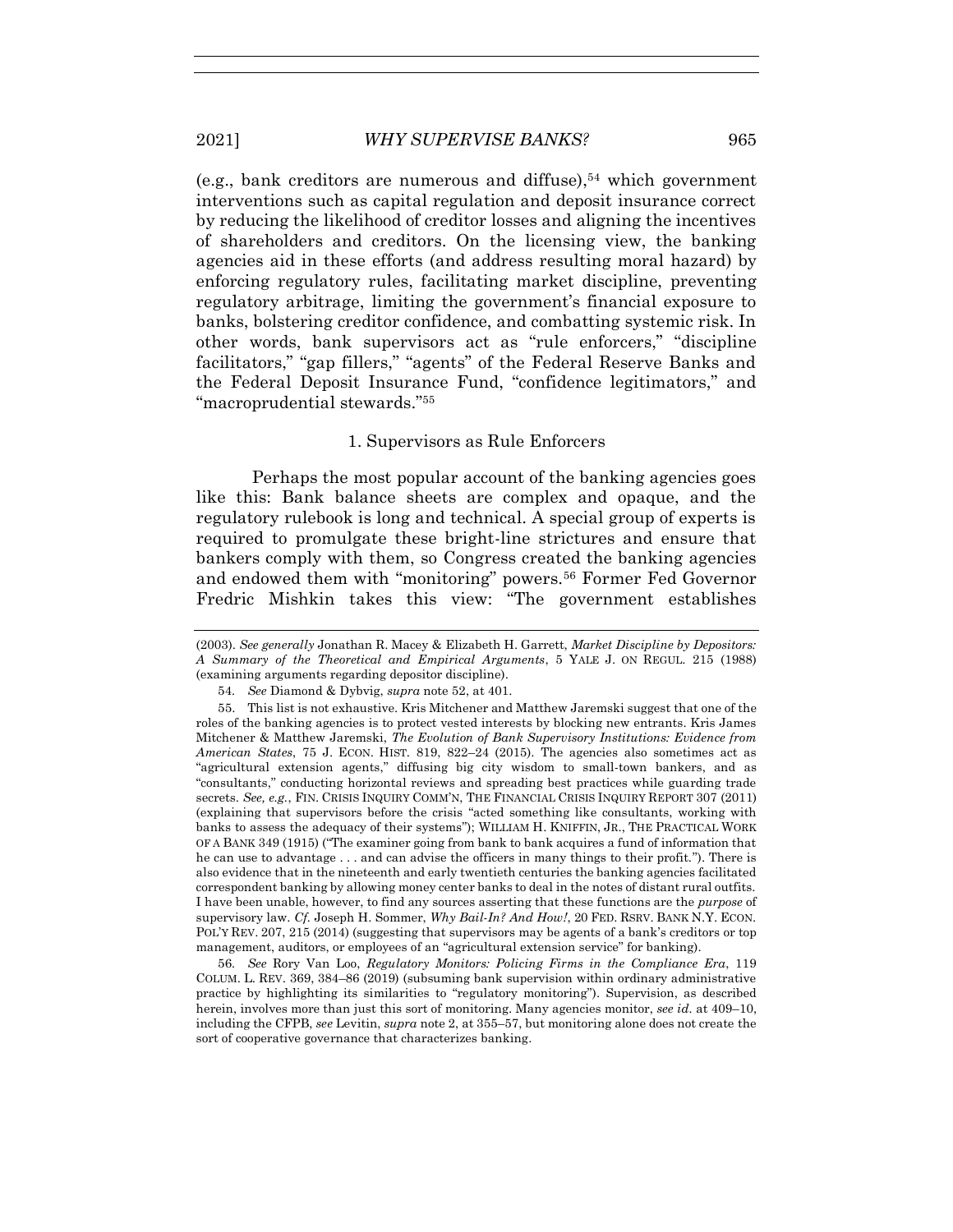<span id="page-16-0"></span>regulations to reduce [bank] risk taking and then supervisors monitor banks to see that they are complying with these regulations and not taking on excessive risk."<sup>57</sup> Roberta Romano similarly describes supervisors as "adjutants" to the regulatory apparatus "directed at assessing the adequacy of a bank's capital" under the Basel Accord.<sup>58</sup> And former Fed Chair Ben Bernanke had this "rule enforcers" model in mind when he explained in 2006 that agency actions are tied "to a bank's leverage and risk-based capital ratios."<sup>59</sup>

Other commentators adopt the supervisor-as-rule-enforcer model in part, distinguishing it from the stress-testing approach taken by supervisors more recently. For example, Peter Conti-Brown writes:

Before the 2008 financial crisis . . . the line between "bank regulation" and "bank supervision" was relatively easy to summarize. "Regulation" was the rulemaking that administrative agencies issued pursuant to some statutory authority. "Supervision" was the micro-application of regulation to individual firms, a kind of check-the-box exercise that ensured that the supervisors saw in the banks what the regulators wanted them to see. In other words, the regulators made the rules, and the supervisors made sure the rules were followed.<sup>60</sup>

<span id="page-16-1"></span>"Rule enforcer" accounts also sometimes highlight the role that monitoring plays in shaping regulatory rules: because agencies interact

<sup>57.</sup> Frederic S. Mishkin, *Prudential Supervision: Why Is It Important and What Are the Issues?*, *in* PRUDENTIAL SUPERVISION: WHAT WORKS AND WHAT DOESN'T 1, 8 (Frederic S. Mishkin ed., 2001); *see also* Heidi Richards, *Influence and Incentives in Financial Institution Supervision*, *in* FINANCIAL SUPERVISION IN THE 21ST CENTURY 73, 81 (A. Joanne Kellermann, Jakob de Haan & Femke de Vries eds., 2013) (explaining that it "is commonly asserted that supervisors mainly enforce 'compliance' with prudential requirements" and that the "prominence of [the] compliance [view] is evident throughout many pronouncements by the Basel Committee on Banking Supervision and similar authorities").

<sup>58.</sup> Roberta Romano, *For Diversity in the International Regulation of Financial Institutions: Critiquing and Recalibrating the Basel Architecture*, 31 YALE J. ON REGUL. 1, 10 (2014).

<sup>59.</sup> Ben S. Bernanke, Chairman, Bd. of Governors of the Fed. Rsrv. Sys., Remarks at the Annual Convention of the American Bankers Association (Oct. 16, 2006) (speech entitled "Bank Regulation and Supervision: Balancing Benefits and Costs").

<sup>60.</sup> Peter Conti-Brown, *Stress Tests and the End of Bank Supervision*, OXFORD BUS. L. BLOG (May 8, 2016), https://www.law.ox.ac.uk/business-law-blog/blog/2016/05/stress-tests-and-endbank-supervision [https://perma.cc/Z67Y-ZZW8]. *See also* PETER CONTI-BROWN, THE POWER AND INDEPENDENCE OF THE FEDERAL RESERVE 164 (2016) (describing supervision as examination followed by enforcement). Armour et al. give a similar account in their encyclopedic treatment of financial institutions law, noting that "until the mid-1990s, prudential supervision . . . consisted primarily of periodic examinations to determine whether banks had complied with applicable regulatory requirements." JOHN ARMOUR, DAN AWREY, PAUL DAVIES, LUCA ENRIQUES, JEFFREY N. GORDON, COLIN MAYER & JENNIFER PAYNE, PRINCIPLES OF FINANCIAL REGULATION 580 (2016) (describing this "traditional" approach as emphasizing "technical compliance with prescriptive rules"); *see also* A. Joanne Kellermann & Robert H.J. Mosch, *Good Supervision and Its Limits in the Post-Lehman Era*, *in* FINANCIAL SUPERVISION IN THE 21ST CENTURY, *supra* note [57,](#page-16-0) at 1, 5 (explaining that, traditionally, supervisors "concentrated on checking whether [banks were] meeting the statutory requirements in terms of solvency, liquidity, and controlled business operations"); MICHAEL BARR, HOWELL JACKSON & MARGARET E. TAHYAR, FINANCIAL REGULATION: LAW AND POLICY 831–36, 841–49 (2016).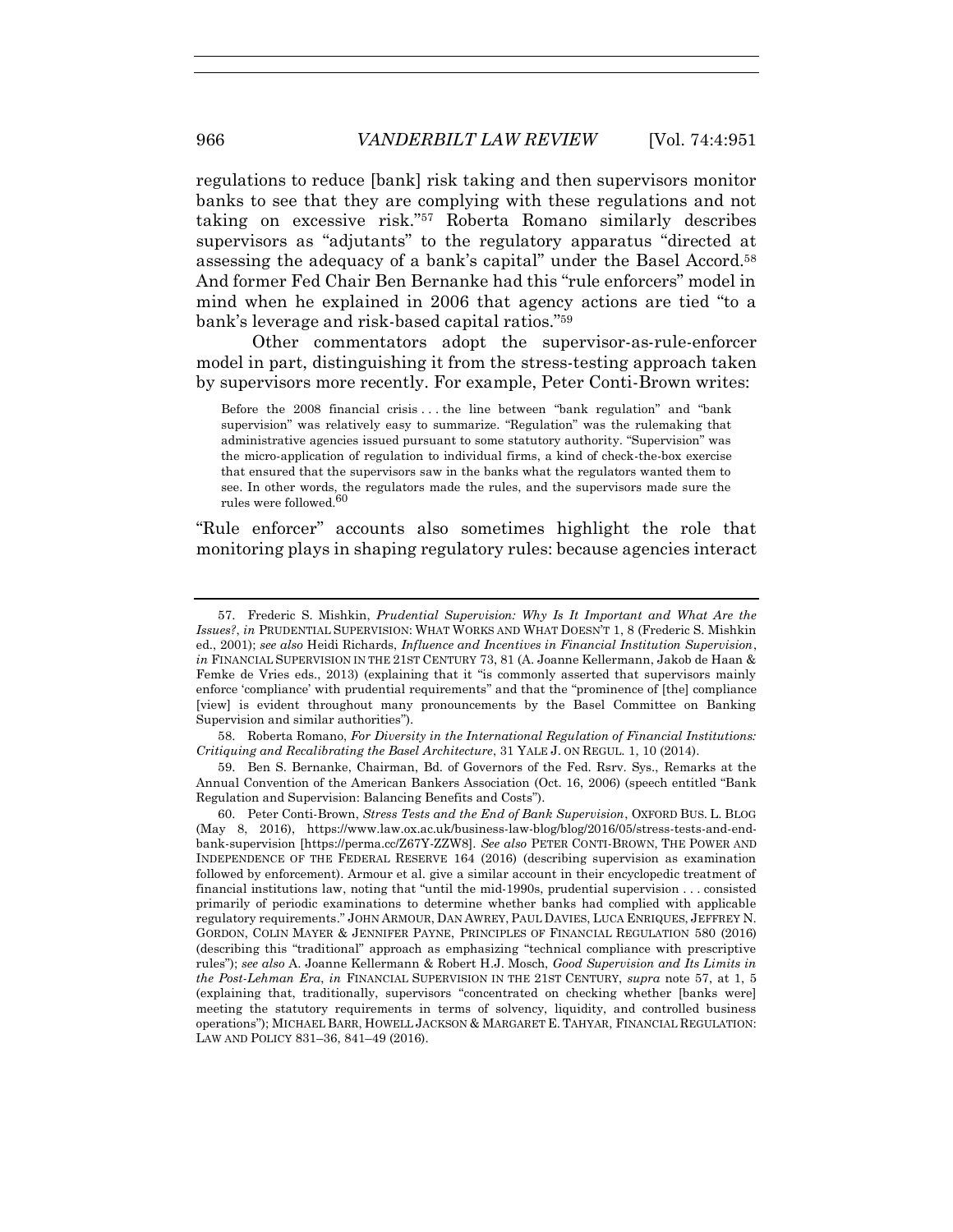closely with bank employees, they can glean information that will allow them to refine their strictures over time.<sup>61</sup>

# 2. Supervisors as Discipline Facilitators

But the banking agencies cannot be only rule enforcers, at least as a matter of statutory design. Title 12 of the U.S. Code specifically differentiates between violations of law and unsafe and unsound practices, empowering the banking agencies to take corrective actions in both cases.<sup>62</sup> The Code also repeatedly distinguishes between supervision and enforcement, treating the former as a distinct regulatory process. 63

Two other approaches better account for the discretionary and informal practice of bank oversight by accepting the rule enforcers model as a baseline and refining it. One of these approaches dominated official accounts of supervision in the run-up to the 2008 crisis. This framework imagines supervisors as facilitators of market discipline. Discretionary oversight is necessary, this view holds, because banks are opaque and agency problems between bank shareholders and bank managers threaten to undermine financial stability. As Robert Clark put it, "a financial intermediary's assets consist of intangible claims," which—absent special regulation—"would be easy for the management of an intermediary to sell . . . and replace . . . with new claims that in the aggregate constitute a portfolio with a radically different level of risk."<sup>64</sup>

The opacity of bank risk-taking is problematic because, in the words of former Fed Governor Lawrence Meyer, "markets cannot operate well without transparency."<sup>65</sup> The "prerequisite for market discipline" of banks, according to Meyer, "is more rapid dissemination of information [to the market, and the] provision to market participants of critical and timely information about risk exposures by the [banks] themselves."<sup>66</sup> The government must "intervene" to ensure that this

<sup>61</sup>*. See* Eisenbach et al., *supra* not[e 13,](#page-4-1) at 21–28.

<sup>62</sup>*. See, e.g.*, 12 U.S.C. § 1818(b). Many policymakers likely subscribe to the "rule enforcers" view for normative reasons. I call these individuals "rule absolutists." Menand, *supra* note [17,](#page-5-0) at 1584. They oppose discretionary government action on principle because they think it jeopardizes first-order liberty interests.

<sup>63.</sup> *See, e.g.*, 12 U.S.C. § 1831bb(e); *id*. § 4806(f)(1) (describing various "supervisory determinations"). Dan Tarullo catalogues many further examples in forthcoming work.

<sup>64.</sup> Robert Charles Clark, *The Soundness of Financial Intermediaries*, 86 YALE L.J. 1, 14–15 (1976) ("[F]inancial intermediaries can shift their aggregate risk levels more readily than other corporations.").

<sup>65.</sup> Laurence H. Meyer, *Supervising Large Complex Banking Organizations: Adapting to Change*, *in* PRUDENTIAL SUPERVISION:WHAT WORKS AND WHAT DOESN'T, *supra* not[e 57,](#page-16-0) at 97, 100. 66*. Id.*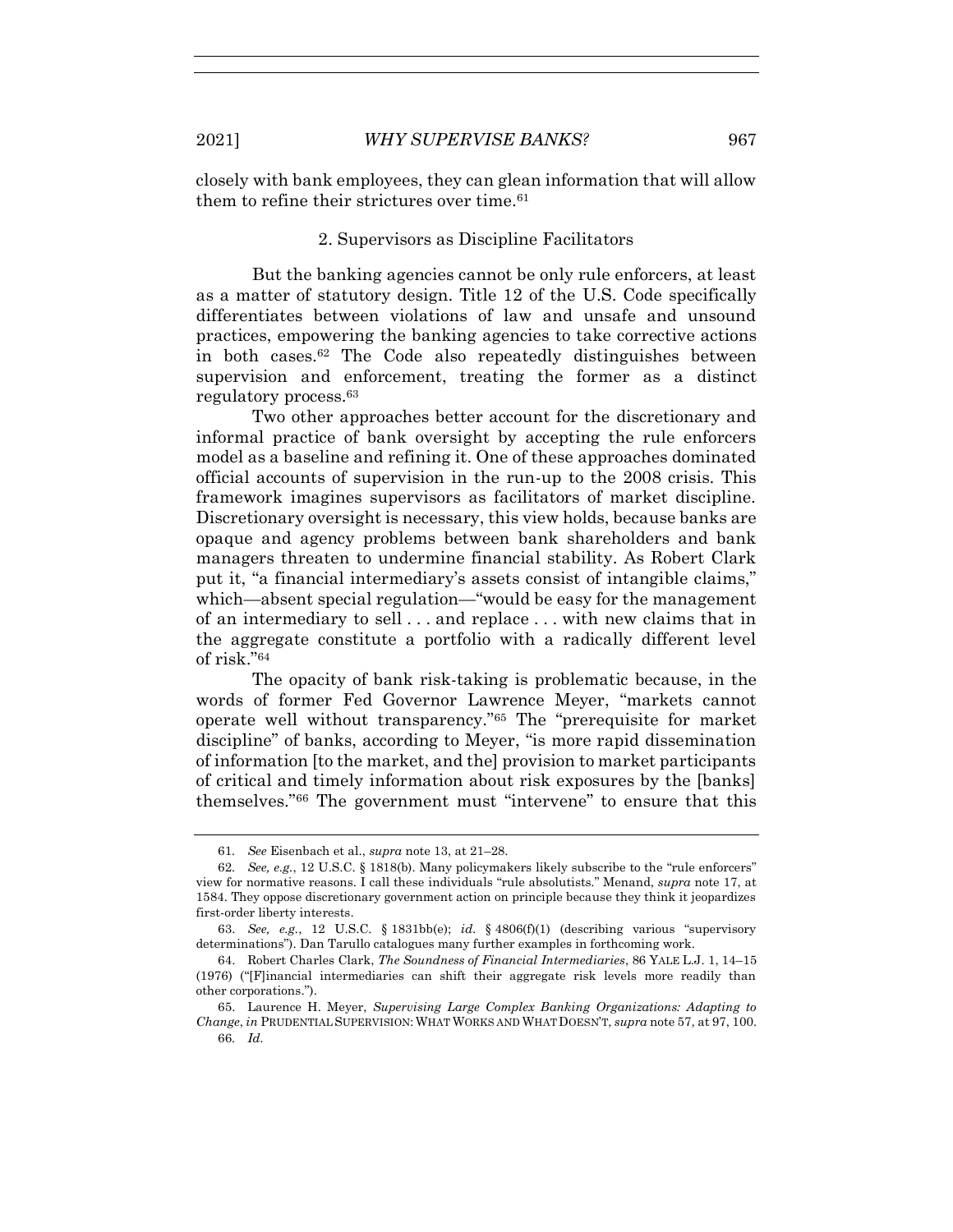information reaches market participants because "[p]ublic disclosure is not going to be easy for bankers [as] it may well bring new pressures that [managers] may not like in the short run."<sup>67</sup>

On this view, the banking agencies are empowered to "independently test and compare systems and models to best practices" and "review[ ] [bank] disclosures to confirm that . . . [a] bank's actual disclosures are consistent with its own policy."<sup>68</sup> Safety and soundness authority and informal, iterative engagement allow the agencies to both enforce regulatory rules *and* strengthen "private regulation."<sup>69</sup> The Fed, under the leadership of Alan Greenspan, made this sort of marketoriented oversight official policy in the late 1990s and dubbed it "riskfocused supervision" ("RFS").<sup>70</sup>

Many subsequent commentators depict RFS as a salutary advance from what they assume preceded it: a pure rule-enforcement model. Others suggest that facilitating market discipline has always been the purpose of supervisory law.<sup>71</sup> According to the latter group, the point of the Fed's postcrisis stress tests is (or should be) to enhance transparency so that the market can identify weaknesses and force banks to correct them.<sup>72</sup> As will become clear, such approaches leave

70*. See* BD. OF GOVERNORS OF THE FED. RSRV. SYS., THE FEDERAL RESERVE SYSTEM: PURPOSES & FUNCTIONS 63 (9th ed. 2005) ("The goal of the risk-focused supervision process is to identify the greatest risks to a banking organization and assess the ability of the organization's management to identify, measure, monitor, and control these risks."); *see also* Eisenbach et al., *supra* not[e 13,](#page-4-1) at 9 (identifying the advent of RFS in the 1990s). RFS was designed to complement capital regulations promulgated in the late 1980s and 1990s. Greenspan and Meyer designed these regulations to address, in Greenspan's words, the "needs for larger shock absorbers and for increased private incentives to monitor and control [bank] risk." Alan Greenspan, *Innovation and Regulation of Banks in the 1990s*, 74 FED. RSRV. BULL. 783, 784 (1988).

71. For example, Mitchener and Jaremski argue that supervision lessens "asymmetric information . . . by providing [an] independent collaboration of accounting information and by checking for management fraud." Mitchener & Jaremski, *supra* note [55,](#page-15-1) at 835. On their account, supervision evolved to "promote product and price competition and to enforce legal restrictions on bank activity." *Id.* Eugene White argues that facilitating market discipline was the original purpose of federal supervision and bemoans the shift toward government policing post-1913. *See* Eugene N. White, *Lessons from the History of Bank Examination and Supervision in the United States, 1863-2008*, *in* FINANCIAL MARKET REGULATION IN THE WAKE OF FINANCIAL CRISES 15, 18, 38–39 (Alfredo Gigliobianco & Gianni Toniolo eds., 2009) (arguing that, until 1913, "supervision [was] primarily aimed at reinforcing market discipline").

72*. See, e.g.*, Li Lian Ong & Ceyla Pazarbasioglu, *Credibility and Stress Testing*, 2 INT'L J. FIN. STUD. 15, 17 (2014) ("The stress tests should usefully inform markets about the risks

<span id="page-18-0"></span><sup>67</sup>*. Id.* at 102.

<sup>68</sup>*. Id.* at 99, 102.

<sup>69</sup>*. Id.* Meyer's model rests on Greenspan's diktat that, since the "self-interest of market participants generates private market regulation," the "real question" for government "is not whether a market should be regulated," but "whether government intervention strengthens or weakens private regulation." Alan Greenspan, Chairman, Bd. of Governors of the Fed. Rsrv. Sys., Remarks at the Financial Markets Conference of the Federal Reserve Bank of Atlanta: Government Regulation and Derivatives Contracts (Feb. 21, 1997).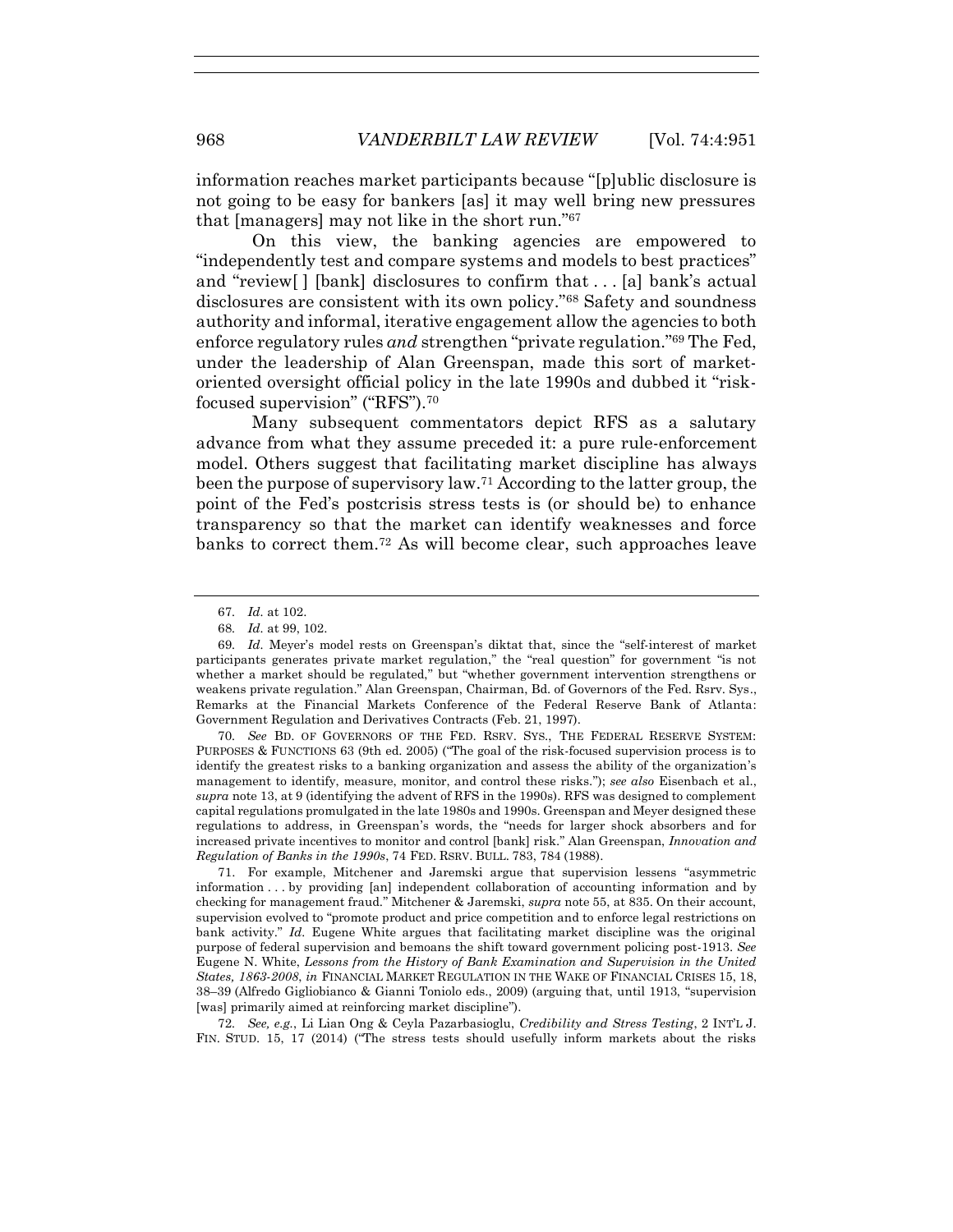parts of the law unexplained, including its emphasis on supervisory secrecy and its panoply of remedial sanctions. Moreover, these approaches are historically ungrounded—inconsistent with not only the legislative history of Title 12, but also with agency practice prior to Greenspan's tenure.<sup>73</sup>

# 3. Supervisors as Gap-Fillers

A third model of supervision conceives of safety and soundness as a "gap-filling principle"<sup>74</sup> and supervision as "the regulatory gapfiller."<sup>75</sup> "Congress left it to the agencies," Heidi Mandanis Schooner explains, "to decide what practices are unsafe or unsound," because safety and soundness law is designed "to close the gaps in the regulatory framework."<sup>76</sup> As banking is highly complex, "neither Congress nor the federal banking agencies could (or should) attempt to regulate specifically each and every bank activity."<sup>77</sup> It would be "prohibitively costly" to write all these rules and, given how fast things change, not likely to work.<sup>78</sup>

<span id="page-19-0"></span>On this view, supervision complements rule writing, which is backward-looking, because supervision allows the banking agencies to make law ex post at the point of application. For example, it allows the agencies to deem a specific bank investment "unsafe and unsound" even if the investment complies with the rules. Many observers who argue Congress created the agencies to enforce bright-line rules contend that, in recent years, supervisors have become more focused on using their authority to close holes in the regulatory framework.<sup>79</sup>

79*. See, e.g.*, ARMOUR ET AL., *supra* note [60,](#page-16-1) at 582:

associated with the banks . . . ."); Giovanni Petrella & Andrea Resti, *Supervisors as Information Producers: Do Stress Tests Reduce Bank Opaqueness?*, 37 J. BANKING & FIN. 5406 (2013).

<sup>73</sup>*. See, e.g.*, Gerald Dunne, *The Legal Basis of Bank Supervision*, *in* BANK SUPERVISION 6, 8–9 (1963) (explaining that the "widespread consequences of misconduct or bad judgment" at a bank "are such as to require governmental rather than market sanction").

<sup>74.</sup> Heidi Mandanis Schooner, *Fiduciary Duties' Demanding Cousin: Bank Director Liability for Unsafe or Unsound Banking Practices*, 63 GEO. WASH. L. REV. 175, 188 (1995).

<sup>75</sup>*. Id.* at 187.

<sup>76</sup>*. Id.*

<sup>77</sup>*. Id.*

<sup>78</sup>*. Id.* at 187–88; *see also* PAUL TUCKER, UNELECTED POWER: THE QUEST FOR LEGITIMACY IN CENTRAL BANKING AND THE REGULATORY STATE 469 (2018) ("[F]inance is a shape shifter. Regulatory arbitrage is endemic, and the rule writers can end up chasing their tails.").

<sup>[</sup>Supervision, with its emphasis on] discretion and judgment . . . is a reflection of both the resource constraints faced by regulators and the reality that it is simply unrealistic to expect them to write—or, crucially, to update on a timely basis—a prudential rulebook capable of prescribing the most desirable course of action in every potential future state of the world in which market participants may find themselves;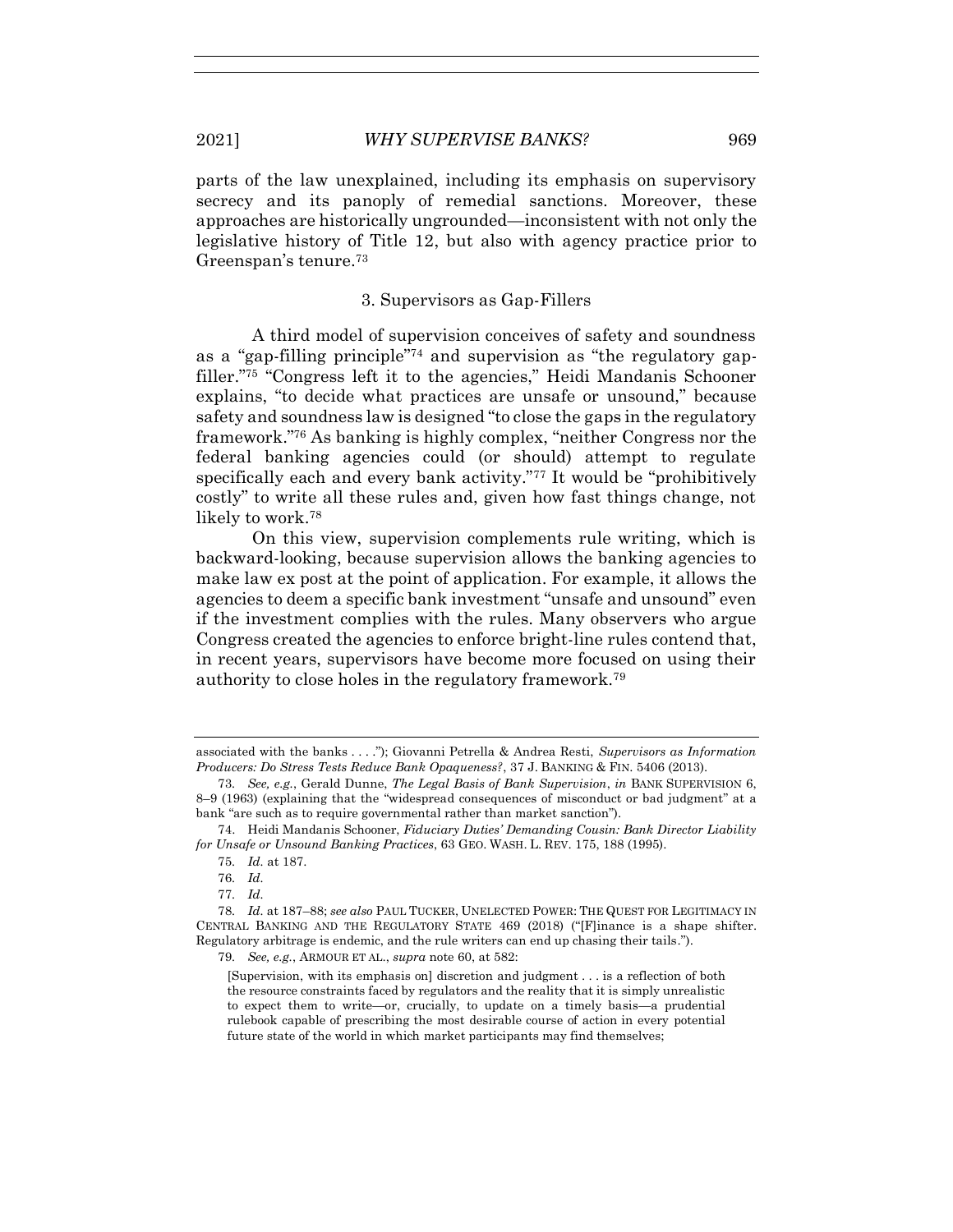Although I have not seen it in any of the literature,  $80$  one could imagine a law and economics explanation for supervision that proceeds along these lines: The problem with banking is that banks cannot devise verifiable debt covenants (ones for which a breach can be proven in a courtroom). A small nonverifiable change in volatility, easily adopted in finance, can change the risk profile of a high-leverage business like a bank dramatically. As private bank creditors cannot be expected to provide extra-corporate governance, the solution is a form of contingent governance—government supervision—with the power to intervene even in the absence of verifiable events.

The "gap-filler" model might also be flipped on its head. To address rule incompleteness, the government could be said to intentionally *overregulate* banks, using the banking agencies to selectively waive requirements after the fact. In other words, supervision might reflect the need for what Jason Scott Johnston calls, in the retail products context, "tailored forgiveness"—the ability to reward those who behave non-opportunistically.<sup>81</sup> I am not aware of anyone who has made this argument for supervision in banking,<sup>82</sup> but there is support for it in practice.<sup>83</sup>

## 4. Supervisors as Agents of the Fund and Reserve Banks

All three of the abovementioned theories treat bright-line rules as the foundation of banking law and treat the agencies as enforcing those rules in one way or another. But they miss that many of the rules, including modern capital requirements, grew out of supervisory guidance issued in the 1980s.<sup>84</sup> That guidance was designed to clarify official expectations during a period of declining bank profitability so that banks would not be surprised by cease and desist orders.<sup>85</sup> Indeed,

A. Joanne Kellermann & Robert H.J. Mosch, *Good Supervision and Its Limits in the Post-Lehman Era*, *in* FINANCIAL SUPERVISION IN THE 21ST CENTURY, *supra* note [57,](#page-16-0) at 1, 5 (arguing that supervision must shift to "tackle the possible root causes of later problems before they even translate into deteriorating solvency and liquidity ratios").

<sup>80</sup>*. But see infra* note[s 99](#page-24-0)–[100](#page-24-1) (articulating a related theory).

<sup>81.</sup> Jason Scott Johnston, *The Return of Bargain: An Economic Theory of How Standard-Form Contracts Enable Cooperative Negotiation Between Businesses and Consumers*, 104 MICH. L. REV. 857, 879 (2006).

<sup>82.</sup> Kenneth Abraham argues that the need to engage in "tailored forgiveness" might be one reason why governments choose not to act as insurers. Kenneth Abraham, *Four Conceptions of Insurance*, 161 U. PA. L. REV. 653, 687 (2013).

<sup>83.</sup> Indeed, "regulatory forbearance" in the 1980s raised so many concerns that Congress actually restricted the power of the banking agencies to ignore certain rule violations. *See* 12 U.S.C. § 1831*o* (requiring banking agencies to take "prompt corrective action").

<sup>84</sup>*. See* Menand, *supra* note [17,](#page-5-0) at 1551–52.

<sup>85</sup>*. See id.* at 1561–62.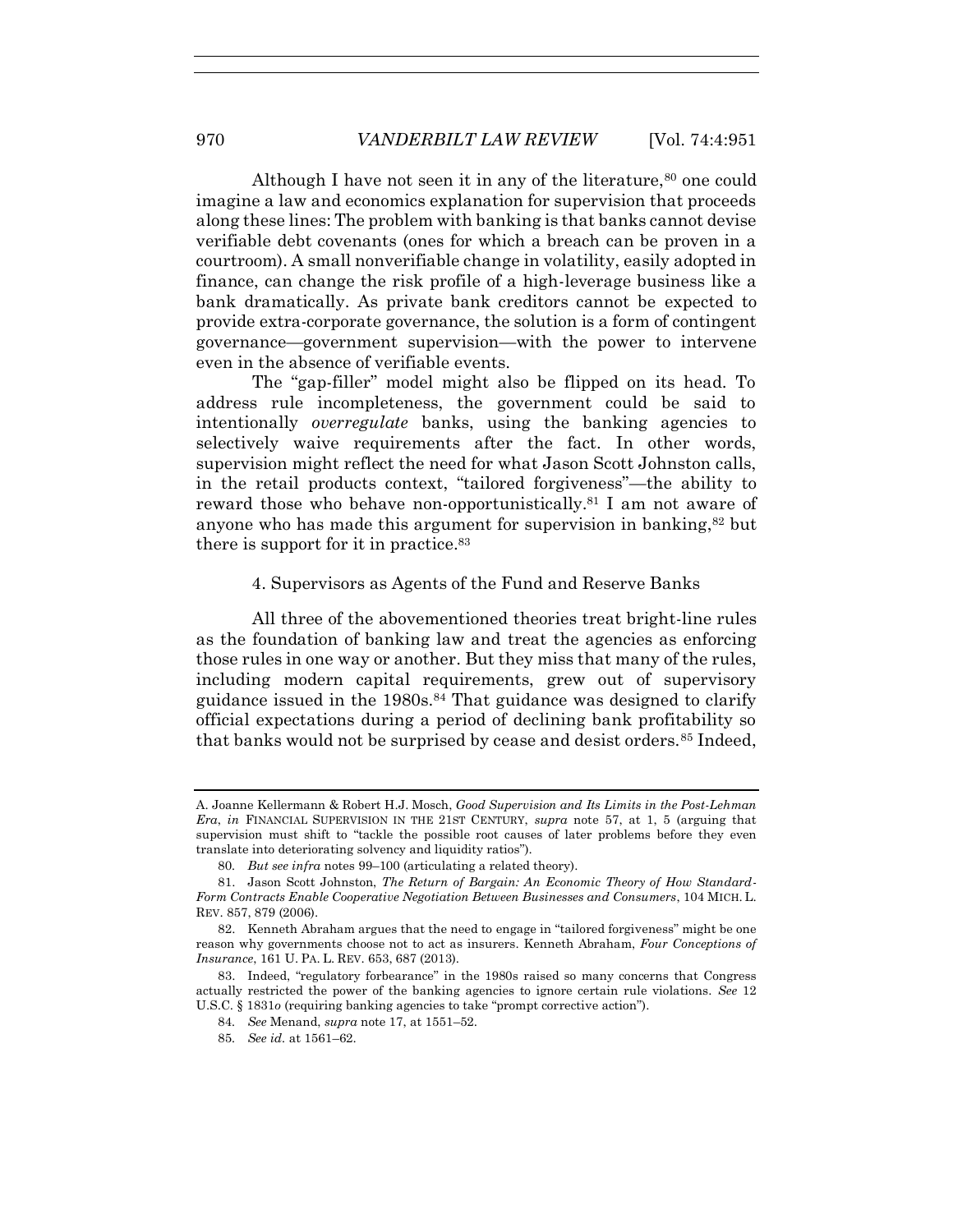it was only subsequent policy changes that led scholars to see supervision as a gap-filler instead of rules as a fail-safe.

A fourth theory stands out from these approaches by emphasizing the government's role in banking. This theory attributes informal, discretionary oversight to the fact that (1) the FDIC insures most bank liabilities, making the FDIC, in effect, every bank's primary creditor and (2) the Federal Reserve Banks extend discount window loans and intraday credits to banks to facilitate payments, accepting transfers of bank deposits as money. Supervisors, on this view, are agents of the Fund and of the Reserve Banks—government bodies in privity with the banks. Supervisors' broad powers minimize the government's financial exposure to banks and protect the government's contractual rights; private market actors with similarly large contingent claims, the thinking goes, would demand similar authority.

Richard Carnell, Jonathan Macey, and Geoffrey Miller advance this view in their textbook.<sup>86</sup> And officials sometimes speak about supervision in this manner.<sup>87</sup> Statutory support for this interpretation can be found in section 21 of the Federal Reserve Act, which provides that "examinations shall be so conducted as to inform the Federal reserve bank of the condition of its member banks and of the lines of credit which are being extended by them."<sup>88</sup> But, as discussed shortly, this view overlooks the purpose of the Fed's lending programs and the Insurance Fund, and it does not grapple with the establishment of the OCC during the Civil War or the subsequent development of supervisory law in the 1960s, '70s, and '80s.<sup>89</sup>

## <span id="page-21-0"></span>5. Supervisors as Confidence Legitimators

A fifth theory emphasizes the role of supervisors in promoting market confidence. According to this view, the banking agencies have

<sup>86.</sup> CARNELL ET AL., *supra* note [51,](#page-14-1) at 440 ("[D]eposit insurance . . . gave supervision a new rationale: protecting the insurance funds. Now the bank supervisor acts, in a sense, as agent for the fund."); *see also* TUCKER, *supra* not[e 78,](#page-19-0) at 448, 459 (advancing a similar view).

<sup>87.</sup> Narayana Kocherlakota, Speech at the Allied Executives Business & Economic Outlook Symposium: The Economy and Why the Federal Reserve Needs to Supervise Banks (Mar. 2, 2010) (arguing that supervision is necessary because if the "Federal Reserve makes a bad loan . . . through the discount window, that loss appears on its balance sheet").

<sup>88.</sup> Federal Reserve Act of 1913, Pub. L. No. 63-43, § 21, 38 Stat. 251, 272 (codified as amended in scattered sections of 12 U.S.C.); *see also* The Federal Reserve Act, December 23, 1913, *reprinted in* 4 DOCUMENTARY HISTORY OF BANKING AND CURRENCY IN THE UNITED STATES 2436, 2465–66 (Herman E. Krooss & Paul A. Samuelson eds., 1969).

<sup>89.</sup> Nor can it account for the Federal Home Loan Banks, which provide liquidity to banks to support housing finance and take much greater risk in their dealings with banks despite having no supervisory powers. *See* Kathryn Judge, *Three Discount Windows*, 89 CORNELL L. REV. 795, 821–27 (2014).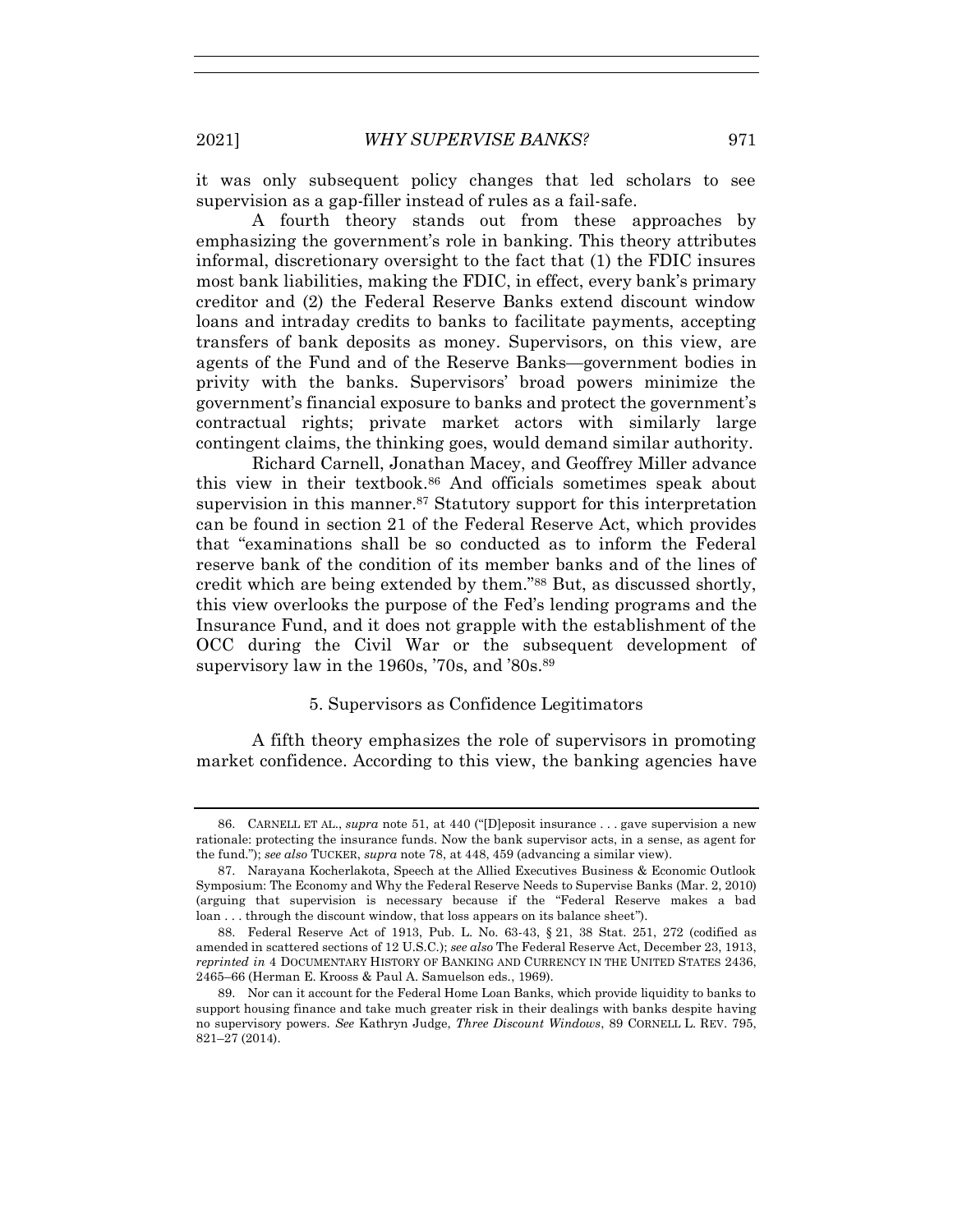extensive powers so that they can credibly provide a governmental stamp of approval to prevent skittish depositors and other bank creditors from withdrawing their deposits during periods of economic uncertainty. Carnell, Macey, and Miller describe a version of this theory in their textbook,  $90$  without fully subscribing to it,  $91$  and a similar logic suffuses some recent assessments of the Fed's postcrisis stress testing regime.<sup>92</sup> Anne Khademian, in a monograph focused on supervisory autonomy and accountability, also adopts this framework.<sup>93</sup>

Although there are superficial similarities between the "confidence legitimator" and "market discipline" views (both, for example, are oriented toward private markets), the two in fact sit in tension. After all, if *confidence* is the goal of supervision, problems at banks are best worked out in private, between agency officials and bank executives. Secrecy is a virtue because it helps obscure weaknesses that might undermine trust in banks. By contrast, if *market discipline* is the goal, secrecy is a sin because it prevents market actors from policing bad practices. The government should advertise information about bank weaknesses so that bankers are incentivized to address them.

Current law is more consistent with the confidence-legitimator view as it shields material information about banks from the market through the common law bank examiners' privilege,  $94$  statutory provisions exempting supervisors from the Freedom of Information Act,<sup>95</sup> and regulations requiring banks and supervisors to treat

<sup>90.</sup> CARNELL ET AL., *supra* note [51,](#page-14-1) at 440 (explaining that before deposit insurance, "supervision played a crucial role in preventing runs" and that, in that regard, "[p]erception mattered as much as reality" because "if the public believed that banks were strictly supervised, it would be less likely to lose confidence in a bank at the first ugly rumor of problems"). Mitchener and Jaremski also argue supervision might be necessary because depositors are "[u]nable to discern if bank managers [take] on too much risk or [are] committing fraud," so, absent a government stamp of approval, "would be reluctant to put money in the bank." Mitchener & Jaremski, *supra* not[e 55,](#page-15-1) at 835.

<sup>91</sup>*. See* CARNELL ET AL., *supra* note [51,](#page-14-1) at 440.

<sup>92</sup>*. See* Ong & Pazarbasioglu, *supra* note [72,](#page-18-0) at 16 (emphasizing the importance of stress tests as a way to build credibility). Supervisory stress tests are necessary, on this view, not to enable the agencies to identify weak banks and force them to take corrective actions, but to signal to the market that the banks are trustworthy counterparties. *Id.*

<sup>93.</sup> ANNE M. KHADEMIAN, CHECKING ON BANKS: AUTONOMY AND ACCOUNTABILITY IN THREE FEDERAL AGENCIES 29 (1996) ("Banking is a business of risk that depends on depositor and investor confidence. The examination profession must facilitate that confidence by restricting risks that threaten safety . . . .").

<sup>94</sup>*. See, e.g.*, Martinez v. Rocky Mountain Bank, 540 F. App'x 846, 854 (10th Cir. 2013) (recognizing the bank examination privilege); Eric B. Epstein, *Why the Bank Examination Privilege Doesn't Work as Intended*, 35 YALE J. ON REGUL. BULL. 17, 18 n.4 (2017) ("[T]he bank examination privilege is recognized in every federal circuit.").

<sup>95</sup>*. See* 5 U.S.C. § 552(b)(8) (exempting information "contained in or related to examination, operating, or condition reports prepared by, on behalf of, or for the use of an agency responsible for the regulation or supervision of financial institutions"); *see also* Pub. Invs. Arb. Bar Ass'n v. SEC, 930 F. Supp. 2d 55, 64 (D.D.C. 2013), *aff'd*, 771 F.3d 1 (D.C. Cir. 2014) ("[T]he primary reason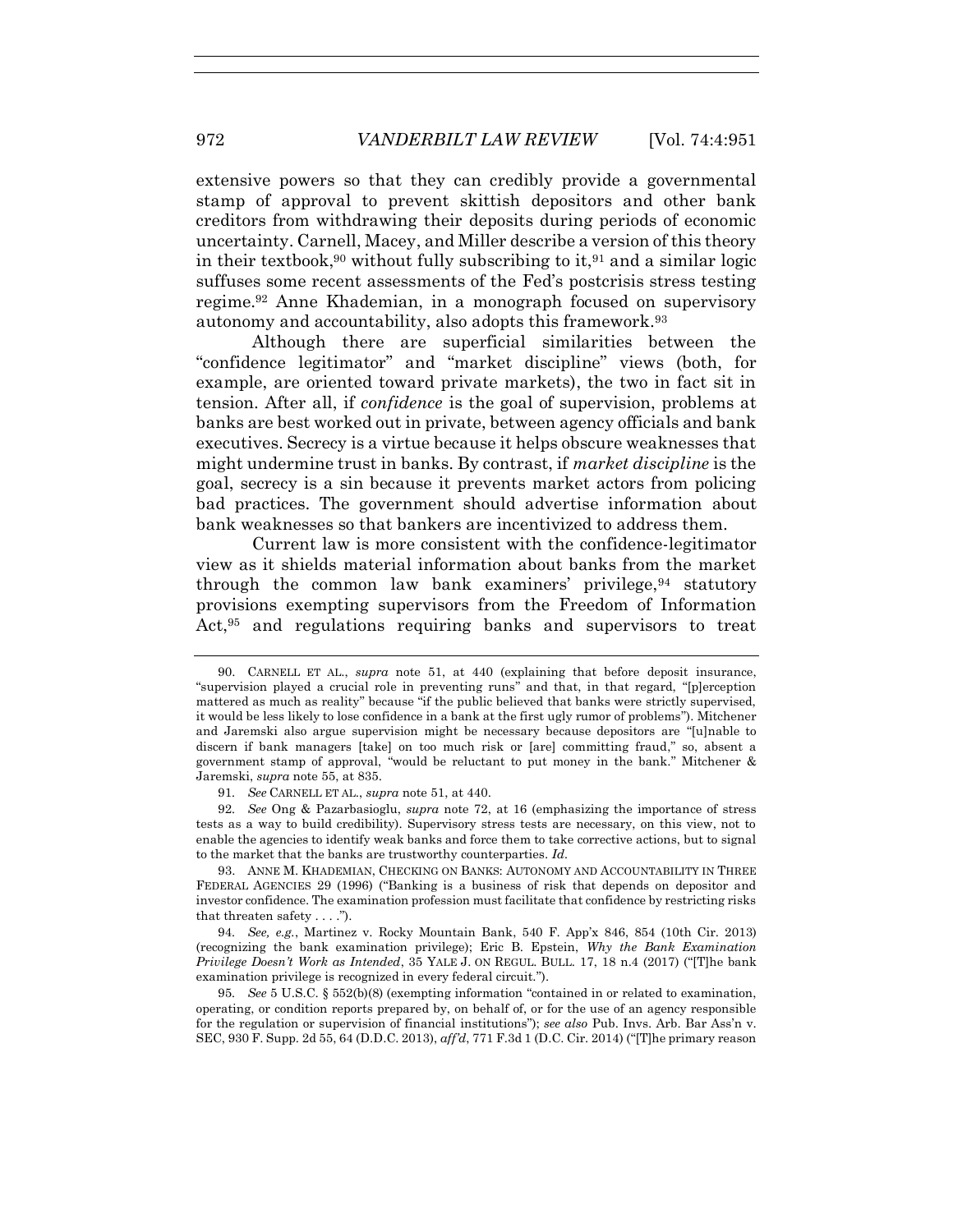supervisory work product as government property.<sup>96</sup> The bread and butter of modern supervisory oversight—the MRA—is never released to the public nor are annual agency assessments of bank health, including the composite scores that agencies calculate and which determine whether banks can distribute capital to their shareholders.<sup>97</sup>

## <span id="page-23-0"></span>6. Supervisors as Macroprudential Stewards

In the wake of the 2008 financial crisis, a sixth way of conceptualizing the banking agencies emerged, one that highlights system-level fragilities, moral hazard, and the government's tendency to recapitalize banks when they get in trouble. This view treats markets and rules as perhaps sufficient to ensure microprudential soundness the solvency of individual banks. But it holds that the state also has a special interest in *macroprudential* stability, an interest that requires and justifies discretionary government oversight of banks and other financial institutions that pose "systemic" risks.<sup>98</sup>

As Mathias Dewatripont, Jean-Charles Rochet, and Jean Tirole explain:

The only way of breaking the vicious circle of recurrent banking crises, fed by phases of speculative mania, is to give the agencies in charge of banking supervision the power to

for adoption of exemption 8 was to ensure the security of financial institutions. Specifically, there was [a] concern that [the] disclosure of . . . reports containing frank evaluations of . . . banks might undermine public confidence and cause unwarranted runs on banks." (citation omitted) (quoting Consumers Union of U.S., Inc. v. Heimann, 589 F.2d 531, 534 (1978))); S. REP. NO. 89-813, at 9 (1965) ("Exemption No. 8 is directed specifically to insuring the security of our financial institutions by making available only to the Government agencies . . . examination, operating, or condition reports . . . .").

<sup>96</sup>*. See* 12 C.F.R. § 4.32(b) (2020) (defining "[n]on-public OCC information" to include materials related to examinations and supervisory activities); *id.* § 261.2(c)(1)(iii) (defining "[c]onfidential supervisory information" for the Fed to include documents prepared in connection with supervisory activities); *id.*  $\S 309.5(g)(8)$  (defining "[e]xempt information" for the FDIC to include examination materials).

<sup>97.</sup> Perhaps unsurprisingly, those who think that supervisors should facilitate market discipline are eager to remove these restrictions. *See, e.g.*, *Guidance, Supervisory Expectations, and the Rule of Law*, *supra* note [2,](#page-3-1) at 3 (arguing that the scope of restricted supervisory information should "be narrowed to the core minimum necessary"); *see also* Alfred Dennis Mathewson, *From Confidential Supervision to Market Discipline: The Role of Disclosure in the Regulation of Commercial Banks*, 11 J. CORP. L. 139, 176 (1986) (arguing that "public disclosure" of bank regulatory information "must be systematic and continuous").

<sup>98</sup>*. See generally* Robert Hockett, *The Macroprudential Turn: From Institutional 'Safety and Soundness' to Systemic 'Financial Stability' in Financial Supervision*, 9 VA. L. & BUS. REV. 201, 204 (2015) (explaining that a focus on "financial stability" is a hallmark of macroprudential policy). The idea that supervisors have a system-wide mandate has pre-crisis roots. *See* TUCKER, *supra* note [78,](#page-19-0) at 446; George Blunden, Deputy Governor, Bank of Eng., Supervision and Central Banking (April 8, 1987), *in* BANK ENG. Q. BULL., Aug. 1987, at 380–85 ("It is part of the [supervisor's] job to take [a] wider, systemic view and sometimes to curb practices which even prudent banks might, if left to themselves, regard as safe.").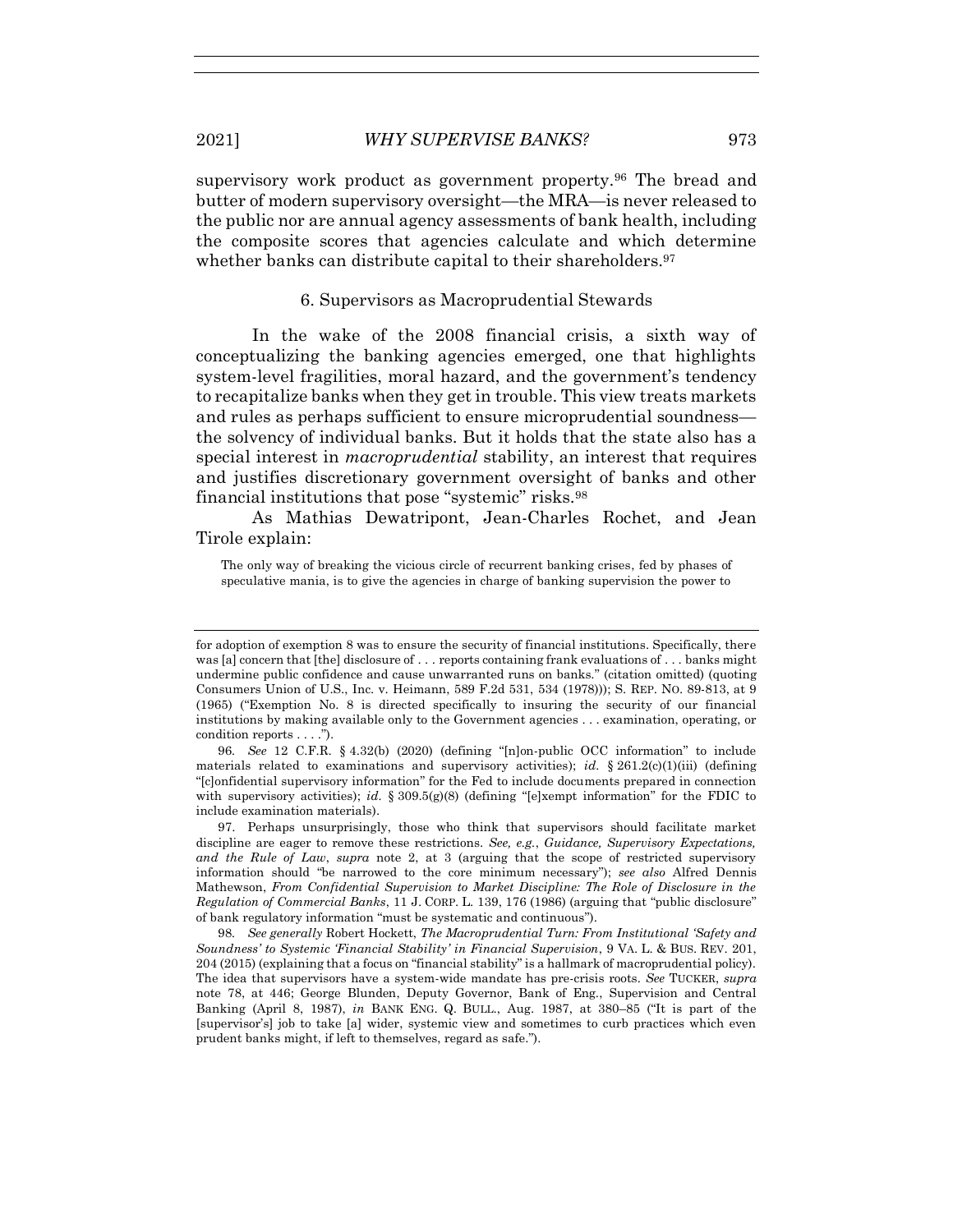<span id="page-24-0"></span>take charge of troubled banks *before* they really endanger the funds of their small depositors and/or the stability of the financial system.<sup>99</sup>

In other words, "shareholders must be open to expropriation, and managers must be dismissed *before*" banks default.<sup>100</sup>

The Dodd-Frank Wall Street Reform and Consumer Protection Act, signed into law in 2010, reflects this approach. For example, it creates the Financial Stability Oversight Council to extend Fed supervision to nonbank financial companies that pose systemic risks,<sup>101</sup> and it sets up a bank-like, government-imposed resolution process for nonbank financial institutions whose failure might jeopardize financial stability.<sup>102</sup> The Fed's annual stress tests can also be justified on these grounds, as they are explicitly geared toward protecting the economy from an undercapitalized banking system.

# <span id="page-24-1"></span>*B. The Outsourcing Model*

Although the abovementioned theories accurately describe many aspects of supervisory practice, none are wholly consistent with the design of the banking agencies. Even the agent model, which highlights the government's special role, casts the government as just another market actor in the banking system.<sup>103</sup> The actual relationship between the state and the banking system is closer to the reverse: banks are government instrumentalities with private managers acting in a *public* capacity. This becomes clear if one recognizes that banks are more than just lenders with unusually volatile funding. Banks create money as well as invest it. Once money creation in addition to investment is recognized, the banking system is better conceived of as an outsourcing scheme: (1) banks expand the money supply (2) on

<sup>99.</sup> MATHIAS DEWATRIPONT, JEAN-CHARLES ROCHET & JEAN TIROLE, BALANCING THE BANKS: GLOBAL LESSONS FROM THE FINANCIAL CRISIS 74 (Keith Tribe trans., 2010). This argument resembles, in part, Leonard White's view that legislatures created bank commissions because the right to sue an insolvent bank is an empty protection. WHITE, *supra* note [49,](#page-13-1) at 464 ("Preventive, not punitive, measures were required, and these could be taken only by the executive branch, through administrative agencies armed with inquisitorial and other powers."). *See also* TUCKER, *supra* note [78,](#page-19-0) at 68 (explaining that after a banking collapse, "the losers are never going to be able to recover their costs from the 'financial polluters' because the banks and other intermediaries are bust," and accordingly, "[s]tability warrants state intervention to reduce the probability of crises and to limit how bad they are").

<sup>100.</sup> DEWATRIPONT ET AL., *supra* not[e 99,](#page-24-0) at 74.

<sup>101.</sup> 12 U.S.C. § 5323.

<sup>102</sup>*. Id.* § 5383.

<sup>103</sup>*. See supra* Section I.A.4.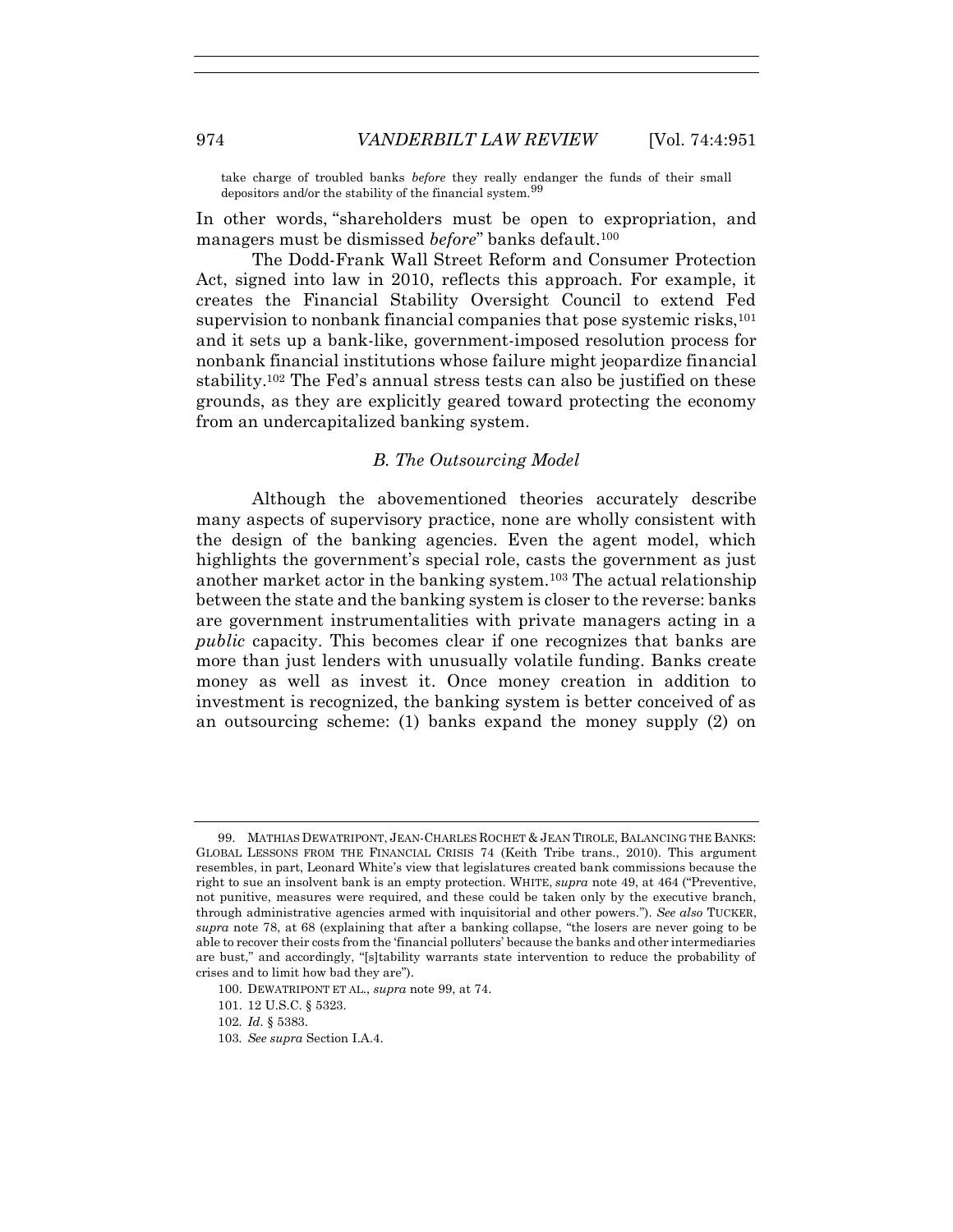behalf of the government and (3) the banking agencies act as franchisors by chartering banks and supervising their work.

### <span id="page-25-0"></span>1. Banks as Monetary Institutions

Banks do not simply lend; when they lend, they create money. 104 Indeed, government-chartered banks create most of the money in the economy (and, as we will see, this is by design). Although the Treasury Department prints—and the Federal Reserve System issues—the cash in your wallet,<sup>105</sup> households and businesses use little cash as a means of payment or store of value. Instead, they rely primarily on promises to pay cash issued by banks—exchanging them as if they were cash. This "bank money" (also known as "inside money") can take many forms.<sup>106</sup> In the eighteenth and nineteenth centuries, the most common form of it was physical paper called "bank notes"; today, it is bank account balances called "deposits," "checkbook money," or "account money."<sup>107</sup> Deposits are a "credit" on the books of a bank that serve as a store of value and a means of payment.<sup>108</sup> Banks create deposits by

105*. See* 12 U.S.C. §§ 411, 418 (empowering the Fed to issue Federal reserve notes). The Treasury Department also issues coins through the U.S. Mint. *See* 31 U.S.C. § 5131 (providing for the organization of the U.S. Mint); *id.* § 5111 (empowering the Treasury secretary to issue coins).

106. There is no bright line separating money-issuers from non-money-issuers, as very shortterm debts serve certain monetary functions. *See* RICKS, *supra* note [104,](#page-25-0) at 29–62; Robin Greenwood, Samuel Hanson & Jeremy Stein, *The Federal Reserve's Balance Sheet as a Financial Stability Tool*, ECON. POL'Y SYMP. PROC. 335, 347–55 (2016) (calculating the "moneyness" premium); *see also* JOHN M. KEYNES, GENERAL THEORY OF EMPLOYMENT, INTEREST, AND MONEY 166–70 (1936) (explaining that we should draw the line between "money" and "debts" at whatever point is most convenient for handling a particular problem).

107*. See* JAMES WILLARD HURST, A LEGAL HISTORY OF MONEY IN THE UNITED STATES 35, 50 (1971) (discussing the increased use of bank deposits relative to bank notes).

<span id="page-25-1"></span><sup>104.</sup> N. GREGORY MANKIW, PRINCIPLES OF MACROECONOMICS 347 (5th ed. 2009) ("*[B]anks create money*."); *see also* MERVYN KING, THE END OF ALCHEMY 104 (2016). This understanding was once shared across disciplines. *See, e.g.*, BRAY HAMMOND, BANKS AND POLITICS IN AMERICA: FROM THE REVOLUTION TO THE CIVIL WAR 39 (1957) ("[I]t is the function of banks to create money . . . ."). And it is returning to the financial stability literature. *See, e.g.*, GARY GORTON, MISUNDERSTANDING FINANCIAL CRISES 10–11 (2012); MORGAN RICKS, THE MONEY PROBLEM: RETHINKING FINANCIAL REGULATION 101, 162–63 (2016) ("[B]anking is first and foremost a monetary activity."); KATHARINA PISTOR, THE CODE OF CAPITAL: HOW THE LAW CREATES WEALTH AND INEQUALITY 77–107 (2019).

<sup>108.</sup> PAUL SAMUELSON & WILLIAM D. NORDHAUS, ECONOMICS 228 (13th ed. 1989) (explaining that deposits are money "like any other medium of exchange. Being payable on demand, [deposits] serve[ ] as money in the same sense that 1000 dollar bills do"); *id.* at 227 (explaining further that "today is the age of bank money" and that "[i]f we calculate the total dollar amount of transactions, nine-tenths take place by bank money, the rest by paper money"); MANKIW, *supra* note [104,](#page-25-0) at 84 (explaining that "[a] second type of asset used for transactions is demand deposits, the funds people hold in their checking accounts," which "are therefore added to [cash] currency when measuring the quantity of money"); Geoffrey P. Miller, *Essential Papers on the Economics of Financial Law* 7 (N.Y.U. L. & Econ. Rsch. Paper Series, Paper No. 16-01, 2016) ("The deposit account is a form of private money created by the bank.").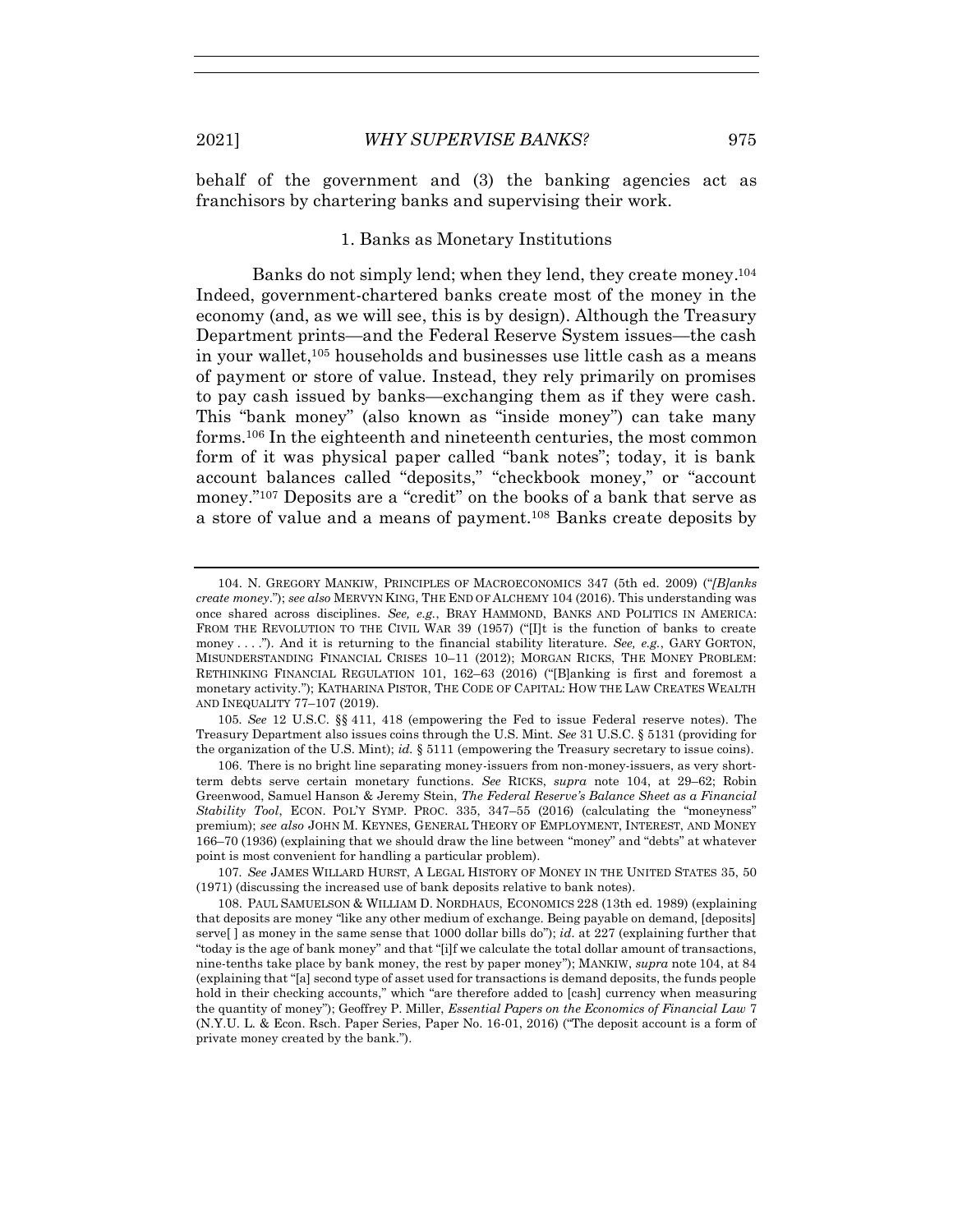crediting accounts (using the "bookkeeper's pen"109) when they originate loans. In other words, banks lend to account holders by plussing up their balances.<sup>110</sup>

Today, only the Federal Reserve circulates paper notes—and they are no longer redeemable for gold and silver coins.<sup>111</sup> But privately owned (publicly chartered) banks still have a legal monopoly on account money. And given the dominance of this form of money in everyday life, deposits are what counts. Banks can expand the supply of account money, triggering inflation, or contract the supply of account money, triggering deflation, regardless of how much cash the Fed puts into circulation. Indeed, the only way that cash enters circulation is through banks when depositors withdraw it. Although borrowers can normally redeem account money for cash, banks hold little cash on hand, and the total supply of it (around \$1.8 trillion) represents a fraction of outstanding deposit balances  $(\$15$  trillion).<sup>112</sup>

### 2. Minting as Governing

<span id="page-26-0"></span>One way to conceptualize money creation is as a special province of the state.<sup>113</sup> There are many reasons to adopt this view (although

<sup>109.</sup> Milton Friedman, *The Euro-Dollar Market: Some First Principles*, 7 FED. RSRV. BANK OF ST. LOUIS 16, 17 (1971).

<sup>110</sup>*. See, e.g.*, ALBERT GALLATIN, CONSIDERATIONS ON THE CURRENCY AND BANKING SYSTEM OF THE UNITED STATES 31 (1831) ("[B]ank notes and deposits rest precisely on the same basis . . . we cannot therefore but consider the aggregate amount of credits payable on demand, standing on the books of the several banks, as being part of the currency of the United States."); JOSEPH SCHUMPETER, HISTORY OF ECONOMIC ANALYSIS 1081, 1114–16 (1954) (noting "the obvious truth that deposits and banknotes are fundamentally the same thing"). Contra Schumpeter and Gallatin, there *are* differences between deposits and notes. Payments by check, for example, rely primarily on the credit of the payor and the payee's bank, and the payee is in privity with both. By contrast, a payment by note relies entirely on the credit of a third party, often unknown to either the payor or the payee.

<sup>111</sup>*. See infra* Section II.C; HURST, *supra* not[e 107,](#page-25-1) at 180–81.

<sup>112</sup>*.* Bd. of Governors of the Fed. Rsrv. Sys., *Deposits, All Commercial Banks*, FRED: FED. RSRV. BANK OF ST. LOUIS, https://fred.stlouisfed.org/series/DPSACBW027SBOG (last visited Dec. 12, 2020) [https://perma.cc/E5EQ-9WQL].

<sup>113.</sup> There are other ways. *See, e.g.*, GEORGE SELGIN, MONEY: FREE AND UNFREE (2017) (treating governments as interlopers in private monetary arrangements); FREDRICH HAYEK, THE DENATIONALIZATION OF MONEY 12 (1976) (offering "the revolutionary proposal to replace state control of the money supply by competing private issuers in the market"); LUDWIG VON MISES, THE THEORY OF MONEY AND CREDIT 435–57 (1912) (proposing a "return to sound [non-state] money"). On a market theory of money, money is conventional and a state is not needed to create it. *See, e.g.*, JOHN HICKS, THE MARKET THEORY OF MONEY (1989). This view is traceable chiefly to John Locke. *See* JOHN LOCKE, TWO TREATISES OF GOVERNMENT 56–66 (1690); JOHN LOCKE, SOME CONSIDERATIONS ON THE CONSEQUENCES OF LOWERING OF INTEREST AND RAISING THE VALUE OF MONEY (1691); *see also* CHRISTINE DESAN, MAKING MONEY: COINS, CURRENCY, AND THE COMING OF CAPITALISM 330–59 (2014) (discussing the influence of John Locke).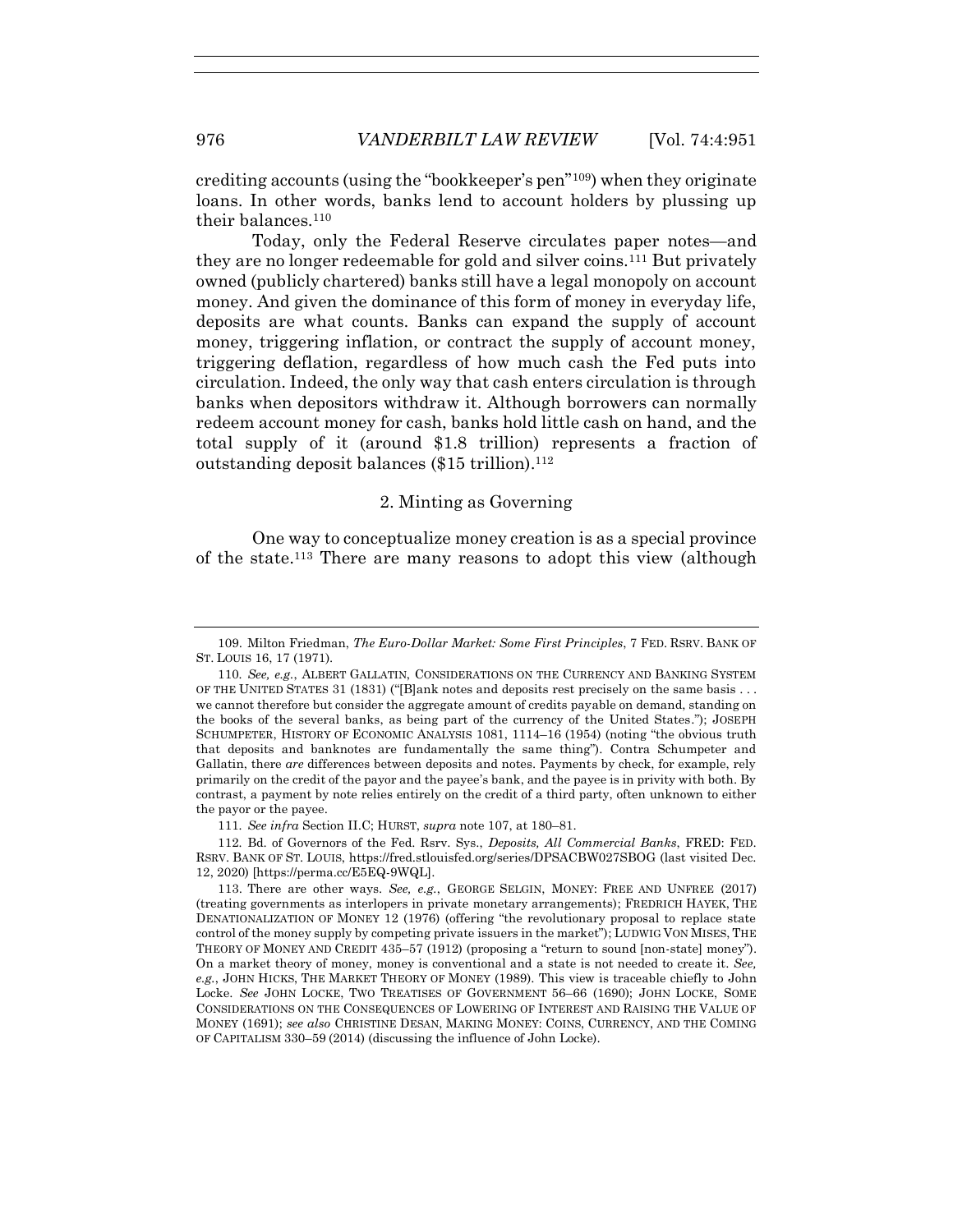adopting it is not critical for the historical recovery that follows). 114 These reasons include its doctrinal pedigree, $115$  its constitutional status,<sup>116</sup> and its theoretical underpinnings.<sup>117</sup> But let me offer two further reasons.<sup>118</sup>

First, whatever one thinks about the power to issue money generally, the power to issue money denominated in the state's unit of account is very much the state's concern. For example, the federal government uses the dollar<sup>119</sup> and issues monetary instruments denominated in dollars. Other entities that issue instruments

115. Recognition of the sovereign's authority over money is as old as the Anglo-American legal tradition itself. *See* DESAN, *supra* not[e 113,](#page-26-0) at 93 ("The Anglo-Saxon rule that 'there shall run one coinage throughout the realm' date[s] to the reign of Athelstan in 930."). The Privy Council sitting as the highest court in England and Ireland decided the canonical case in 1605. *See* The Case of Mixed Money in Ireland, Trin. 2 JAMES I. A.D. 1605, *reprinted in* COBBETT'S COMPLETE COLLECTION OF STATE TRIALS 114–30, 118 (1809) ("[T]he King by his prerogative may make money of what matter and form he pleaseth, and establish the standard of it, so may he change his money in substance and impression, and enhance or debase the value of it, or entirely decry and annul it."); *id.* at 116 (no other person, the Council noted, could make money "without special license or commandment of the king"). The Supreme Court adopted the Privy Council's holding in 1871. Knox v. Lee, 79 U.S. 457, 565–66 (1871) (noting that "the power given to Congress to coin money and regulate the value thereof . . . [was] much discussed in the great case of Mixed Moneys . . . and it was there held to belong to the king's ordinary prerogative over the coinage of money," and that, in the United States, whether the standard of money should be changed is "undoubtedly" a question of "legislative discretion"); *see also* Veazie Bank v. Fenno, 75 U.S. 533, 549 (1869) (upholding a prohibitive tax on state bank notes); Ling Su Fan v. United States, 218 U.S. 302, 310 (1910) ("The power to 'coin money and regulate the value thereof, and of foreign coin,' is a prerogative of sovereignty and a power exclusively vested in the Congress of the United States."); Norman v. Balt. & Ohio R.R. Co., 294 U.S. 240, 304 (1935) ("[T]here attaches to the ownership of gold and silver those limitations which public policy may require by reason of their quality as legal tender and as a medium of exchange." (citing *Ling Su Fan*, 218 U.S. at 310)).

116. U.S. CONST. art. I, § 8, cl. 5 ("Congress shall have [the] Power . . . To coin Money [and] regulate the Value thereof."); *id.* § 10, cl. 1 ("No State shall . . . coin Money; emit Bills of Credit; make any Thing but gold and silver Coin a Tender in Payment of Debts; pass any . . . Law impairing the Obligation of Contracts."); THE FEDERALIST NO. 69, at 361 (Alexander Hamilton) (George W. Carey & James McClellan eds., 2001) ("[The King] is in several respects the arbiter of commerce, and in this capacity can . . . coin money [and] authorize or prohibit the circulation of foreign coin."). In the eighteenth century, the verb "to coin" meant "to make or forge any thing" and it was common to speak of "coining" paper money. *See* Robert G. Natelson, *Paper Money and the Original Understanding of the Coinage Clause*, 31 HARV. J.L. & PUB. POL'Y 1017, 1062–63, 1063 n.282 (2008) (collecting two dozen examples).

117*. See* Robert C. Hockett, *Rousseauvian Money* 14 (Cornell Legal Stud. Rsch. Paper Series, Paper No. 18-48, 2018), https://ssrn.com/abstract=3278408 [https://perma.cc/V3BP-TXHG]. It also seems likely that successful moneys, including money issued by nonstate actors, are the product of state power and its monopoly on the legitimate use of violence. *See* GEORG FRIEDRICH KNAPP, THE STATE THEORY OF MONEY 1 (1905) (arguing that money is a creation of the state); GEOFFREY INGHAM, THE NATURE OF MONEY 74–80 (2004) (similar); s*ee also* MILTON FRIEDMAN, A PROGRAM FOR MONETARY STABILITY 8 (1960) (arguing that money provision is "an essential governmental function on a par with the provision of a stable legal framework").

118. I develop these points in two works in progress: "Why Private Money Is Bad (and What to Do About It)" and "Administering Money: The Federal Reserve System in Theory and Practice."

119. 31 U.S.C. § 5101.

<sup>114.</sup> It suffices to say that this is how most of the legislators who wrote our banking laws and forged the AMS understood banking.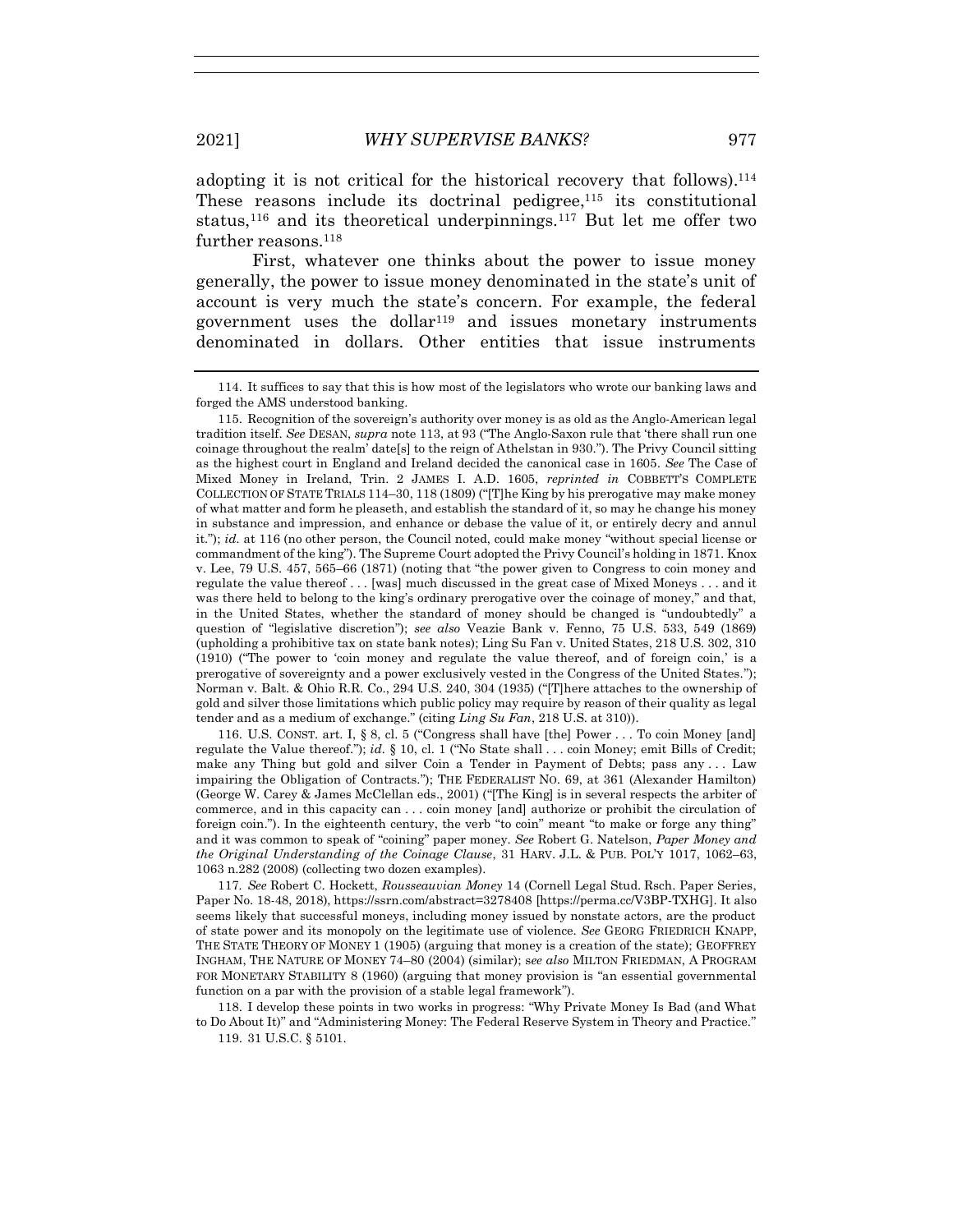denominated in dollars (like banks) debase the value of dollars issued by the United States to the extent that the dollars they issue are used to satisfy dollar demand in the economy. For example, prices would be much lower if there were only \$1.8 trillion in circulation (i.e., if people did not write bank checks denominated in dollars) because people who wanted to hold their wealth in dollars would have to get their hands on cash issued by the government. Since most governments rely on their money to tax and spend, private activity that changes the value of government-issued money poses a significant risk.<sup>120</sup>

Second, the power to create money in a monetary economy, one in which most goods and services and tangible and intangible assets have prices, is the power to govern the motions of economic life. For example, when a borrower comes to a bank to finance a new venture, the bank is not constrained by the amount of cash that already exists. The bank can empower the borrower to requisition the necessary social resources by creating new money instruments out of thin air. This sort of governing power has long been of central concern to states, which have generally constrained the sorts of projects that can be financed in this way (and constrained the amount of money banks can create) in an effort to direct this power toward certain ends.<sup>121</sup>

# 3. Supervisors as Outsourcers

If we recognize banks' role as the primary source of monetary elasticity, and the government's explicit and implicit backstopping of the money banks issue, banking law figures as an elaborate outsourcing scheme. Agency authority is broad because banks are franchisees and supervisors are franchisors. Yes, the franchisors enforce rules, fill gaps, legitimate confidence, mitigate moral hazard, and combat macroprudential risks. But the franchisors perform these functions because the government is the proprietor of the system, governing through banks to expand the money supply. And the robust scope of supervisory power—the ability of the banking agencies to enter banks uninvited, direct bank activities, and remove bank officers and directors—follows from the fact that banks are not purely private businesses but premodern independent agencies operated by private actors. This perspective renders legible many aspects of the statutory

<sup>120</sup>*. See* Lev Menand, *Regulate Virtual Currencies as Currency*, JUST MONEY (Feb. 14, 2020), https://justmoney.org/l-menand-regulate-virtual-currencies-as-currency [https://perma.cc/ WW8Y-MZRR] (cataloging harms caused by virtual currencies).

<sup>121.</sup> Seen in this light, safety and soundness oversight of banks by government officials is an area where the government has long practiced the principles of "law and macroeconomics"—using discretion to loosen (or tighten) restrictions on banks in response to economic conditions. *See* YAIR LISTOKIN, LAW AND MACROECONOMICS: LEGAL REMEDIES TO RECESSIONS (2019).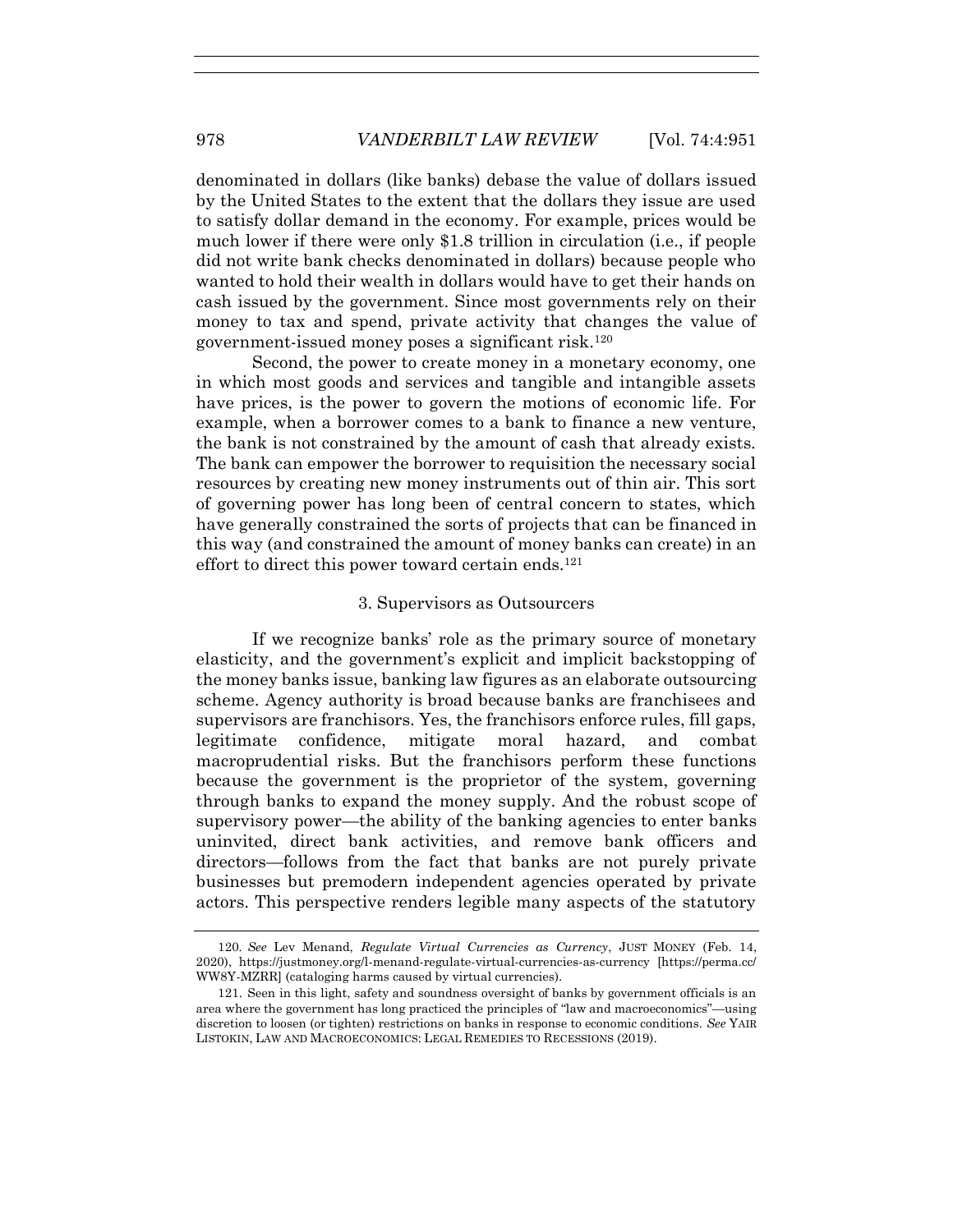framework including the Insurance Fund and the Discount Window. These programs are best understood not as special subsidies to business organizations, but as efforts to administer a bank-money system by explicitly backing bank money.

<span id="page-29-0"></span>Although most of the legislators who designed our banking system subscribed to this outsourcing model, it is rarely mentioned in the contemporary literature.<sup>122</sup> One exception is a short 1978 article by a lawyer in private practice who noted that banking is "an instrument of government, a means through which governmental policy is executed."<sup>123</sup> Another is Willard Hurst's 1971 legal history of money, which described bank charters as "statutory franchises" that confer "special privileges to issue circulating currency and place[ ] [banks] under legal regulation of their finances unlike any imposed on the general run of business."<sup>124</sup> There is also the important recent work of

<sup>122.</sup> It is also curiously absent from the mid-twentieth century administrative law literature, despite the fact that this literature recognized supervision's distinctiveness. *See, e.g.*, Davis, *infra* not[e 293,](#page-60-0) at 713 ("The banking agencies of the federal government have long maintained systems of secret evidence, secret law, and secret policy."); Kenneth C. Davis, *Administrative Powers of Supervising, Prosecuting, Advising, Declaring, and Informally Adjudicating*, 63 HARV.L. REV. 193, 194 (1949) (defining the "supervising power" and comparing supervision of banks with FCC supervision of radio programs and SEC supervision of registration statements). Instead, scholars during this period justified banking law either by reference to its long history or the difficulty of addressing the consequences of bad banking through formal procedures. *See, e.g.*, DAVIS, *supra* not[e 29,](#page-7-0) at 155–57. James Landis, for example, recognized the OCC's unusual power but did not attempt to explain it—noting only that there is no judicial review if the agency decides to publicize reports of bank condition even though the consequences for banks are "truly significant." Landis, *supra* note [49,](#page-13-1) at 1084. Landis omitted the banking agencies from THE ADMINISTRATIVE PROCESS (1938) and his REPORT ON REGULATORY AGENCIES TO THE PRESIDENT-ELECT (1960). Leonard White observed that early state banking laws served as a basis for railroad, gas, and electricity regulation, *see* Leonard White, *The Origin of Utility Commissions in Massachusetts*, 29 J. POL. ECON. 177, 177, 190 (1921), but adopted a licensing view of bank oversight, *see* WHITE, *supra* note [49,](#page-13-1) at 464, and ignored the federal banking agencies almost entirely, *see* WHITE, *supra* not[e 49,](#page-13-1) at 126. Despite the OCC's pivotal importance in the development of the federal administrative state, White devotes just a sentence to the organization in his chapter on the Treasury Department in THE REPUBLICAN ERA: A STUDY IN ADMINISTRATIVE HISTORY 1869-1901, at 114–15 (1958). Even James Freedman stretched to account for supervisory power in his treatment of informal administrative processes. JAMES FREEDMAN, CRISIS AND LEGITIMACY: THE ADMINISTRATIVE PROCESS AND AMERICAN GOVERNMENT 211–32 (1978) (arguing that the government can act summarily in banking to protect the public against injury, a version of White's theory, *supra* note [49,](#page-13-1) at 464). *See also* FREEDMAN, *supra*, at 219 ("Appointment of a conservator can effectively protect the interests of depositors and creditors and of the banking institution only if it can be done summarily.").

<sup>123.</sup> Roy T. Englert, *Bank Supervision in Historical Perspective*, 34 BUS. LAW. 1659, 1662 (1979).

<sup>124.</sup> HURST, *supra* note [107,](#page-25-1) at 31. Some scholars acknowledge a monetary motive for bank oversight, while adhering to a licensing model. *See, e.g.*, RICHARD S. GROSSMAN, UNSETTLED ACCOUNT: THE EVOLUTION OF BANKING IN THE INDUSTRIALIZED WORLD SINCE 1800, at 132, 229– 45 (2010).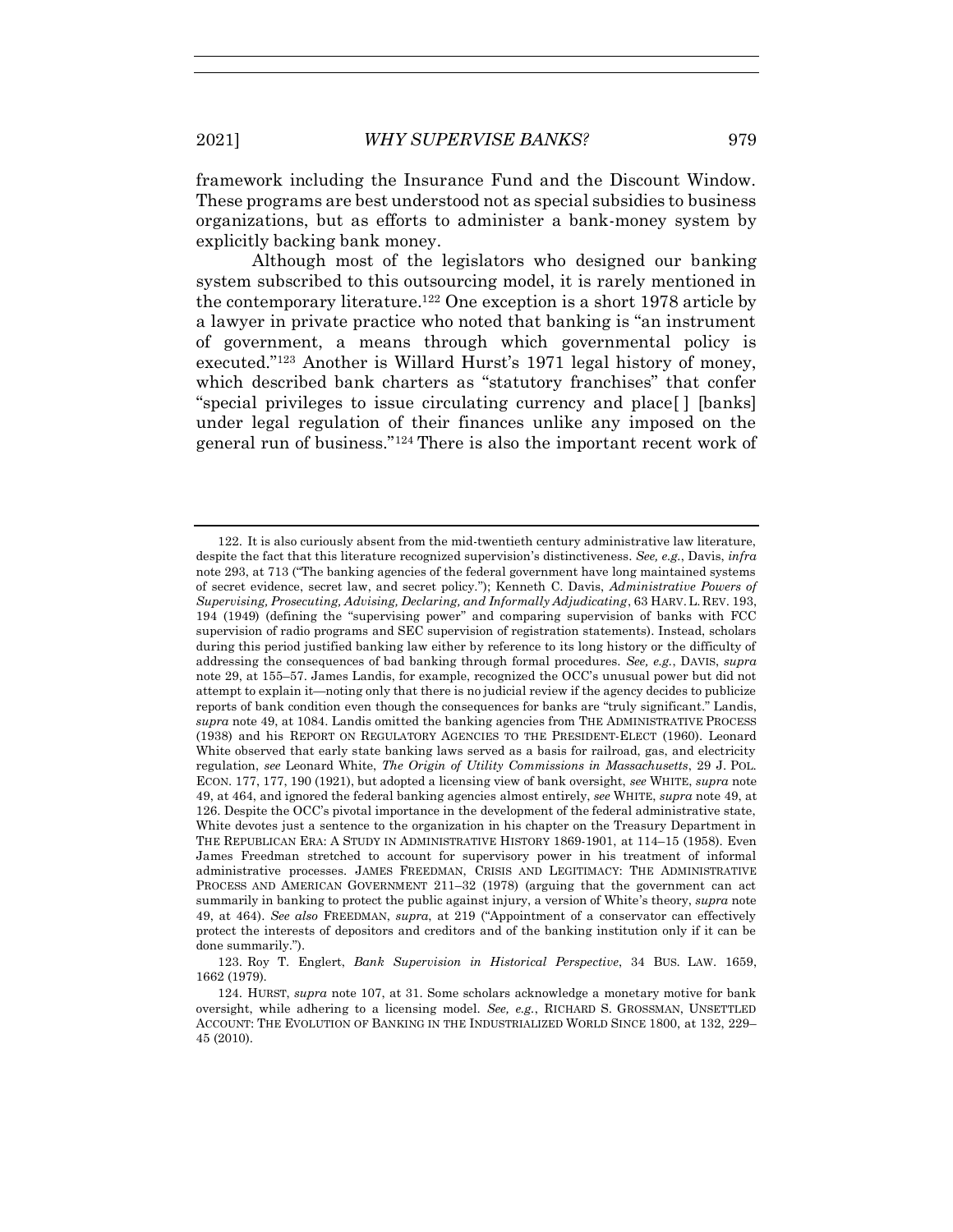<span id="page-30-1"></span>Bob Hockett and Saule Omarova,<sup>125</sup> Christine Desan,<sup>126</sup> and Morgan Ricks,<sup>127</sup> all of whom adopt a "money view" of banking. But none of this work connects bank supervision as a distinct mode of governance to the franchise nature of banking or reveals the role that the outsourcing model played in the genesis of banking law.<sup>128</sup> It is to that task that this Article now turns.

### <span id="page-30-2"></span><span id="page-30-0"></span>II. BUILDING THE AMERICAN MONETARY SETTLEMENT

For most of American history, legislators, administrators, and judges understood bank supervision to be a distinct, necessary, and legitimate mode of governance. Underlying their understanding was a recognition that banks—because they create the money supply—are more like premodern independent agencies than private businesses. Discretionary oversight of banks by special government officials comprised a constant and critical element of what I call the AMS, an institutional arrangement that has endured for over 150 years.

The AMS was substantially forged at three critical moments: 1838, 1863, and 1933. This Part revisits these moments in order to illuminate the intellectual, legal, and political conditions that made the AMS and supervision possible. Section II.A examines the emergence of the AMS in antebellum state law. In the 1830s and 1840s, New York paired open-access outsourcing with informal, strict oversight by special government officials. Section II.B explains how the New York model went national, as Congress copied it in 1863 and used it to design the OCC and the Fed. Section II.C follows the story from the New Deal to the present day, revealing how Congress created the FDIC and expanded the powers of all three banking agencies decade after decade so that the agencies could adjust bank activities without resorting to formal legal process. Time and again, Congress sustained and

<sup>125.</sup> Hockett and Omarova explicitly analogize financial firms to franchisees, but they apply the concept to all financial firms as a matter of normative theory. Hockett & Omarova, *supra* note [51.](#page-14-1) On their view, the entire financial system can be conceptualized in outsourcing terms. *See*  Robert C. Hockett & Saule T. Omarova, *"Special," Vestigial, or Visionary? What Bank Regulation Tells Us About the Corporation—and Vice Versa*, 39 SEATTLE U. L. REV. 453, 453–54 (2016).

<sup>126.</sup> Desan situates banks within a millennium of Anglo-American monetary history, delineating their quasi-statal role, but does not extend the story to modern banking law and administration. *See supra* note [113.](#page-26-0)

<sup>127.</sup> Ricks describes banking as a public-private partnership but does not address supervision. RICKS, *supra* note [104,](#page-25-0) at 162–63, 204–05.

<sup>128.</sup> The only scholarship I am aware of that attempts this is nearly a century old. *See* ALLAN G. GRUCHY, SUPERVISION AND CONTROL OF VIRGINIA STATE BANKS (1937) (examining state bank oversight and its methods); THOMAS KANE, THE ROMANCE AND TRAGEDY OF BANKING (1921) (recounting the history of the OCC). Classic banking treatises consider supervision but do not theorize it. *See, e.g.*, JOHN T. HOLDSWORTH, MONEY AND BANKING 318–35 (6th ed. 1937) (describing supervision); KNIFFIN, *supra* not[e 55,](#page-15-1) at 349–70 (same).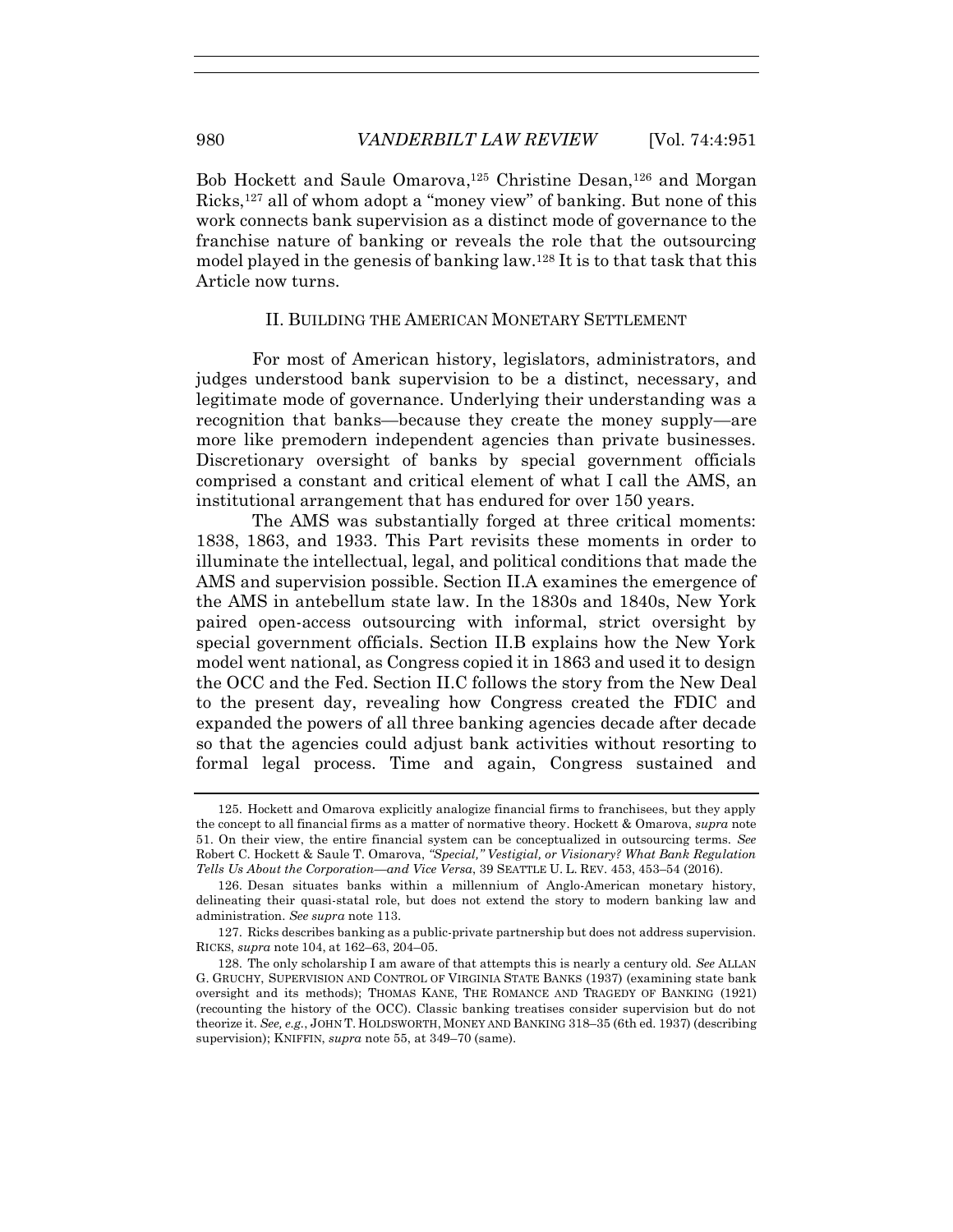strengthened this mode of governance, aware of its unusual features and unphased by reform efforts designed to formalize other parts of the administrative state.

# *A. State Origins*

The AMS emerged in response to the political and institutional failure of the first American monetary order. This order, which lasted from the Founding to 1836, used parastatal banking corporations to expand the money supply and fuel economic growth. It was based off of a monetary settlement struck in England in the 1690s. That settlement had three main features: (1) delegation—Parliament chartered the Bank of England to issue notes and deposits for use as money, $129$ pledging not to expand the money supply directly by devaluing the metal content of its coins;<sup>130</sup> (2) separation—Parliament prohibited the Bank from engaging in commercial activities;<sup>131</sup> and (3) monopoly— Parliament agreed not to charter any other banks and forbade any other company or partnership exceeding six persons from issuing bills, notes, or any other debt instruments maturing in six months or less.<sup>132</sup>

Drawing on these antecedents, Congress chartered the Bank of the United States ("BUS") in 1791 and renewed its charter in 1816. The Founding generation largely agreed that creating a bank to expand the money supply would strengthen the new government and avoid overissue.<sup>133</sup> But like the members of Parliament who built the Bank of

<span id="page-31-0"></span><sup>129.</sup> The idea of using a bank to create an elastic money supply dates to the seventeenth century. *See* WILLIAM PETTY, QUANTULUMCUNQUE CONCERNING MONEY (1682), *reprinted in* THE ECONOMIC WRITINGS OF SIR WILLIAM PETTY 446 (Charles Henry Hull ed., 1899) ("What remedy is there if we have too little Money? Answ. We must erect a Bank, which well computed, doth almost double the Effect of our coined Money."). Petty, of course, refers to "a Bank," not "banks."

<sup>130.</sup> For centuries, devaluations served as the primary means of monetary policy. They were not always popular with financial and mercantile elites. DESAN, *supra* note [113,](#page-26-0) at 120–21, 169.

<sup>131.</sup> Bank of England Act (1694) § 26:

<sup>[</sup>T]o the Intent that their Majesties Subjects may not be oppressed by the said Corporation by their monopolizing or ingrossing any sort of Goods, Wares, or Merchandizes, ... the said Corporation ... shall not at any time ... Deal or Trade . . . in the buying or selling of any Goods, Wares or Merchandizes whatsoever.

<sup>132.</sup> A. ANDRÉADÈS, A HISTORY OF THE BANK OF ENGLAND 123 (1909). *See also* CHARLES W. CALOMIRIS & STEPHEN H. HABER, FRAGILE BY DESIGN: THE POLITICAL ORIGINS OF BANKING CRISES & SCARCE CREDIT 90–91 (2014). Calomiris and Haber describe this arrangement as the outcome of "the Game of Bank Bargains," *id.* at 85, "a political process . . . whose stakes are wealth and power," *id.* at 13, in which a country's political bodies and financial elites haggle over "[f|inancial [p]roperty [r]ights," *id.* at 38. Calomiris and Haber adopt the licensing view of banking that this Article rejects.

<sup>133</sup>*. See* Alexander Hamilton, *The Report of the Secretary of the Treasury, (Alexander Hamilton), on the Subject of a National Bank*, *in* 7 CHARLES BROCKDEN BROWN & ROBERT WALSH, AMERICAN REGISTER, OR GENERAL REPOSITORY OF HISTORY, POLITICS, AND SCIENCE 225, 238 (1810) [hereinafter *Hamilton Report*]: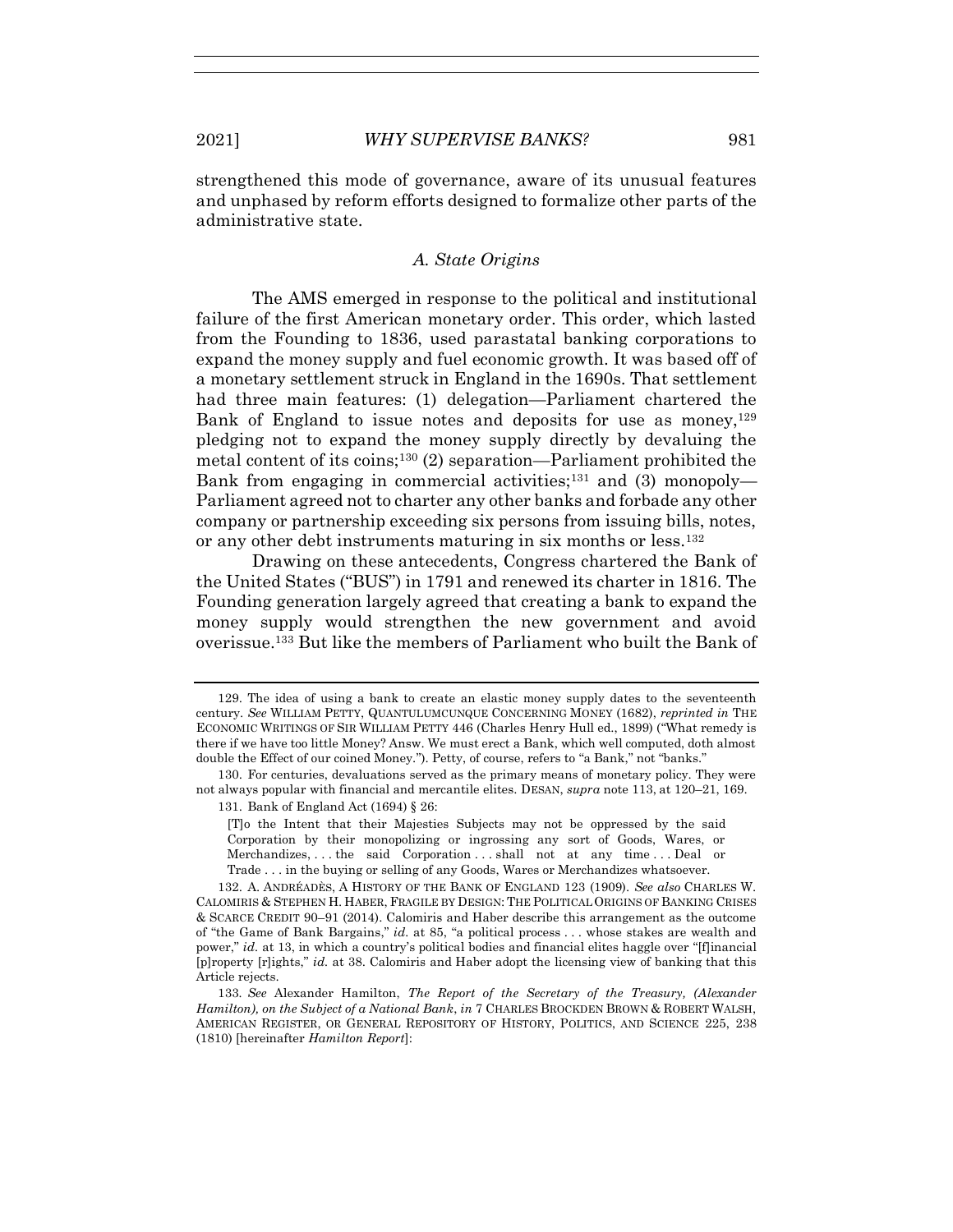<span id="page-32-0"></span>England, <sup>134</sup> early U.S. officials viewed money creation as a prerogative of government.<sup>135</sup> Chartering the BUS thus meant in some sense delegating state power to private actors and required some public control.<sup>136</sup> In practice, public control derived from the government's status as the Bank's biggest customer and largest shareholder.<sup>137</sup> The Bank's charter was time limited. And the Treasury secretary had formal inspection rights.<sup>138</sup> The Congress also had (and at one point exercised) the power to convene a special committee to investigate the Bank's affairs. In 1816, when Congress rechartered the BUS, it gave the president the power to appoint, by and with the advice and consent of the Senate, five of the Bank's twenty-five directors.<sup>139</sup>

134. During the colonial period, Massachusetts tried to open a mint, but Parliament viewed American coins as a usurpation of Parliament's sovereign power and forbade them. *See* GLYN DAVIES, A HISTORY OF MONEY 461 (2002); RONNIE J. PHILLIPS, THE CHICAGO PLAN & NEW DEAL BANKING REFORM 9 (1995). As a result, the colonists experimented extensively with paper moneys. But Parliament did not like this either and so it restricted the ability of the colonies to issue paper currency. PHILLIPS, *supra*, at 10.

135. For example, Albert Gallatin, secretary of the Treasury from 1801 to 1814, explained that "[t]he right of issuing paper money as currency, like that of gold and silver coins, belongs exclusively to the nation." STEPHEN W. NICKERSON, LAW OF MONEY 40 (1900). William Crawford, secretary of the Treasury from 1816 to 1825 and a skeptic of private banking, argued that "[c]oinage and the regulation of money have[,] in all nations[,] been considered the highest acts of sovereignty," and therefore money "should not issue upon the credit of any individual or association of individuals." *Id.* Daniel Webster argued that the statal nature of banking was settled at the founding and that it would be a mistake to allow the states to "delegate" the power to create money to dozens of banks. DANIEL WEBSTER, MR. WEBSTER'S SPEECHES IN THE SENATE, UPON THE QUESTION OF RENEWING THE CHARTER OF THE BANK OF THE UNITED STATES 5 (1832) (lamenting that, although "[i]t cannot well be questioned, that it was intended by the Constitution to submit the whole subject of the currency of the country . . . to the control . . . of Congress," including the "exclusive power" to "decide how far any substitute should interfere with it, and what that substitute should be," the states have "taken possession of the power" and "delegated" it to dozens of state banks).

136. As Hamilton put it, an incorporated "bank is not a mere matter of private property, but a political machine of the greatest importance to the state." *Hamilton Report*, *supra* not[e 133,](#page-31-0) at 92. *See also id.* at 240 ("Public utility is more truly the object of public banks, than private profit."); Letter from the Secretary of the Treasury, 29 ANNALS OF CONG. 505, 508 (1815):

The National Bank ought not to be regarded simply as a commercial bank . . . it is not an institution created for the purposes of commerce and profit alone, but much more for the purposes of national policy, as an auxiliary in the exercise of some of the highest powers of the Government.

137. HAMMOND, *supra* note [104,](#page-25-0) at 144–45, 167; HOWARD BODENHORN, STATE BANKING IN EARLY AMERICA 84 (2003).

138. Act of Feb. 25, 1791, ch. 10, § 7, 1 Stat. 191, 193–195.

139. WHITE, *supra* note [49,](#page-13-1) at 460–75.

The stamping of paper is an operation so much easier than the laying of taxes, that a government, in the practice of paper emissions, would rarely fail in any such emergency, to indulge itself too far in the employment of that resource, to avoid as much as possible, one less auspicious to present popularity;

HURST, *supra* note [107,](#page-25-1) at 154 (discussing "Hamilton's emphasis on trusting the creation of currency to private management, because it would be insulated . . . from the pressures that beat upon public officials").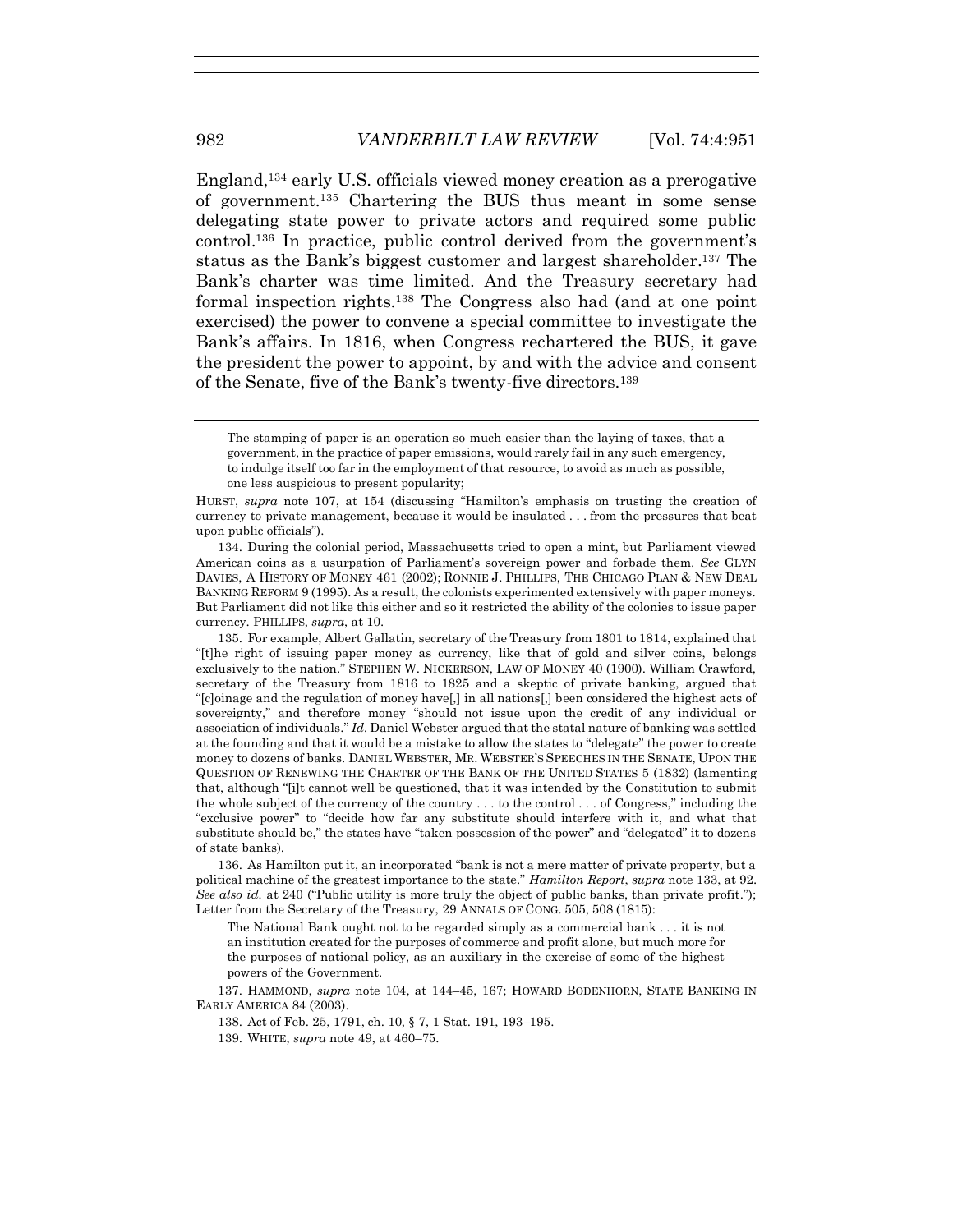States established analogues like the Bank of New York and the Massachusetts Bank.<sup>140</sup> These banks were also parastatal monopolies, part-owned by the government,  $141$  and their ability to expand the money supply was regulated (and limited) by the BUS, which could redeem their notes for specie to check overissue. 142

This regime, championed by the country's first Treasury secretary, Alexander Hamilton, was politically unstable from the start and ultimately collapsed. The first and most significant problem was that the shareholders and managers of the BUS (and its couple dozen state cousins) mostly came from the Federalist Party and formed what appeared to be a new aristocracy. As one critic complained, in chartering a single national bank, Congress "lodged" extraordinary power "in the hands of less than fifty individuals, who [could] make the whole monied capital of the United States bow to them.<sup>"143</sup> That these individuals belonged to a minority party during a period of Democratic-Republican ascendancy only deepened their opponents' resentments.

<span id="page-33-0"></span>The regime's second problem was that the Democratic-Republicans channeled their frustration into chartering dozens of new banks at the state level to compete with the BUS, the Bank of New York, and their kin<sup>144</sup>—something Hamilton never envisioned and

<sup>140.</sup> HAMMOND, *supra* note [104,](#page-25-0) at 164–66. Outside of London, Parliament similarly allowed "country banks" to issue notes.

<sup>141.</sup> South Carolina and Vermont established *wholly* government-owned banks: the Bank of the State of South Carolina and the Vermont State Bank. HAMMOND, *supra* note [104,](#page-25-0) at 166–68. Delaware set up the Farmers Bank of the State of Delaware, for which it was the primary stockholder. *Id.* at 167.

<sup>142.</sup> ROSS M. ROBERTSON, THE COMPTROLLER AND BANK SUPERVISION 19 (2d ed. 1995).

<sup>143.</sup> Hezekiah Niles, *To Correct Abuses by the Bank*, NILES' WKLY. REG., Mar. 7, 1818, at 17, 23. *See also* Joseph Sommer, *The Birth of the American Business Corporation*, 49 BUFF. L. REV. 1011, 1054 (2001) (explaining that the problem with these banks was their "intermediate statal nexus").

<sup>144.</sup> After the Democratic-Republicans swept to power in 1800, they set up the "State Bank, Albany," arguing that the Bank of Albany, chartered in 1792, was a Federalist outfit and that Albany "needed a Republican bank." HAMMOND, *supra* note [104,](#page-25-0) at 158. Similarly, Pennsylvania chartered the Farmers and Mechanics Bank, requiring that "a majority of the bank's directors be 'farmers, mechanics, and manufacturers actually employed in their respective professions,' " i.e., that they be Republicans. *Id.* at 165. Rhode Island too set up a bank to serve "the agricultural and mechanical interest"—the Washington Bank in Westerly. And the State Bank of Boston, established in 1811 in Massachusetts, advertised itself as "cherishing Republican men and Republican measures against the wiles and machinations" of the Federalists. *Id.* at 147. Jefferson himself, once president—realizing that he could not eliminate Hamilton's banks without sinking the American economy—wrote to his Treasury Secretary Albert Gallatin, "I am decidedly in favor of making all the banks Republican by sharing deposits among them in proportion to the dispositions they show." *Id.* at 146–47. Banking was "an integral part of the spoils of politics. Federalists would grant no charters to Republicans, or Republicans to Federalists." HORACE WHITE, MONEY AND BANKING: ILLUSTRATED BY AMERICAN HISTORY 333–34 (1895). Thus, the number of banks in the country grew from twenty-nine in 1800 to ninety in 1811. HAMMOND, *supra* not[e 104,](#page-25-0) at 144–45.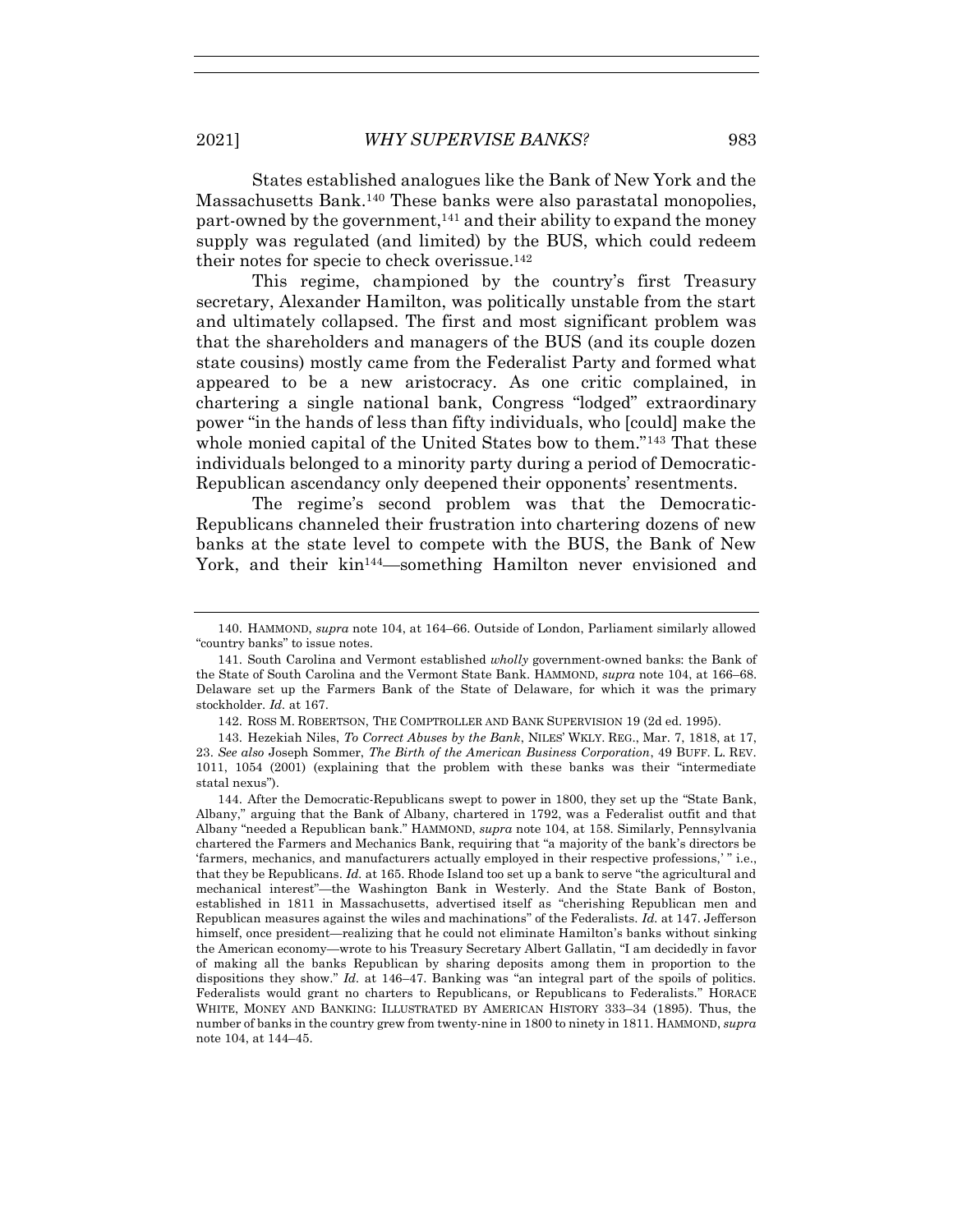strongly opposed.<sup>145</sup> When the BUS tried to tame the growing mass of banks in the 1820s, the system was strained past its breaking point. State bankers retaliated by helping to elect Andrew Jackson, who, over the course of his two terms, drove the BUS out of business and its executives out of power. A monetary collapse and economic depression followed.

These events set the stage for the emergence of the AMS. This Section examines the first step in that process—the creation of the New York model. The New York model prefigured the law forged thirty years later at the federal level, repurposing elements of the British system while diffusing and democratizing the power of banks. Instead of relying on a monopoly or an oligopoly—far more *monetarily* stable arrangements—New York allowed every community to have its own banks, with charters available to the general public on a nonpartisan basis, thus putting in place one critical element of the AMS: open access. And since New York's legislators could no longer handpick their franchisees, they also began to develop another element: supervision. They allowed the government to influence bank note issuance, examine books and records, and revoke charters at any sign of trouble. And they decided to delegate this responsibility to independent technocrats. Supervision and open access were thus coeval.

# 1. New York's Safety Fund Act

New York invented bank supervision between 1829 and 1851.<sup>146</sup> The initial blueprint was the product of a compromise between

HENRY DOMETT, A HISTORY OF THE BANK OF NEW YORK 42 (1884).

<sup>145.</sup> When the rumors reached Hamilton of efforts to open a second bank in New York in 1791, he wrote to an executive at the Bank of New York:

I have learnt with infinite pain the circumstance of a new bank having started up in your city. Its effects cannot but be in every way pernicious. These extravagant sallies of speculation do injury to the government, and to the whole system of public credit, . . . three great banks in one city must raise such a mass of artificial credit as must endanger every one of them, and do harm in every view. I sincerely hope . . . the joint force of two solid institutions [the First Bank and the Bank of New York] will, without effort or violence remove, the excrescence which has just appeared and which I consider as a dangerous tumor in your political and commercial economy.

<sup>146.</sup> Leonard White attributes the "discovery" that something like supervisory power is necessary to "control[ ] the corporate affairs of banks" to Massachusetts in 1838, WHITE, *supra* note [29,](#page-7-0) at 475, but Massachusetts largely copied New York's scheme, *see infra* note [183](#page-41-1) (citing the example of New York). Other sources trace supervision back to Massachusetts in 1813. *See*  Mitchener & Jaremski, *supra* note [55,](#page-15-1) at 823 (citing GRUCHY, *supra* not[e 128,](#page-30-2) at 15) ("In 1813, the governor set up a system of three bank commissioners to enforce charter regulations . . . ."). But these sources mischaracterize Massachusetts law. In 1811, the Massachusetts legislature began to require that new banks over a certain size pay to have three "commissioners" specially appointed to certify their specie reserves before opening. *See* An Act of June 27, 1811, ch. 84, § 2, 1811 Mass. Acts 501, 501 (the State Bank); *see also* An Act of June 23, 1812, ch. 34, § 2, 1812 Mass. Acts 47,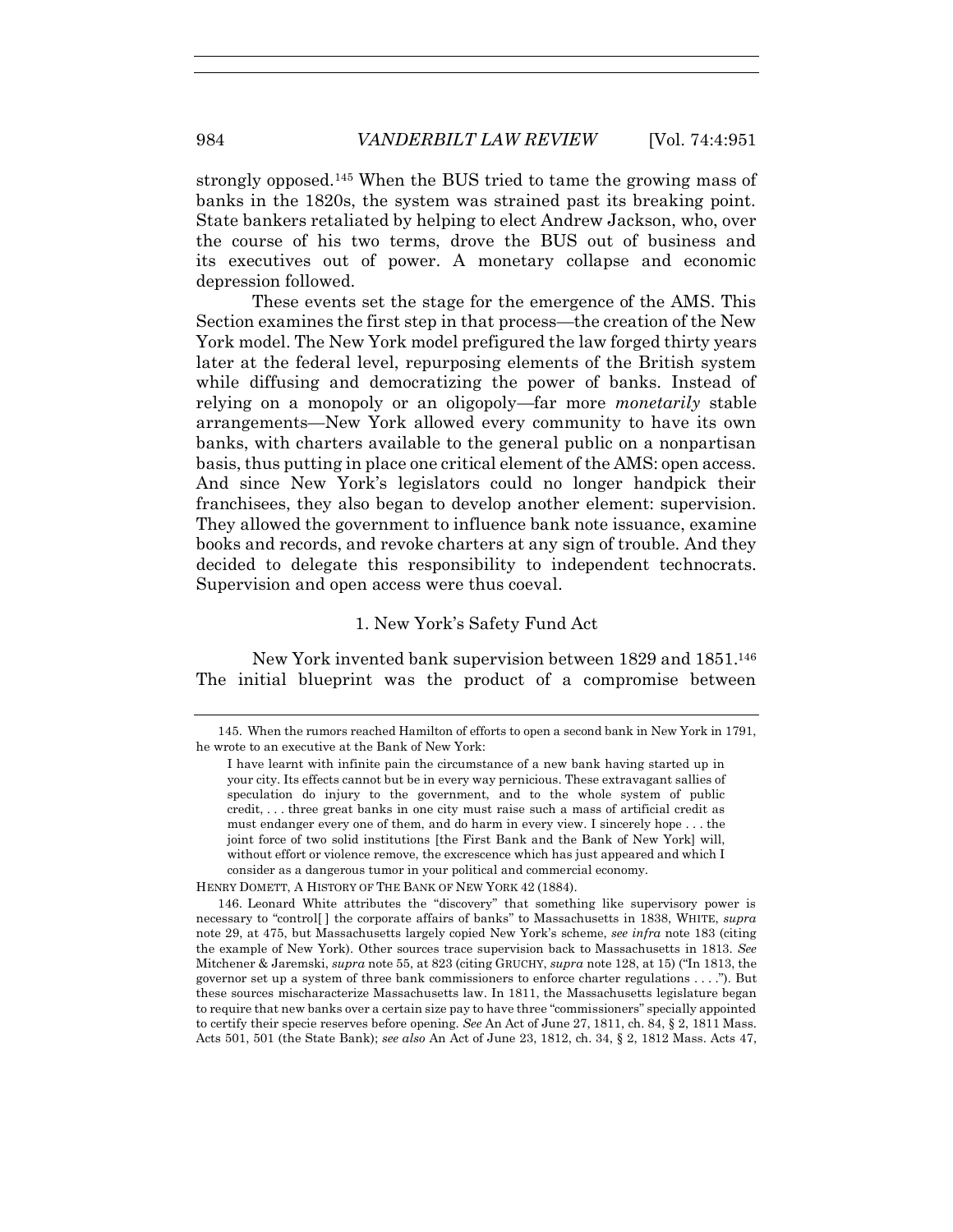legislators skeptical of paper currency and those loyal to banks eager to retain their charters. The skeptics had the upper hand. The charters of most of the banks in New York were due to expire, and there was limited political will to renew them absent a way to ensure the reliability of their issues. The bankers strongly objected to the medicine suggested by some: unlimited stockholder liability.<sup>147</sup> In 1829, Martin Van Buren, an ally of President Jackson and the governor of New York, embraced a creative alternative. Instead of making bank stockholders responsible for their own bank's monetary issues, Van Buren proposed to make banks responsible for each other.<sup>148</sup>

Van Buren's proposal had two parts. First, all new banks would be required to contribute three percent of their capital to a "Safety Fund" to be maintained by the state and used to pay off the notes and deposits of banks that failed. Second, all new banks would be regularly inspected by three "bank commissioners"—one to be selected by the governor, a second by the banks in the southern part of the state, and a third by the banks in the remaining, mostly rural, parts of the state. 149 (In 1837, New York changed the law to make all three commissioners government appointees. <sup>150</sup>) Each bank commissioner would serve for

147*. See* JOHN JAY KNOX, A HISTORY OF BANKING IN THE UNITED STATES 399 (1900).

148. Martin Van Buren, *The Autobiography of Martin Van Buren*, *in* 2 ANNUAL REPORT OF THE AMERICAN HISTORICAL ASSOCIATION FOR THE YEAR 1918, at 7, 221 (1920).

149. The New York Safety Fund Act, April 2, 1829, *reprinted in* 1 DOCUMENTARY HISTORY OF BANKING AND CURRENCY IN THE UNITED STATES, *supra* note [88,](#page-21-0) at 643, 645–46 (section fifteen of the Safety Fund Act). Van Buren's plan mimicked the administrative structure New York had designed to govern another infrastructure industry—turnpikes. Between 1797 and 1807, New York established county highway commissions to supervise "turnpike corporations" and their toll roads. RONALD E. SEAVOY, THE ORIGINS OF THE AMERICAN BUSINESS CORPORATION, 1784-1855, at 39–42 (1982). The commissioners were independent technocrats, and the fight over their ample discretionary power prefigures the administrative law critique of the banking agencies today. In 1806, New York authorized the commissioners to issue written orders to turnpike companies in certain circumstances. The turnpike corporations (and Chancellor James Kent) objected. *Id.* at 40– 41. According to Kent, then a member of New York's Council of Revisions, the measure would vest "an arbitrary power over the interest and property of individuals which is unknown to the Constitution." *Id.* But the legislature passed the law over Kent's objection. The state regarded turnpike corporations as franchisees, wielding the statal power of eminent domain, and Governor George Clinton argued "a summary mode ought . . . to be prescribed to exact a compliance from those companies with the intentions of government." *Id.* at 40.

150. Act of Mar. 15, 1837, ch. 74, § 2, 1837 N.Y. Laws 56, 56. In 1840, New York added a fourth commissioner. *See* Act of May 14, 1840, ch. 363, § 13, 1840 N.Y Laws 306, 308, *reprinted in* THE

<sup>47</sup>–48 (the Boston Bank); An Act of June 23, 1812, ch. 38, § 2, 1812 Mass. Acts 62, 62–63 (the Union Bank); An Act of June 16, 1813, ch. 46, § 2, 1813 Mass. Acts 270, 271–272 (the New England Bank); An Act of Feb. 18, 1814, ch. 134, § 2, 1814 Mass. Acts 383, 383–384 (the Manufacturers and Mechanics Bank); An Act of Feb. 10, 1818, ch. 92, § 2, 1818 Mass. Acts 489, 489–490 (the Suffolk Bank); An Act of Feb. 3, 1829, ch. 96, § 3, 1829 Mass. Acts 1, 3 (codifying the requirements for all new banks). These one-off commissioners had no other powers or functions. *Id.* I suspect the contrary view stems from a misreading of WHITE, *supra* note [144,](#page-33-0) at 317, which Gruchy cites and which refers to provisions in the Act to Incorporate the New England Bank, authorizing these special commissioners. *Id.*; GRUCHY, *supra* not[e 128,](#page-30-2) at 15, 15 n.3.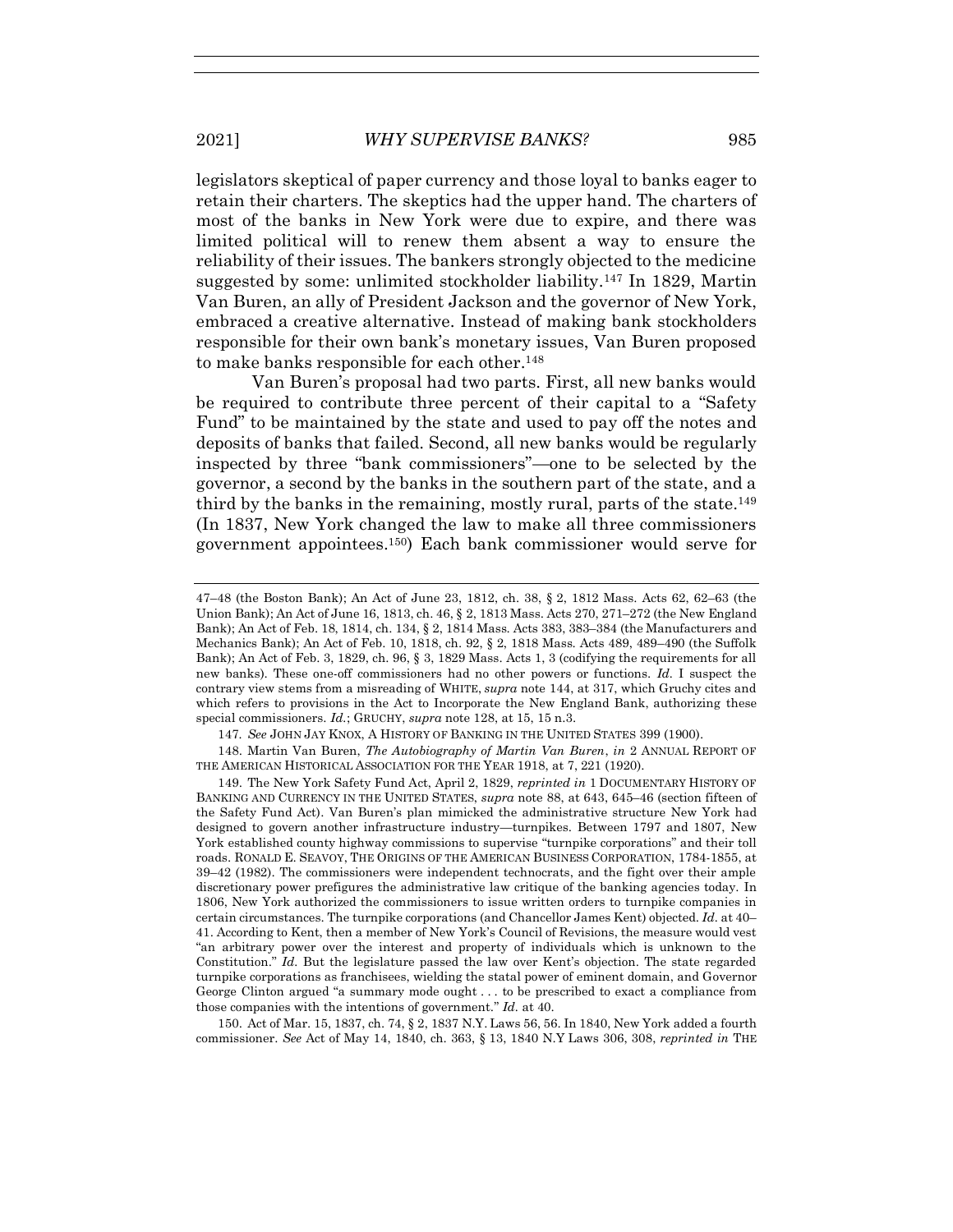<span id="page-36-0"></span>two years unless sooner removed by the governor for misconduct or neglect of duty, <sup>151</sup> and each would be a "check upon the others."<sup>152</sup>

These commissioners were the prototype for modern bank supervision. They were term-tenured officers of the state sworn to uphold its constitution. They were prohibited from having a personal interest in any bank.<sup>153</sup> They were to visit each bank every four months and could "examine upon oath, all the officers, servants, [and] agents of [each bank], or any other person, in relation to the affairs and condition of [the bank]."<sup>154</sup> Along with subpoena power, they had remedial authority. If the commissioners "ascertain[ed] from [their] inspection and examination, or in any other manner, that any of [the] said corporations [were] insolvent, or [had] violated any of the provisions of their act or acts of incorporation, or of any other act binding on such corporations," they could "immediately apply to the court of chancery . . . for an injunction."<sup>155</sup>

Van Buren defended the new law in monetary terms, in effect, as an outsourcing arrangement. The "chief duty" of the state, he told the legislature, "is to see that the farmer, when he exchanges his produce or estate—the mechanic his wares—the merchant his goods and all other classes of the community their property or services for

152. KNOX, *supra* note [147,](#page-35-0) at 404.

153*. See id.* at 405. While the Safety Fund bill created the first *bank* supervisors, state oversight of money-issuing franchises dates to at least the eighth century. *See* DESAN, *supra* note [113,](#page-26-0) at 56 (explaining that eighth century Anglo-Saxon kings "supervised moneyers within their kingdom"). In the mid-twelfth century, Henry II adopted a system called "free minting," in part because it allowed for fewer, more highly supervised mints. As Desan explains,

Although moneyers originally performed their own tests [on coins], the process was gradually improved and standardized . . . . [E]ach sheriff, anticipating that he might personally lose if the coin he brought in failed to meet the sterling standard would take "good care . . . that the moneyers placed under him [did] not exceed the limits of the appointed standard" or stretch the bullion further by adding more alloy.

*Id.* at 75; *see also* MARTIN ALLEN, MINTS AND MONEY IN MEDIEVAL ENGLAND 164–69 (2012) (discussing the state's efforts to ensure that privately operated mints complied with government standards); Mavis Mate, *Monetary Policy in England, 1272-1307*, 41 BRIT. NUMISMATIC J. 34, 37 (1972) (same); THOMAS J. SARGENT & FRANCOIS R. VELDE, THE BIG PROBLEM OF SMALL CHANGE 48 (2002) (explaining that medieval "mints were contracted out to private entrepreneurs").

154. The New York Safety Fund Act, April 2, 1829, *reprinted in* 1 DOCUMENTARY HISTORY OF BANKING AND CURRENCY IN THE UNITED STATES, *supra* not[e 88,](#page-21-0) at 643, 646 (section seventeen of the Safety Fund Act).

155*. Id.* at 646 (section 18 of the Safety Fund Act).

BANKING SYSTEM OF THE STATE OF NEW YORK 113, 123 (John Cleveland & G.S. Hutchinson eds., 2d ed. 1980).

<sup>151.</sup> The New York Safety Fund Act, April 2, 1829, *reprinted in* 1 DOCUMENTARY HISTORY OF BANKING AND CURRENCY IN THE UNITED STATES, *supra* note [88,](#page-21-0) at 1188 (section twenty-three of the Safety Fund Act). Section 23 is one of the first for-cause removal statutes in U.S. history. *See* Jane Manners & Lev Menand, *The Three Permissions: Presidential Removal and the Statutory Limits of Agency Independence*, 121 COLUM. L. REV. 1, 43–45 (2021).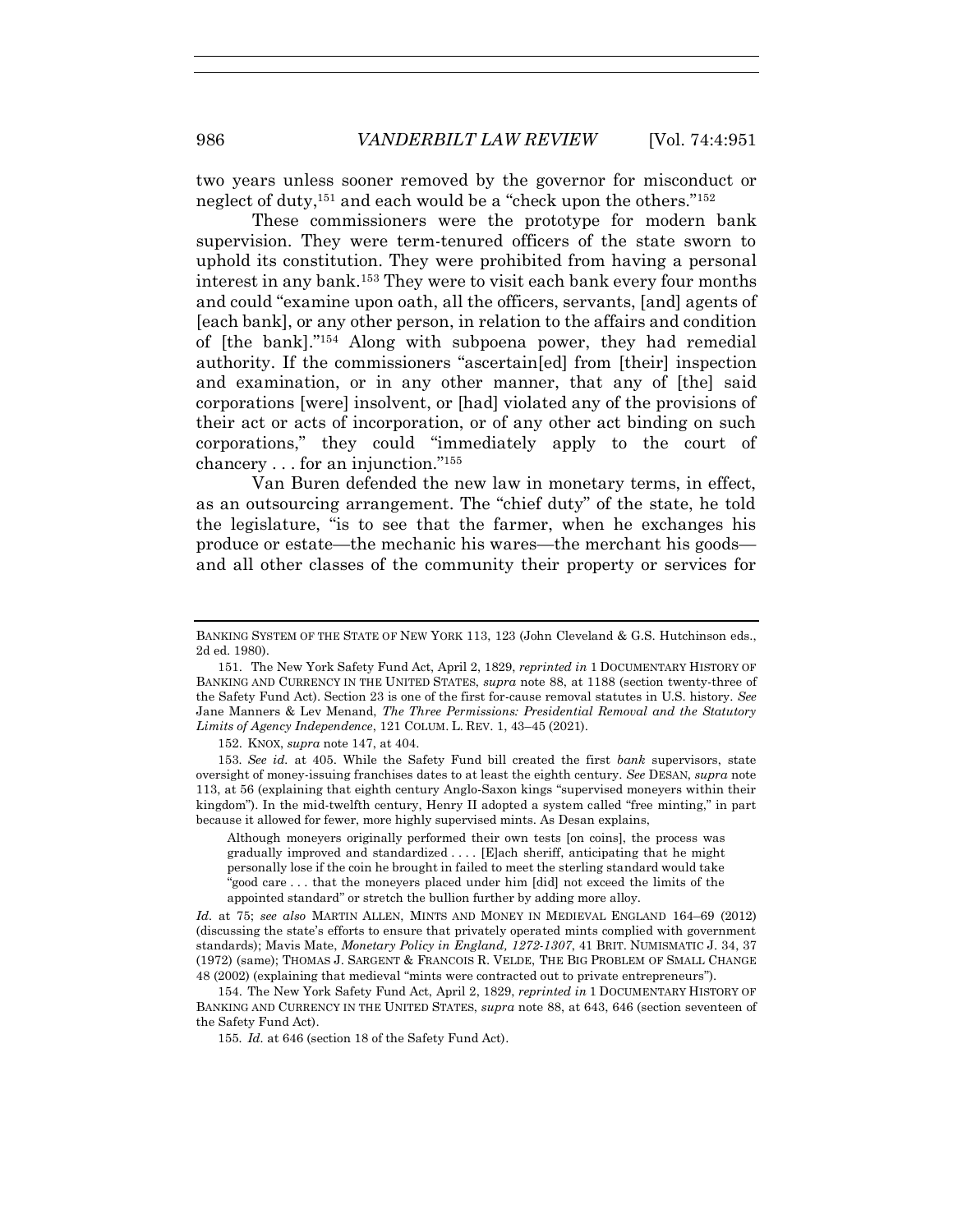bank paper, may rest contented as to its value."<sup>156</sup> According to Van Buren, the law's "system of supervision," "if fairly carried into effect," would do this: it would "preserve the fund, and ... give our paper currency the utmost credit and stability. $157$  Despite an aggressive campaign by Wall Street bankers to block the proposal, <sup>158</sup> the bill became law on April 2, 1829.<sup>159</sup>

#### <span id="page-37-1"></span><span id="page-37-0"></span>2. New York's Free Banking Act

A decade later, New York took another major step toward the modern practice of supervision when it expanded access to bank charters by passing a general incorporation statute. The shift was the result of Jackson's successful war on the BUS, whose charter expired in 1836.<sup>160</sup> When the monetary system collapsed the following year, state banks suspended cash payments (i.e., they stopped redeeming their notes or allowing withdrawals in gold and silver coins), and the country plunged into a deep depression.<sup>161</sup>

Although Jacksonian ideology had caused the collapse, most people did not see it that way. Aspiring bankers had an easy time convincing Americans, who were always in need of currency, that there were too few banks and that the existing banks exercised oppressive power.<sup>162</sup> A breakaway sect of the Democratic Party called the Loco-Focos argued that the severe credit scarcity was due to undemocratic and subversive bank "monopolies," most of which were Safety Fund banks. The Loco-Focos demanded that the legislature stop granting special privileges to handpicked citizens and instead recognize the

161. J.G. Forbes, C. Starr & T. Cary, *Annual Report of the Banking Commissioners*, *in* 3 DOCUMENTS OF THE ASSEMBLY OF THE STATE OF NEW YORK No. 64, at 8 (1841).

162*. See, e.g.*, HURST, *supra* not[e 107,](#page-25-0) at 88, 167–68; KNOX, *supra* not[e 147,](#page-35-0) at 397 (discussing corrupt chartering in New York).

<sup>156.</sup> Annual Message by New York Governor Martin Van Buren Recommending Bank Reform and the Safety Fund, January 23, 1829, *reprinted in* 1 DOCUMENTARY HISTORY OF BANKING AND CURRENCY IN THE UNITED STATES, *supra* note [88,](#page-21-0) at 636, 639.

<sup>157.</sup> *Id.* at 641–42.

<sup>158.</sup> Wall Street banks opposed the new law and "tried to force the hands of the state government by pretending to wind up their affairs." FRITZ REDLICH, THE MOLDING OF AMERICAN BANKING: MEN AND IDEAS 266 (2d ed. 1968). But the BUS stepped into the breach and expanded lending to New York merchants and country banks, foiling these efforts. *Id.*

<sup>159.</sup> Amendatory Act of April 2, 1829, ch. 94, § 1, 1829 N.Y. Laws 167, 167, *reprinted in* THE BANKING SYSTEM OF THE STATE OF NEW YORK, *supra* not[e 150,](#page-35-1) at 29, 29–38.

<sup>160.</sup> Jackson's war was due in part to lobbying from Wall Street banks eager to eliminate federal regulation of money issuance and to break Philadelphia's grip on American finance. Philadelphia served as the headquarters for the BUS. And Wall Street banks had not forgotten Biddle's 1829 intervention, which thwarted their efforts to block the Safety Fund Act. *See supra* not[e 158.](#page-37-0) Moreover, these banks could not benefit from the seven percent rate of interest permitted by that Act because the BUS's New York City branch offered discounts at six percent interest. *See* JOHN THOM HOLDSWORTH & DAVIS R. DEWEY, THE SECOND UNITED STATES BANK 265, 269 (1910).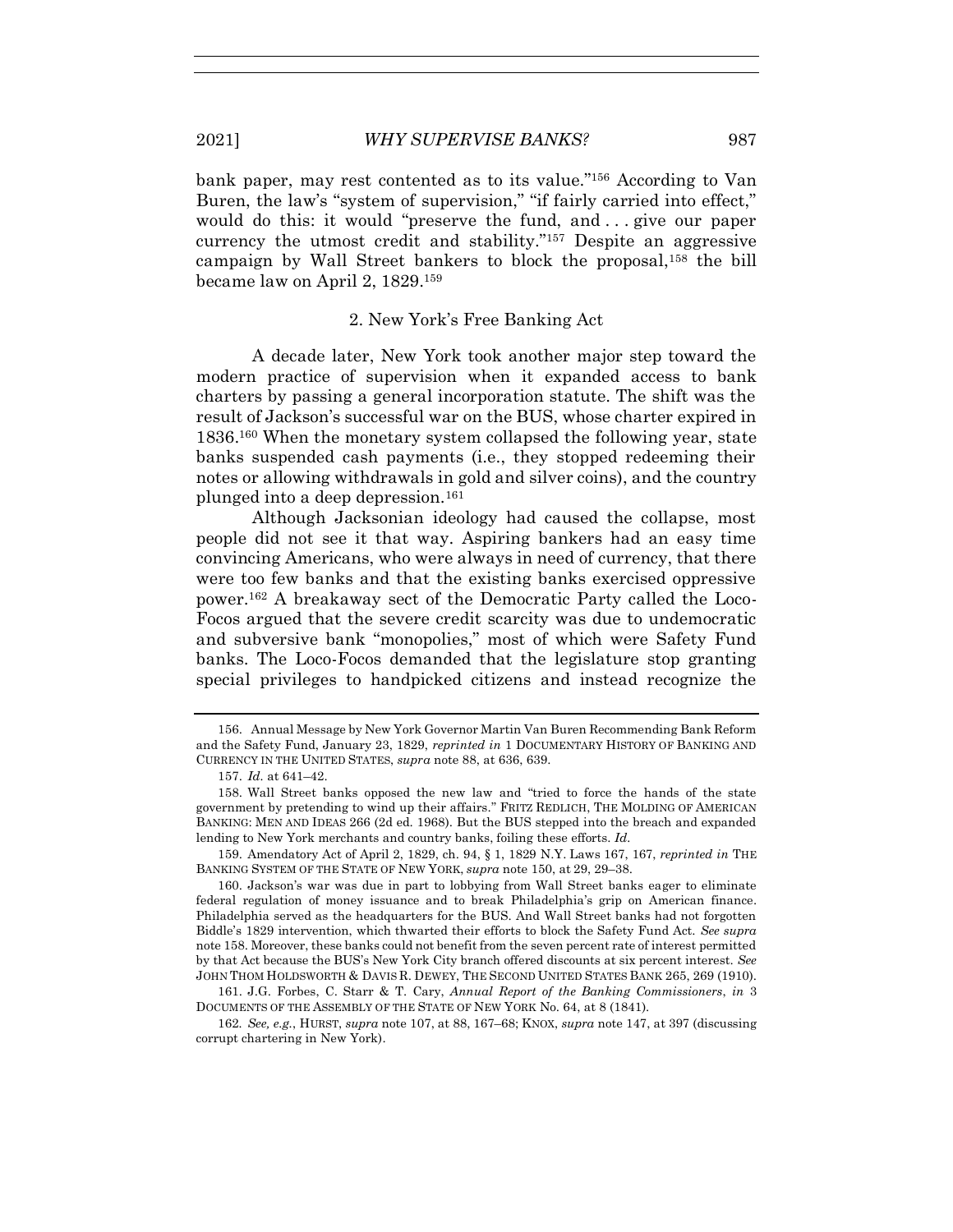"natural" "rights of the people to compete with the incorporated banks in dealing in money and credit."<sup>163</sup>

Many Democratic officials agreed with the Loco-Focos and thought that the answer to the contraction was more banks. State senator Samuel Young, for example, complained that the Safety Fund system had spawned "unmitigated inequity in the distribution of [bank] stock" and "demoraliz[ed] the public through the process of getting charters."<sup>164</sup> Young wanted "free banking"—free, meaning open access165—with no limit on the number or duration of bank charters and no involvement of the legislature in deciding whether to authorize a bank to open for business.<sup>166</sup>

In 1838, Governor William Marcy, seeking to avoid a schism within his party, pushed free banking into law, beginning a radical experiment in money creation.<sup>167</sup> New York's new system—often mistaken today for a deregulatory scheme—was anything but. Instead, it represented the unique compromise at the heart of the AMS. It opened the business of banking to "full and free competition, under such general restrictions and regulations as are necessary to [e]nsure to the

166. New York first used free incorporation to address concerns about the legislature's role in dispensing privileges in 1784 when it began to administratively charter religious institutions. *See* SEAVOY, *supra* note [149,](#page-35-2) at 9–10. (Pennsylvania did this first in 1791. *Id.* at 32 n.2.) One of the earliest advocates of free banking was the Columbia professor of political economy John McVickar, who proposed it in 1827. *See* JOHN MCVICKAR, HINTS ON BANKING: IN A LETTER TO A GENTLEMAN IN ALBANY; BY A NEW YORKER (1827) (critiquing bank incorporation by the legislature as corrupt, self-dealing, and ineffective).

167. HAMMOND, *supra* not[e 104,](#page-25-1) at 583. *See* REDLICH, *supra* not[e 158,](#page-37-0) at 196 (explaining that "but for the crisis of 1837 and the collapse of American banking which followed in its wake," free banking would never have happened). Although, during the early 1830s, Jackson expressed interest in replacing the BUS with a Treasury-run institution, there was not much support for this idea in either party. HAMMOND, *supra* note [104,](#page-25-1) at 360–61 (explaining that Jackson, for a time, envisioned a national bank with a branch in each state subject to the supervision of the Treasury and quoting Jackson as preferring an "entirely *national*" bank); *see also* Message by President Andrew Jackson Vetoing the Bank Recharter, July 10, 1832, *reprinted in* 2 DOCUMENTARY HISTORY OF BANKING AND CURRENCY IN THE UNITED STATES, *supra* note [88,](#page-21-0) at 816, 827 (arguing that Congress has exercised its power to coin money by establishing mints and "if they have other power to regulate the currency [i.e. through issuing bank money], it was conferred to be exercised by themselves, and not to be transferred to a corporation"); *id.* at 817 ("Every monopoly and all exclusive privileges are granted at the expense of the public  $\dots$ "). Those who had championed the BUS were suspicious of a wholly government-owned bank, which they feared the government would use to avoid levying taxes. *See, e.g.*, *supra* not[e 133](#page-31-0) and accompanying text; *see also* Briscoe v. President & Dirs. of Bank of Ky., 36 U.S. 257, 329–50 (1837) (Story, J., dissenting).

<sup>163.</sup> REDLICH, *supra* not[e 158,](#page-37-0) at 189.

<sup>164</sup>*. Id.* at 197. Even the bank commissioners agreed. *See* KNOX, *supra* note [147,](#page-35-0) at 405 (quoting the commissioners report, which stated that "[t]he distribution of bank stocks created at the last session" has prompted "violent contention and bitter personal animosities, corrupting to the public mind and destructive of the peace and harmony of society").

<sup>165</sup>*. See, e.g.*, ROBERTSON, *supra* note [142,](#page-33-0) at 23 ("To the people of the time the adjective 'free' meant that any individual or group of individuals, upon compliance with certain procedural steps in the statute, could start a bank."). "Free banking" is often misinterpreted today to mean "subject to minimum regulations." *See, e.g.*, White, *supra* note [71,](#page-18-0) at 19.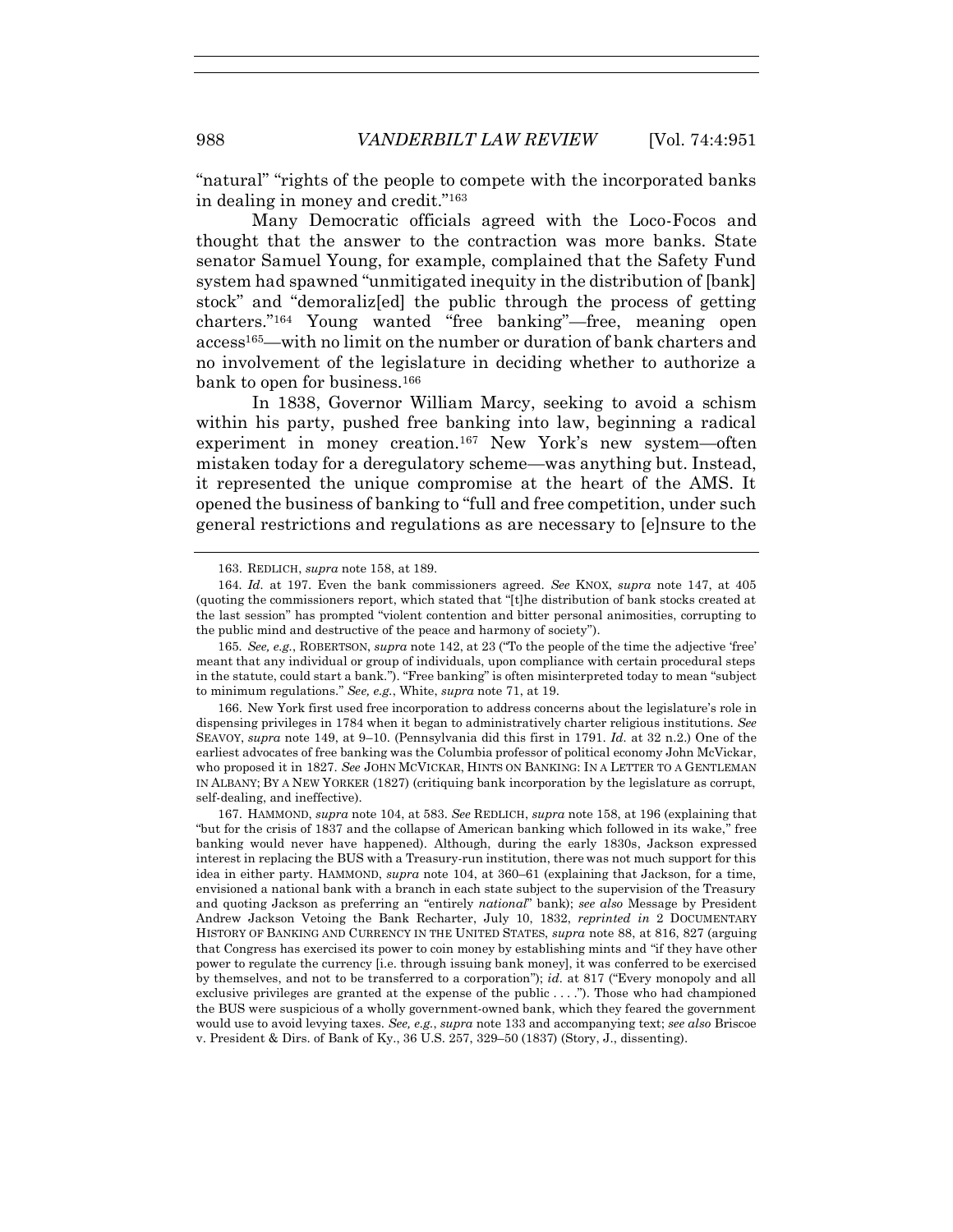public a large and sound currency."<sup>168</sup> At the same time as New York opened access, it also imposed separation and supervision.

Indeed, "free banking" as pioneered by New York, and copied by many other states,<sup>169</sup> was a *regulatory* measure. New York's law required that all banks back their notes with government bonds and that they deposit these bonds with the state comptroller.<sup>170</sup> In the event that a bank failed to redeem its notes, the law authorized the state comptroller to sell the bonds, pay the noteholders, and close the bank.<sup>171</sup> The law prohibited banks from commencing business without paid-in capital of  $$100,000$  (a substantial sum),<sup>172</sup> and all banks were required to keep a specie reserve of 12.5 percent of the value of their outstanding notes.<sup>173</sup> Any bank creditor or shareholder with at least \$1,000 on the line could appeal to the chancellor to conduct "a strict examination . . . of all the affairs" of the bank "for the purpose of ascertaining the safety of its investments, and the prudence of its management."<sup>174</sup> And all banks were required to publish financial statements.<sup>175</sup>

Soon after the law took effect, the need for stronger, full-time discretionary oversight became evident.<sup>176</sup> In 1840, New York amended the law to require anyone "carrying on banking business," including the

Warner & Ray v. Beers, 23 Wend. 103, 139 (N.Y. 1840).

169. Drawing from New York's draft legislative text, Michigan passed a similar law in 1837. *See* HAMMOND, *supra* not[e 104,](#page-25-1) at 572, 582. As the Supreme Court of Michigan explained in 1844, a general incorporation act for banks was "unknown in the history of legislation, either in this state or any other state or country." Green v. Graves, 1 Doug. 351, 355 (Mich. 1844).

170. The New York Free Banking Acts of April 18, 1838 and May 14, 1840, *reprinted in* 2 DOCUMENTARY HISTORY OF BANKING AND CURRENCY IN THE UNITED, *supra* not[e 88,](#page-21-0) at 1183, 1183– 91. Under certain conditions, some mortgages on New York land might also be pledged. *Id.* at 1185 (sections seven and eight of the Act of April 18, 1838).

171*. Id.* at 1184, 1187, 1190 (sections 4, 12, and 27 the Act of April 18, 1838).

172*. Id.* at 1186 (section 15 of the Act of April 18, 1838).

173*. Id.* at 1191 (section 33 of the Act of April 18, 1838).

174*. Id.* at 1188–89 (section 25 of the Act of April 18, 1838). The chancellor, however, could not take any direct action and could only publish a report along with his opinion. *Id.*

175*. Id.* at 1189 (section 26 of the Act of April 18, 1838).

176. 1 WILLIAM GRAHAM SUMNER, A HISTORY OF BANKING IN ALL THE LEADING NATIONS; COMPRISING THE UNITED STATES; GREAT BRITAIN; GERMANY; AUSTRO-HUNGARY; FRANCE; ITALY; BELGIUM; SPAIN; SWITZERLAND; PORTUGAL; ROUMANIA; RUSSIA; HOLLAND; THE SCANDINAVIAN NATIONS; CANADA; CHINA; JAPAN 313 (1896). For example, new banks were abusing their franchise by avoiding redeeming their notes in specie on demand.

<sup>168.</sup> REDLICH, *supra* note [158,](#page-37-0) at 190 (quoting Marcy). As Hurst explains, "the implicit policy which emerged was one favoring delegation of money functions to private management, out of belief that liberal delegation would best muster the energy and resources to spur the economy." HURST, *supra* note [107,](#page-25-0) at 154. Gulian Verplanck, a state senator sitting on the Court of Errors, the highest court in New York at the time, put it this way:

Strong public opinion and the requirements of trade were thought, by a large majority of the [l]egislature . . . to demand some legislation whereby the business of banking could be thrown open, under proper restraints, to all who might choose to engage in it, and this without dependence upon political patronage.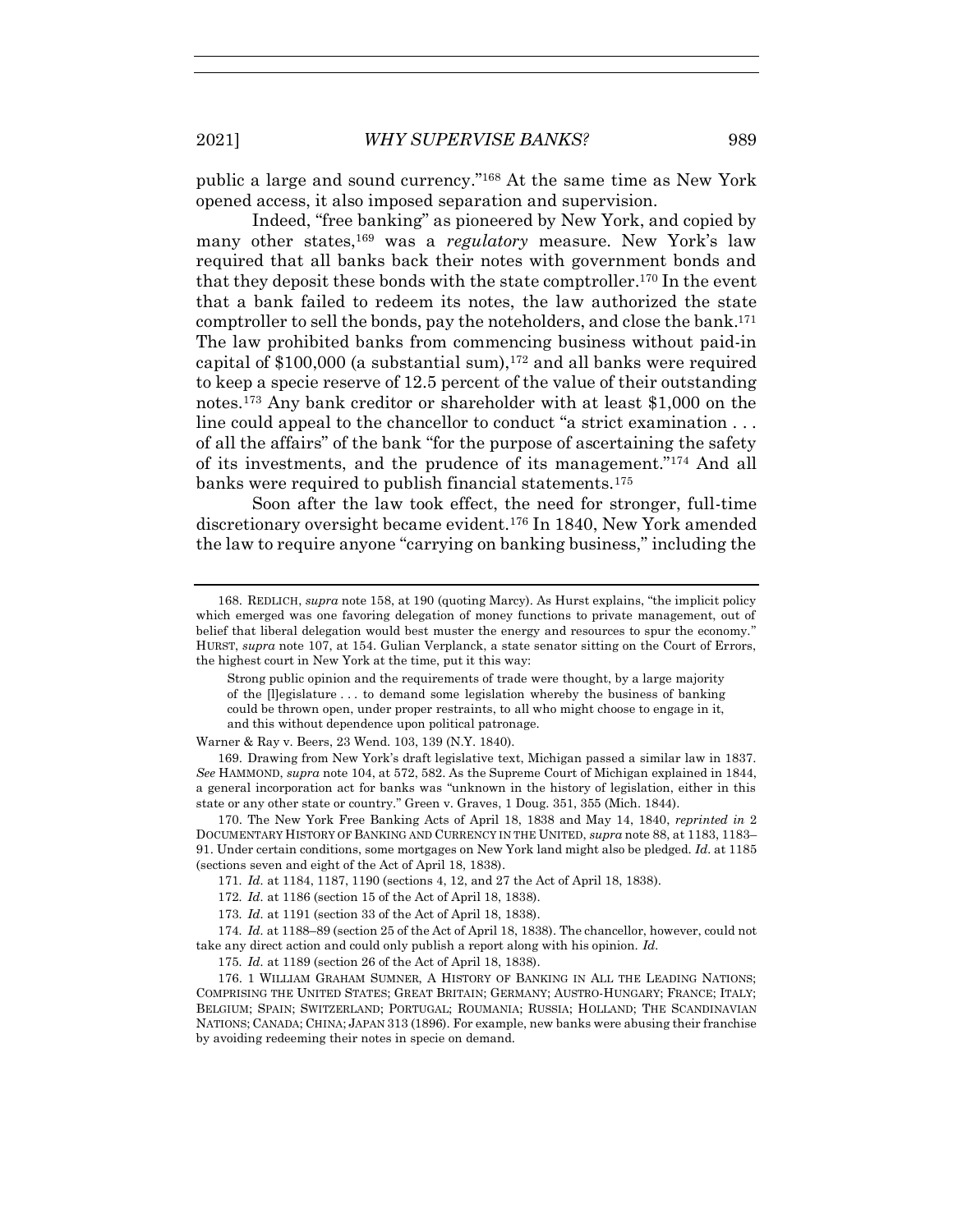<span id="page-40-1"></span>"free" banks, to be "subject to the inspection *and supervision* of the bank commissioners."<sup>177</sup> In 1843, due in part to concerns about the impartiality of the commissioners, <sup>178</sup> New York transferred responsibility for bank oversight to the state comptroller,  $179$  elected every three years by the legislature.<sup>180</sup> New York also stripped banks of their power to print their own notes, shifting that responsibility to the comptroller, who would register and issue notes only on receipt of the required securities.<sup>181</sup>

<span id="page-40-0"></span>Those involved in developing the New York model, as well as those legislators in other states who copied and refined it, understood the originality of their project and the key role discretionary administrative oversight played in rendering a more diffuse banking system sustainable.<sup>182</sup> For example, in 1837, one Massachusetts state senator noted that the bank commissions recently established in New York, Vermont, and Maine exercised a salutary *informal* power over banks—precisely the sort of power under attack today. As he put it,

180. This appears to have been done in part to assuage the banks who disliked the commissioners and their broad investigatory powers and in part because, as Millard Fillmore explained, the reforms of 1837 had "brought [the commissioners] within the vortex of the great political whirlpool of the State; and the place was sought for and conferred upon [partisan] aspirants, without due regard in all cases to their qualifications to discharge the delicate trust committed to them." *See* State of N.Y. Comptroller's Off., *Annual Report of the Comptroller* (Jan. 4, 1849), *in* 1 DOCUMENTS OF THE ASSEMBLY OF THE STATE OF NEW YORK no. 5, at 51 (1849). In 1846, New York adopted a new constitution, which subjected the comptroller's office to popular election biannually. N.Y. CONST. of 1846, art. V, § 1.

181*. See* KNOX, *supra* note [147,](#page-35-0) at 419.

182. As A.C. Flagg, New York's comptroller from 1833 to 1839 and 1842 to 1847, explained:

After repudiating the British form of government, we adopted her paper system, in a form much more loose and insecure to the people, than was ever tolerated even in England.... The acknowledgement of the necessity of [strict] restrictions in England, . . . in creating debt and paper money, ought to admonish us of the necessity of new safe-guards; . . . it is of the highest importance that . . . New York, should give the full force of its example, to the establishment of a sound currency, . . . and the sacred preservation of the public faith.

State of N.Y. Comptroller's Off., *Annual Report of the Comptroller's Office* (Jan. 12, 1846), *in*  DOCUMENTS OF THE ASSEMBLY OF THE STATE OF NEW YORK no. 25, at 72–74 (1846). New York's supervisors understood that deposits were also part of the currency. *See Report of the Bank Commissioners* (Jan. 31, 1831), *in* DOCUMENTS OF THE ASSEMBLY OF THE STATE OF NEW YORK no. 59, at 9 (1831) ("[C]urrency . . . may be said to consist of specie, bank notes, and deposits in banks transferable by means of checks.").

<sup>177.</sup> Act of May 14, 1840, ch. 363, § 11, 1840 N.Y. Laws 306, *reprinted in* THE BANKING SYSTEM OF THE STATE OF NEW YORK, *supra* not[e 150,](#page-35-1) at 113, 122 (emphasis added). New York's legislature, at this early date, is already distinguishing between the power of examination and the activity of supervision—the informal control exercised by examiners over a bank's affairs.

<sup>178.</sup> KNOX, *supra* note [147,](#page-35-0) at 403 (quoting one New York legislator explaining that the commissioners "were placed there like cur dogs to watch a meat market, and were as easily subsidized by suitable food").

<sup>179.</sup> Act of Apr. 18, 1843, ch. 218, § 6, 1843 N.Y. Laws 299, *reprinted in* THE BANKING SYSTEM OF THE STATE OF NEW YORK, *supra* note [150,](#page-35-1) at 136, 140–41.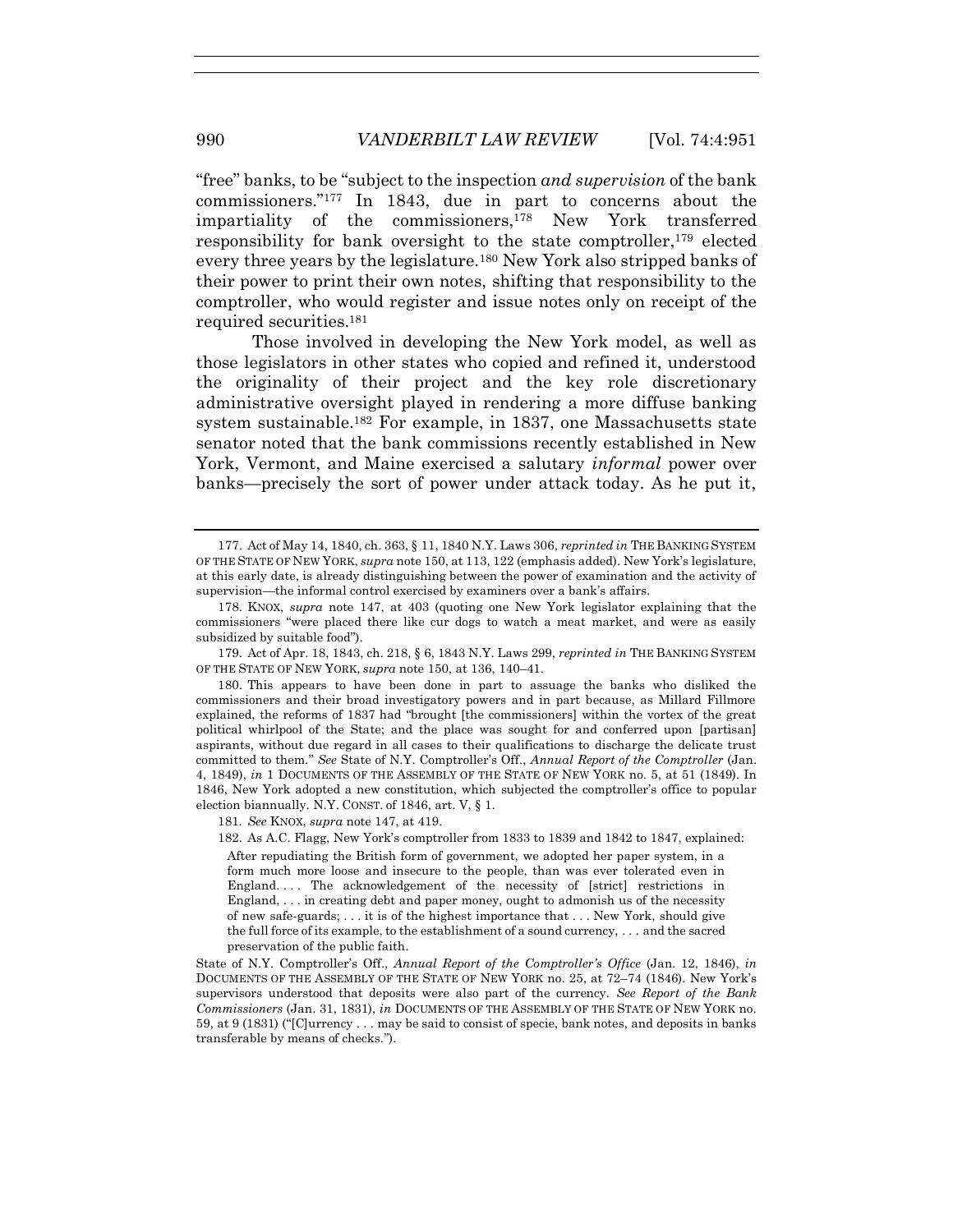banks are incentivized "to meet the approbation of the government's officers," and accordingly, commissioners "exert a controlling influence over the banks' issues, discounts, exchanges, deposit[ ]s, in short, over all their operations."<sup>183</sup> As a result, commissioners "contribute, essentially, to the stability and usefulness of these institutions, by producing a uniformity in their operations, and by sustaining, towards them, the confidence of the public."<sup>184</sup>

To bolster this "controlling influence" and prevent bank failures,<sup>185</sup> the states continued to expand discretionary authority in the decade that followed.<sup>186</sup> Most notably, in 1847, New York's legislature introduced the concepts of safety and soundness into law,<sup>187</sup> mimicking similar statutes already enacted in Massachusetts, New Hampshire, and Connecticut.<sup>188</sup> Massachusetts law, for example, required state

187. Act of Dec. 4, 1847, ch. 419, § 3, 1847 N.Y. Laws 519, *reprinted in* THE BANKING SYSTEM OF THE STATE OF NEW YORK, *supra* note [159,](#page-37-1) at 146, 149–50 (1864) (emphasis added):

Whenever in the opinion of the comptroller, there [is] good cause to suspect that any bank . . . has made an incorrect or imperfect quarterly return, or is in an *unsound or unsafe* condition to do banking business, it shall be his duty to have ... such bank . . . examined [and] . . . report . . . the result of such examination.

The 1847 statute, in its choice of words, resembles the text of an 1846 Ohio law expanding the oversight powers of the Board of Control of Ohio's bank branching system. *See* Act of Jan. 6, 1846, § 2, *in* 2 THE VERIFIED REVISED STATUTES OF THE STATE OF OHIO: INCLUDING ALL LAWS OF A GENERAL NATURE IN FORCE JAN. 1ST, 1890, at 2299. The existing literature tracks safety and soundness law to 1933. *See, e.g.*, Schooner, *supra* note [74,](#page-19-0) at 188 ("Principles of safety and soundness have been a source of directors' duties since as early as 1933 when Congress authorized removal proceedings against national bank directors for unsafe or unsound banking practices."); DALVINDER SINGH, BANKING REGULATION OF UK AND US FINANCIAL MARKETS 70 (2007) ("Safety and soundness . . . was first incorporated in US bank regulation with the enactment of the Banking Act 1933 . . . ."); Thomas L. Holzman, *Unsafe or Unsound Practices: Is the Current Judicial Interpretation of the Term Unsafe or Unsound?*, 19 ANN. REV. BANKING L. 425, 428 (2000) (noting that its "origin presents somewhat of a mystery as does the lack of debate surrounding its adoption" in 1933). I examine the evolution of this standard in separate work focused on resurrecting the history of state banking law. *See* Lev Menand, *The Monetary Basis of Bank Supervision* (unpublished manuscript).

188. Each state used slightly different language. *Compare* An Act Concerning Banks, § 14, *in* PUBLIC STATUTE LAWS OF THE STATE OF CONNECTICUT 94 (1839) ("Whenever in the opinion of the bank commissioners the charter of any bank shall be forfeited [i.e. the bank shall have violated

<sup>183.</sup> Debate in the Massachusetts Legislature: Remarks of Mr. Lawrence, of Hampshire, on the Bill for the Appointment of Bank Commissioners, BOS. DAILY ADVERTISER, Feb. 23, 1837.

<sup>184</sup>*. Id.* Senator Lawrence continued: "[C]ommissioners, armed with authority to enter any bank, on any day, and any hour of the day, and with ample powers, to ferret out mischiefs, if any exist . . . would exert a most salutary restraint on their managers . . . . It would abolish all discordant customs among the banks, and introduce a uniform system of usages and modes." *Id.*

<sup>185.</sup> For example, by 1847, of the 117 free banks incorporated in New York, forty-three had already been closed, thirty of these by the comptroller. State of N.Y. Comptroller's Off., *Annual Report of the Comptroller* (Jan. 6, 1847), *in* 1 DOCUMENTS OF THE ASSEMBLY OF THE STATE OF NEW YORK no. 5, at 54 (1847).

<sup>186.</sup> New York's supervisors sought enhanced authority as early as 1842. *Annual Report of the Bank Commissioners*, *in* 2 DOCUMENTS OF THE ASSEMBLY OF THE STATE OF NEW YORK no. 29, at 22 (1842). The commissioners also complained about window dressing and proposed the first "call reports." *Id.* at 20.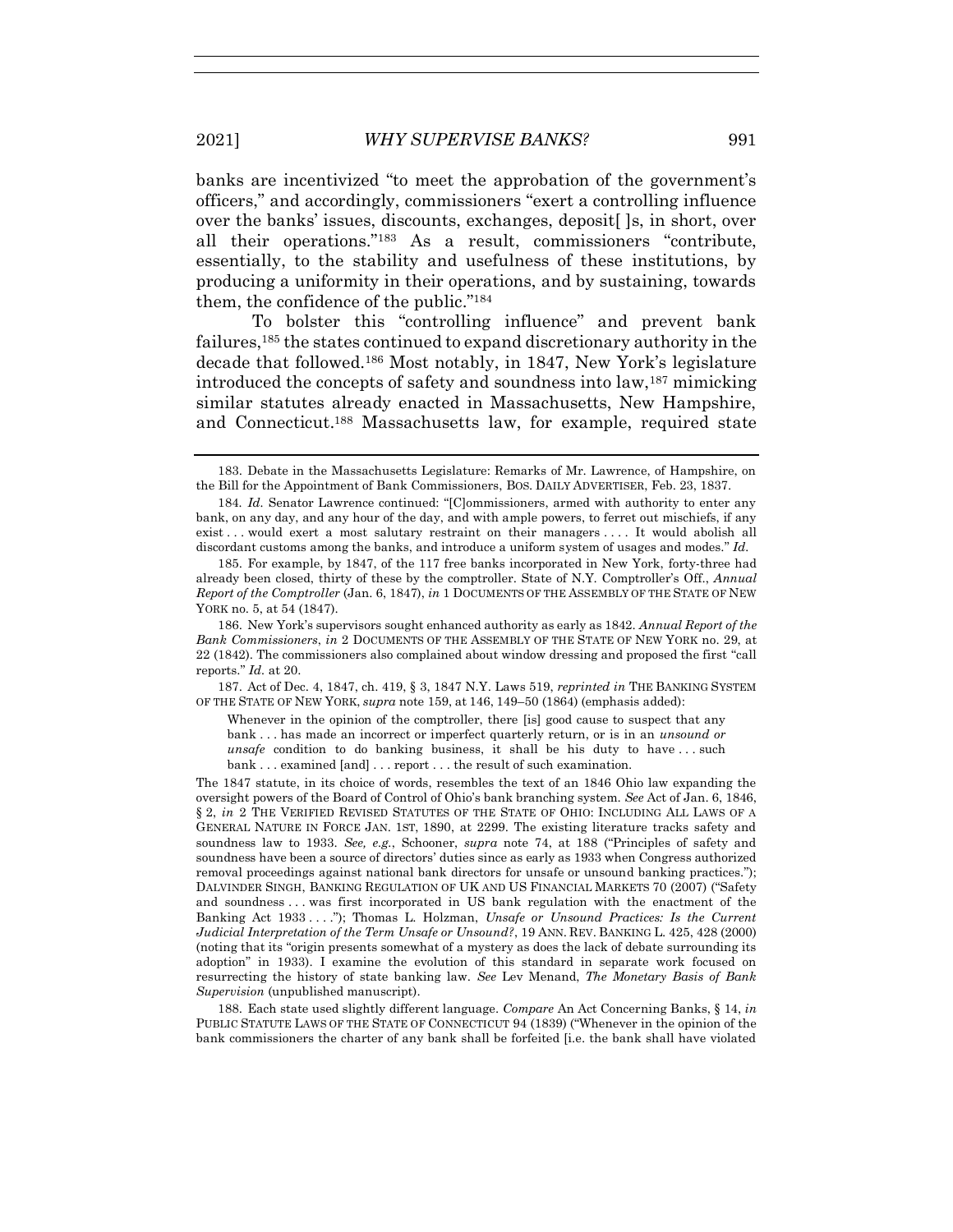judges to issue injunctions *before* holding "a hearing of evidence to satisfy [their] own mind" merely "on the complaint of the bank commissioners" that a bank's "condition is such as to render its further progress hazardous to the public."<sup>189</sup> New York subsequently gave its officials a similar power to proceed against banks when, in their opinion, banks were in an "unsound or unsafe condition."<sup>190</sup> Today this distinctive language serves as the lynchpin of the federal government's statutory authority over banks.

Officials once again explained the need for strict oversight in outsourcing terms:

When the State assumes to authori $[z]$ e a person, or associations of persons, to stamp paper dollars, and literally force them into the hands of the citizen, in exchange for his labor and his property, it is an incumbent duty to compel the manufacturer of the currency to secure such citizen[ ] against loss . . . . 191

According A.C. Flagg, New York's comptroller, "the holder [of New York bank paper] ought to feel as safe, so far as the action of the government is concerned, as he does with coin stamped at the mint."<sup>192</sup> In 1849, the future President Millard Fillmore, who succeeded Flagg as comptroller, explained that "[t]o furnish this currency, so far as it consists of paper or credit, is an exclusive privilege granted by the State, and the State should take care that in granting it the people are secured from imposition and loss."<sup>193</sup> For the founders of the AMS, then, money

190*. See infra* note [197.](#page-43-0)

the provisions of the Act], or the public are in danger of being defrauded thereby . . . ."), *with* Act of July 4, 1837, ch. 140, § 27, *in* REVISED STATUTES OF THE STATE OF NEW HAMPSHIRE 266 (1843) ("If such commissioners, upon an examination into the affairs of any bank or for other good cause, shall deem it unsafe for the public interest . . . ."), *and* Act of Feb. 23, 1838, ch. 14, § 5, *in* SUPPLEMENTS TO THE REVISED STATUTES: GENERAL LAWS OF THE COMMONWEALTH OF MASSACHUSETTS 60 (1849):

If upon examination of any bank . . . said commissioners shall be of [the] opinion that the same is insolvent, or that its condition is such as to render its further progress hazardous to the public, or to those having funds in its custody, and also that said bank . . . has exceeded its powers, or has failed to comply with all of the rules, restrictions and conditions provided by law . . . .

<sup>189.</sup> Commonwealth by Bank Comm'rs v. President of Farmers & Mechs. Bank, 38 Mass. 542, 549 (1839). In 1839, the Supreme Judicial Court of Massachusetts, in what it described as a "very important case," upheld the power, explaining that its "object was to prevent [banks] becoming dangerous to the public by their mismanagement and breach of the laws," and that it was a proper exercise of legislative authority, especially "[w]hen it is considered how important it is to all the great interests of the community, that banks should be managed uprightly and with integrity . . . and how important it is that they should enjoy the confidence of the community." *Id.*  at 549–51.

<sup>191.</sup> State of N.Y. Comptroller's Off., *supra* note [182,](#page-40-0) at 72.

<sup>192.</sup> State of N.Y. Comptroller's Off., *Annual Report of the Comptroller* (Jan. 5, 1848), *in* 1 DOCUMENTS OF THE ASSEMBLY OF THE STATE OF NEW YORK no. 4, at 64 (1848).

<sup>193.</sup> State of N.Y. Comptroller's Off., *supra* note [180,](#page-40-1) at 54.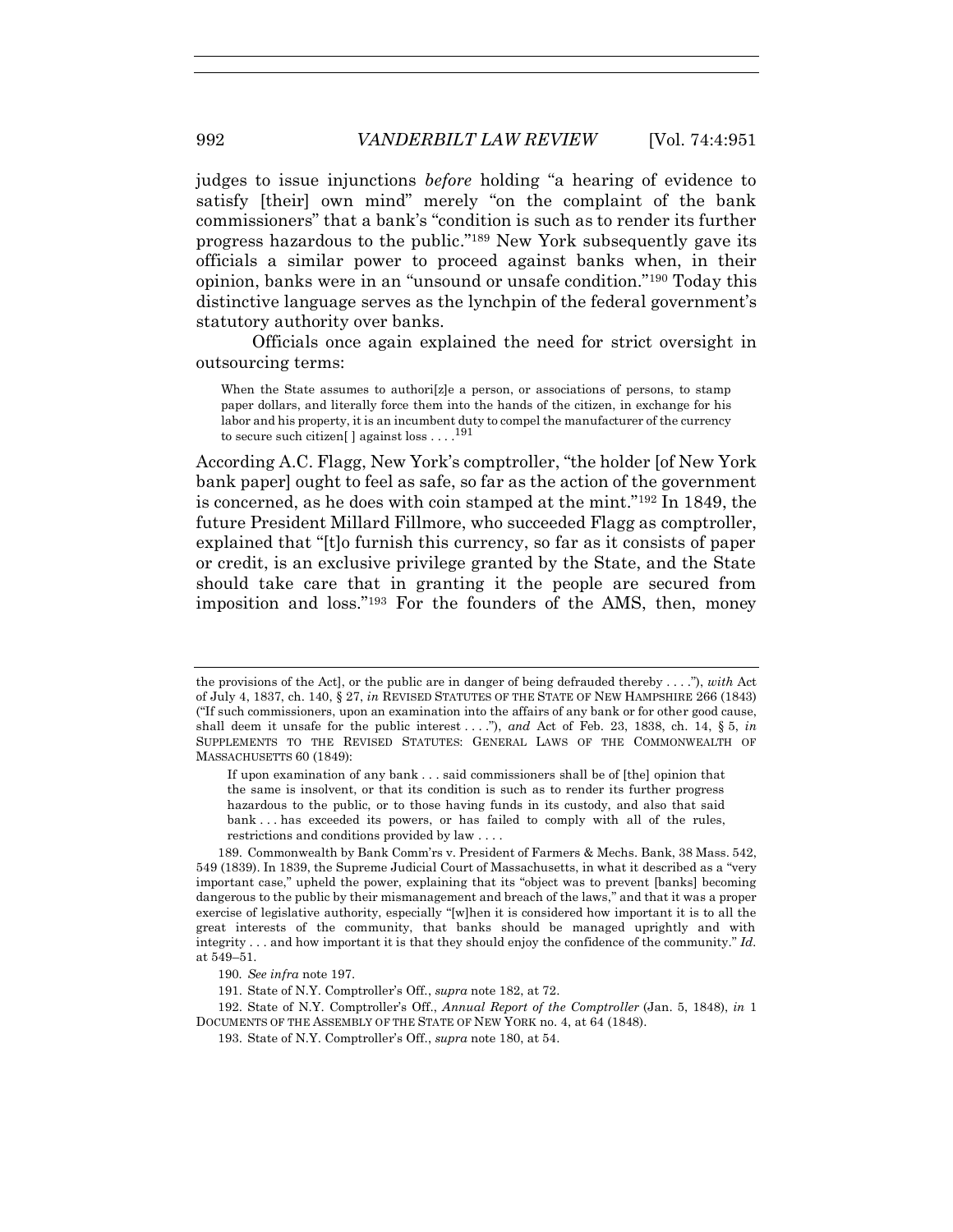creation was a sovereign prerogative, and it followed that delegating this power to private actors required close public control.

In 1851, New York extended public control over banks even further by transferring supervision to a full-time independent agency, the New York Banking Department,<sup>194</sup> a clear precursor to today's banking agencies and the first such body in the United States.<sup>195</sup> This was supervision in a modern key, as the state fully embraced an ongoing oversight role. New York charged the department with ensuring that the state's monetary system functioned properly and that credits issued by the state's banks maintained a stable value in gold and silver coins. In 1854, it empowered the superintendent to "refuse to issue or deliver any registered notes to" a bank in "*an unsound or unsafe condition*," "until such time as he shall be satisfied that such bank . . . is in a *sound and safe condition* to do [ ] banking business."<sup>196</sup> This provision allowed the superintendent to suspend a bank's business not just when the bank violated a rule but whenever the superintendent thought the bank was being mismanaged. In the subsequent decades, the department was repeatedly strengthened,<sup>197</sup> gaining the authority to institute insolvency proceedings against banks and "take possession" of "unsound" banks outright.<sup>198</sup>

196. Act of Apr. 15, 1854, ch. 242, § 3, 1854 N.Y. Laws 551, *reprinted in* THE BANKING SYSTEM OF THE STATE OF NEW YORK, *supra* note [150,](#page-35-1) at 200–02 (emphasis added). Section 3 also provided that the superintendent could restrict note issue if he determined that the business of the bank was "not transacted in the manner prescribed by law." *Id.*

197. In 1882, New York authorized the bank superintendent, in conjunction with the state attorney-general, to institute insolvency proceedings whenever a bank "has committed a violation of its charter or of law" or "is conducting business in an unsafe or unauthorized manner." Act of July 1, 1882, ch. 409, § 223, *reprinted in* BANKING LAWS: AN ACT TO REVISE THE STATUTES OF THE STATE OF NEW YORK RELATING TO BANKS, BANKING AND TRUST COMPANIES 86 (2012). In 1892, New York amended the law to provide that the superintendent may "take possession" of a bank if he has "reason to conclude that [it] . . . is in an *unsound or unsafe condition* to do banking business." Act of May 18, 1892, ch. 689, § 17, *reprinted in* 2 THE REVISED STATUTES OF THE STATE OF NEW YORK 1038 (1896) (emphasis added).

198. The term "sound" was an adjective commonly used to describe monetary instruments notes and deposits—that could be converted into base money (then gold and silver coins) on demand at par. In forthcoming work, I argue that the first use of the term in this sense was probably in the 1810 Report of the Bullion Committee, an assessment by the British Parliament of whether the Bank of England's 1797 suspension of cash payments (i.e., its refusal to redeem its notes and deposits in gold and silver coin) had triggered inflation. HOUSE OF COMMONS, REPORT FROM THE SELECT COMM. ON THE HIGH PRICE OF BULLION (1810), *reprinted in* THE PAPER POUND OF 1797-1821, at 6 (Edwin Canaan ed., 2d ed. 1969). *See also* HC Deb (7 May 1811) (19) cols. 994– 95 (Lord Castlereagh) ("When I speak of our circulation in a sound state, I mean a circulation,

<span id="page-43-0"></span><sup>194.</sup> Act of Apr. 12, 1851, ch. 164, § 3, 1851 N.Y. Laws 309, *reprinted in* THE BANKING SYSTEM OF THE STATE OF NEW YORK, *supra* note [150,](#page-35-1) at 179, 180.

<sup>195.</sup> The Banking Department had a precursor in a powerful independent agency New York created in 1784 to oversee its education system: the Regents of the University of the State of New York. New York empowered the Regents to charter, examine, and supervise schools. *See* SEAVOY, *supra* note [149,](#page-35-2) at 13–15; Revised Statutes of the State of N.Y., Part I, Chap. XV, Title 1, Art. 1 (1829) (providing the organizational structure and powers of the Board of Regents).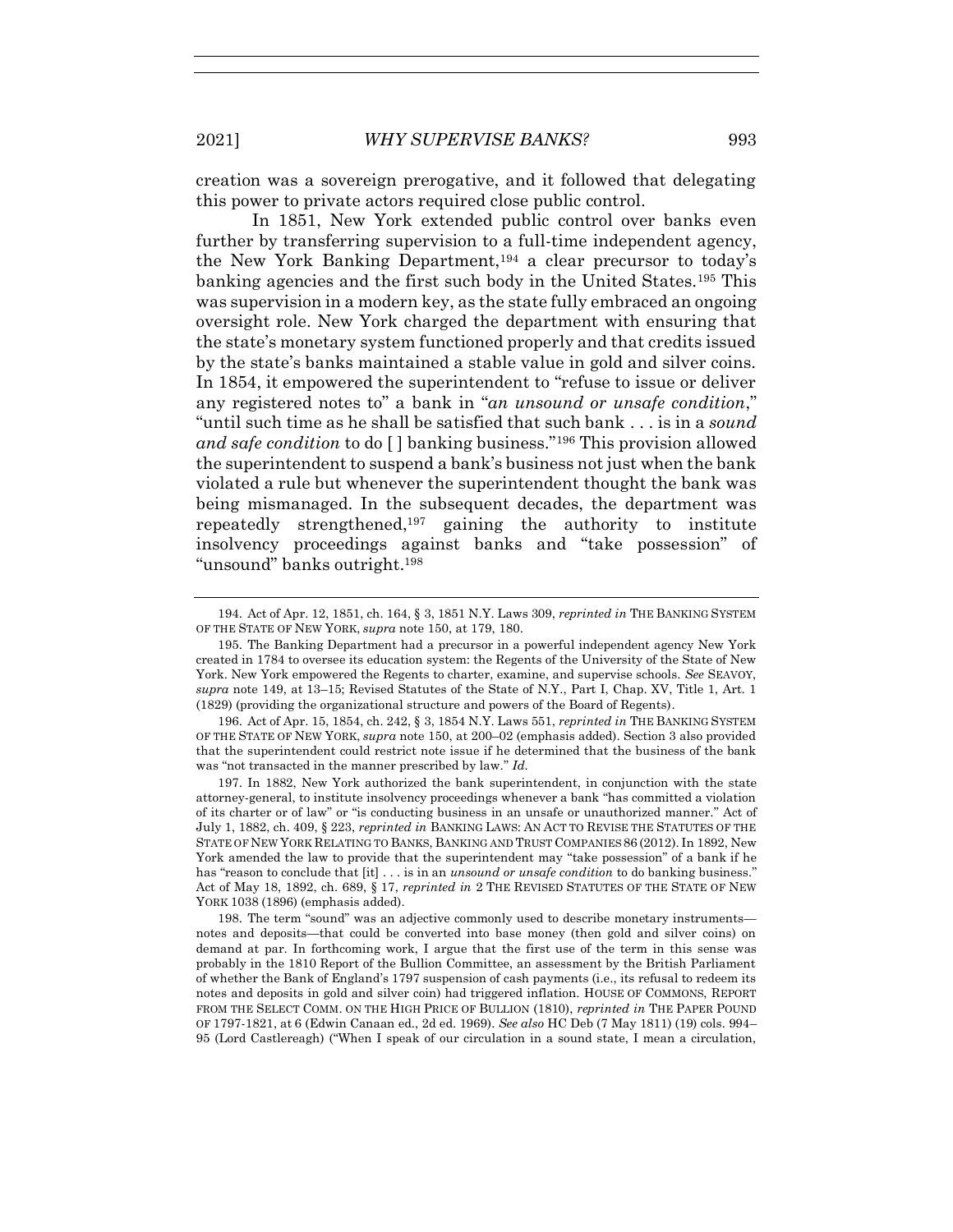#### *B. Federal Transformation*

Three decades after the collapse of the BUS, the federal government began to create the institutional framework that would comprise the modern AMS. In doing so, it drew heavily on the New York Model. First, in 1863, Congress created the OCC to charter and oversee hundreds of national banks to serve collectively as a sort of "Third Bank of the United States." Then, in 1913, it created the Fed to coordinate national banks and extend federal supervision to a growing mass of banks chartered by state governments. Both agencies were designed to manage our open-access monetary system by ensuring that the private managers and shareholders of banks create sound money.

#### 1. The National Bank Act

After the demise of the Second Bank in 1834, it took thirty years and a war to build our modern monetary order. By 1862, there were approximately 1,500 state banks, creating most of the money supply by lending to business firms. These banks were primarily concentrated in the seventeen states that had enacted free banking laws modeled on New York's.<sup>199</sup> A handful of states employed a publicly controlled "branching system," with a government-run Board of Directors

composed of Bank-paper and coin, in such proportions as will enable any man to convert, at his pleasure, his notes into coin."). But the use of the word "sound" to describe money long predates paper currency as it was common to speak of "sound" pennies (i.e., silver coins that were current and not clipped or damaged). *See, e.g.*, DESAN, *supra* note [113,](#page-26-0) at 125; A. BARTON HEPBURN, A HISTORY OF CURRENCY IN THE UNITED STATES 31 (Augustus M. Kelley Publishers 1967) (suggesting that the term "sound" originated from an "auricular" test whereby a coin was dropped and its quality would be determined based on the sound of the resulting ring). In 1840, Maryland, in its annual report to Congress on its banking system, proclaimed that "[t]he end of the design for which the [state's] banks were created was to secure a sound and redeemable paper currency—a paper currency at all times payable on demand in specie." H.R. Doc. No. 26-172, at 378 (1840). At the end of the century, A. Barton Hepburn, a bank supervisor, gave this same definition: "Sound money as applied to paper or token money of any kind means that which is redeemable in money wherein the commercial value of its bullion equals its coinage value." HEPBURN, *supra*, at 30–31. So, when New York empowered supervisors to ensure that banks were "sound" they were referring to, as A.C. Flagg put it, "efforts to make the paper issues of [banks] equivalent to gold and silver, or as nearly so as practicable . . . ." State of N.Y. Comptroller's Off., *supra* not[e 182,](#page-40-0) at 72.

<sup>199</sup>*. See* ROBERTSON, *supra* note [142,](#page-33-0) at 16. Rhode Island, an exception with eighty-eight banks by 1863, adopted a robust supervisory scheme. *See* KNOX, *supra* not[e 147,](#page-35-0) at 373 (noting the statutory and supervisory limits placed on banks); An Act in Relation to Banks, § 7, *in* PUBLIC LAWS OF THE STATE OF RHODE-ISLAND AND PROVIDENCE PLANTATIONS AS REVISED BY A COMMITTEE AND FINALLY ENACTED BY THE GENERAL ASSEMBLY AT THE SESSION IN JANUARY, 1844, at 290 (1852) (providing that the bank commissioner might enjoin any bank if "in his opinion . . . [that] bank has forfeited its charter at law, or is so managing its concerns that the public are in danger of being defrauded thereby").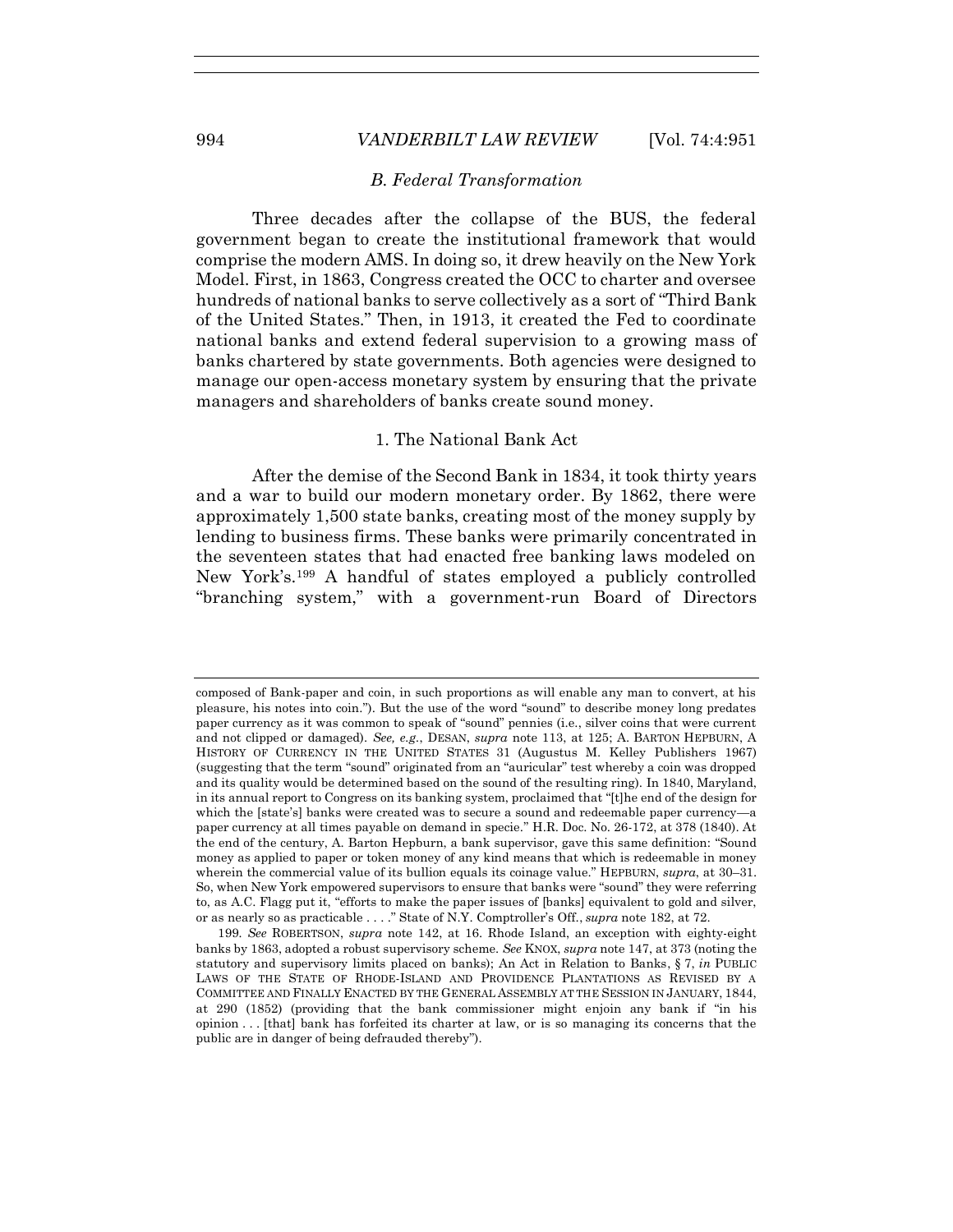supervising privately capitalized branches.<sup>200</sup> The remaining states prohibited banking entirely or still operated parastatal oligopolies on the Hamiltonian model.<sup>201</sup>

For states like New York and Massachusetts, with appropriate restrictions and strong supervision, the system worked tolerably well.<sup>202</sup> And, although trade both within and between states was somewhat impaired by the variegated money supply (households and businesses spent and received thousands of different paper notes), private solutions facilitated commerce.<sup>203</sup>

But as with so many aspects of the American state, the monetary system could not meet the demands of the Civil War.<sup>204</sup> Military necessity compelled Congress to appropriate more and more money, and the Treasury found that it did not have enough tax receipts to cover its expenditures. First, Treasury Secretary Salmon Chase turned to borrowing, draining gold and silver bullion out of the state banks. In December 1861, when rumors spread that Britain might enter the war, panic hit.<sup>205</sup> With much of the country's gold sitting in Treasury warehouses, banks were unable to make good on their obligations. Banks in nearly every state suspended payments on their notes and deposit accounts.<sup>206</sup>

With neither banks nor the Treasury redeeming the country's paper money in coin, the Lincoln Administration prevailed on Congress to roll back delegation by passing the Legal Tender Act. The Act was a break with seventy-five years of practice. It authorized the government to issue its own paper notes called "greenbacks," expanding the money supply directly rather than through privately operated banks. But as the state banks started using greenbacks as reserves on which to issue even more of their own notes, the value of the dollar dropped.

<sup>200.</sup> Indiana pioneered this approach in 1834. After Ohio and Iowa followed suit, in 1845 and 1858, respectively, *see* KNOX, *supra* note [147,](#page-35-0) at 679–80, 766–67, Illinois, Kentucky, Tennessee, Delaware, and Vermont adopted the same type of system, *see* ROBERTSON, *supra* note [142,](#page-33-0) at 28.

<sup>201.</sup> ROBERTSON, *supra* note [142,](#page-33-0) at 23. Nine states outlawed banking in the 1840s and 1850s. South Carolina, Missouri, and Ohio maintained restricted systems and partial state ownership until the Civil War. *See id.*

<sup>202</sup>*. See* L. Carroll Root, *New England Bank Currency*, 2 SOUND CURRENCY, June 1, 1985, at 6–8 (noting that only three banks failed in Massachusetts between 1840 and 1865); L. Carroll Root, *New York Bank Currency*, 2 SOUND CURRENCY, Feb. 1, 1895, at 24 (noting the exceptional strength of New York's paper currency).

<sup>203</sup>*. See, e.g.*, J. THOMPSON, THOMPSON'S BANK NOTE AND COMMERCIAL REPORTER, Nov. 5, 1853 (assessing the relative value of various bank notes).

<sup>204.</sup> RICHARD FRANKLIN BENSEL, YANKEE LEVIATHAN: THE ORIGINS OF CENTRAL STATE AUTHORITY IN AMERICA, 1859-1877, at 238–303 (1990).

<sup>205.</sup> Wesley C. Mitchell, *The Suspension of Specie Payments, December 1861*, 7 J. POL. ECON. 289, 320 (1899).

<sup>206</sup>*. Id.* at 322–24. Ohio, Indiana, and Kentucky—the exceptions—all had government-run state banking systems with private branches. *Id.* at 324.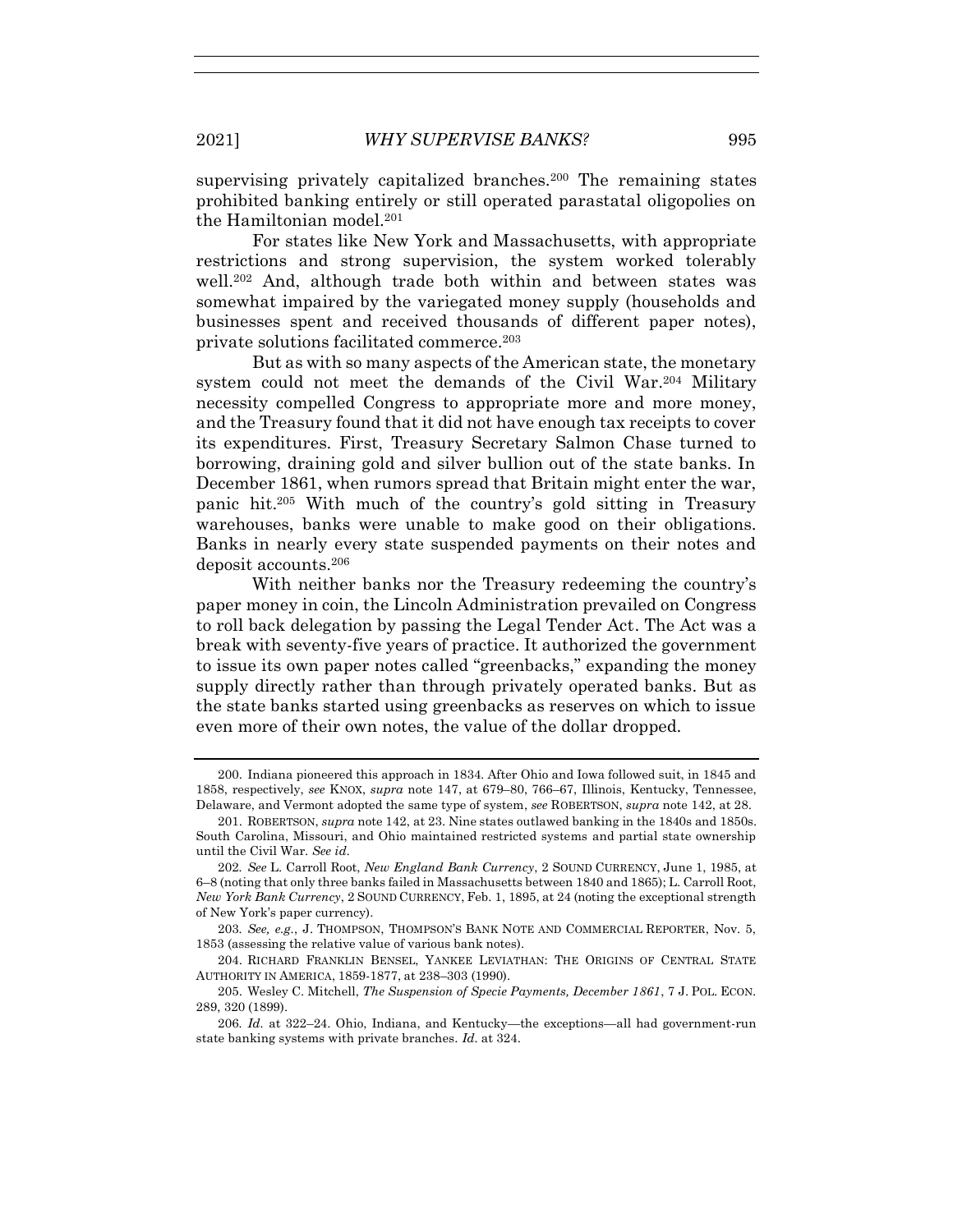The Administration feared direct monetary expansion by the government combined with state banking would end in disaster.<sup>207</sup> The natural solution—rechartering the BUS to replace greenbacks and restrict state bank issues—was politically toxic.<sup>208</sup> Instead, the Administration proposed to federalize the New York Model. It argued that the United States should charter national *banks*, plural, which would issue a "uniform currency" in exchange for U.S. bonds. Congress would not pick winners, nor would it limit the power to monetize debt and allocate credit to just a few hands. Anyone with enough capital, willing to abide by the rules and to subject their operations to state oversight, would be permitted to supply a part of the nation's money. With the help of John Sherman, the powerful senator from Ohio, Chase secured passage of the National Bank Act ("NBA") on February 20, 1863. Lincoln signed it five days later.<sup>209</sup>

<span id="page-46-0"></span>The Act was a compromise. Farmers and workers, especially in the West and the South, opposed private banking and celebrated greenbacks. They wanted public control over the money supply,<sup>210</sup> with money issued directly by the government. <sup>211</sup> In their eyes, banking delegated this public power to private actors and concentrated wealth in the hands of special interests.<sup>212</sup> The NBA, by continuing delegation, was, in this respect, a conservative measure.<sup>213</sup>

At the same time, the NBA was also a radical act of creation: It federalized the money supply by establishing the OCC as a bureau within the Treasury Department and empowering it to charter and supervise a new system of "national banks."<sup>214</sup> These banks were not

211. Alexander Campbell, Lecture Before the Mercantile Association of Chicago: The True American System of Finance, Adapted to the Genius of Our Institutions, the Present Wants of the Government, and Business Interests of the Country, and a Guaranty for the Future Integrity of the Union (Oct. 1, 1862); ALEXANDER CAMPBELL, THE TRUE AMERICAN SYSTEM OF FINANCE: THE RIGHTS OF LABOR AND CAPITAL, AND THE COMMON SENSE WAY OF DOING JUSTICE TO THE SOLDIERS AND THEIR FAMILIES: NO BANKS, GREENBACKS THE EXCLUSIVE CURRENCY (1864). *See also* EDWARD KELLOGG, LABOR AND CAPITAL: THE RIGHTS OF EACH SECURED AND THE WRONGS OF BOTH ERADICATED 252 (1849) (arguing that all the money circulated in the United States should be issued by a National Safety Fund).

212. RITTER, *supra* not[e 210,](#page-46-0) at 96–109.

213. *Id.* at 78.

214. The National Bank Act, June 3, 1864, *reprinted in* 2 DOCUMENTARY HISTORY OF BANKING AND CURRENCY IN THE UNITED STATES, *supra* note [88,](#page-21-0) at 1383, 1383.

<sup>207.</sup> If notes were not convertible into gold and silver on demand, most policymakers thought people would lose confidence in their value, triggering inflation. *See, e.g.*, CONG. GLOBE, 37th Cong., 3d Sess. 842 (1863) (Statement of Sen. John Sherman).

<sup>208</sup>*. See, e.g.*, KANE, *supra* not[e 128,](#page-30-0) at 23–24.

<sup>209.</sup> A revised version of the Act was passed in 1864, which is the version discussed herein. *See* The National Bank Act, June 3, 1864, *reprinted in* 2 DOCUMENTARY HISTORY OF BANKING AND CURRENCY IN THE UNITED STATES, *supra* note [88,](#page-21-0) at 1383, 1383–1411.

<sup>210.</sup> *See* GRETCHEN RITTER, GOLDBUGS AND GREENBACKS: THE ANTIMONOPOLY TRADITION AND THE POLITICS OF FINANCE IN AMERICA, 1965-1896, at 96–98 (1999).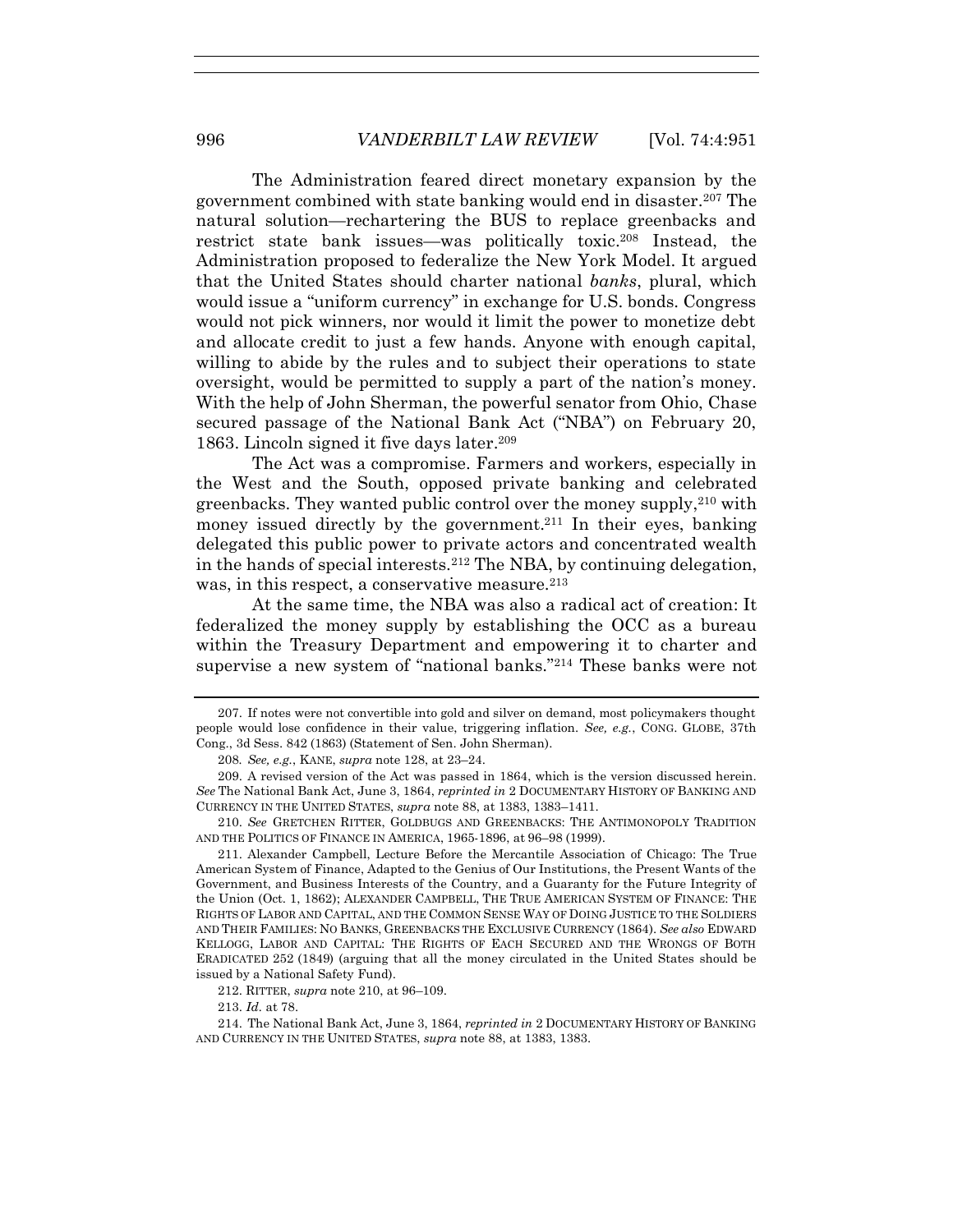<span id="page-47-0"></span>designed to facilitate private wealth creation, but to serve as premodern independent agencies. As Representative Samuel Hooper, the law's primary drafter, put it: "It will be as if the Bank of the United States had been divided into many parts, and each part endowed with the life, motion, and similitude of the whole . . . ."<sup>215</sup> National banks, like the BUS, would be privately managed to prevent overissue<sup>216</sup> and politicized asset allocation.<sup>217</sup> As Senator Sumner put it: "[The national banking system] is an instrument in the public service . . . . Is it not an instrument? Is it not as much an instrument as your navy yard, your arsenal, or your mint?"<sup>218</sup> National banks are "essential instruments" of the government, another member declared.<sup>219</sup> The public status of national banks is reflected in the law itself, which recaptured profits generated by money issuance by collecting royalties<sup>220</sup> and refers to

CONG. GLOBE, 37th Cong., 3d Sess. 842 (1863) (statement of Sen. John Sherman):

The only answer [to the question "why look at all to the interests of the banks; why not directly issue the notes of the Government"] is that history teaches us that the public faith of a nation alone is not sufficient to maintain a paper currency. There must be a combination between the interests of private individuals and the Government;

John Sherman, *The National Banking Project; The Certainty with Which It Will Give Us a Sound National Currency*, N.Y. TIMES, Feb. 2, 1863, at 4 ("The well-guarded Free Banking system proposed by Mr. C[hase], commends itself in that it promises the needed currency. The central idea of that measure is the establishment of one sound, uniform circulation, of equal value throughout the country, upon the foundation of National credit, combined with private capital.").

217. U.S. TREASURY SEC'Y, REP. ON THE STATE OF THE FINANCES FOR THE YEAR ENDING JUNE 30, 1962, REFERRED TO THE H. COMM. ON FIN., 37TH CONG., 16–17 (3d Sess. 1862) (explaining that when the federal fiscal stance returned to a "healthy normal," it would be impossible for the federal government, by spending money, to provide greenbacks "in sufficient amounts for the wants of the people," forcing the government to lend notes into circulation, which "would convert the treasury into a government bank, with all its hazards and mischiefs").

218. CONG. GLOBE, 38th Cong., 1st Sess. 1894 (1864) (statement of Sen. Charles Sumner).

219. CONG. GLOBE, 38th Cong., 1st Sess. 2200 (1864) (statement of Sen. Jacob Collamer).

220. Salmon P. Chase, *Letter to John Bigelow (Oct. 7, 1862)*, *in* 3 THE SALMON P. CHASE PAPERS, *supra* note [216,](#page-47-0) at 290, 293; CONG. GLOBE, 37th Cong., 3rd. Sess. 1146–47 (1863) (statement of Rep. John B. Alley) (arguing that "the people are entitled" to the profit from money creation, and "the government is really the party who should have all the profit of the circulation" and is "entitled to the whole benefit").

<sup>215.</sup> CONG. GLOBE, 37th Cong., 2d Sess. 616 (1862) (statement of Rep. Samuel Hooper).

<sup>216.</sup> Salmon P. Chase, *Letter to Horace Greeley (Jan. 28, 1863)*, *in* 3 THE SALMON P. CHASE PAPERS 376 (1996):

A circulation issued directly by the Government cannot be made a good currency. The difficulty is partly in the *nature of the thing* and partly in the *nature of men*. The total difficulty is insurmountable & so says all experience. The only remaining way which has had trial enough to warrant reasonable expectation of success is through banking Institutions. Local Banks were tried in the war of 1812 & failed disastrously . . . . The Bank of the United States has been twice tried & nobody is bold enough to propose a third trial. There seems to remain only a National Free Banking System. A state Free Banking System has been tried in New York for three million[ ] . . . people with the best results on State credit and individual well being;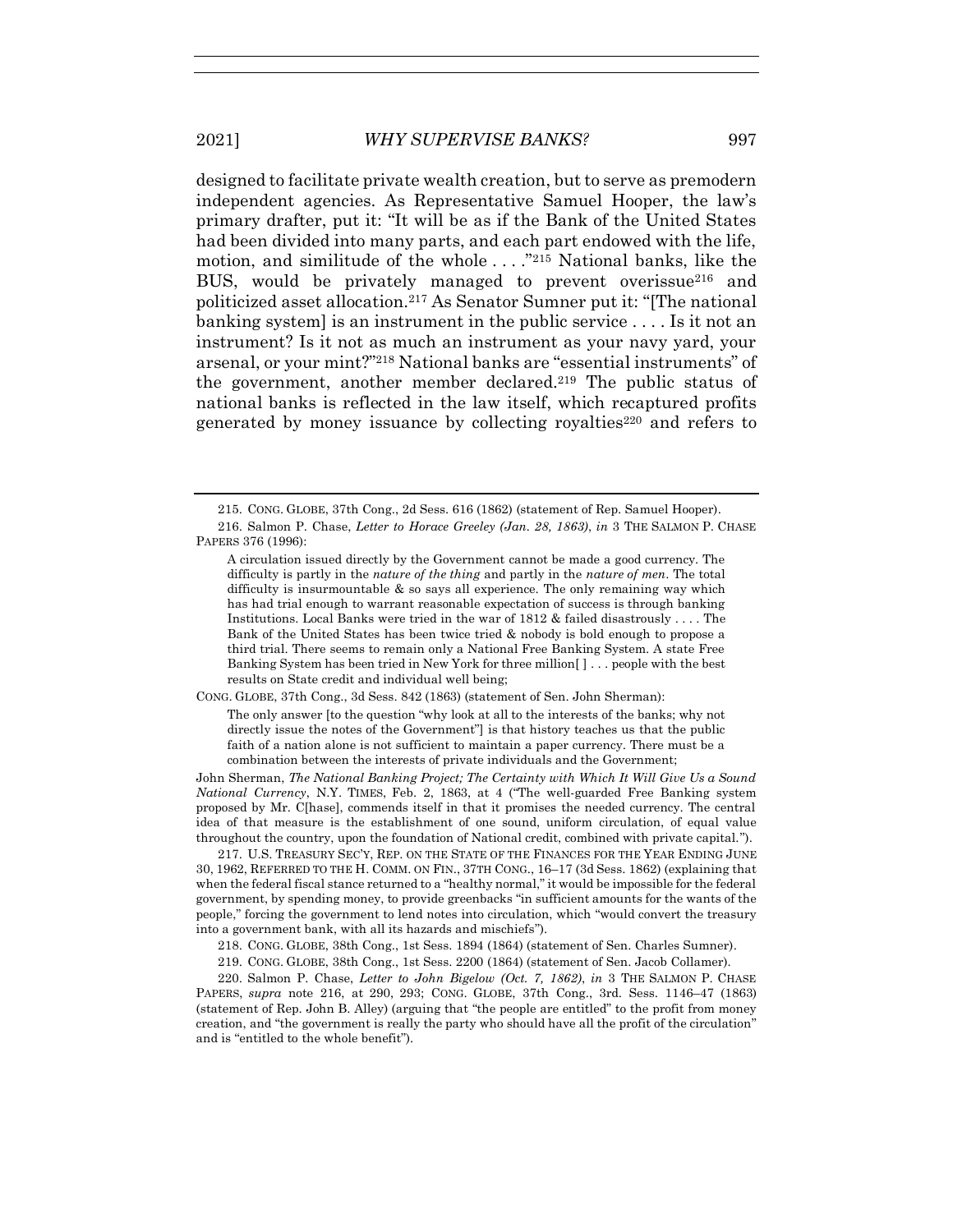each bank as a "franchise."<sup>221</sup>

National banks were also given standardized names (reflecting their status as government instrumentalities). Thus, the first bank to secure a charter in Baltimore was the First National Bank of Baltimore and the fourth bank to secure a charter in New York was the Fourth National Bank of New York.<sup>222</sup> And the NBA required national banks to deposit United States bonds with the comptroller and authorized the comptroller to issue notes to each bank in an amount equivalent to ninety percent of the value of the deposited bonds.<sup>223</sup> The NBA required national banks to maintain specie reserves equal to between fifteen and twenty-five percent of their monetary liabilities.<sup>224</sup> And it imposed supervision, copying key elements of New York's law. Specifically, the Act empowered the comptroller to "thorough[ly]" inspect national banks "as often as shall be deemed necessary or proper" to depose the officers and agents of the bank under oath and to publish a full and detailed report.<sup>225</sup> If the examiners identified legal violations, <sup>226</sup> or if a bank refused to redeem its circulating notes in gold and silver coin,<sup>227</sup> the comptroller could bring suit against the bank and seek to dissolve it. The Act also delegated a series of plenary approval powers to the comptroller,<sup>228</sup> which meant banks often needed government cooperation to operate effectively.<sup>229</sup>

<span id="page-48-0"></span>Secretary Chase imagined that the new banks would completely replace the existing state banks, forcing those banks to convert to

<sup>221.</sup> The National Bank Act, June 3, 1864, *reprinted in* 2 DOCUMENTARY HISTORY OF BANKING AND CURRENCY IN THE UNITED STATES, *supra* not[e 88,](#page-21-0) at 1383, 1385 ("Such association shall have power to adopt a corporate seal, and shall have succession by the name designated in its organization certificate . . . *unless the franchise shall be forfeited* by a violation of this act . . . .") (emphasis added); 12 U.S.C. § 24 (Second) (noting that the "franchise becomes forfeited by reason of violation of law"). *See also* CONG. GLOBE, 38th Cong., 1st Sess. 1412 (1864) (statement of Rep. John Pruyn) (noting that national banks operate under a "franchise granted by the Government"); CONG. GLOBE, 38th Cong., 1st Sess. 2204 (1864) (statement of Sen. Edgar Cowan) (noting that national banks possess a "franchise" granted by the federal government).

<sup>222</sup>*. See* ROBERTSON, *supra* not[e 142,](#page-33-0) at 49.

<sup>223.</sup> The National Bank Act, June 3, 1864, *reprinted in* 2 DOCUMENTARY HISTORY OF BANKING AND CURRENCY IN THE UNITED STATES, *supra* note [88,](#page-21-0) at 1383, 1391–92 (sections nineteen and twenty-one of the National Bank Act).

<sup>224</sup>*. Id.* at 1396–97 (sections thirty-one and thirty-two).

<sup>225</sup>*. Id.* at 1407 (section fifty-four).

<sup>226</sup>*. Id.* (section fifty-three).

<sup>227</sup>*. Id.* at 1396–97, 1403–06 (sections-thirty two and forty-six through fifty).

<sup>228.</sup> For example, comptroller approval was required before a bank could reduce (or increase) its equity capital. *Id.* at 1388 (section thirteen).

<sup>229.</sup> For example, here is how Senator Steele of New York described the supervisory authority embedded in the original NBA—modest by comparison to many of the states at the time: "[These banks] will be entirely at the mercy of the Treasury Department, and therefore to that extent subject to its control and dictation ...." CONG. GLOBE, 38th Cong., 1st Sess. 1432 (1864) (statement of Sen. William Steele).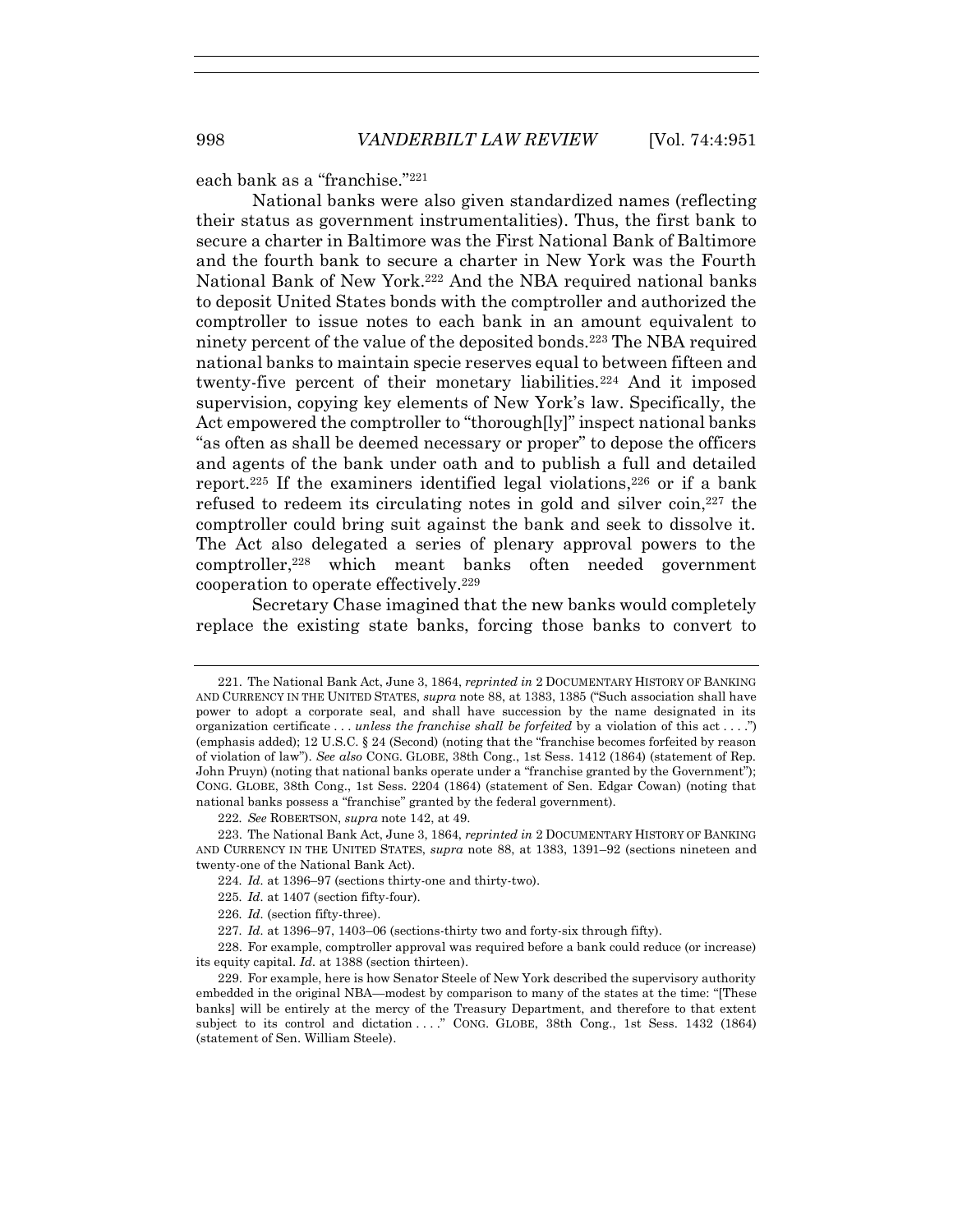national charters or disband.<sup>230</sup> In 1865, Congress imposed a prohibitive ten percent tax on state bank notes, and by 1868, the number of state banks had fallen to less than 250 (an eighty-five percent reduction).<sup>231</sup> "The banks created by the national banking act," the Department of Justice explained fifty years later, "were, and were designed to be, local institutions and independent of each other, but under national control and supervision. Nationalization without centralization was the keynote of the law."<sup>232</sup> The plan was "so radical in its character and so destructive to the existing system of state banks," one of its supporters explained, that it was explicable only as an incident of war.<sup>233</sup>

While the passage of the NBA marked the birth of modern banking law, the Act did not give the OCC all its modern powers. Like in New York, these would come in time.<sup>234</sup> Formally, for many decades, the comptroller could act only when examiners identified violations of the Act's bright-line rules. In practice, however, and as opponents of the NBA anticipated prior to enactment,<sup>235</sup> the comptroller exercised substantial informal discretionary authority, more than was common in most states. Supervisory letters, precursors to today's MRAs, were routine.<sup>236</sup> Minor rule violations were widespread,<sup>237</sup> and bankers who violated the Act faced severe sanctions; bank directors faced personal liability, and bank employees faced criminal sanctions.<sup>238</sup> Rule violations were also grounds for examiners to revoke a bank's charter. Accordingly, the comptroller used them as leverage.<sup>239</sup> "Strictly speaking," an official OCC history explained, "the Comptroller had to rely on cooperation from officers and directors of banks in order to

239. KANE, *supra* note [128,](#page-30-0) at 366.

<sup>230.</sup> HAMMOND, *supra* not[e 104,](#page-25-1) at 725, 728.

<sup>231.</sup> ROBERTSON, *supra* note [142,](#page-33-0) at 53.

<sup>232</sup>*. Stock Exchange Practices: Hearings on S. Res. 84 and S. Res. 239 Before a Subcomm. of the Comm. on Banking and Currency*, 72d Cong. 2032 (1933) (opinion of Frederick W. Lehmann, Solicitor General).

<sup>233.</sup> HAMMOND, *supra* not[e 104,](#page-25-1) at 725 (quoting Senator Sherman).

<sup>234.</sup> Indeed, as at other points in U.S. history, supervision was fiercely contested: bankers and others fought, usually unsuccessfully, to limit government oversight. *See, e.g.*, *supra* note [229.](#page-48-0)

<sup>235.</sup> CONG. GLOBE, 38th Cong., 1st Sess. 1433 (1864) (statement of Rep. William Steele) ("Under this power of examination any one of these institutions that happens to incur the displeasure of the Department can be broken down [through repeated, onerous, and costly examinations].").

<sup>236.</sup> KANE, *supra* not[e 128,](#page-30-0) at 465 ("Here comes the man who writes those letters to the banks telling them how they should conduct their business.").

<sup>237.</sup> According to one longtime official, "[P]robably seventy-five per cent[ ] of the examiners' reports, and about the same percentage of reports of condition made by the banks, disclosed violations of law of one kind or another . . . ." *Id.* at 366.

<sup>238</sup>*.* The National Bank Act, June 3, 1864, *reprinted in* 2 DOCUMENTARY HISTORY OF BANKING AND CURRENCY IN THE UNITED STATES, *supra* not[e 88,](#page-21-0) at 1383, 1407 (section fifty-three, directors); *id.* at 1407–08 (section fifty-five, employees).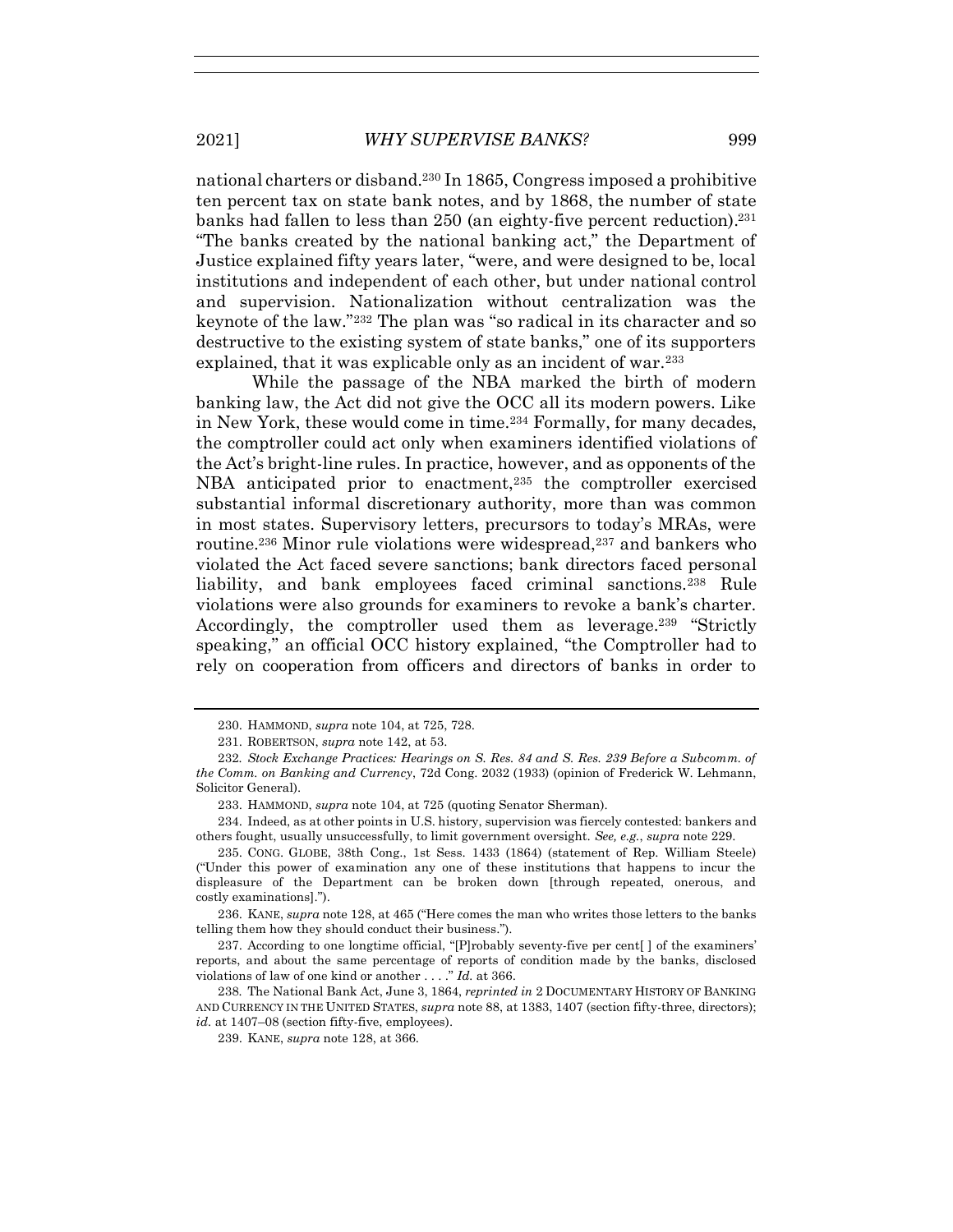correct [unsafe practices]. Nevertheless, the growing prestige of the Office and the weight of authority that grew with it, plus the latent threat of charter revocation, soon gave the Comptroller . . . adequate coercive power."<sup>240</sup>

The comptroller's monetary outsourcing function was obvious to both advocates and critics of the new system.<sup>241</sup> Indeed, Senator Sherman justified the Act, and its preemption of state banking, by reference to the Constitution's monetary clauses. "No state," Sherman explained, "has the power to interfere with this exclusive authority in Congress to regulate the national currency."<sup>242</sup> "If you give to an individual or a corporation. as the states had, the power to issue  $\dots$ note[s] as money at a time when he is not restrained by the necessity of paying in gold and silver," Sherman argued, "you give him practically the power to coin money." Thus, "[w]henever specie payments are suspended," as they were during the War, "the power to issue a bank note is the same as the power to coin money."<sup>243</sup> This is a privilege, Sherman continued, "that no nation can safely surrender to individuals or banks."<sup>244</sup> On Sherman's view, the NBA recaptured control over this privilege and franchised it out to new nationally chartered entities because "history teaches us that the public faith of a nation alone is not sufficient to maintain a paper currency."<sup>245</sup> Rather than rely on Treasury notes, Sherman concluded, Congress might instead "combin[e] . . . the interests of private individuals and the Government" by establishing national banks and putting them under the supervision of special government officials.<sup>246</sup>

The comptroller's office shared Sherman's view—supervision was entailed by the outsourcing model. As Comptroller A. Barton Hepburn explained in his annual report to Congress in 1892: "[I]t [is] the duty of the Government to provide and regulate a circulating medium for the people, [and accordingly,] the Government examines and supervises [national] banks to see that all laws in respect to

<sup>240.</sup> ROBERTSON, *supra* note [142,](#page-33-0) at 71 n.13.

<sup>241</sup>*. See* Robert Hockett, *Money's Past Is Fintech's Future: Wildcat Crypto, the Digital Dollar, and Citizen Central Banking*, 2 STAN. J. BLOCKCHAIN L. & POL'Y 221, 226 (2019) (arguing that " 'comptroller' is merely archaic English for 'controller' " and that the "OCC, housed in Treasury, was effectively [established to serve as] the 'controller'—the administrator—of our national currency system").

<sup>242.</sup> HAMMOND, *supra* not[e 104,](#page-25-1) at 726.

<sup>243.</sup> Speech by John Sherman [Ohio] on the National Banking Bill, February 10, 1863, *reprinted in* 2 DOCUMENTARY HISTORY OF BANKING AND CURRENCY IN THE UNITED STATES, *supra* not[e 88,](#page-21-0) at 1355, 1360.

<sup>244</sup>*. Id.* at 1361.

<sup>245.</sup> *Id.* at 1362.

<sup>246</sup>*. Id.*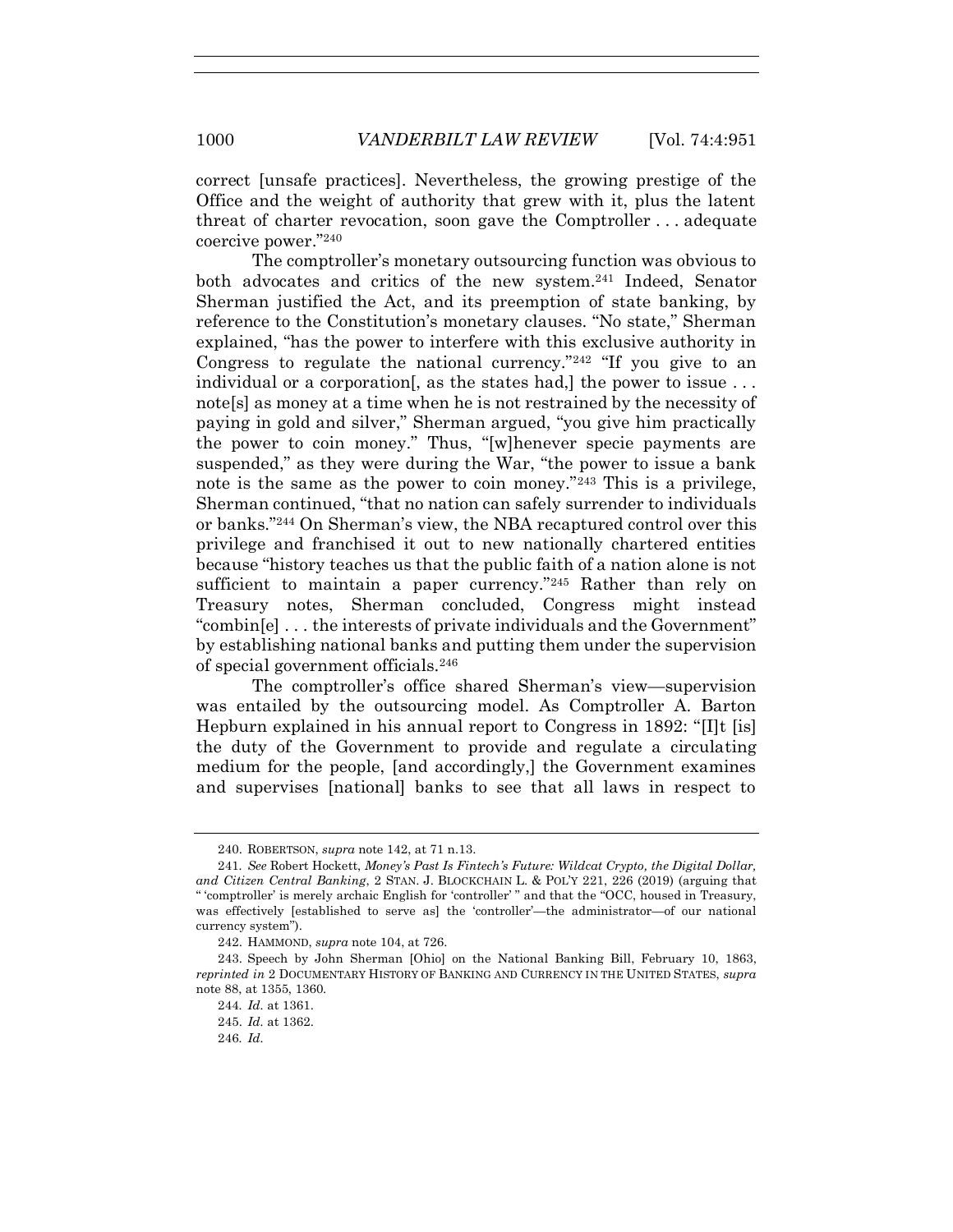circulation are fully complied with."<sup>247</sup> And as banks "are so intimately connected with business transactions and their soundness so essential to business prosperity . . . governmental control has gone one step further and seeks to protect the public against loss—to protect a bank's creditors."<sup>248</sup> According to Hepburn, while "[t]he affirmative action of the banks in their competition for business is left to the enterprise of their managers, prompted by the desires of shareholders for dividends," it is "[t]he function of the Government . . . to restrain, [and] to [e]nsure good banking, by enforcing the prohibitions against unsafe practices, which the law provides."249

### <span id="page-51-0"></span>2. The Federal Reserve Act

There were two major flaws in the national banking system. First, neither the comptroller nor the Congress had the ability to actively coordinate national bank money issuance, a problem that was particularly acute during periods of stress. Second, the rise of checking accounts led to a resurgence of state banks, and state banks were not subject to federal oversight. Although Congress had tried to drive the states out of the money business, it overlooked the fact that deposit accounts, and checks drawn on them, could substitute for notes. In the late 1880s and 1890s the number of state banks grew once again as an increasing portion of commerce was transacted using deposits. The Panic of 1907—which featured runs on this account money—brought the point home. In its wake, Congress established a National Monetary Commission to figure out what had gone wrong and to come up with a solution. The commission concluded, among other things, that notes were now a small part of the money supply and that what had become the larger part—deposit accounts—was not sufficiently regulated. 250 Officials recognized that for a supervisory scheme to work it had to be tailored to the dominant form of money in circulation; in this case, it had to superintend deposit expansion by state chartered entities.

In 1913, to improve federal control of deposit money, especially at the state level, Congress passed the Federal Reserve Act—an "Act To provide for the establishment of Federal reserve banks, to furnish an elastic currency, to afford means of rediscounting commercial paper, [and] to establish a more effective supervision of banking in the United

<sup>247.</sup> COMPTROLLER OF THE CURRENCY, ANNUAL REPORT, 52d Cong., 2d Sess., at 40 (Dec. 5, 1892) [hereinafter ANNUAL REPORT (1892)].

<sup>248</sup>*. Id.*

<sup>249</sup>*. Id.*

<sup>250</sup>*. See* GEORGE E. BARNETT, STATE BANKS AND TRUST COMPANIES: SINCE THE PASSAGE OF THE NATIONAL-BANK ACT 11–12 (Nat'l Monetary Comm'n ed., 1911).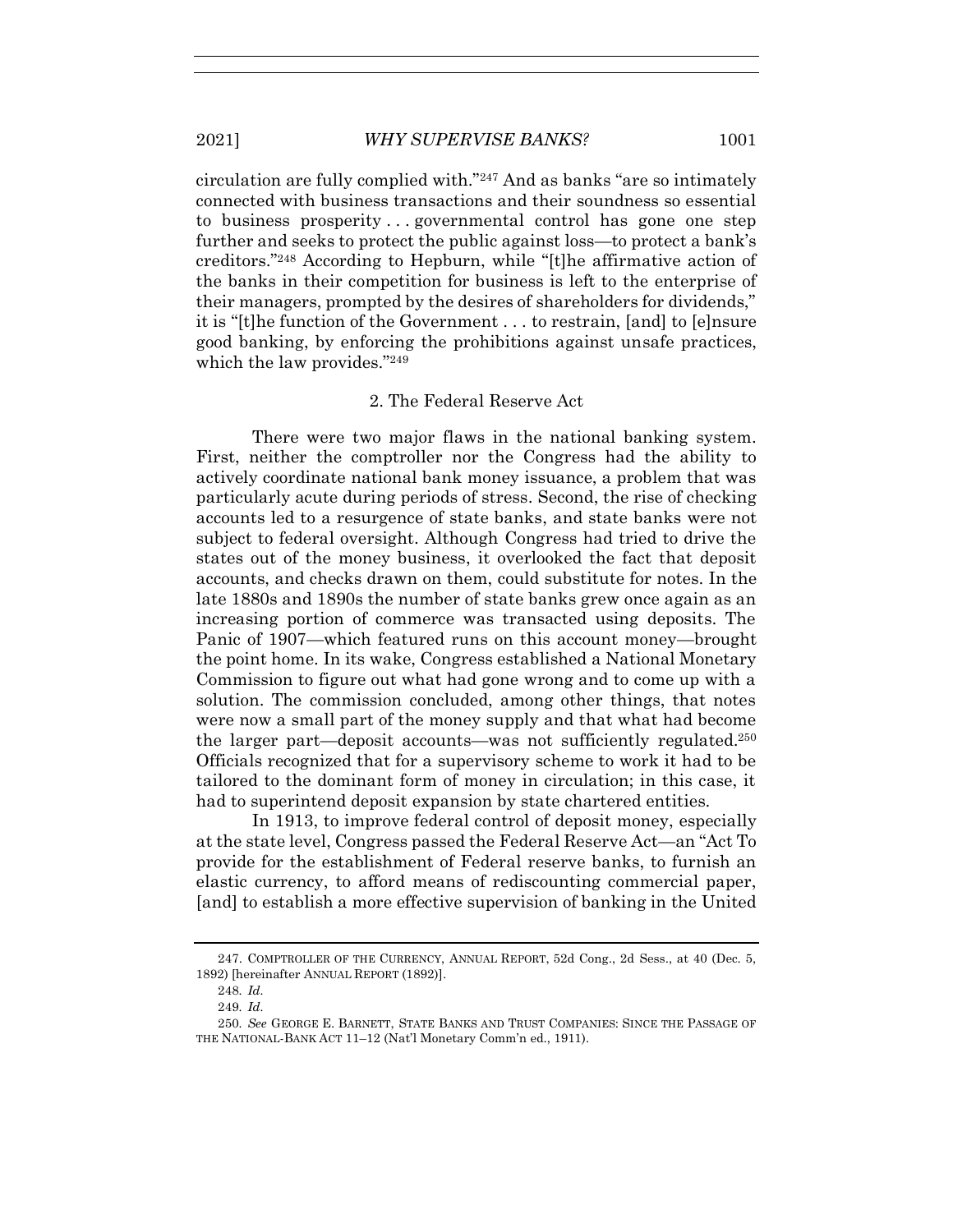States"—reasserting once again the federal government's power over the nation's monetary architecture.<sup>251</sup> The Act established the Federal Reserve System, a monetary authority composed of a government Board in Washington and regional Federal Reserve Banks ("FRBs") situated in twelve "districts." Oversight of the FRBs was split between the Board and state and national banks in each district. These "member banks" the national banks plus those state banks opting to join the System appoint six of the nine directors of each FRB. The FRBs issue a paper money—Federal reserve notes—which is an "obligation[] of the United States . . . receivable by all national and member banks and Federal reserve banks for all taxes, customs, and other public dues."<sup>252</sup> The FRBs would also coordinate the clearing and settlement of payments by check.<sup>253</sup> And banks joining the System as "members" are subject to examination and required to maintain specie reserves against their account money.<sup>254</sup>

The Board was the lynchpin of the Act, and it revolutionized the AMS by giving public officials, acting through the FRBs, the ability to loosen or tighten the ability of banks to expand the money supply. Wall Street was adamantly opposed to this partial de-delegation—the country's bankers thought that the Federal Reserve System should operate like the BUS, with a board controlled by directors selected by private shareholders. But William Jennings Bryan, who had spent the better part of the prior two decades fighting for democratic control of the money supply, insisted on a "Government Board." For then-Secretary of State Bryan, his ally Treasury Secretary William McAdoo, and the Democratic members of Congress who wrote the actual bill that became law, banks, including state banks, exercised *delegated* power.<sup>255</sup> As Senator Burton put it, in the final debates before passage: "Those engaged in the business of banking are but the agents of the people. In

255*. See, e.g.*, William Jennings Bryan, "The Cross of Gold," July 8, 1896, in 3 DOCUMENTARY HISTORY OF BANKING AND CURRENCY IN THE UNITED STATES, *supra* note [88,](#page-21-0) at 2009, 2011–12 ("The right  $\dots$  to issue money is a function of government  $\dots$  it is a part of sovereignty, and can no more with safety be delegated to private individuals than we could afford to delegate to private individuals the power to make penal statutes or levy taxes.").

<sup>251.</sup> Federal Reserve Act, Pub. L. No. 64-43, § 16, 38 Stat. 251 (1913) (codified as amended in scattered sections of 12 U.S.C.).

<sup>252</sup>*. Id.* §§ 2, 10.

<sup>253</sup>*. Id.* § 16.

<sup>254</sup>*. Id.* § 19 (requiring twelve to eighteen percent for demand deposits and five percent for time deposits). The Act also amended the NBA to require fixed salaries for bank examiners and impose strict conflict of interest rules. *Id.* §§ 21-22. In doing so, the Act extended the "salary revolution in American government" to the banking agencies, *see* NICHOLAS R. PARRILLO, AGAINST THE PROFIT MOTIVE: THE SALARY REVOLUTION IN AMERICAN GOVERNMENT, 1780-1940 (2013), following decades of efforts by successive comptrollers to persuade Congress to eliminate the earlier fee-based model, *see* KANE, *supra* note [128,](#page-30-0) at 240–41.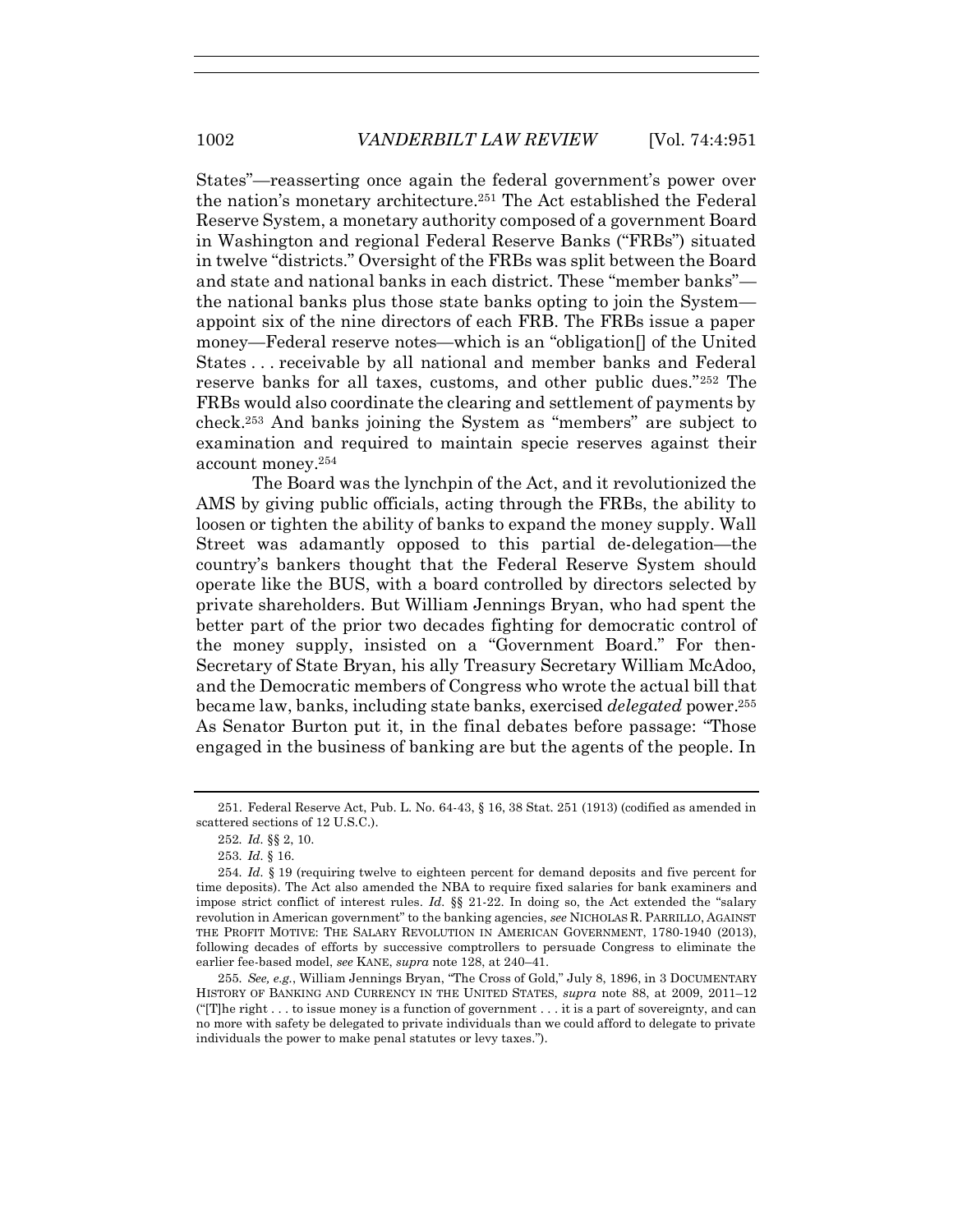no line should a higher standard of care and integrity be required." <sup>256</sup> It was because banks were agents of the public that the public, acting through the Board, should be empowered to oversee bank issues and limit bank risks, both at the state and federal levels.

# *C. Roosevelt and the New Deal Consolidation*

But for a variety of reasons, the Fed failed to tame the evergrowing mass of state banks, and competitive deregulation between the states and the federal government eroded separations and precipitated a wave of bank failures in 1932 and 1933.<sup>257</sup> In 1933, the AMS almost collapsed. Calls rose up for Congress to nationalize the money supply. Instead, Congress once again steered a middle course and reaffirmed the AMS: it restored the separation of banking and commerce that had deteriorated in the 1920s, it explicitly backstopped bank deposits for the first time, and it strengthened supervision, importing New York's safety and soundness law into the U.S. Code. Supervision was at the heart of the New Deal consolidation: it was how President Roosevelt justified continued monetary outsourcing to the American people. This Section examines Roosevelt's reforms and reveals the federal legislature's persistent commitment to informal supervisory oversight stretching to the present day, even in the face of efforts to temper other aspects of the administrative state.

# 1. The Banking Act of 1933

Contemporary supervisory law was built in the depths of the Great Depression and in the fifty years that followed. Congress decided that both Lincoln's national banking plan and Wilson's Federal Reserve System placed too much monetary control to private hands. Accordingly, it reclaimed powers that had been delegated to bank shareholders and managers by, for the first time, permitting the

<sup>256.</sup> 60 CONG. REC. 686 (1913) (statement of Sen. Theodore E. Burton).

<sup>257</sup>*. See generally Operation of the National and Federal Reserve Banking Systems: Hearings on S. 4115 Before the S. Comm. on Banking and Currency*, 72d Cong*.,* 1st Sess. 358, 395 (1932) (statement of Eugene Meyer, Governor, Federal Reserve Board, Wash., D.C.):

<sup>[</sup>E]ffective supervision of banking in this country has been seriously affected by competition between member and non-member banks . . . [and] competition between the State and National banking systems has resulted in weakening both steadily.

National banks, which were granted limited powers by the NBA, pushed into various forms of financial commerce in the 1910s and 1920s. *See, e.g.*, ARTHUR E. WILMARTH, JR., TAMING THE MEGABANKS: WHY WE NEED A NEW GLASS STEAGALL ACT 31–32 (2020); VINCENT P. CAROSSO, INVESTMENT BANKING IN AMERICA: A HISTORY 279–99 (1970). They also succeeded in loosening branching requirements. *See* CAROSSO, *supra*, at 242 (eighty-seven banks had branches in 1900; 775 banks did in 1928).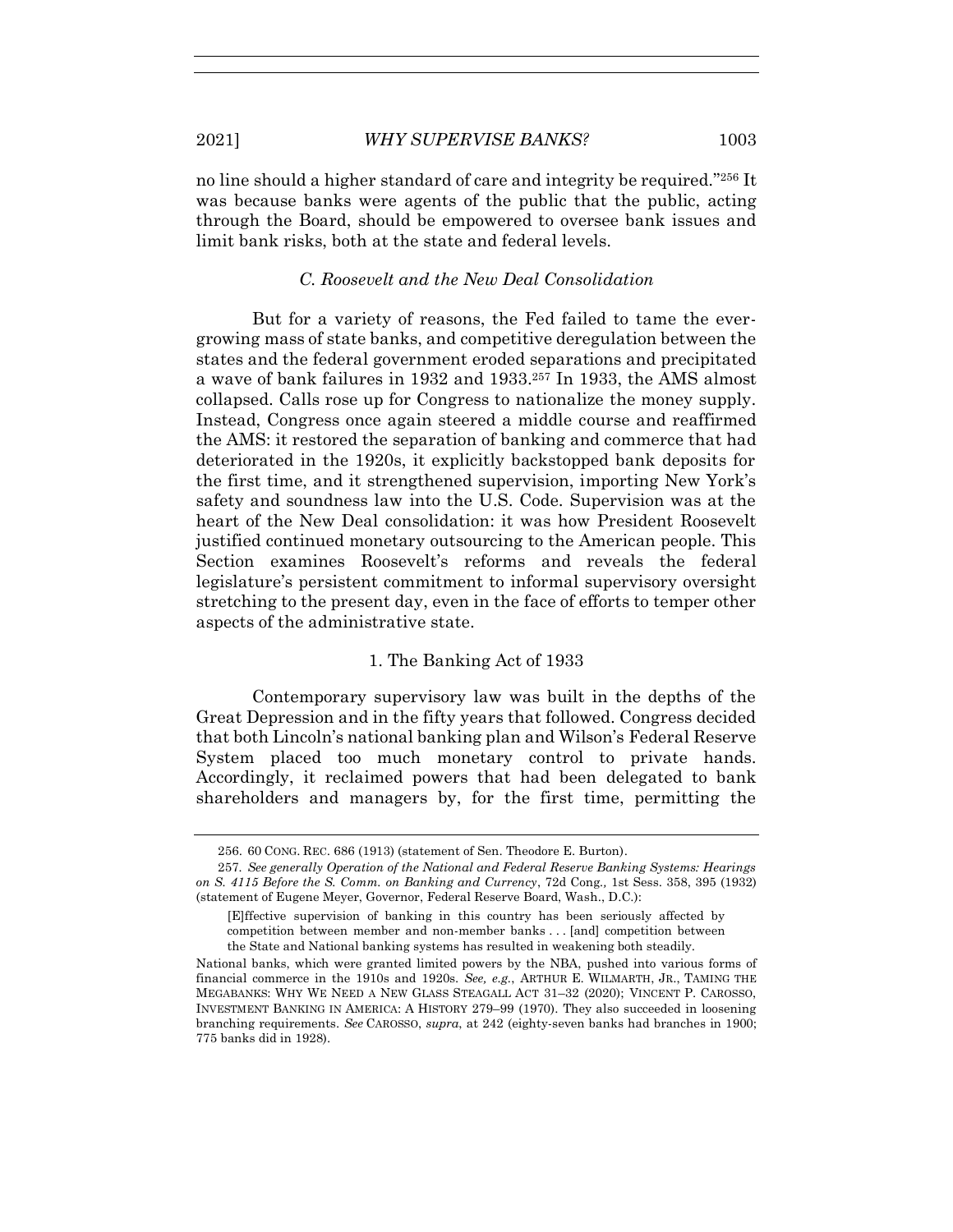banking agencies to take remedial actions whenever they determined banks were operating in an unsafe or unsound manner.

Strengthening discretionary bank supervision was a priority for President Roosevelt—one of the few specific financial measures he articulated as a candidate (along with restoring the separation of banking and securities dealing)—and it helped him fend off more radical proposals. <sup>258</sup> As Roosevelt put it in his inaugural address: "[T]here must be a strict supervision of all banking . . . so that there will be an end to speculation with other people's money; and there must be provision for an adequate but sound currency."<sup>259</sup>

<span id="page-54-0"></span>Soon after Roosevelt took office, Congress authorized the Fed to remove officers and directors who "continued unsafe or unsound practices in conducting the business" of member banks260—just as Congress had empowered the president to remove the heads of agencies like the Interstate Commerce Commission and the Fed Board itself.<sup>261</sup> Congress also empowered the OCC, whenever a director or officer of a national bank violated a law or "continued unsafe or unsound practices," to refer the matter to the Fed for removal proceedings.<sup>262</sup> The OCC had been seeking this power for nearly forty years. "For many . . . offenses," Comptroller John Skelton Williams complained in 1914, "the only penalty which can be enforced by the Comptroller's office is the forfeiture of the bank's charter by suit in the United States court."<sup>263</sup> But, often this "would prove a great hardship to innocent stockholders and depositors, and [thus] can only be resorted to with

261*. See* Manners & Menand, *supra* not[e 151,](#page-36-0) at 74.

<sup>258</sup>*. See* FRANKLIN D. ROOSEVELT, LOOKING FORWARD 227 (1933) ("The events of the past three years prove that the supervision of national banks for the protection of depositors has been ineffective. I propose much more rigid supervision.").

<sup>259.</sup> Franklin D. Roosevelt, Inaugural Address (March 4, 1933), *in* 2 THE PUBLIC PAPERS AND ADDRESSES OF FRANKLIN D. ROOSEVELT 13 (1938).

<sup>260.</sup> This is the second mention of the standard in federal law. Safety and soundness first appeared in section 4 of the Emergency Banking Act of 1933. The Emergency Banking Act, March 9, 1933, *reprinted in* 4 DOCUMENTARY HISTORY OF BANKING AND CURRENCY IN THE UNITED STATES, *supra* not[e 88,](#page-21-0) at 2697, 2698. Its monetary meaning is indisputable. *Id.* (authorizing the secretary of the Treasury to restrict banking activities in an emergency so as to "provide for the safer and more effective operation of the National Banking System"; "preserve for the people the full benefits of the currency provided for by the Congress through the National Banking System"; and "relieve interstate commerce of the burdens and obstructions resulting from *the receipt on an unsound and unsafe basis of deposits subject to withdrawal by check*" (emphasis added)).

<sup>262</sup>*. See* Banking Act of 1933, Pub. L. No. 73-66, § 30, 48 Stat. 162. Senator Carter Glass, this provision's champion, thought that authoring the Fed to remove bad bankers would bolster support for America's disaggregated banking system and satisfy those who believed that banks had failed because of unprofessional conduct and reckless management. SUSAN KENNEDY, THE BANKING CRISIS OF 1933, at 209 (1973).

<sup>263.</sup> COMPTROLLER OF THE CURRENCY, ANNUAL REPORT, 63d Cong., 3d Sess., at 17 (Dec. 7, 1914).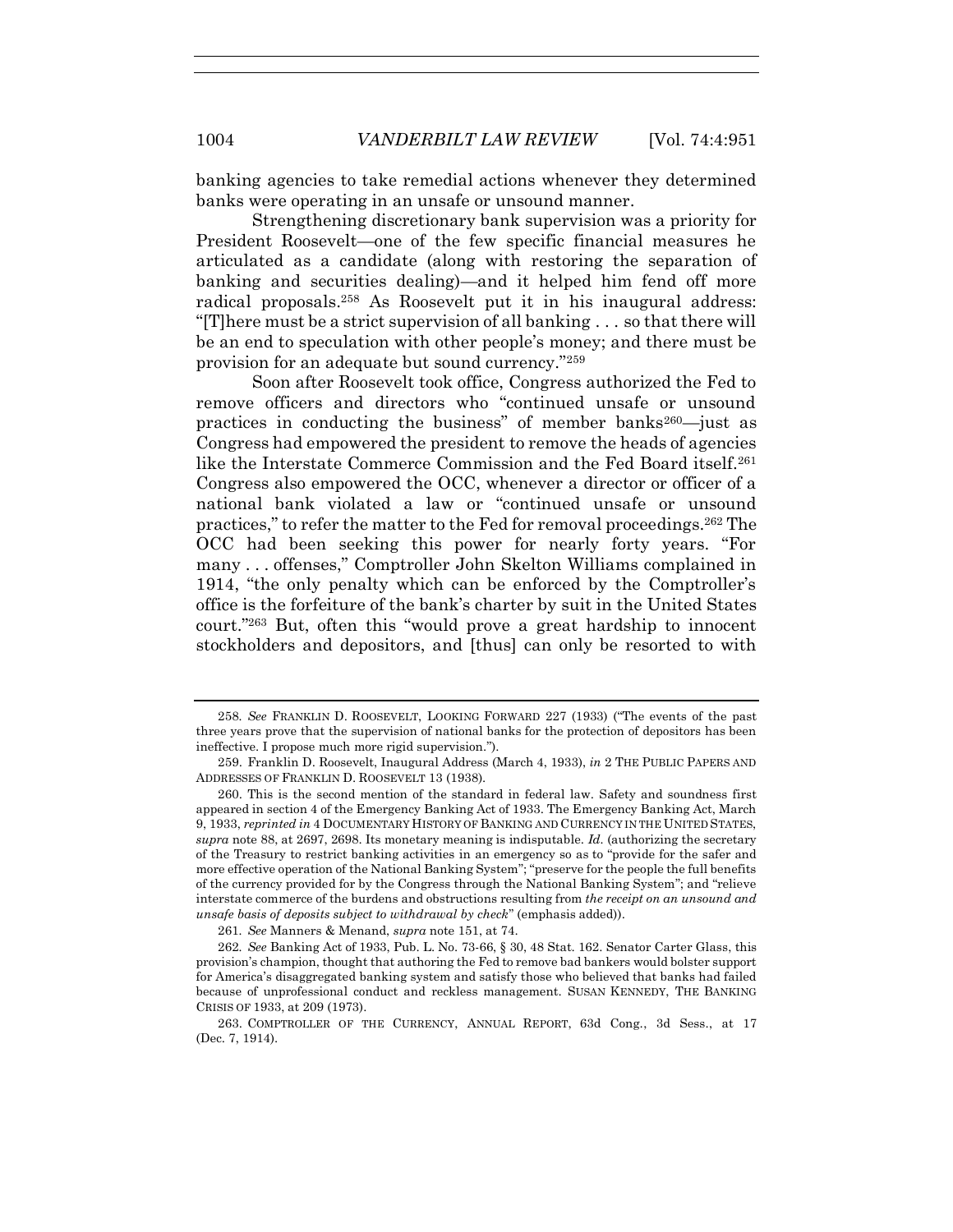much reluctance."<sup>264</sup> According to A. Barton Hepburn, comptroller in 1892, "[t]he existence of the power [to remove officers and directors] would deter many who now keep the letter, only to violate the spirit of the law."<sup>265</sup>

Just as importantly, Congress established the FDIC and gave it the power to supervise participating banks and, if needed, put those banks into receivership as a "means to reasonably protect the [insurance fund] against the consequences of unsound or dangerous practices on the part of insured banks." Congress empowered the FDIC to do this whenever its board concluded that an insured bank continued "unsafe or unsound practices in conducting the business of the bank."<sup>266</sup> Deposit insurance helped to federalize bank regulation. It also put the government's imprimatur on banks' monetary liabilities.<sup>267</sup> Deposits appeared less like a private product, and their supervision by federal officials was now a condition in the insurance contract as well as in national bank charters.

The decision by Congress to extend oversight through deposit insurance, to substantially strengthen agency power by tying new remedies to discretionary determinations regarding "unsafe and unsound practices," and to restore separations, which had eroded over the prior thirty years, <sup>268</sup> reflects a compromise struck between bankers and businessmen and those who thought that private actors should be stripped of their ability to expand the money supply.<sup>269</sup> As Albert C.

268. Politically, Congress's efforts to enhance supervision actually *depended on* restoring separations: arch segregationists voted for the dramatic expansion in federal power because the reforms also pushed ownership and management of banks back into local hands. IRA KATZNELSON, FEAR ITSELF: THE NEW DEAL AND THE ORIGINS OF OUR TIME 256 (2013). Southern banks were run by southerners and operated "entirely on segregated principles." *Id.*

269*. See, e.g.*, Rex Tugwell, *The Compromising Roosevelt*, 6 W. POL. Q. 320, 333 (1953) (describing the Act as "a compromise" and arguing that "the humiliating compromises concluded during this era with the financiers were mistakes"). Many considered the Act an interim measure—a partial corrective that would have to suffice until Congress and the Roosevelt Administration could come up with a permanent solution. *See, e.g.*, PHILLIPS, *supra* note [134,](#page-32-0) at 59 (stressing that the Act would be only a "bridge or a transition rather than . . . a permanent solution for the situation" (quoting Adolf Berle)); HELEN BURNS, THE AMERICAN BANKING COMMUNITY AND NEW DEAL BANKING REFORMS 1933-1935, at 97 (1974) (explaining that the Act "was compromise legislation designed to correct obvious defects in the federal banking laws and to afford a degree of protection to the bank depositors of the country" and that "[i]ndications were, that at a later date, the administration would again turn to bank reform").

<span id="page-55-0"></span><sup>264.</sup> *Id.*

<sup>265.</sup> ANNUAL REPORT (1892), *supra* note [247,](#page-51-0) at 43.

<sup>266.</sup> Banking Act of 1935, Pub. L. No. 74-305, § 101(i)(1), 49 Stat. 684 (codified as amended at 12 U.S.C. § 228). As Carter Glass put it, the law "authorized" the FDIC to "discontinue the insurance of banks which offend against sound policies, and to dismiss them from the privileges of the Corporation." 79 CONG. REC. 11,776 (1935).

<sup>267.</sup> Mark D. Flood, *The Great Deposit Insurance Debate*, 74 FED. RSRV. BANK ST. LOUIS REV. 51, 70–71 (1992) (recounting Senator's Glass's effort to "unify" banking regulation at the federal level through federal deposit insurance).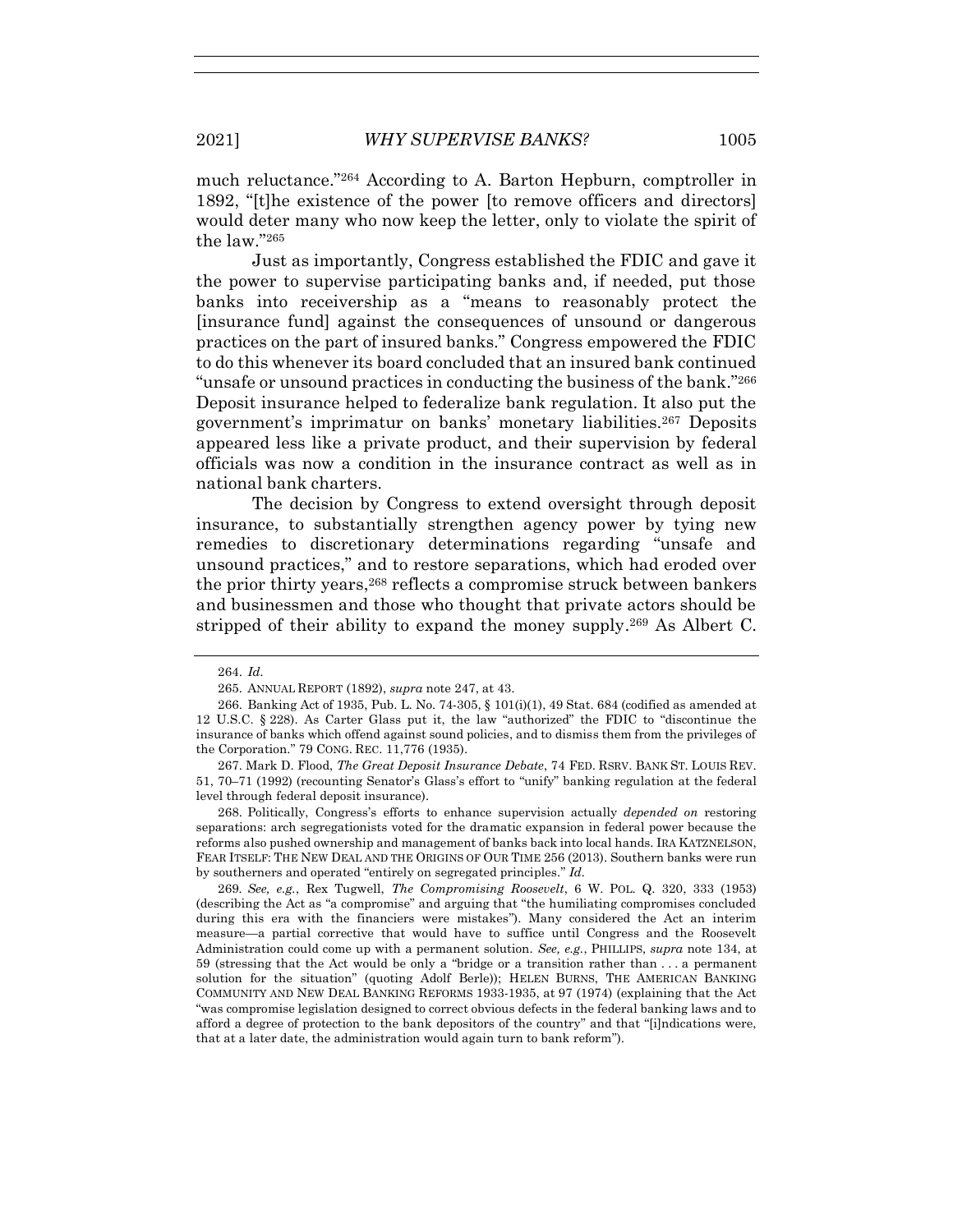Agnew, general counsel of the Federal Reserve Bank of San Francisco, put it: "Either the bankers of this country will realize that they are guardians of the moneys committed to their charge and will conduct their business accordingly, or banking [i.e., money augmentation] will cease to be a private enterprise and will become a purely governmental function."<sup>270</sup>

Indeed, in May 1933, Congress revived greenbacks, authorizing the Treasury secretary to issue up to \$3 billion in new notes.<sup>271</sup> And not just the organized left, but a significant number of academics and advisors to Roosevelt thought that the President should go even further and eliminate "fractional reserve" banking altogether. For example, Rex Tugwell, a Columbia economist and influential member of the President's "Brains Trust," argued that the government would be a more effective banker than the profit-seeking business community.<sup>272</sup> Eight prominent professors at the University of Chicago proposed shifting to "narrow" banks, which would be permitted to invest only in government-issued currency. <sup>273</sup> In the words of the economist Henry Simons, the so-called "Chicago Plan" would secure the "abolition of private credit as an element in the circulating media" and the "concentration of complete and direct control over the quantity of media in the hands of the central monetary authority."<sup>274</sup>

Roosevelt steered clear of these measures and instead strengthened the original AMS. But while Roosevelt—like Lincoln and Chase (and Hamilton and Gallatin and Van Buren)—"did not believe in a government-owned and -operated bank,"<sup>275</sup> and while he too rejected the greenback alternative, he *did* believe that banks were extensions of the government. "Bankers are not merely partners of the government," Roosevelt at one point planned to tell a gathering of the American Bankers Association in 1934:

The new relationship enters into the picture—*the relationship of agency*. Banks and bankers are . . . in a very true sense *the agents of government itself*. Why is this so? All you have to do is to read the history of the United States. You are probably at least as familiar as I am with the growth of the control of government over banking. . . . [Continually,] Federal supervision was strengthened. . . . [Now, banks] are *once and for all under the supervision and the agency of the government of the United States*. . . . The

274*. Id.* at 50.

<sup>270.</sup> Albert C. Agnew, *Some Thoughts About the Future of American Banking*, CAL. BANKER, June 1933, at 193, 194–95.

<sup>271.</sup> Agricultural Adjustment Act of 1933, Pub. L. No. 73-10, § 43, 48 Stat. 52.

<sup>272.</sup> KENNEDY, *supra* not[e 262,](#page-54-0) at 167. *See also* Charles Albert Hawkins, *Our Present Banking Situation and the Remedy*, N.Y. TIMES, Mar. 7, 1933 (arguing for government control of banking).

<sup>273.</sup> PHILLIPS, *supra* note [134,](#page-32-0) at 47–48.

<sup>275.</sup> BURNS, *supra* note [269,](#page-55-0) at 99 ("He believed that depositors should be protected against bad bankers, that banking should be strictly supervised, and that the ethics of banking should be maintained.").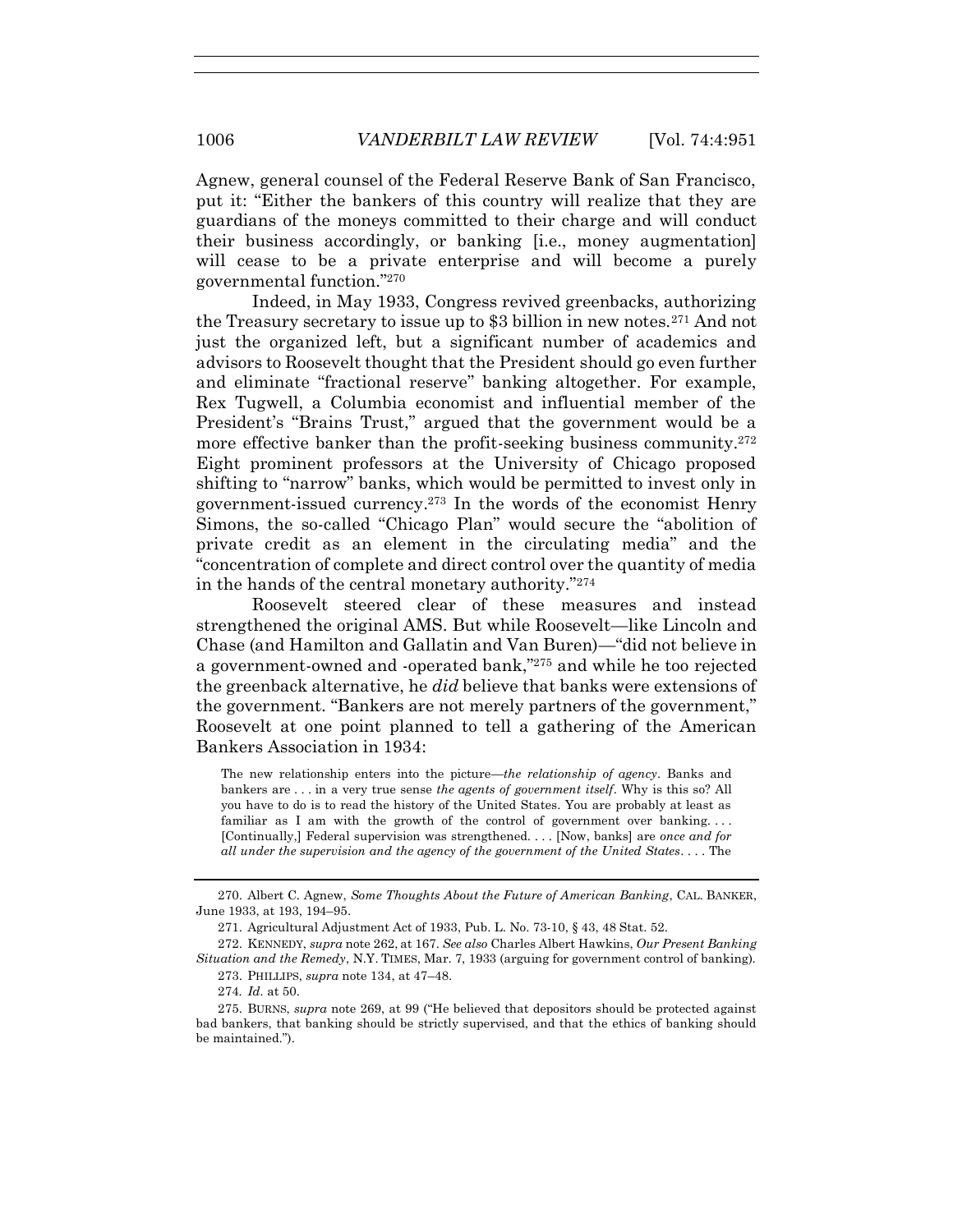nearest parallel that I can think of is the example of Trustees appointed by one of our

Courts to administer an Estate or a Trust. These Trustees must operate under certain definite rules laid down by the Court and, at the same time, the Trustees are responsible to the beneficiaries of the Trust itself.<sup>276</sup>

As in New York, the basis for this agency relationship was monetary. "We had a bad banking situation," Roosevelt explained in his first fireside chat:

Some of our bankers had shown themselves either incompetent or dishonest in their handling of the people's funds. They had used the money entrusted to them in speculations and unwise loans. . . . It was the Government's job to straighten out this situation and do it as quickly as possible.<sup>277</sup>

After Roosevelt closed the banks, he assured people he would reopen them once they were "found to be sound," meaning once people could rest assured that their bank money was as good as base money.<sup>278</sup> Modern supervision was built to tame "once and for all" an open access monetary system.

# 2. The Quiet Period

In the decades that followed, modern supervisory practice took hold even as procedural reformers sought to constrain the growing powers of the administrative state. Indeed, throughout these years the "federal control of banking" was widely lauded with supervisors attentive to the health and viability of their franchisees and bankers careful not to take advantage of their monetary powers for short-term gain. Two developments during this "Quiet Period" bear special attention: (i) the approving treatment of administrative reformers of the banking agencies and (ii) the repeated efforts by Congress to reinforce and strengthen informal supervisory power.

# *a. The Administrative Procedure Act*

Before the ink was dry on Roosevelt's New Deal legislation, skeptics were working to rein in what they saw as the excesses of the expanded administrative state. They were particularly concerned with procedural fairness and judicial review of agency action. But they treated the banking agencies differently. Banks were not like other

<sup>276.</sup> Roosevelt, *supra* note [46,](#page-12-0) at 2–3 (emphases added). The speech as delivered did not include these lines.

<sup>277.</sup> President Roosevelt Delivers His First "Fireside Chat," March 12, 1933, *reprinted in* 4 DOCUMENTARY HISTORY OF BANKING AND CURRENCY IN THE UNITED STATES, *supra* note [88,](#page-21-0) at 2709, 2711.

<sup>278.</sup> *Id.* at 2709.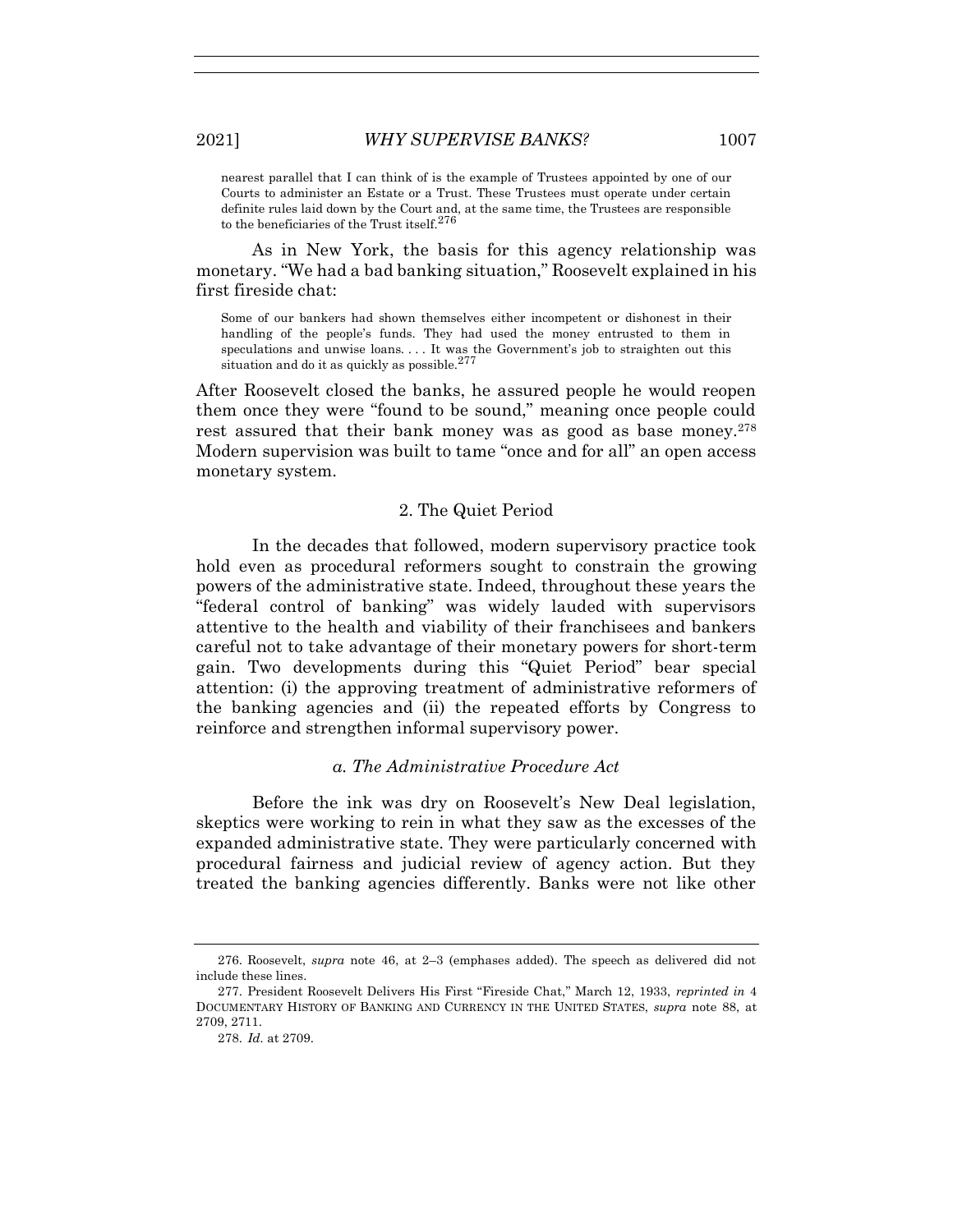businesses; they were the government's monetary instrumentalities, and their overseers were entitled to special solicitude.<sup>279</sup>

For example, in 1940, the Justice Department established a special committee on administrative procedure, which published a report and a series of fourteen monographs on administrative agencies, including two on the banking agencies. Although the committee recommended that some of its general reform proposals apply to the banking agencies, it otherwise endorsed the informal and "summary" nature of supervisory power, which it explicitly recognized as a longstanding feature of American banking law.<sup>280</sup>

<span id="page-58-0"></span>As the committee put it, "The nature of banking and of the public interest in banks shape the procedural aspects of bank supervision in forms different from those encountered in other branches of administrative regulation." In the committee's view, supervision was procedurally tolerable because the structure of the banking system constrained both the banks and the agencies:

The paradox in the situation is that the sanctions are so compelling that the authorities almost never use them. Because the banks are so important in an industrial-commercial economy, compulsive steps [by the agencies] which might shake confidence [in the banks] are withheld. Although there is in fact an iron hand within the velvet glove of the banking authorities, the glove is seldom removed.<sup>281</sup>

The committee was aware that the banking agencies were opaque.<sup>282</sup> It also recognized that banks were "subjected to a general supervision through examination the intensity of which has few, in any, parallels in

281. *Federal Control of Banking*, *supra* not[e 280,](#page-58-0) at 18.

282*. Id.* at 43*.* ("[T]he exercise of supervisory powers over banks has traditionally been attended by a secrecy antithetical to the publicity which marks most regulatory activities.").

<sup>279</sup>*. See, e.g.*, *Joint Statement on Behalf of the Minority of the Attorney General's Committee on Administrative Procedure: Hearings on S. 674, S. 675, and S. 918 Before a Subcomm. of the Comm. on the Judiciary*, 77th Cong. 1394 (1941) (noting that the Treasury points to its "fiscal and monetary functions" in requesting that the comptroller of the currency "be exempted in connection with the regulation of national banks" from the formal procedures in the APA).

<sup>280.</sup> ATT'Y GEN.'S COMM. ON ADMIN. PROC., *Federal Control of Banking: Comptroller of the Currency and Federal Deposit Insurance Corporation*, *in* ADMINISTRATIVE PROCEDURE IN GOVERNMENT AGENCIES PT. 13, at 2 (1940) [hereinafter *Federal Control of Banking*]. "Banks and banking presented complex problems calling for special knowledge and continuing and detailed supervision, not possible for either Congress or the courts . . . ." ATT'Y GEN.'S COMM. ON ADMIN. PROC., REPORT OF THE COMMITTEE ON ADMINISTRATIVE PROCEDURE, APPOINTED BY THE ATTORNEY GENERAL, AT THE REQUEST OF THE PRESIDENT, TO INVESTIGATE THE NEED FOR PROCEDURAL REFORM IN VARIOUS ADMINISTRATIVE TRIBUNALS AND TO SUGGEST IMPROVEMENTS THEREIN 15 (1941). These conclusions are consistent with those reached by the Brownlow Commission. *See* THE PRESIDENT'S COMM. ON ADMIN. MGMT., ADMINISTRATIVE MANAGEMENT IN THE GOVERNMENT OF THE UNITED STATES 40–41 (1937) (explaining that banks are "federal business corporations" chartered "by a supervisory agency," that their statutes confine "their operations to a unitary purpose and describe their organization, powers, and relationships in considerable detail," and that these "special supervisory agencies" should "give continuous and careful scrutiny to [banks'] affairs," if necessary, independently from executive control).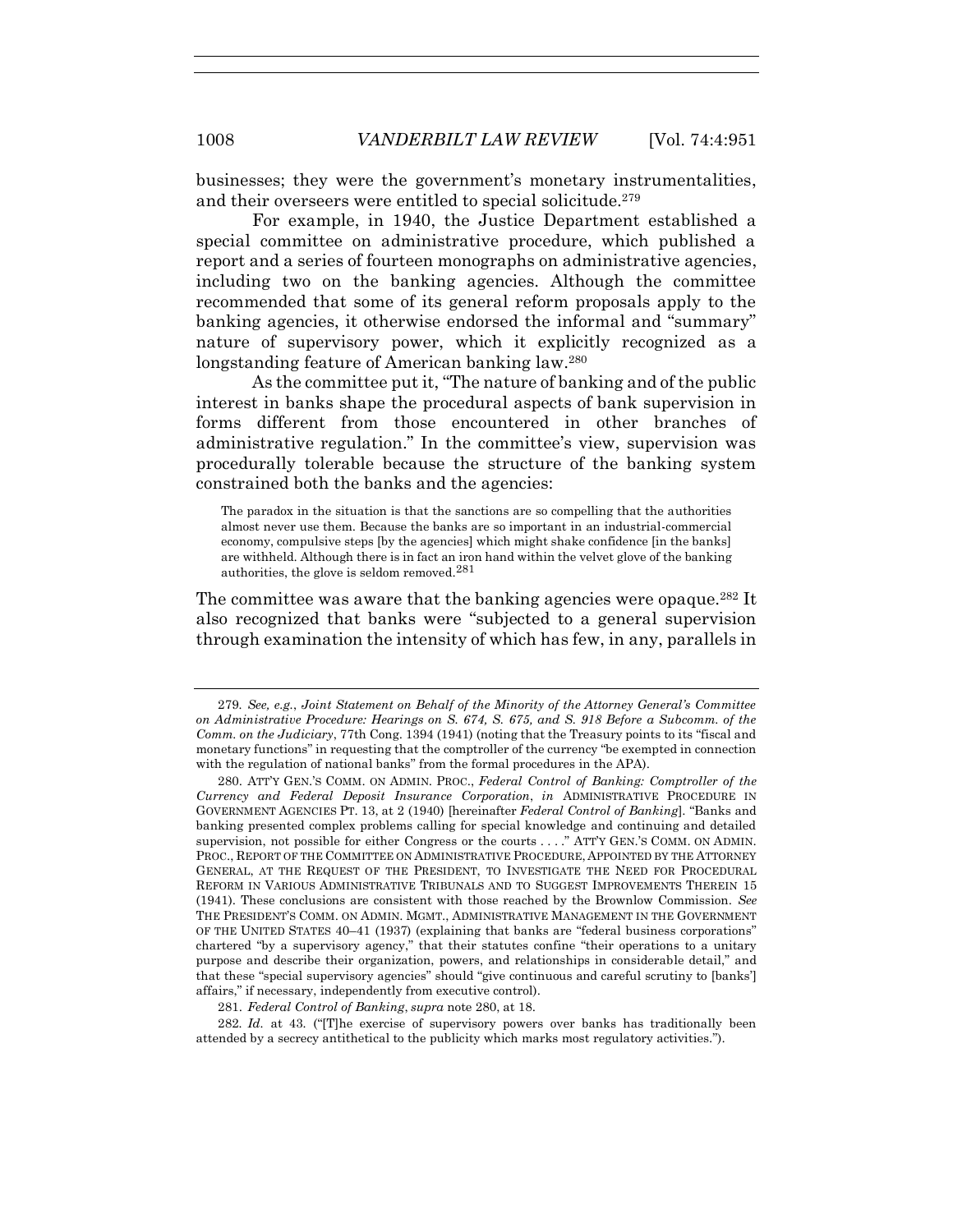other fields of regulation."<sup>283</sup> But according to the committee, the "intimate nature of this type of control precludes its exercise through a formal procedure."<sup>284</sup> The committee's conclusions were also consistent with those reached by a major reform initiative spearheaded by the American Bar Association. That initiative exempted the banking agencies from a law that would have created a special appeals court for administrative agencies.<sup>285</sup>

The reform that ultimately prevailed—the APA—preserves supervision. This is because the APA's procedural protections are triggered by formal actions, while the banking agencies are designed to proceed informally. <sup>286</sup> Moreover, when the banking agencies do take formal actions, they are often subject to a generous standard of review. <sup>287</sup> In 1946, the Fed even argued that its decision to remove a banker from office was unreviewable under section 10 of the APA because removal was "committed to agency discretion" by law.<sup>288</sup> Although the Supreme Court did not accept this argument,<sup>289</sup> two Justices thought the Board's judgment was reviewable only for abuse of discretion,<sup>290</sup> and the agencies have successfully avoided judicial review on these grounds in other cases.<sup>291</sup>

Meanwhile, both tacitly and explicitly, leading administrative law scholars acknowledged that supervision was distinctive. For

285*. See* Landis, *supra* note [49,](#page-13-0) at 1084–85 (explaining that the banking agencies along with a handful of other agencies were exempt from review under the terms of the Walter-Logan bill proposed by the American Bar Association to reform the administrative state).

286*. See* Davis, *supra* note [122,](#page-29-0) at 193 (lamenting that the APA "by ignoring the supervising power, has left untouched some of the most troublesome areas of the federal regulatory process"). This was likely intentional. The Treasury Department requested that the comptroller be fully exempted. *See also Joint Statement on Behalf of the Minority of the Attorney General's Committee on Administrative Procedure: Hearings on S. 674, S. 675, and S. 918 Before a Subcomm. of the Comm. on the Judiciary*, 77th Cong. 1394 (1941).

287*. See*, *e.g.*, Camp v. Pitts, 411 U.S. 138, 143 (1973) (holding that the comptroller's decision to deny an application to form a national bank is subject to arbitrary and capricious review, that the court cannot force the agency to hold a hearing, and that it must uphold the comptroller's decision to deny to issue the charter because the relevant community was already fully banked if there is evidence to support that conclusion in the administrative record).

288. Brief for the Petitioners at 28–34*,* Bd. of Governors of the Fed. Rsrv. Sys. v. Agnew, 329 U.S. 441 (1946) (No. 66), 1946 WL 50159, at \*28–34 (1946).

290. *Id.* at 449 (Rutledge, J., concurring). According to Justices Rutledge and Frankfurter, "Congress has committed the [banking] system's operation to [the Board's] hands." *Id.* at 450.

291*. See*, *e.g*., Jones v. Off. of Comptroller of Currency, 983 F. Supp. 197, 203 (D.D.C. 1997).

<sup>283</sup>*. Id.*

<sup>284</sup>*. Id.* Even in agencies like the Federal Communications Commission, which dispenses licenses, applications can only be denied after opportunity for a formal hearing, which serves as a basis for judicial review. *Id.* By contrast, the committee noted, applications to organize national banks are denied without any opportunity for hearing. *Id.* The Committee concluded that the inutility of public hearing procedure in banking was well recognized and that "ex parte investigations may constitute an adequate basis for decision." *Id.*

<sup>289.</sup> Bd. of Governors of Fed. Rsrv. Sys. v. Agnew, 329 U.S. 441, 444 (1947).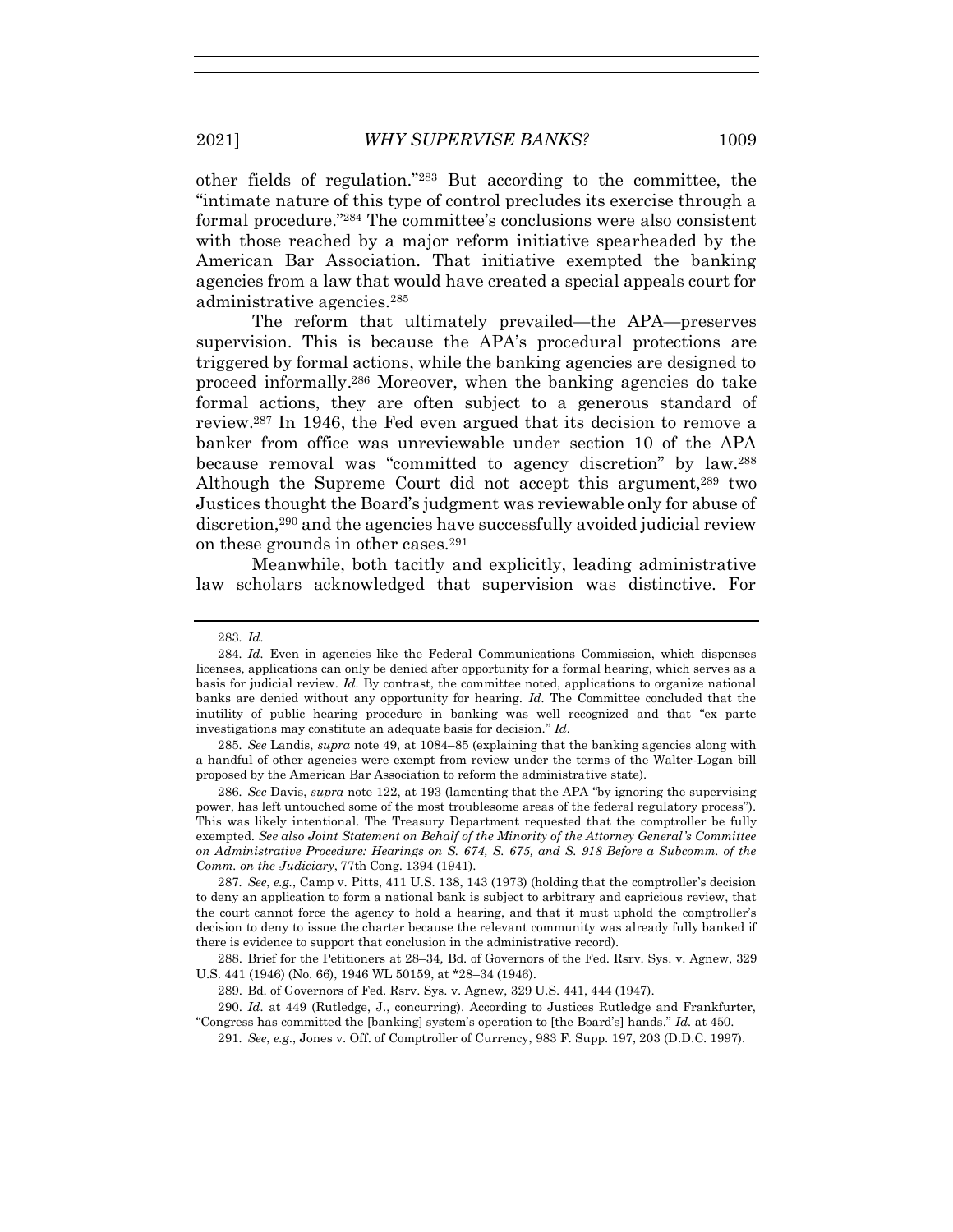example, when James Landis reviewed administrative agencies in 1960, he left the banking agencies out entirely.<sup>292</sup> And Kenneth Culp Davis wrote in 1966: "I have long been and continue to be an admirer of the manner in which the banking agencies have effectively used sensible systems of supervision and have generally avoided the cumbersome procedure of formal adjudication."<sup>293</sup>

This positive treatment is perhaps unsurprising given that, for most of American history, administrative authority was widely perceived, not as a threat to liberty, but as "a means of protecting liberty and the public interest against private power."<sup>294</sup> And banks were an example of such power in a government-backed form and the source of intense political dispute up until the New Deal.

It is likely for that reason that the Supreme Court in 1963 endorsed supervisory governance as perhaps the "most successful . . . system[ ] of economic regulation" to which "we may owe, in part, the virtual disappearance of bank failures from the American economic scene."<sup>295</sup> The "governmental controls of American banking," the Court explained, "are manifold . . . [b]ut perhaps the most effective weapon of federal regulation of banking is the broad visitatorial power" with its "frequent and intensive" examinations permitting "virtually a day-to-day surveillance of the American banking system."<sup>296</sup> According to the Court, "As a result of the existence of [a] panoply of sanctions, recommendations by the agencies concerning banking practices tend to be followed by bankers without the necessity of formal compliance proceedings."<sup>297</sup>

# *b. The FISA*

If the years leading up and through the passage of the APA promised that bank supervision would remain an important part of American public administration, the 1960s reaffirmed that commitment. During this decade, Congress passed the Financial Institutions Supervisory Act ("FISA"), giving the banking agencies, among other things, the power to issue cease and desist orders targeting

<sup>292.</sup> JAMES LANDIS, 86TH CONG., REP. ON THE REGULATORY AGENCIES TO THE PRESIDENT-ELECT (Comm. Print 1960).

<sup>293.</sup> Kenneth Culp Davis, *Administrative Procedure in the Regulation of Banking*, 31 L. & CONTEMP. PROBS. 713, 715 (1966). Davis was also critical of the banking agencies. He thought, for example, that their decisions on chartering and branching should be more "open" to public review. *Id.* at 713.

<sup>294.</sup> WHITE, *supra* note [49,](#page-13-0) at 464.

<sup>295.</sup> United States v. Phila. Nat'l Bank, 374 U.S. 321, 330 (1963).

<sup>296</sup>*. Id.* at 327, 329*.*

<sup>297</sup>*. Id.* at 330*.*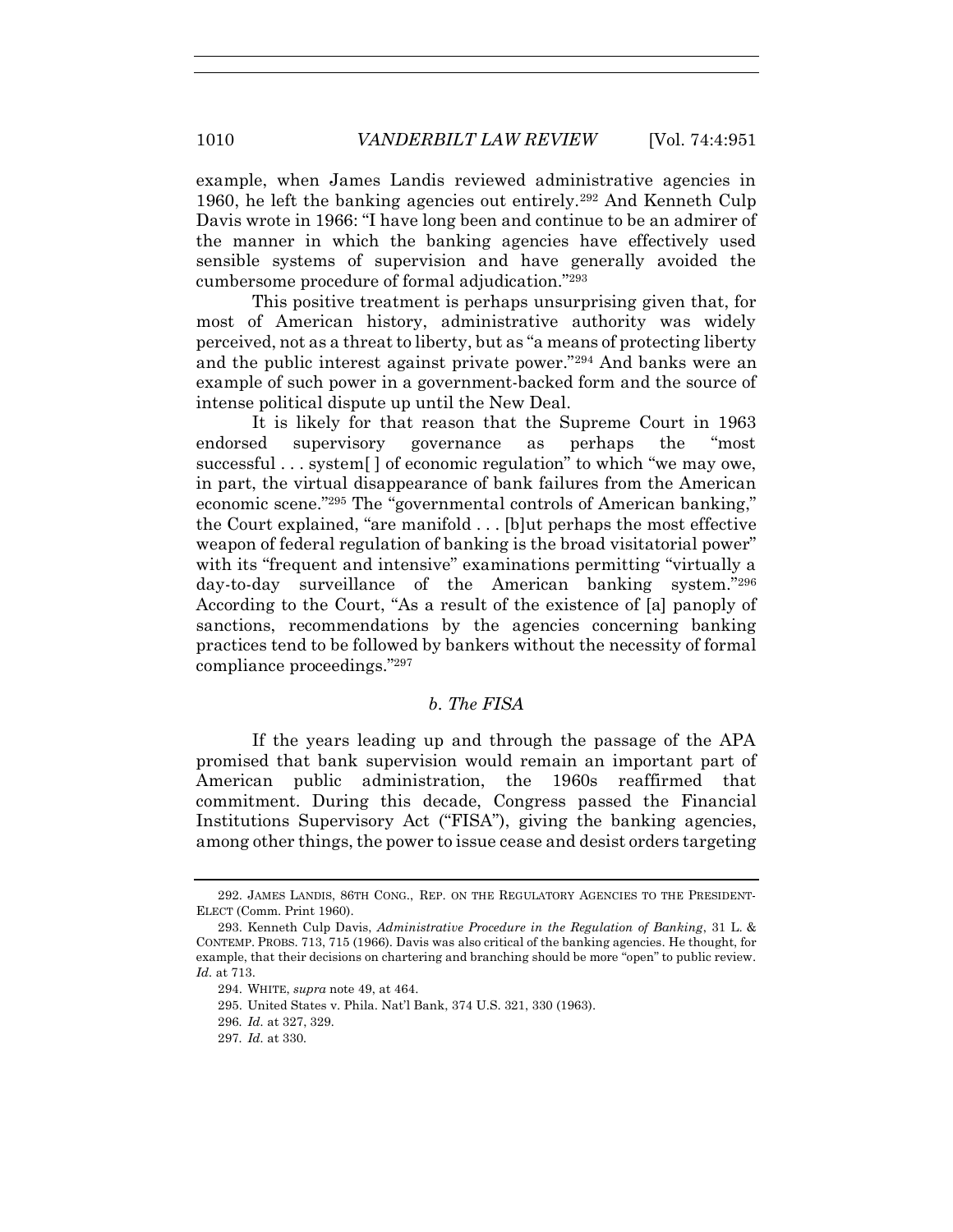practices that, in the opinion of the agencies, are unsafe or unsound.<sup>298</sup> This authority allowed the agencies to force banks, in their discretion, to change aspects of their business, from hiring to underwriting to balance sheet management.<sup>299</sup>

Congress passed the FISA at the behest of the Johnson Administration, which was concerned about risky bank lending that was difficult for the agencies to combat using their existing toolkit. The Administration explained that the "supervisory agencies in varying degrees have been seriously handicapped in their efforts to prevent irresponsible and undesirable practices" because the remedies were too "drastic" and "cumbersome." In other words, it was hard to threaten bankers with severe sanctions like removal just for aggressively pursuing profits.

Congress, in granting the "administration's request for additional flexible and effective supervisory powers," justified the move on monetary grounds, once again adopting an outsourcing model. The "vital importance of [a] sound and effective system of banks," the Senate's FISA report explained, "is clear" as the "banking system is a fundamental part of our monetary system and the Nation's \$130 billion of demand deposits represents the principal element in the Nation's money supply."<sup>300</sup> Wright Patman, the chairman of the House Banking Committee, explicitly invoked the Constitution's monetary clauses.<sup>301</sup>

[A] particular activity not necessarily unsafe or unsound in every instance may be so when considered in the light of all relevant facts. Thus, what may be an acceptable practice for an institution with a strong reserve position, such as concentration in higher risk lending, may well be unsafe or unsound for a marginal operation.

*Id.* at 49. Horne nonetheless offered something of a definition:

Generally speaking, an "unsafe or unsound practice" embraces any action, or lack of action, which is contrary to generally accepted standards of prudent operation, the possible consequences of which, if continued, would be abnormal risk or loss or damage to an institution, its shareholders, or the agencies administering the insurance funds.

*Id.* at 50.

301. 112 CONG. REC. 24,983 (1966) (Statement of Rep. Wright Patman) (arguing in favor of 12 U.S.C. § 1818 on the grounds that "we in Congress, in carrying out our mandate under article I,

<sup>298.</sup> Financial Institutions Supervisory Act of 1966, Pub. L. 89-965, § 202(b)(1), 80 Stat. 1028 (codified at 12 U.S.C. § 1818 (b)).

<sup>299.</sup> Congress, in drafting the FISA, relied on a memorandum by John Horne, the chairman of the Federal Home Loan Bank Board. *Financial Institutions Supervisory and Insurance Act of 1966: Hearings on S. 3158 and S. 3695 Before the H. Comm. on Banking and the Currency*, 89th Cong. 49 (1966). Horne explained that "safety and soundness" was a legal standard and that "[f]or this reason, it would be virtually impossible to attempt to catalog within a single all-inclusive or rigid definition the broad spectrum of activities" that it embraces. *Id.* Indeed, the "formulation of such a definition would probably operate to exclude those practices not set out in the definition, even though they might be highly injurious to an institution under a given set of facts or circumstances or a scheme developed by unscrupulous operators to avoid the reach of law." *Id.* at 49–50.

<sup>300.</sup> S. REP. NO. 89-1482, at 5 (1966).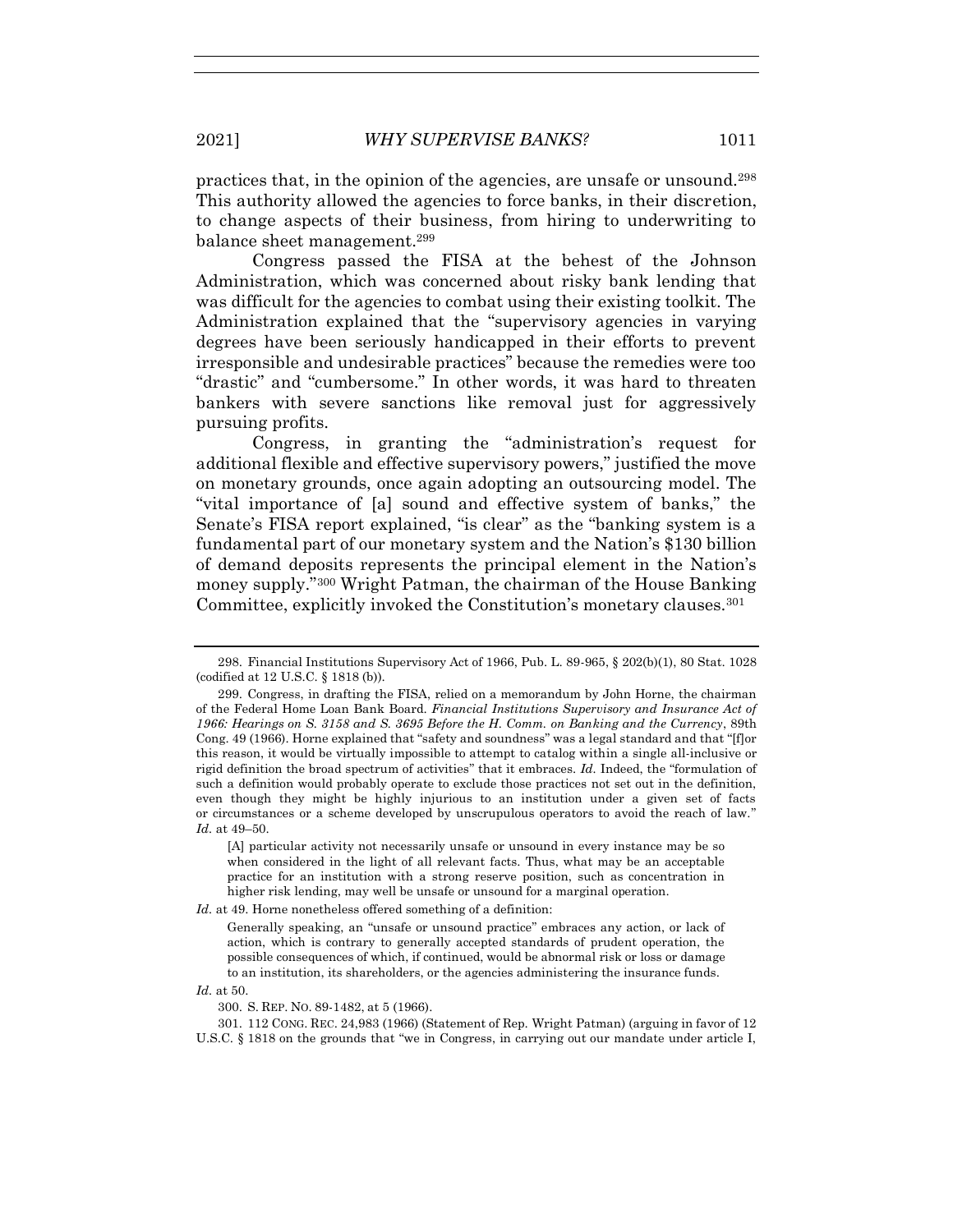<span id="page-62-0"></span>The FISA empowered the agencies to make case-by-case judgments about bank operations. "To be effective," one Fed official explained, the agencies "must scrupulously avoid imposing conditions 'too quickly and too great,' but he must be even more alert to avoid committing the unpardonable sin of bank supervision of doing 'too little, too late.' " <sup>302</sup> For example, in a bank where asset quality is deteriorating, a supervisor must "try to determine whether there had been a weakening in the loan servicing procedures or in the bank's basic lending policies."<sup>303</sup> And if a supervisor finds "[a] noticeable increase" in problem loans, the agency might issue "a transmittal letter urging the directors to review the bank's lending policies and to take such action as is necessary to obtain additional security for weak loans, reductions or definite repayment programs."<sup>304</sup>

This sort of authority is difficult to explain if we view banks as private businesses working primarily to generate returns for their shareholders. But it is perfectly intelligible if we recognize that banks work primarily for the public as part of a system to augment the money supply for the benefit of the nation's households and businesses. This theory of banking, the one that has grounded the AMS for more than 150 years, does not see banks as private entities. Instead, it sees banks as franchisees, serving a key role in economic governance.

# *c. Further Statutory Enhancements*

Even as policymakers lost sight of this theory of banking and conflict emerged between banks and the banking agencies, Congress continued to buttress supervisory governance. <sup>305</sup> To take just a few examples, in 1978, Congress passed the Financial Institutions Regulatory and Interest Rate Control Act, authorizing the agencies to issue cease-and-desist orders against individuals, levy civil money penalties against both institutions and individuals, and remove executives in a greater range of circumstances.<sup>306</sup> In 1983, Congress

section 8, clause 5, of the Constitution to assure the public of a sound monetary system, must be constantly alert to possible weaknesses in our financial system").

<sup>302.</sup> Orville O. Wyrick, *The General Nature of Bank Supervision*, *in* BANK SUPERVISION 1, 5 (Federal Reserve Bank of St. Louis 1963).

<sup>303.</sup> Wilbur H. Isbell, *Review and Appraisal*, *in* BANK SUPERVISION*, supra* not[e 302,](#page-62-0) at 27, 29. 304*. Id.* at 31.

<sup>305</sup>*. See, e.g.*, First Nat'l Bank of Eden v. Dep't of Treasury, 568 F.2d 610, 611 (8th Cir. 1978) (recognizing the comptroller's authority to require the First National Bank of Eden to, among other things, "discontinue its investment in criticized assets" and "correct deficiencies in its internal control and audit procedures").

<sup>306.</sup> Financial Institutions Regulatory and Interest Rate Control Act of 1978, Pub. L. No. 95- 630, 92 Stat. 3641 (codified as amended in scattered sections of 12 U.S.C.).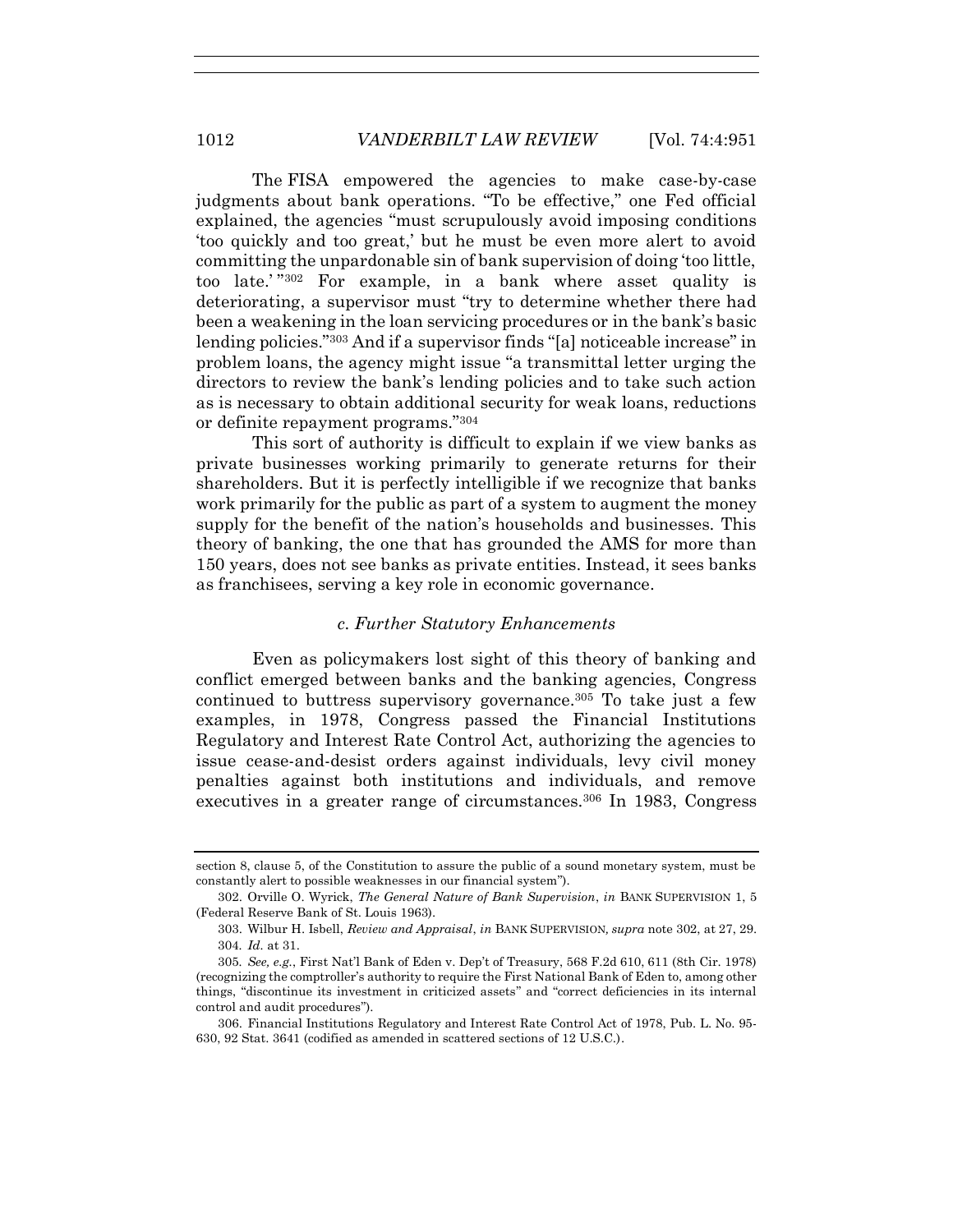enacted the International Lending Supervision Act,<sup>307</sup> section 908 of which limits judicial review of agency orders regarding bank capital. And in 1989, Congress passed the Financial Institutions Reform, Recovery, and Enforcement Act, <sup>308</sup> further narrowing the scope of judicial review. 309

Nor did Congress's commitment to supervisory governance fade in the new millennium. In 2001, when it repealed longstanding structural barriers separating banking from other financial activities, it added new approval authority tied to agency judgments about the quality of bank management.<sup>310</sup> And in 2010, when Congress passed the Dodd-Frank Act, it created new methods of "enhanced supervision" for large financial conglomerates, requiring, among other things, periodic stress testing. As the Tenth Circuit explained in 2012, while the law sometimes "leaves banks in the position of enduring any vicissitude attending the exercise of the regulator's discretion, Congress is permitted to prioritize the safety of the banking system over banks' interest in avoiding subjective or even harsh agency decisions."<sup>311</sup>

#### III. THE POLITICAL ECONOMY OF BANK SUPERVISION

The history of the AMS presents a puzzle. On the one hand, the AMS, with bank supervision at its core, has a long pedigree and has

<sup>307.</sup> International Lending Supervision Act of 1983, Pub. L. No. 98-181, §§ 902-913, 97 Stat. 1153, 1278 (1983) (codified at 12 U.S.C. §§ 3901-3912). Section 908 effectively nullified *First Nat'l Bank of Bellaire v. Comptroller of Currency*, a case where the Fifth Circuit ruled in favor of a bank challenging an OCC order directing the bank to increase its equity levels. 697 F.2d 674, 685–87 (5th Cir. 1983). *See* 12 U.S.C. § 3907(b)(1) ("Failure . . . to maintain capital at or above its minimum level . . . may be deemed by the appropriate Federal banking agency, in its discretion, to constitute an unsafe and unsound practice within the meaning of section 1818.").

<sup>308.</sup> Financial Institutions Reform, Recovery, and Enforcement Act of 1989, Pub. L. No. 101- 73, 103 Stat. 183 (codified as amended in scattered sections of 12 and 18 U.S.C.).

<sup>309.</sup> *See, e.g.*, H.R. REP. No. 101-54, at 392 (1989) (Conf. Rep.). The status of banks at this point was very much in dispute, with consensus having shifted toward the licensing model. But key members of Congress retained an outsourcing view. For example, the chairman of the Senate Banking Committee, William Proxmire, asked H. Robert Heller, one of the Fed's governors, whether he thought banks were "essentially private sector entities which perform certain public sector services or . . . quasi-public financial utilities on which societal demands can be loaded?" Heller, a champion of the cresting deregulatory wave, told Proxmire that banks were "not public utilities." Yet even Heller noted that banks "perform a number of specialized functions that are vital to the effective functioning of the nation's monetary system." Adopting the "agent theory" and a moral hazard frame, Heller argued that the "public financial commitment implied by [deposit insurance and direct access to a lender of last resort] . . . requires a regulatory framework designed to establish safe and sound operation." *Oversight on the Condition of the Financial Services Industry: Hearings Before the S. Comm. on Banking, Hous., & Urb. Affs.*, 100th Cong. 513 (1988) (written response of H. Robert Heller, Member, Bd. of Governors of the Fed. Rsrv. Sys.).

<sup>310.</sup> *See* Jeremy C. Kress, *Solving Banking's "Too Big To Manage" Problem*, 104 MINN. L. REV. 171, 184 (2019).

<sup>311.</sup> Frontier State Bank Oklahoma City, Okla. v. FDIC, 702 F.3d 588, 597 (10th Cir. 2012).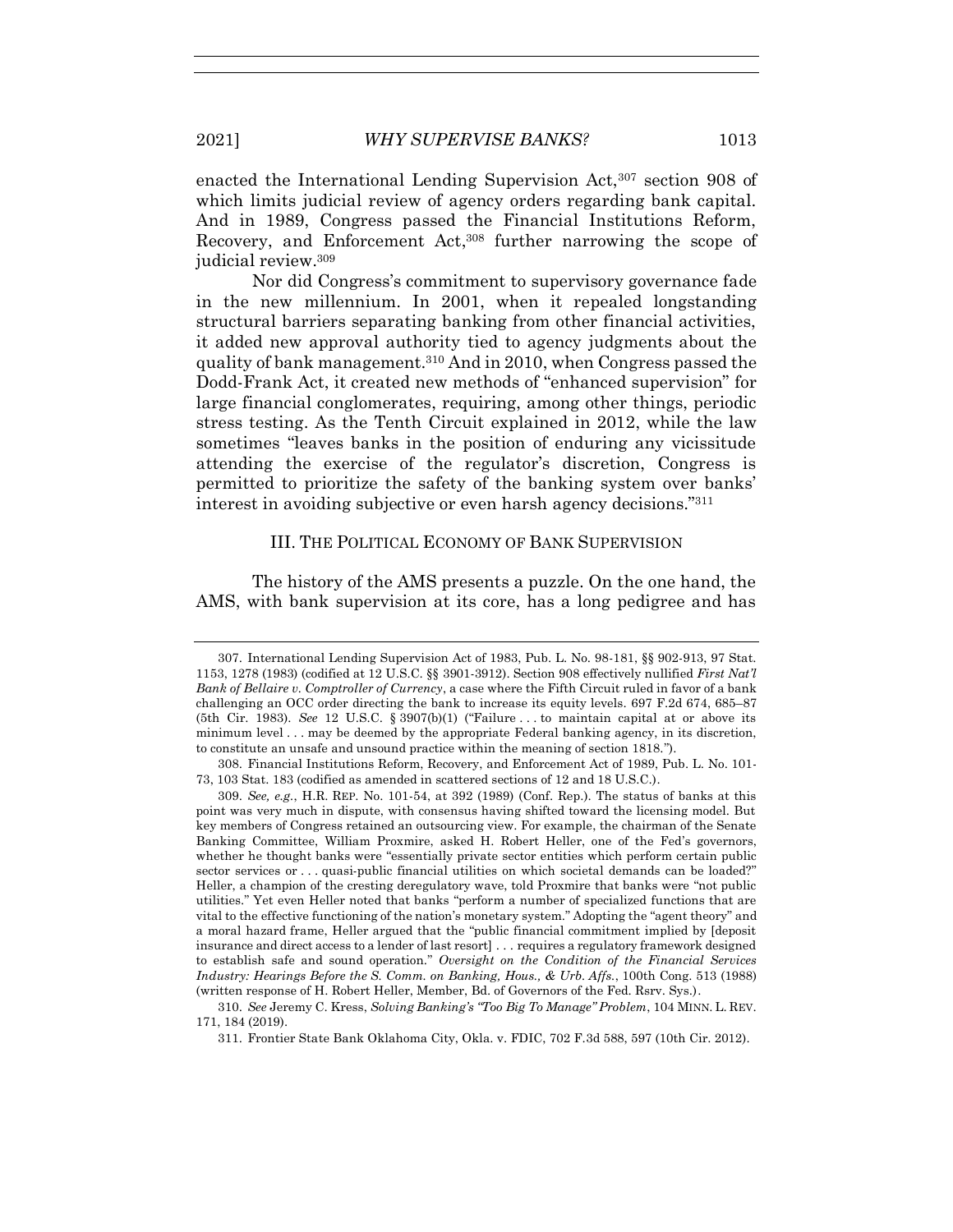endured numerous shocks, only to be strengthened time and again. On the other hand, as we saw in Part I, the practice of supervision has been steadily dismantled and reconceptualized over the last thirty years, and the outsourcing model underlying it has fallen out of the academic (and political) consciousness, replaced by a licensing model that treats banks as mere intermediaries. Today, supervision is often seen as vestigial or worse, a malignancy.<sup>312</sup> What explains the erosion of this longstanding pillar of American public administration?

This Part attributes it to structural decay: the emergence of shadow banking and the rise of universal banking.<sup>313</sup> It argues that supervisory governance requires more than just broad statutory powers; it must be sustained by a particular political economy that supports bank franchise value and limits bank activities. When these foundations eroded, supervision became vulnerable to intellectual attack. As often happens, ideological change followed political and economic transformation.

#### *A. Mixing Banking and Commerce*

The AMS began to deteriorate in the 1950s, prompted by the emergence of financial economics as a discipline and the rise of "shadow" banks (firms that issue money instruments similar to deposits but do not have a banking charter). Financial economics abstracted away from money as a social and political construct—ignoring the need to create a monetary unit and build a system for buying and selling in that unit—and modeled banks as financial intermediaries, firms with assets and liabilities of various durations.<sup>314</sup> This approach allowed for advances in economic theory,<sup>315</sup> but collapsed the distinction between money substitutes and other debt. It also assimilated banking to private finance, implicitly recharacterizing banking laws as "interventions"

<sup>312.</sup> *See, e.g.*, CONTI-BROWN, *supra* note [60](#page-16-0), at 169 ("[W]e lack a clear theory of what bank supervisors are even supposed to do in a world with long lists of federal and state statutory compliance requirements.").

<sup>313</sup>*. See supra* Section II.B.

<sup>314</sup>*. See, e.g.*, *supra* note[s 51](#page-14-0)–[54;](#page-15-0) Mark Flannery, *Deposit Insurance Creates a Need for Bank Regulation*, FED. RSRV. BANK PHILA. BUS. REV., Jan.–Feb. 1982, at 17 ("Bankers insured by the Federal Deposit Insurance Corporation (FDIC) can benefit *privately* by undertaking risks that the *society* as a whole considers excessive. Restrictive bank regulations can thus be viewed as an effort to undo (or at least to limit) the distortive impact of deposit insurance on bank decisions.").

<sup>315.</sup> Franco Modigliani & Merton H. Miller, *The Cost of Capital, Corporation Finance and the Theory of Investment*, 48 AM. ECON. REV. 261 (1958); 16 HARRY M. MARKOWITZ, PORTFOLIO SELECTION: EFFICIENT DIVERSIFICATION OF INVESTMENTS (1971).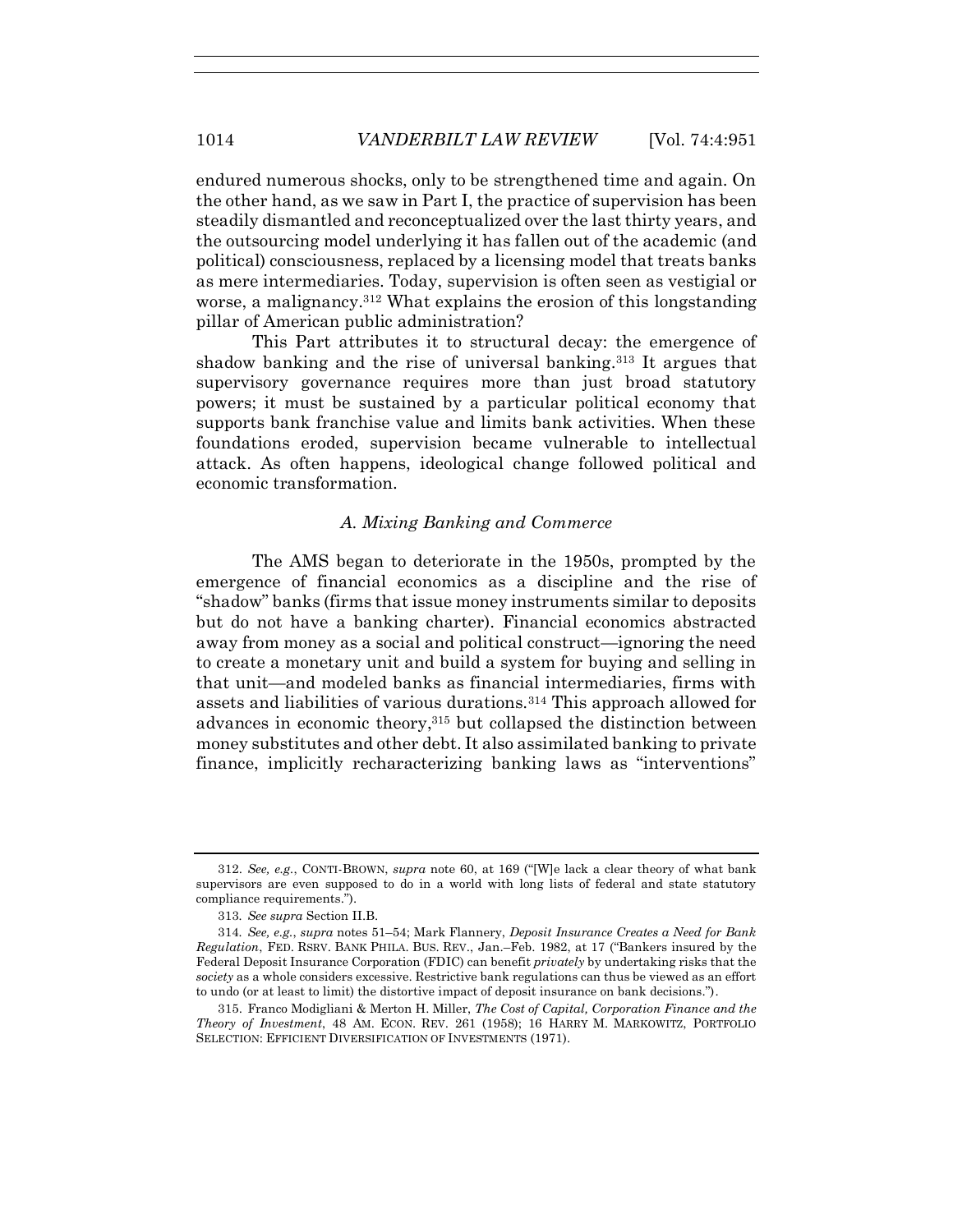instead of acts of constitution. These intellectual currents replaced the outsourcing model with the licensing model.

The licensing model was able to take hold, in part, because of fundamental changes in the business of banking. First, after 1936,<sup>316</sup> the Fed became the exclusive issuer of physical bank notes. Paper money issued by privately owned banks disappeared. Although these banks continued to issue its monetary equivalent, account money, account money only exists on the books of the bank and not in the physical world. The result is that scholars and policymakers often lump it together with other debt liabilities, making a theory of banks as mere financial intermediaries appear more plausible.<sup>317</sup>

The other major change, and the most important, occurred in the 1950s when the Fed began treating Wall Street securities dealers similarly to banks and assisting them in expanding the money supply even though they lacked a banking charter. <sup>318</sup> The result was a decline in the franchise value of banks, a concomitant rise in the importance of securities dealers, and the erosion of the New Deal monetary architecture.<sup>319</sup>

These changes in banking and finance, along with the rise of money market mutual funds (another issuer of deposit substitutes), prompted responses that further eroded the AMS. For example, in the 1980s, policymakers began to break down the separation of banking and commerce. With bank profitability squeezed, and bankers complaining of increased competition from shadow banks, the OCC and the Fed sought to level the playing field by removing restrictions on the asset side of bank balance sheets. The OCC, for example, reinterpreted the

<sup>316.</sup> KENNETH D. GARBADE, BIRTH OF A MARKET 328–31 (2012).

<sup>317.</sup> Our jargon has not helped in this regard: although it is common to say that a bank "takes" a deposit, the stock of deposit liabilities is, in fact, *issued*. *See* Ricks, *supra* note [51,](#page-14-0) at 760–62 (arguing that the rise of the financial intermediation paradigm can be attributed to the decline of bank notes and the rise of financial economics).

<sup>318.</sup> The banks strongly objected. *See* N.Y. CLEARING HOUSE ASS'N, A STUDY OF THE INTERRELATIONS OF THE MONEY MARKET AND THE GOVERNMENT SECURITIES MARKET: REPORT TO THE FEDERAL RESERVE BANK OF NEW YORK 17 (Oct. 22, 1957):

The repurchase agreements entered into by dealers with nonfinancial corporations not only impair the investment market for short-term U. S. obligations; they represent in substance a nullification of the intent of the Banking Act of 1933 . . . to forbid banking activities outside the supervised banking system, and to exclude payment of interest on demand deposits. They tend to reduce deposits in money market banks and remove resources which could be available for loans to dealers.

<sup>319.</sup> *See* Gary Gorton & Andrew Metrick, *Regulating the Shadow Banking System* 273–74 (Brookings Papers on Economic Activity, Paper No. 2, Fall 2010), https://www.brookings.edu/bpeaarticles/regulating-the-shadow-banking-system-with-comments-and-discussion [https://perma.cc/ JN9T-DDD2].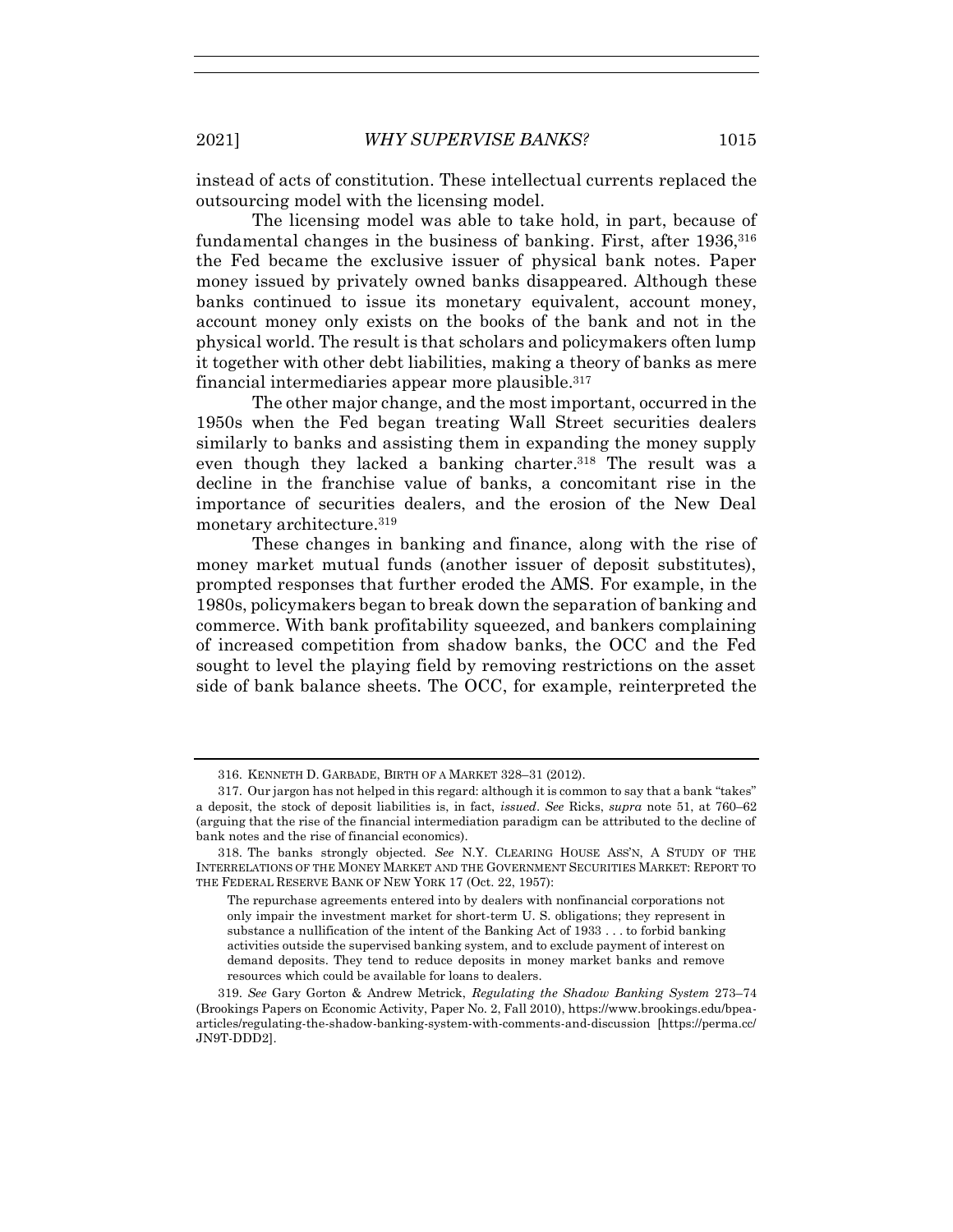NBA to permit national banks to purchase derivatives.<sup>320</sup> According to the OCC, the execution and clearance of customer transactions in securities, futures, and options, regardless of the nature of the underlying asset, was an attribute of the "business of banking" and was, therefore, permissible. As Saule Omarova explains, defining "the statutory concept of the 'business of banking' as a broadly understood process of financial intermediation . . . rendered [the] concept meaningless as a potentially limiting device."<sup>321</sup>

Once banks began engaging in nonmonetary activities—in "financial commerce"—policymakers began to scrutinize other aspects of the system. They challenged laws prohibiting banks from combining with other types of financial intermediaries.<sup>322</sup> Alan Greenspan, who became chair of the Fed in 1987, pressed Congress to repeal statutory barriers separating banks and securities dealers.<sup>323</sup> And the Fed issued new rules permitting companies that owned banks to earn up to twentyfive percent of their revenues from previously prohibited broker-dealer and corporate finance activities.<sup>324</sup> In Greenspan's view, there was no reason to prevent bank holding companies ("BHCs") from engaging in these businesses; if anything, permitting BHCs to enter the securities business would strengthen them by increasing their profitability.<sup>325</sup>

Damage to one key pillar of the AMS—separation—led to intensified scrutiny of another: supervision. As the difference between banks supervised by the banking agencies and other financial intermediaries diminished, agency leaders and other policymakers began to question why banks should continue to be subject to onerous government oversight.<sup>326</sup> Economists at the Fed, in particular, concluded that traditional supervision was costly and inefficient and that big, complex financial conglomerates were best disciplined by

326*. See* Menand, *supra* note [17,](#page-5-0) at 1564–71.

<sup>320.</sup> Saule T. Omarova, *The Quiet Metamorphosis: How Derivatives Changed the "Business of Banking*,*"* 63 U. MIA. L. REV. 1041, 1044–46 (2009).

<sup>321</sup>*. Id.* at 1047. *See also* NationsBank of N.C. v. Variable Annuity Life Ins. Co., 513 U.S. 251, 254 (1995).

<sup>322</sup>*. See* Arthur E. Wilmarth, Jr., *The Road to the Repeal of the Glass-Steagall Act*, 17 WAKE FOREST J. BUS. & INTELL. PROP. L. 441 (2017).

<sup>323.</sup> Alan Greenspan, Chairman, Bd. of Governors of the Fed. Rsrv. Sys., Remarks at the 27th Annual Conference on Bank Structure and Competition: Banking in the 21st Century 2 (May 2, 1991) (transcript available from the Federal Reserve); *Testimony Before the H. Subcomm. on Fin. Insts. Supervision, Regulation & Ins. of the H. Comm. on Banking, Fin. & Urb. Affs.*, 100th Cong. 1 (1987) (testimony of Alan Greenspan, Chairman, Bd. of Governors of the Fed. Rsrv. Sys.).

<sup>324.</sup> Bd. of Governors of the Fed. Rsrv. Sys., Notice, Revenue Limit on Bank-Ineligible Activities of Subsidiaries of Bank Holding Companies Engaged in Underwriting and Dealing in Securities, Docket No. R-0841 (Dec. 20, 1996).

<sup>325</sup>*. Testimony Before the H. Subcomm. on Fin. Insts. Supervision, Regulation & Ins. of the H. Comm. on Banking, Fin. & Urb. Affs.*, 100th Cong. 1–3 (1987) (testimony of Alan Greenspan, Chairman, Bd. of Governors of the Fed. Rsrv. Sys.).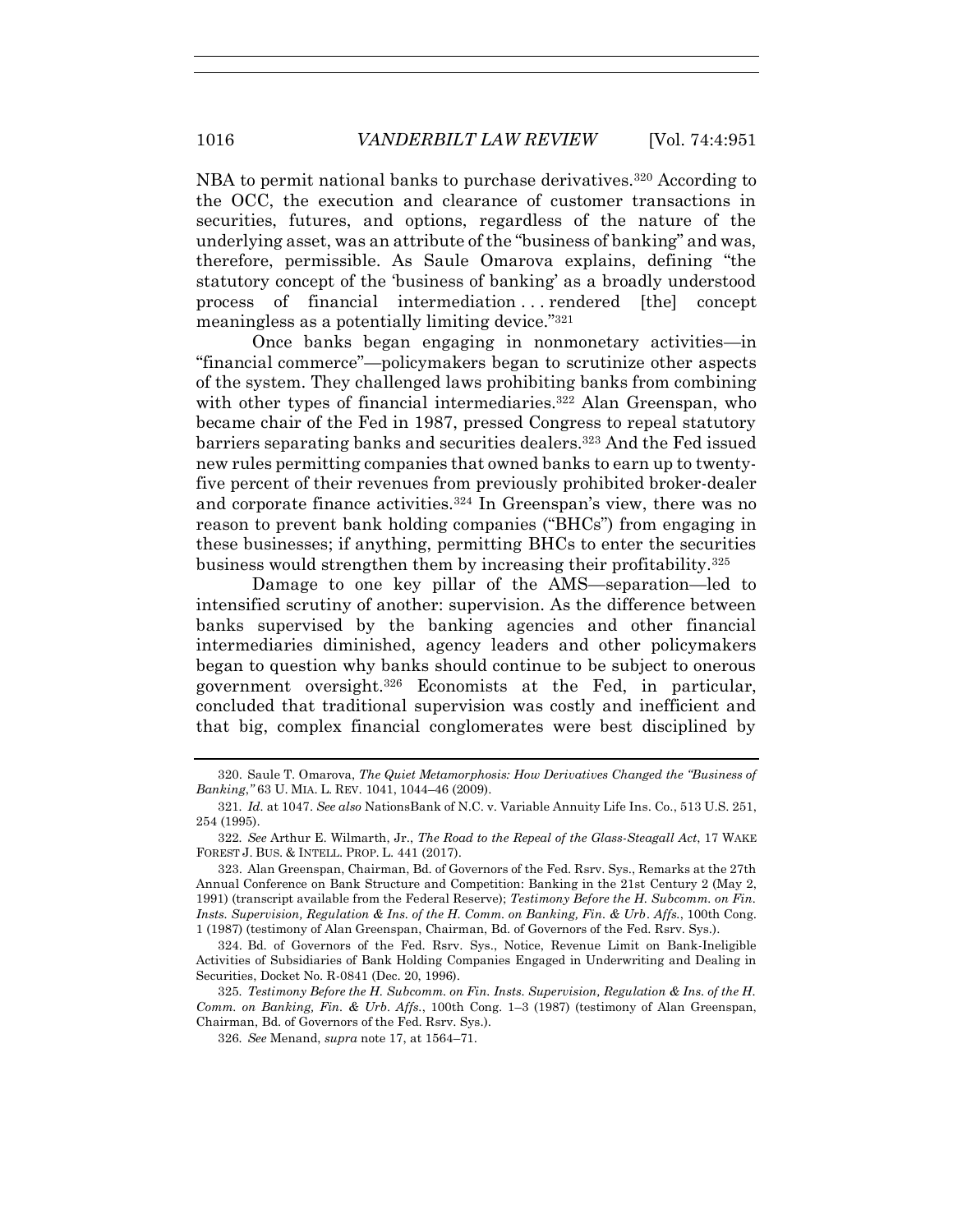market forces. Greenspan and his colleagues also suspected that substantively overseeing risk-taking by financial conglomerates would be difficult; accordingly, they developed ways for bank shareholders and creditors to discipline banks instead. <sup>327</sup> To these skeptics, supervision was an anachronism. The contemporary business of banking was far more sophisticated than its early-century antecedents. Its complexity demanded *less* government oversight and *more* faith in markets.

The Fed and its sister agencies thus shifted toward intricate capital rules, which they believed would control bank risk more efficiently. These capital rules required shareholders to maintain a certain amount of the skin in the game. The agencies thought that such equity stakes would incentivize shareholders to monitor bank executives.<sup>328</sup> Meanwhile, the agencies would use their safety and soundness authority to ensure market participants had access to accurate information about bank risks. Their new policy, known as RFS, involved policing processes—governance frameworks, internal controls, and risk management techniques. RFS was designed to prevent bank executives from hiding material information from investors.<sup>329</sup> Market incentives, rather than informal oversight, would ensure that the banking system ran smoothly.

Policymakers also discouraged Congress from regulating shadow banks. Accordingly, repo and commercial paper markets expanded rapidly, and the money market mutual fund industry grew to \$3 trillion.<sup>330</sup> By 2008, national banks supervised by the OCC and other financial businesses like broker dealers played similar monetary roles. Whereas broker dealers once financed themselves with equity and longterm debt, by 2008 they used deposit substitutes, even though they were not supervised for safety and soundness and had no formal access to government liquidity programs.<sup>331</sup>

331. The crisis was a product of this decay. Deposit substitutes were not insured by the government, and although the businesses and individuals who held them did not consider

<sup>327</sup>*. Id.*; Alan Greenspan, Chairman, Bd. of Governors of the Fed. Rsrv. Sys., Remarks to the American Bankers Association: The Evolution of Bank Supervision 3–4 (Oct. 11, 1999) (transcript available from the Federal Reserve) ("[I]n contemplating the growing complexity of our largest banking organizations, it seems to us that the supervisors have little choice but to try to rely more—not less—on market discipline—augmented by more effective public disclosures—to carry an increasing share of the oversight load.").

<sup>328.</sup> Alan Greenspan, Chairman, Bd. of Governors of the Fed. Rsrv. Sys., Remarks to the American Bankers Association: Innovation and Regulation of Banks in the 1990s, at 5 (Oct. 11, 1988) (transcript available from the Federal Reserve) ("The key to engendering market incentives," Greenspan explained, "is to require that those owners who would profit from an institution's success have the appropriate amount of their own capital at risk"); *id.* ("There is no better way to ensure that owners exert discipline on the behavior of their firm than to require that they have a large stake in that enterprise.").

<sup>329</sup>*. See* Menand, *supra* note [17,](#page-5-0) at 1567–74; Meyer, *supra* not[e 65,](#page-17-0) at 99–101.

<sup>330.</sup> RICKS, *supra* not[e 104,](#page-25-1) at 33–34, 34 fig.1.2.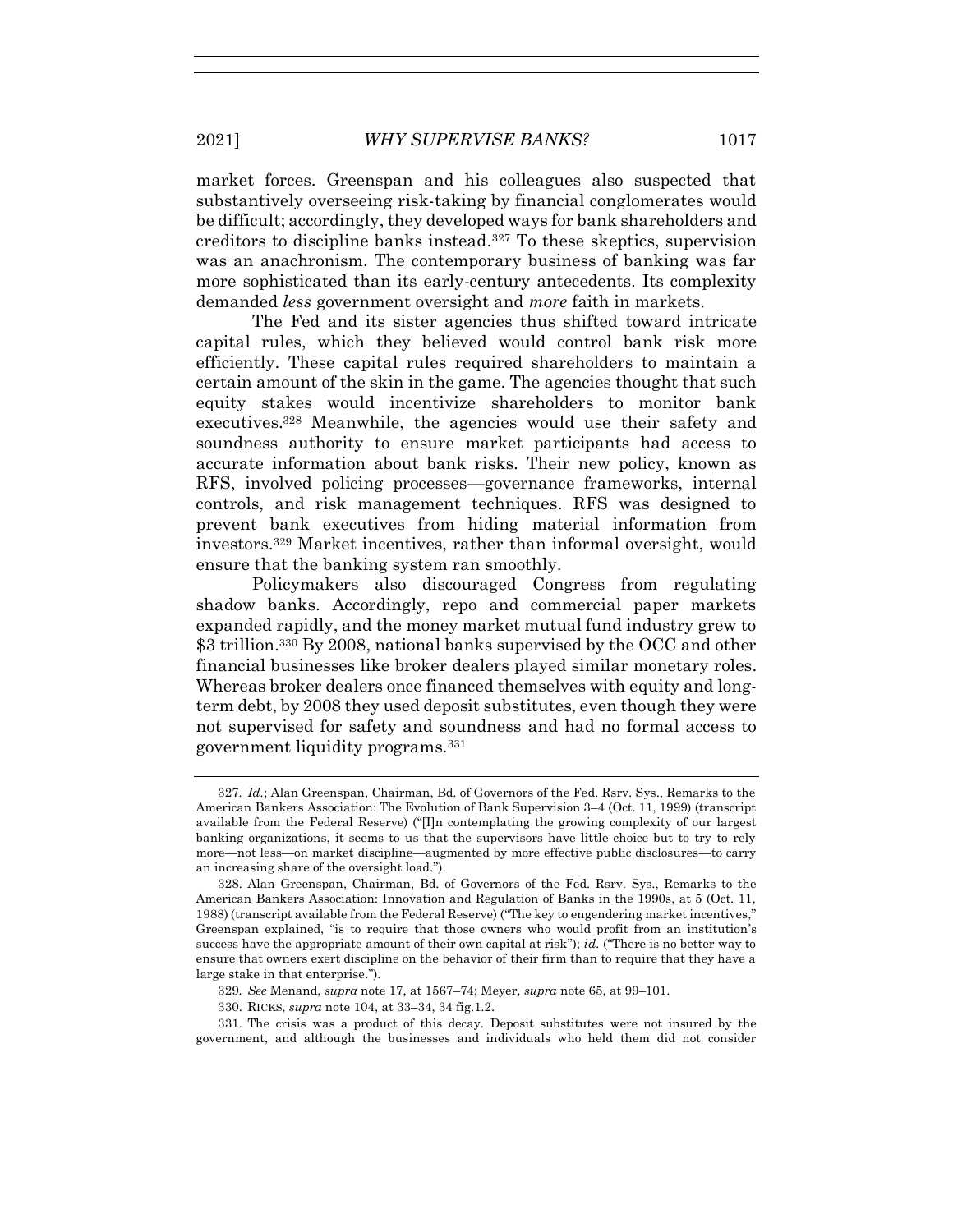By the early 2000s, two of the four pillars of the AMS had been severely weakened. The new monetary order retained delegation and open access: administratively charted, privately owned corporations, not the government, still created the bulk of the money supply. But the crucial separation of money creation and commercial dealing eroded. Desupervision followed close behind.

#### *B. Desupervision*

This Section connects on the level of theory the structural changes in the political economy of finance to the shift away from supervision. It explains how the emergence of shadow banking and the rise of universal banking created a mismatch between supervisors' jurisdiction and their monetary function, undermining one of the normative underpinnings of supervisory governance. Whereas banks once embraced,<sup>332</sup> or at least did not effectively resist, discretionary government oversight, today they successfully undermine informal methods<sup>333</sup>

### 1. The Problem with Shadow Banking

The first part of the structural mismatch is between the scope of private monetary expansion and the bounds of banking agency jurisdiction. Shadow banks like securities dealers, foreign firms, and money market mutual funds now issue huge amounts of deposit substitutes, used primarily by businesses and institutional investors. When Congress imported safety and soundness into the U.S. Code in 1933 and expanded supervisory authority in the 1960s, these deposit substitutes did not exist. By the mid-1990s, they rivaled deposits as a  $\mu$ 

This sort of shadow banking is not new.<sup>334</sup> Indeed, the 2008 crisis was eerily reminiscent of the panic of 1907 and the 1933 collapse. All

themselves to be investors in the issuers, they badly misjudged. *See* Kathryn Judge, *Information Gaps and Shadow Banking*, 103 VA. L. REV. 411 (2017); PISTOR, *supra* note [104,](#page-25-1) at 92. When it became clear that the issuers might fail and that the government did not stand behind these instruments, panic ensued. *See generally* GARY B. GORTON, SLAPPED BY THE INVISIBLE HAND: THE PANIC OF 2007 (2010).

<sup>332</sup>*. See, e.g.*, *Hearings Before a Subcomm. of the S. Comm. on the Judiciary on S. 674, S. 675, and S. 918*, 77th Cong. 1478 (1941) (Statement of Acting Attorney General Francis Biddle) ("[B]anking representatives themselves have never complained concerning the absence of formal hearings, but, on the contrary, prefer the present methods.").

<sup>333</sup>*. See supra* note [21.](#page-6-0)

<sup>334</sup>*. See* Hugh Rockoff, *It Is Always the Shadow Banks: The Regulatory Status of the Banks that Failed and Ignited America's Greatest Financial Panics*, *in* COPING WITH FINANCIAL CRISES: SOME LESSONS FROM ECONOMIC HISTORY 77 (Hugh Rockoff & Isao Suto eds., 2018) (discussing twelve examples of great American financial "panics" and the role shadow banks played in bringing them about).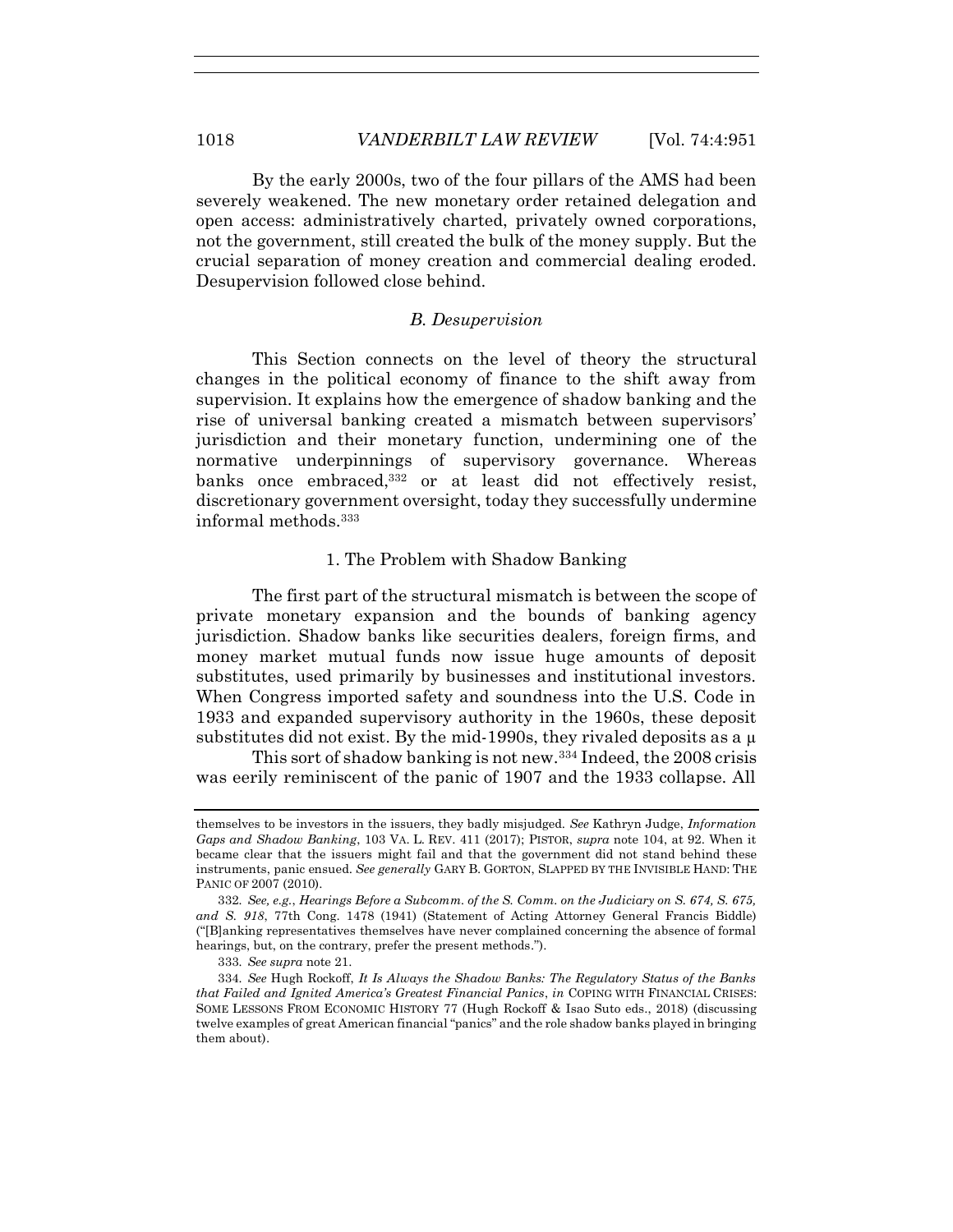three disasters were the product of runs on money instruments that policymakers had failed to perceive and regulate as such. In 1907 and 1933, those instruments were deposits issued by state chartered entities. In 2008, they were deposit substitutes issued by securities dealers, money market mutual funds, and foreign financial firms.

The contemporary jurisdictional gap undermines supervision. First, it prevents supervisors from monitoring and disciplining important issuers. Government agencies cannot effectively manage monetary outsourcing if only some private money issuers are subject to their oversight. Second, the gap undermines a key rationale for state oversight. Why should banks submit to special supervision when their charters no longer confer the same valuable privileges? Third, and perhaps most importantly, monetary expansion by firms that are not regulated like banks undermines the franchise value of banks. One reason banks in recent decades may routinely resist costly risk reduction measures imposed by the government is that these measures are no longer tied to a charter that generates offsetting gains.

# 2. The Problem with Universal Banking

The second part of the structural mismatch is between the purpose of state oversight and the activities of today's banking conglomerates. As discussed in Part II, when the statutes that comprise the AMS were enacted in the 1860s, 1930s, and 1960s, bank balance sheets were strictly limited to high-quality credit assets: government bonds and various types of senior debt. The regulatory regime—safety and soundness law—was designed for these assets.

With the emergence of new and riskier forms of financial investments and activities, and new and more complex financial conglomerates, the old tools became less potent. Safety and soundness law, with its broad scope and sharp remedies, was not designed to put government officials in the middle of market making, asset management, underwriting, commodities dealing, or private equity investing (banks were not permitted to engage in these activities at the time the laws were written). These activities were considered financial commerce, and banks, given their quasi-governmental status and power, were to steer clear of commerce. Nor did policymakers expect supervisors to be able to reach timely and accurate judgments about bank solvency when volatile and complex assets dominated the lefthand side of bank balance sheets. 335

<sup>335</sup>*. See, e.g.*, Menand, *supra* note [17.](#page-5-0)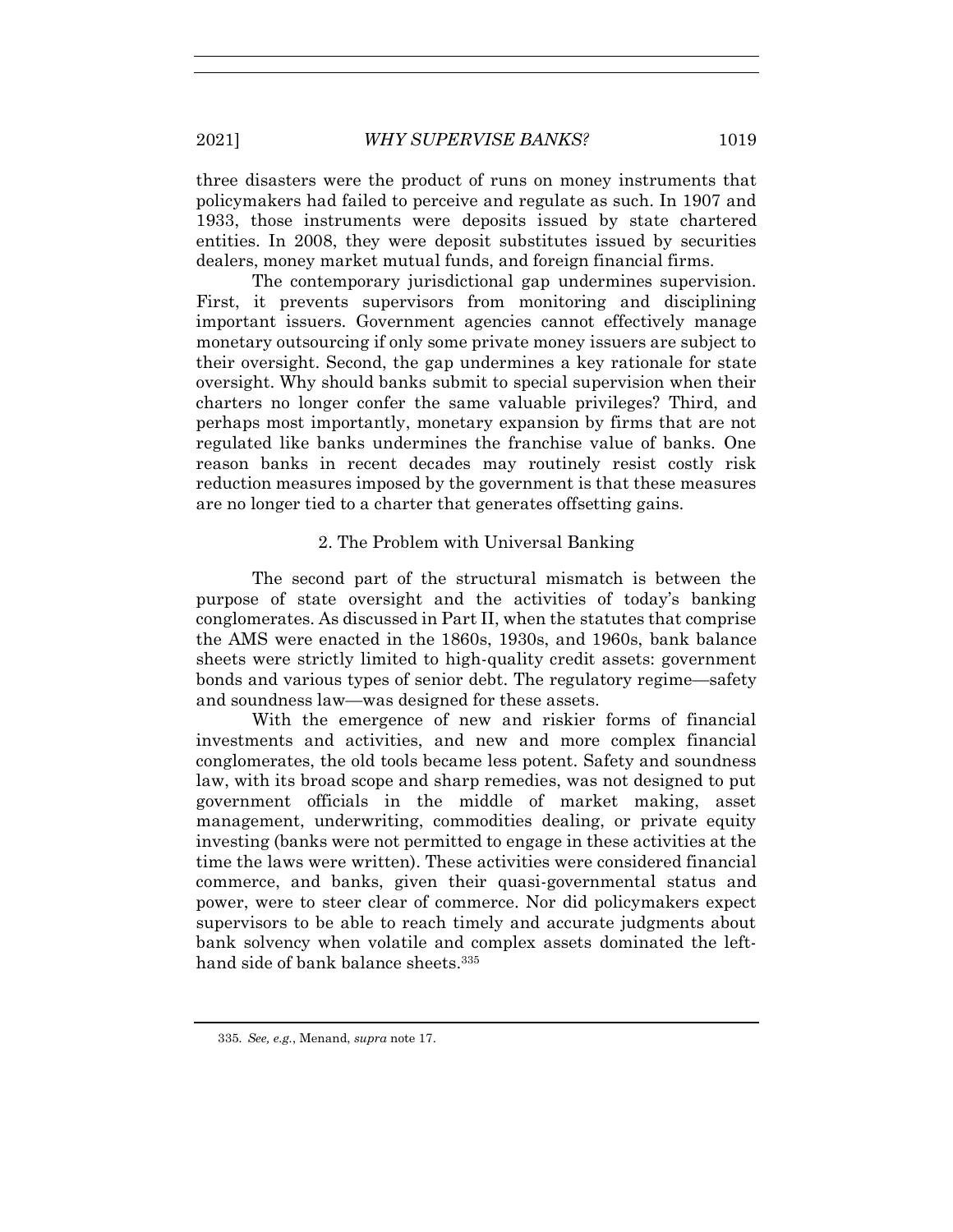This mismatch fuels supervisory disarmament. In the late 1990s, the Fed crafted RFS in part because it believed supervising the asset-side activities of financial conglomerates would be hard if not impossible.<sup>336</sup> And today, financial conglomerates demand procedural protections of the sort enjoyed by the nonbanks they compete with in so much of their business. Mixing banking and commerce, in other words, obscures the normative assumptions underpinning the outsourcing model (delegated state power requires close state control).

The result is a less stable equilibrium, both practically and politically. For example, the tension between informal, discretionary oversight and modern finance erodes the norms that govern and sustain the banker-supervisor relationship. When banks were small and dispersed, they were critical infrastructure in their local communities. Accordingly, the agencies had to work with them to solve problems bankers had a certain degree of leverage. Today, by contrast, many banks are expendable, as large conglomerates operate nationwide. And while large conglomerates are not expendable, they are less vulnerable to discipline. This means that many soft constraints on supervisory overreach no longer exist. Meanwhile, large conglomerates are more capable of resisting supervisory direction, leading to further conflict.

For generations, supervision was paired with portfolio-shaping rules that prohibited banks from engaging in fast moving, difficult-tomonitor financial dealing. Structural laws also limited banks in size and scope and gave them an effective monopoly on satisfying money demand. During this period, the banking agencies were built to succeed. But allowing banks to merge and engage in speculative financial activities undermined supervisory efficacy. It also disrupted the ability of nonbanks to compete in these markets. The banking agencies now face a difficult task: monitoring financial conglomerates engaged in a range of complex activities. In such an environment, relinquishing oversight threatens further instability. In fact, the urgency of supervision is greater in a banking system without separation. Desupervision under the current regime means private actors are more likely to exercise public power for private purposes, pocketing gains and socializing losses.

<sup>336.</sup> Greenspan and his colleagues thought that the capital rules would prevent excessive risktaking because market participants would do what supervisors could not. But shareholders and managers, rather than reining in such risk-taking, often promote it, as they stand to gain from increased returns and banks, due to their monetary functions, can expect support from the state if their risks do not pay off. *See* Macey & O'Hara, *supra* note [53,](#page-14-1) at 97–99.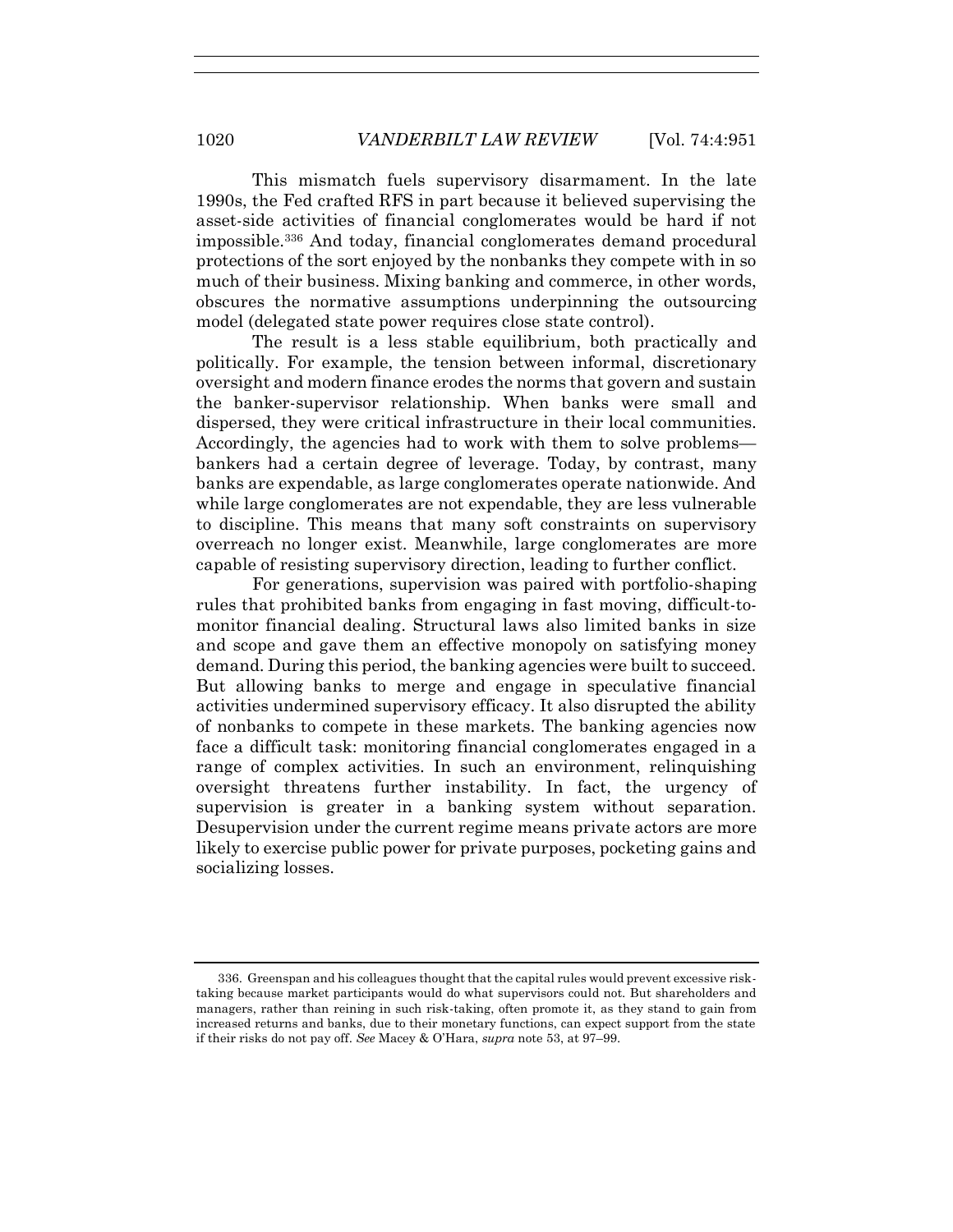This Article began with a question: Why did Congress grant the banking agencies supervisory power? Part I considered several answers, none of which drew on the relevant legislative history or considered the operative statutory text. Part II recovered this history and analyzed this text. It traced the rise of the American Monetary Settlement, locating the origins of that settlement alongside bank supervision in antebellum state law, and it showed how New York, Massachusetts, and their sister states commissioned special government officials to outsource money creation to private actors and still ensure that the money those actors issued was sound. It revealed that the federal government imported New York's model during the Civil War and refined the model during the Great Depression with the same ends in mind. It categorized supervision as a type of administrative law in which the government acts as an outsourcer rather than as a regulator of private activity. And it showed how even reformers in the mid-twentieth century treated this distinctive form of governance as necessary and legitimate.

It then identified the root cause of desupervision today—a mismatch between the rationale for supervisory oversight and the scope of supervised conduct. In the process, it showed why recent challenges to the legitimacy of post-crisis supervisory initiatives are misplaced. "Safety and soundness" is not a "black hole." Nor are the stress tests an instance of aberrant government overreach. Bank supervision—and the scrutiny of banks by expert government officials—is one of the central planks of a public-private monetary system whose legal structures, norms, and practices predate the Civil War.

The AMS, however, may be permanently damaged and shadow and universal banking here to stay. If so, policymakers must confront the twin deficits of our current system: instability and rent extraction. Monetary regimes dominated by private control are fragile. And the government's efforts to prevent them from melting down during recessions transfers wealth from the public to special interests.

This suggests, at the very least, maintaining oversight, not diminishing it. Stress tests are critical tools in this effort—they allow the government to constrain risk-taking, limiting instability and reducing rent extraction. In that way, they are a modern variation on an old theme, designed to counteract the new pressures posed by conglomeration. To sacrifice their rigor in the name of administrative law regularity would jeopardize public welfare based on an ahistorical